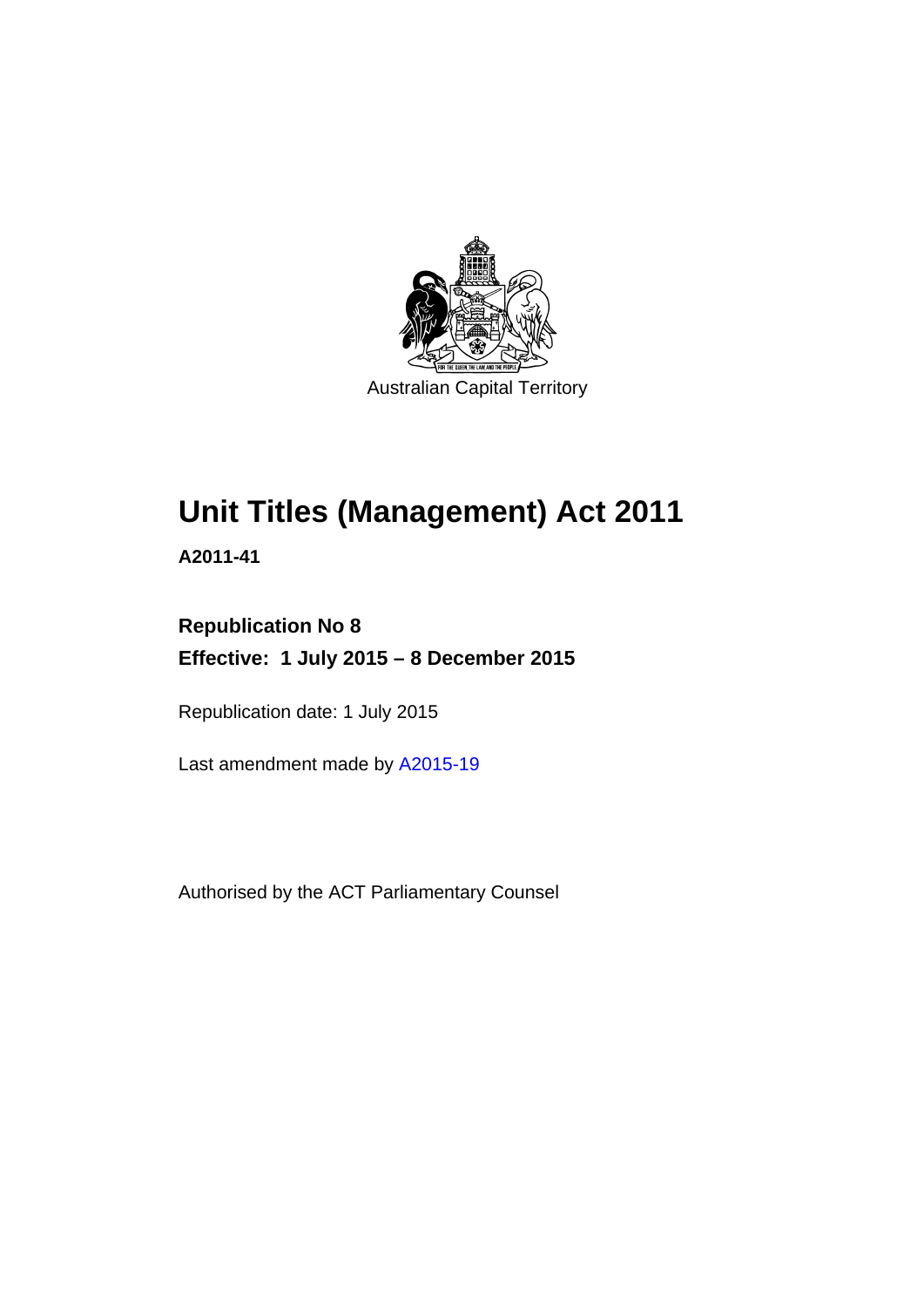#### **About this republication**

#### **The republished law**

This is a republication of the *Unit Titles (Management) Act 2011* (including any amendment made under the *[Legislation Act 2001](http://www.legislation.act.gov.au/a/2001-14)*, part 11.3 (Editorial changes)) as in force on 1 July 2015*.*  It also includes any commencement, amendment, repeal or expiry affecting this republished law to 1 July 2015.

The legislation history and amendment history of the republished law are set out in endnotes 3 and 4.

#### **Kinds of republications**

The Parliamentary Counsel's Office prepares 2 kinds of republications of ACT laws (see the ACT legislation register at [www.legislation.act.gov.au](http://www.legislation.act.gov.au/)):

- authorised republications to which the *[Legislation Act 2001](http://www.legislation.act.gov.au/a/2001-14)* applies
- unauthorised republications.

The status of this republication appears on the bottom of each page.

#### **Editorial changes**

The *[Legislation Act 2001](http://www.legislation.act.gov.au/a/2001-14)*, part 11.3 authorises the Parliamentary Counsel to make editorial amendments and other changes of a formal nature when preparing a law for republication. Editorial changes do not change the effect of the law, but have effect as if they had been made by an Act commencing on the republication date (see *[Legislation Act 2001](http://www.legislation.act.gov.au/a/2001-14)*, s 115 and s 117). The changes are made if the Parliamentary Counsel considers they are desirable to bring the law into line, or more closely into line, with current legislative drafting practice.

This republication includes amendments made under part 11.3 (see endnote 1).

#### **Uncommenced provisions and amendments**

If a provision of the republished law has not commenced, the symbol  $\mathbf{U}$  appears immediately before the provision heading. Any uncommenced amendments that affect this republished law are accessible on the ACT legislation register [\(www.legislation.act.gov.au\)](http://www.legislation.act.gov.au/). For more information, see the home page for this law on the register.

#### **Modifications**

If a provision of the republished law is affected by a current modification, the symbol  $\mathbf{M}$ appears immediately before the provision heading. The text of the modifying provision appears in the endnotes. For the legal status of modifications, see the *[Legislation Act 2001](http://www.legislation.act.gov.au/a/2001-14)*, section 95.

#### **Penalties**

At the republication date, the value of a penalty unit for an offence against this law is \$150 for an individual and \$750 for a corporation (see *[Legislation Act 2001](http://www.legislation.act.gov.au/a/2001-14)*, s 133).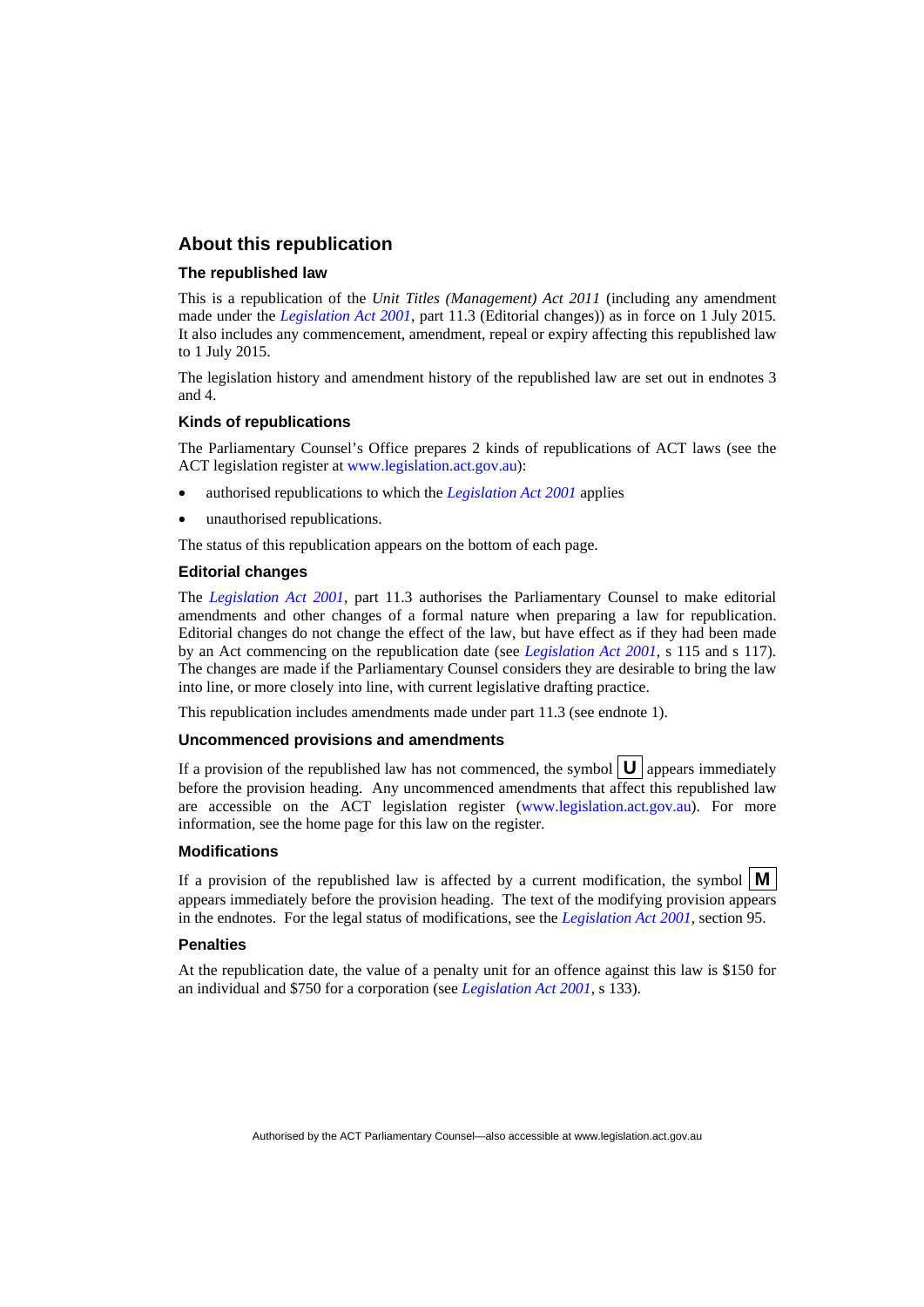

# **Unit Titles (Management) Act 2011**

### **Contents**

|                     |                                                       | Page |
|---------------------|-------------------------------------------------------|------|
| Part 1              | <b>Preliminary</b>                                    |      |
| 1                   | Name of Act                                           | 2    |
| 3                   | Dictionary                                            | 2    |
| 4                   | <b>Notes</b>                                          | 2    |
| 5                   | Offences against Act—application of Criminal Code etc | 3    |
| 6                   | Objects of Act                                        | 3    |
| Part 2              | <b>Management of units plans</b>                      |      |
| Division 2.1        | Who manages a units plan?                             |      |
| 7                   | Owners corporation                                    | 4    |
| <b>Division 2.2</b> | <b>Owners corporation-general</b>                     |      |
| 8                   | Owners corporation-establishment                      | 4    |
| 9                   | Owners corporation-legal status                       | 4    |

| -R8      | Unit Titles (Management) Act 2011 | contents 1 |
|----------|-----------------------------------|------------|
| 01/07/15 | Effective: 01/07/15-08/12/15      |            |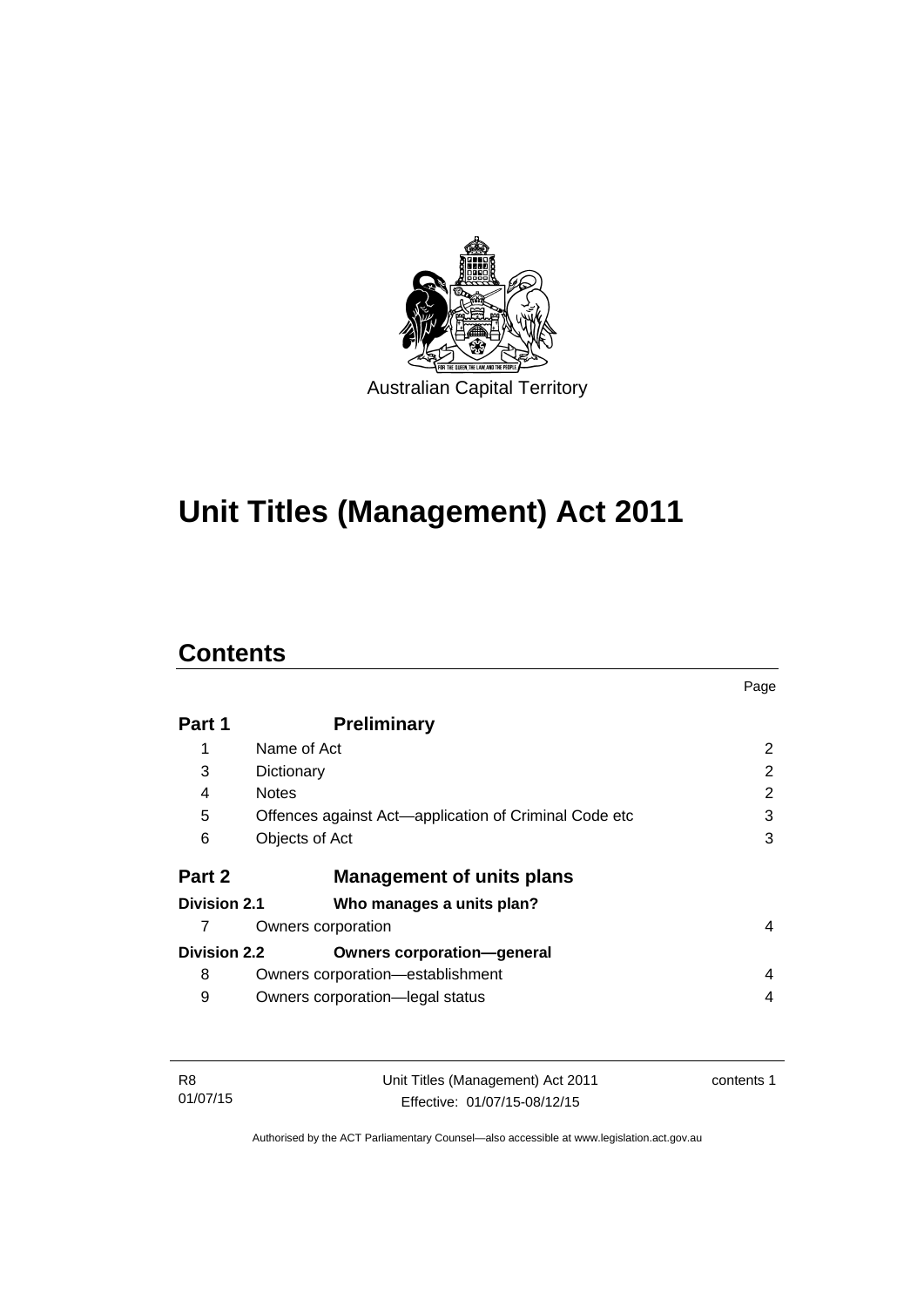#### **Contents**

|                     |                                                                                 | Page           |
|---------------------|---------------------------------------------------------------------------------|----------------|
| <b>Division 2.3</b> | Owners corporation-membership and representatives                               |                |
| 10                  | Members of owners corporation                                                   | 5              |
| 11                  | Part-owners of units-authorisation of representatives                           | 5              |
| 12                  | Part-owners of units-functions of representatives                               | 6              |
| 13                  | Company-owned units-authorisation of representatives                            | $\overline{7}$ |
| 14                  | Company-owned units-functions of representatives                                | 8              |
| 15                  | Evidence of representative status                                               | 9              |
| Part 3              | <b>Functions of owners corporations</b>                                         |                |
| <b>Division 3.1</b> | <b>Functions generally</b>                                                      |                |
| 16                  | Owners corporation-functions                                                    | 10             |
| 17                  | Owners corporation-general meetings                                             | 10             |
| 18                  | Exemptions for units plans with 4 or fewer units                                | 10             |
| <b>Division 3.2</b> | <b>Functions relating to property</b>                                           |                |
| 19                  | Common property                                                                 | 11             |
| 20                  | Dealings with common property                                                   | 11             |
| 21                  | Dealings in property generally                                                  | 12             |
| 22                  | Special privileges relating to common property                                  | 12             |
| 23                  | Installation of sustainability and utility infrastructure on common<br>property | 12             |
| <b>Division 3.3</b> | <b>Maintenance and other services</b>                                           |                |
| 24                  | Maintenance obligations                                                         | 14             |
| 25                  | Owners corporation may exempt itself from maintenance obligations               | 16             |
| 26                  | Other qualifications on owners corporation's maintenance obligations            | 16             |
| 27                  | Structural defects-owners corporation may represent members                     | 17             |
| 28                  | Owners corporation-entry to units                                               | 17             |
| 29                  | Work on behalf of particular unit owners or occupiers                           | 18             |
| 30                  | Recovery of costs-agreements under s 29                                         | 18             |
| 31                  | Recovery of expenditure resulting from member or unit occupier's fault          | 19             |
| <b>Division 3.4</b> | <b>Other matters</b>                                                            |                |
| 32                  | Animals-owners corporation's consent                                            | 20             |
| 33                  | Restriction on owners corporation during developer control period               | 21             |
|                     |                                                                                 |                |

R8 01/07/15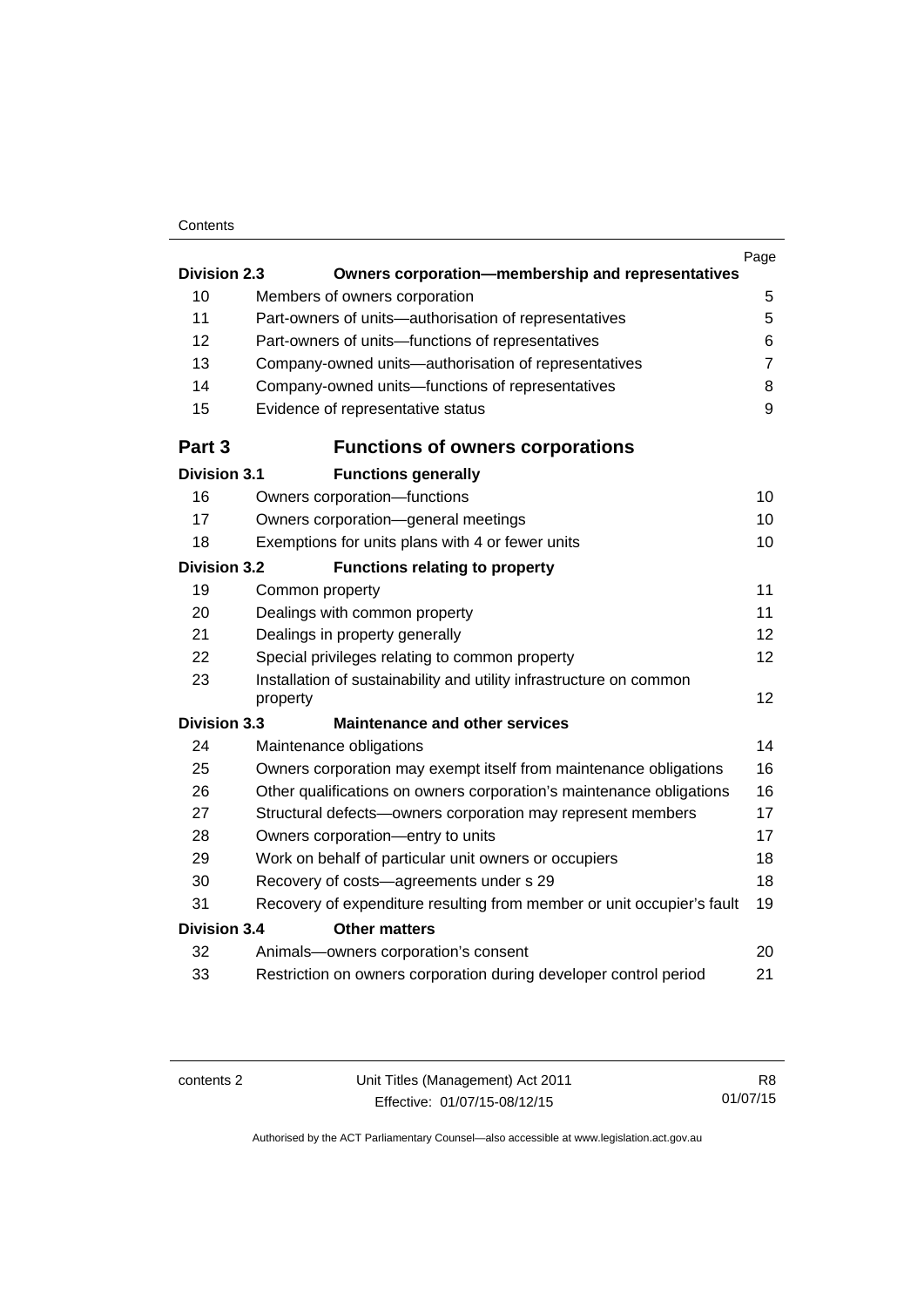**Contents** 

| Part 4              | People helping the owners corporation                             | Page       |
|---------------------|-------------------------------------------------------------------|------------|
|                     | exercise its functions                                            |            |
| <b>Division 4.1</b> | <b>Executive committees</b>                                       |            |
| 34                  | Executive committee-establishment                                 | 23         |
| 35                  | Executive committee-functions                                     | 23         |
| 36                  | Executive committee-what it must, may and cannot do               | 24         |
| 37                  | Executive committee-meetings                                      | 24         |
| 38                  | Executive committee—before the first annual general meeting       | 24         |
| 39                  | Executive committee—at and from the first annual general meeting  | 24         |
| 40                  | Executive committee-office-holders                                | 26         |
| 41                  | Executive committee-chairperson's functions                       | 26         |
| 42                  | Executive committee-secretary's functions                         | 26         |
| 43                  | Executive committee—treasurer's functions                         | 27         |
| 44                  | Executive committee-delegation                                    | 28         |
| 45                  | Executive committee-contractors and employees                     | 29         |
| 46                  | Executive members-code of conduct                                 | 29         |
| 47                  | Executive members-protection from liability                       | 29         |
| 48                  | Executive committee-validity of acts                              | 30         |
| <b>Division 4.2</b> | <b>Managers</b>                                                   |            |
| 49                  | Definitions-div 4.2                                               | 30         |
| 50                  | Manager-contract                                                  | 30         |
| 51                  | Manager not to be contracted for longer than 3 years              | 31         |
| 52                  | Manager-functions                                                 | 31         |
| 53                  | Manager-transfer                                                  | 31         |
| 54                  | Manager-ending contract                                           | 33         |
| 55                  | Manager-remedial breaches                                         | 34         |
| 56                  | Manager-code of conduct                                           | 35         |
| 57                  | Manager-public liability insurance                                | 35         |
| 58                  | Manager-delegated functions                                       | 36         |
| Division 4.3        | <b>Service contractors</b>                                        |            |
| 59                  | Definitions-div 4.3                                               | 36         |
| 60                  | Service contractor-contract                                       | 37         |
| 61                  | Service contractor not to be contracted for longer than 25 years  | 37         |
| 62                  | Service contractor-functions                                      | 38         |
| R8<br>01/07/15      | Unit Titles (Management) Act 2011<br>Effective: 01/07/15-08/12/15 | contents 3 |

Effective: 01/07/15-08/12/15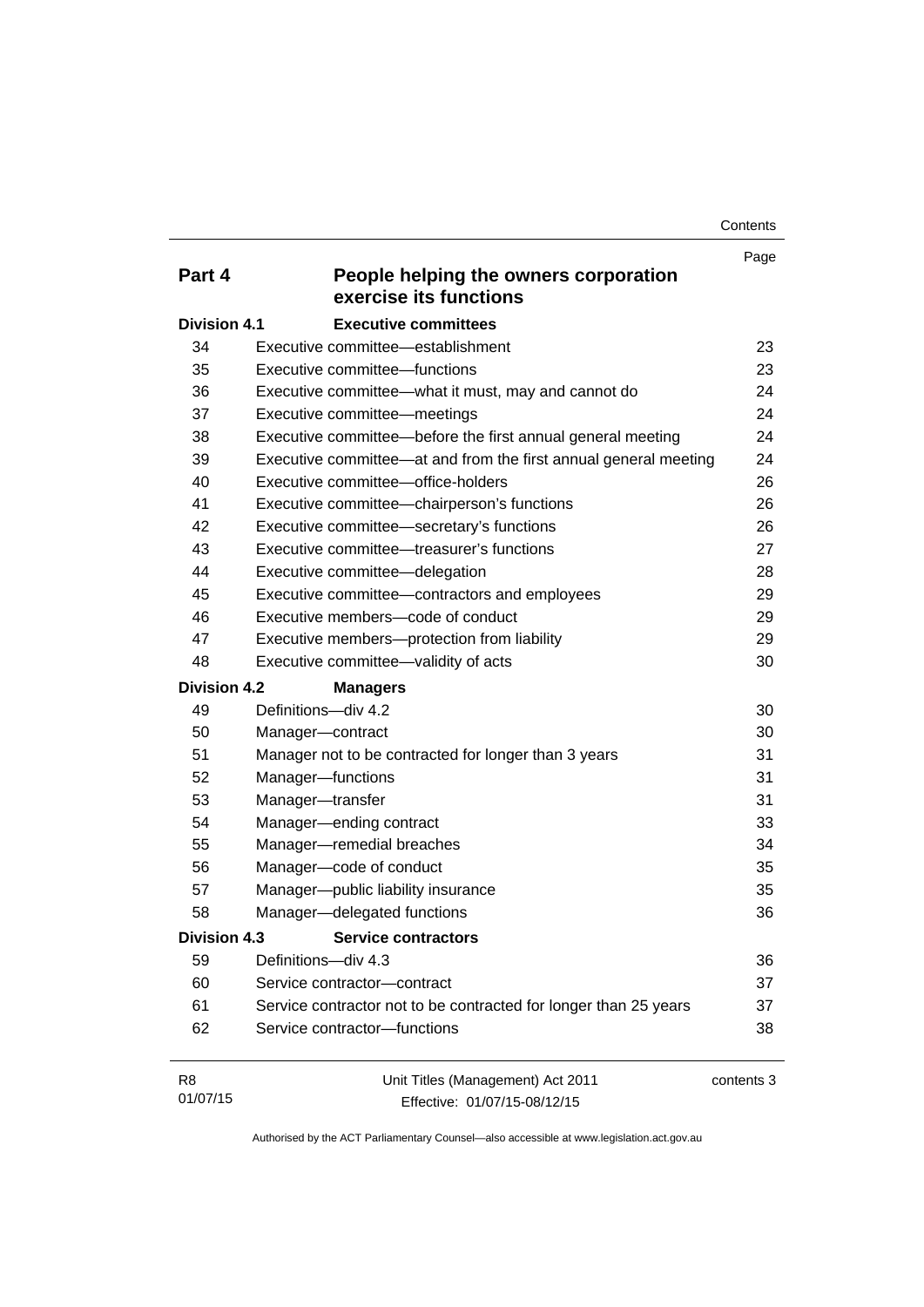| Contents |
|----------|
|----------|

| 63                  | Service contractor-transfer                                           | Page<br>38     |
|---------------------|-----------------------------------------------------------------------|----------------|
| 64                  | Service contractor-ending contract                                    | 39             |
| 65                  | Service contractor-remedial breaches                                  | 41             |
| Division 4.4        | <b>Communication officers</b>                                         |                |
|                     |                                                                       |                |
| 66<br>67            | Communications officer-appointment<br>Communications officer-function | 42<br>42       |
|                     |                                                                       |                |
| Part 5              | <b>Financial management</b>                                           |                |
| <b>Division 5.1</b> | <b>Financial functions generally</b>                                  |                |
| 68                  | Owners corporation must have bank account                             | 44             |
| 69                  | Owners corporation may invest                                         | 44             |
| 70                  | Owners corporation may borrow                                         | 44             |
| 71                  | Owners corporation must not carry on business                         | 45             |
| <b>Division 5.2</b> | Administrative, special purpose and sinking funds                     |                |
| 72                  | Definitions-div 5.2                                                   | 45             |
| 73                  | Administrative fund                                                   | 46             |
| 74                  | Special purpose fund                                                  | 46             |
| 75                  | General fund-budget                                                   | 46             |
| 76                  | General fund-what must be paid into the fund?                         | 47             |
| 77                  | General fund—what can fund be used for?                               | 48             |
| 78                  | General fund-contributions                                            | 48             |
| 79                  | General fund-notice of contributions                                  | 49             |
| 80                  | General fund—when are contributions payable?                          | 49             |
| 81                  | Sinking fund                                                          | 49             |
| 82                  | Sinking fund plan                                                     | 50             |
| 83                  | Sinking fund plan—meaning of expected sinking fund expenditure        | 51             |
| 84                  | Sinking fund plan—when must it be approved?                           | 52             |
| 85                  | Sinking fund plan-review                                              | 53             |
| 86                  | Sinking fund plan-amendment                                           | 53             |
| 87                  | Sinking fund-what must be paid into the fund?                         | 53             |
| 88                  | Sinking fund-what can fund be used for?                               | 54             |
| 89                  | Sinking fund-contributions                                            | 54             |
| 90                  | Sinking fund-notice of contributions                                  | 55             |
| 91                  | Sinking fund-when are contributions payable?                          | 56             |
| contents 4          | Unit Titles (Management) Act 2011                                     | R <sub>8</sub> |

Effective: 01/07/15-08/12/15

01/07/15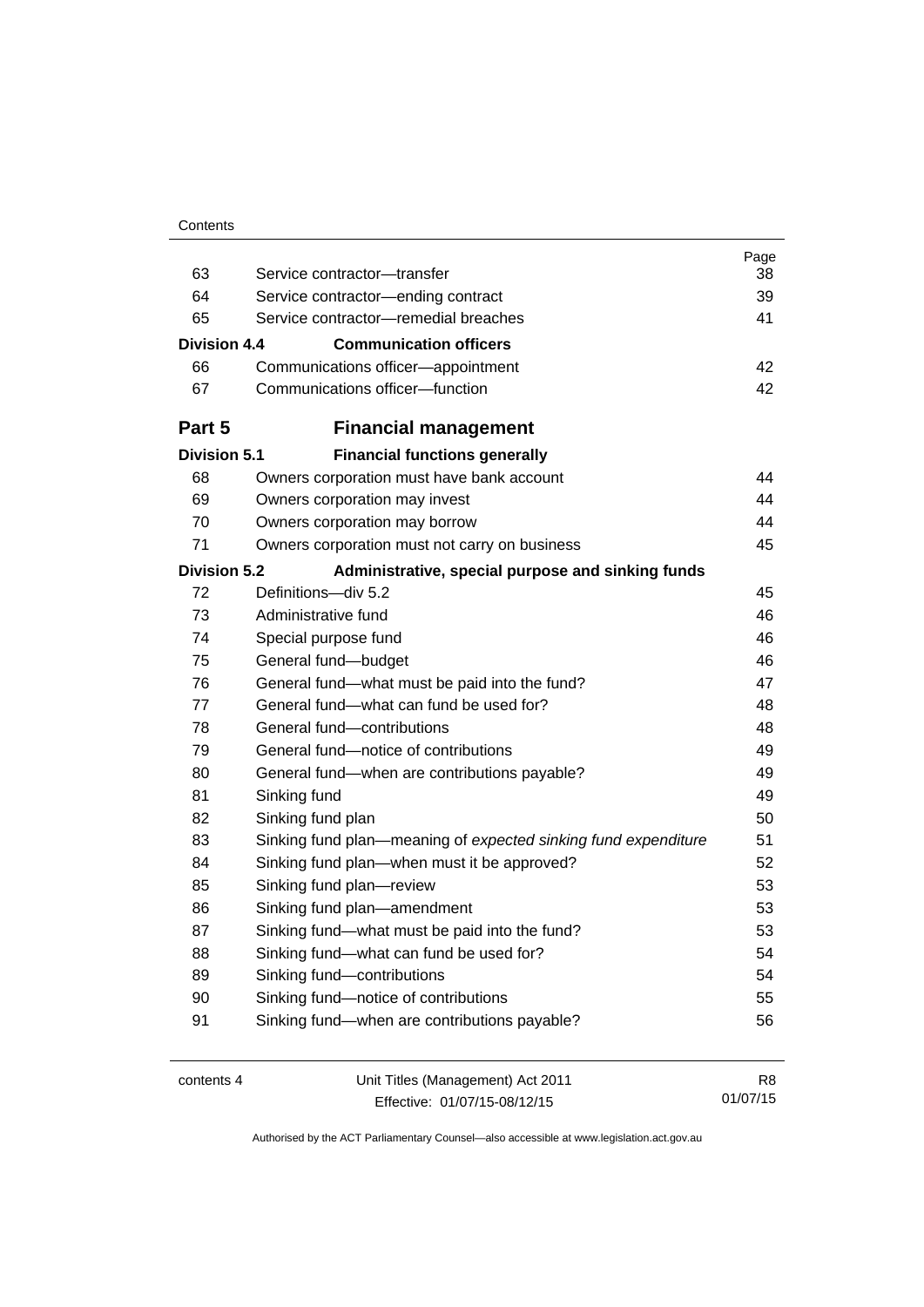| 92                  | General and sinking funds in staged developments                | Page<br>56 |
|---------------------|-----------------------------------------------------------------|------------|
| <b>Division 5.3</b> | Powers in relation to money owing to owners                     |            |
|                     | corporation                                                     |            |
| 93                  | Discounts-amounts owing                                         | 56         |
| 94                  | Interest-amounts owing                                          | 57         |
| 95                  | Recovery of amounts owing                                       | 57         |
| 96                  | Security for unpaid amounts-declaration of charge               | 58         |
| 97                  | Security for unpaid amounts-discharge                           | 58         |
| 98                  | Liability of part-owners                                        | 59         |
| <b>Division 5.4</b> | <b>Insurance</b>                                                |            |
| 99                  | Meaning of building and land-div 5.4                            | 59         |
| 100                 | Building insurance by owners corporation                        | 60         |
| 101                 | Exemption from building insurance requirements                  | 62         |
| 102                 | Public liability insurance by owners corporation                | 62         |
| 103                 | Application of insurance money by owners corporation            | 63         |
| 104                 | Additional insurance-owners corporation                         | 63         |
| 105                 | Additional insurance-unit owners                                | 63         |
| Part 6              | <b>Owners corporation rules</b>                                 |            |
| 106                 | What are the rules of an owners corporation?                    | 64         |
| 107                 | Effect of rules                                                 | 64         |
| 108                 | Owners corporation may amend rules                              | 64         |
| 109                 | Breach of rules-rule infringement notice                        | 65         |
| 110                 | Breach of rules-failure to comply with rule infringement notice | 67         |
| 111                 | Breach of rules-request for rule infringement notice            | 67         |
| 112                 | Application of Legislation Act                                  | 67         |
| Part 7              | <b>Owners corporation records</b>                               |            |
| 113                 | Corporate register-establishment                                | 69         |
| 114                 | Corporate register-information to be included                   | 69         |
| 115                 | Corporate register-provision of information                     | 70         |
| 116                 | Corporate register-access                                       | 72         |
| 117                 | Names and addresses of executive members                        | 73         |
| 118                 | Insurance information                                           | 73         |
| 119                 | Unit title certificate and access to owners corporation records | 74         |
| R <sub>8</sub>      | Unit Titles (Management) Act 2011                               | contents 5 |
| 01/07/15            | Effective: 01/07/15-08/12/15                                    |            |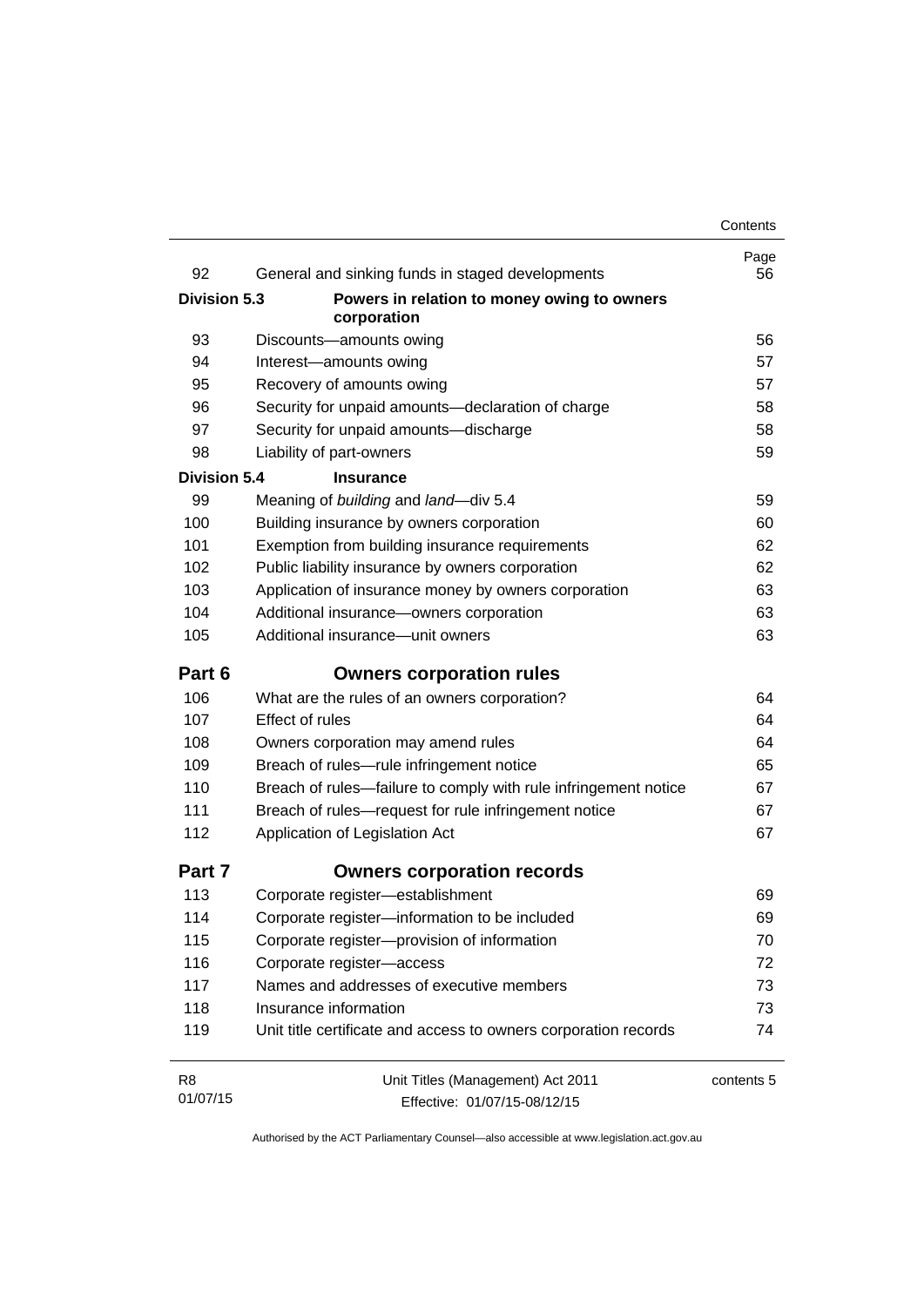| Contents |
|----------|
|          |

|                      |                                                                                            | Page     |
|----------------------|--------------------------------------------------------------------------------------------|----------|
| 120                  | Acting on information in unit title certificate                                            | 75       |
| 121                  | Failure to provide information or certificate-offence                                      | 75       |
| 122                  | Owners corporation name, address and letterbox                                             | 75       |
| 123                  | Service of documents on owners corporation                                                 | 76       |
| 124                  | Service of documents on members, interested people and occupiers                           | 77       |
| Part 8               | <b>Dispute resolution</b>                                                                  |          |
| 125                  | Disputes involving the owners corporation-generally                                        | 79       |
| 126                  | Disputes involving the owners corporation-particular matters                               | 79       |
| 127                  | Disputes involving the executive committee                                                 | 80       |
| 128                  | Disputes between unit owners                                                               | 80       |
| 129                  | Kinds of ACAT orders                                                                       | 81       |
| Part 9               | <b>Protection of financiers for service contracts</b>                                      |          |
| 130                  | Meaning of financed service contract and financier-pt 9                                    | 83       |
| 131                  | Who is a <i>financier</i> for a service contract?                                          | 83       |
| 132                  | Financed service contract-notice of change                                                 | 84       |
| 133                  | Financed service contract—limitation on ending                                             | 84       |
| 134                  | Financed service contract-person authorised to act for financier                           | 85       |
| 135                  | Financed service contract—agreement between owners corporation<br>and financier prohibited | 86       |
| Part 10              | <b>Administrators</b>                                                                      |          |
| Division 10.1        | <b>Interested parties</b>                                                                  |          |
| 136                  | Who may apply for an administration order?                                                 | 87       |
| 137                  | ACAT appearances and service of applications                                               | 87       |
| <b>Division 10.2</b> | Appointment, removal and functions                                                         |          |
| 138                  | Appointment of administrator                                                               | 88       |
| 139                  | Removal or replacement of administrator                                                    | 88       |
| 140                  | Functions of administrator                                                                 | 89       |
| 141                  | Delegation by administrator                                                                | 89       |
| Part 11              | <b>Miscellaneous</b>                                                                       |          |
| <b>Division 11.1</b> | Mortgage insurance                                                                         |          |
| 142                  | Mortgage insurance of unit                                                                 | 90       |
| contents 6           | Unit Titles (Management) Act 2011                                                          | R8       |
|                      | Effective: 01/07/15-08/12/15                                                               | 01/07/15 |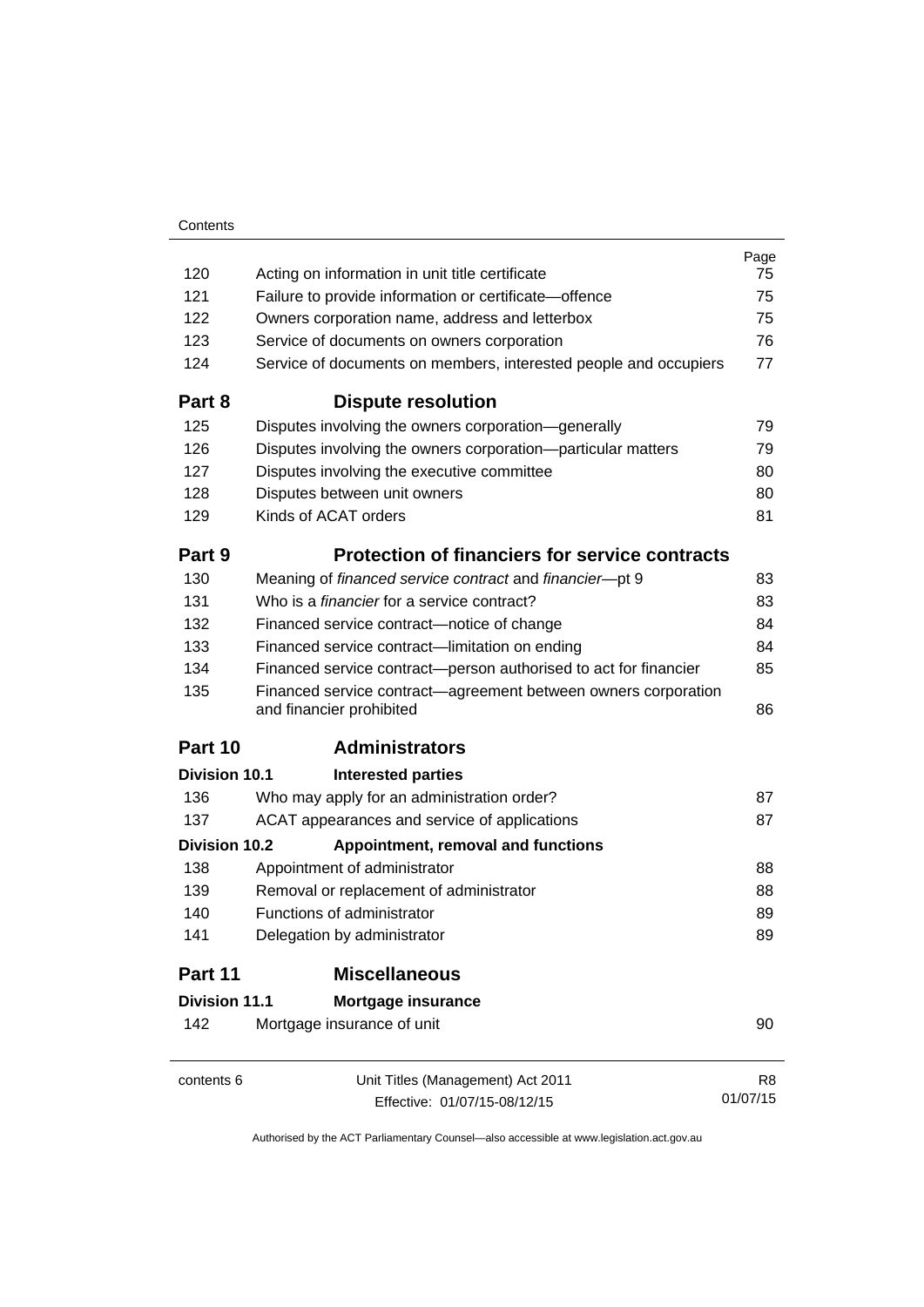|                      |                                                                   | Contents   |
|----------------------|-------------------------------------------------------------------|------------|
|                      |                                                                   | Page       |
| 143                  | Payment under mortgage insurance policies                         | 90         |
| 144                  | Transfer of mortgagee's interest to insurer                       | 90         |
| <b>Division 11.2</b> | <b>Miscellaneous</b>                                              |            |
| 145                  | Determination of fees                                             | 91         |
| 146                  | Approved forms                                                    | 91         |
| 147                  | Regulation-making power                                           | 91         |
| <b>Schedule 1</b>    | <b>Codes of conduct</b>                                           | 93         |
| <b>Part 1.1</b>      | <b>Executive committees-code of conduct</b>                       | 93         |
| 1                    | Understanding of Act and code                                     | 93         |
| 2                    | Honesty and fairness                                              | 93         |
| 3                    | Care and diligence                                                | 93         |
| 4                    | Acting in owners corporation's best interests                     | 93         |
| 5                    | Complying with Act and code                                       | 93         |
| 6                    | Nuisance                                                          | 94         |
| 7                    | Unconscionable conduct                                            | 94         |
| 8                    | Conflict of interest                                              | 94         |
| <b>Part 1.2</b>      | Managers-code of conduct                                          | 95         |
| 1                    | Knowledge of Act and code                                         | 95         |
| $\overline{2}$       | Honesty, fairness and professionalism                             | 95         |
| 3                    | Skill, care and diligence                                         | 95         |
| 4                    | Acting in owners corporation's best interests                     | 95         |
| 5                    | Keeping owners corporation informed of developments               | 95         |
| 6                    | Ensuring employees comply with Act and code                       | 95         |
| 7                    | Fraudulent or misleading conduct                                  | 96         |
| 8                    | Unconscionable conduct                                            | 96         |
| 9                    | Conflict of duty or interest                                      | 96         |
| 10                   | Goods and services to be supplied at competitive prices           | 96         |
| 11                   | Manager to demonstrate keeping of particular records              | 97         |
| <b>Schedule 2</b>    | <b>Executive committees</b>                                       | 98         |
| <b>Part 2.1</b>      | What the executive committee must, may and cannot<br>do           | 98         |
| R8<br>01/07/15       | Unit Titles (Management) Act 2011<br>Effective: 01/07/15-08/12/15 | contents 7 |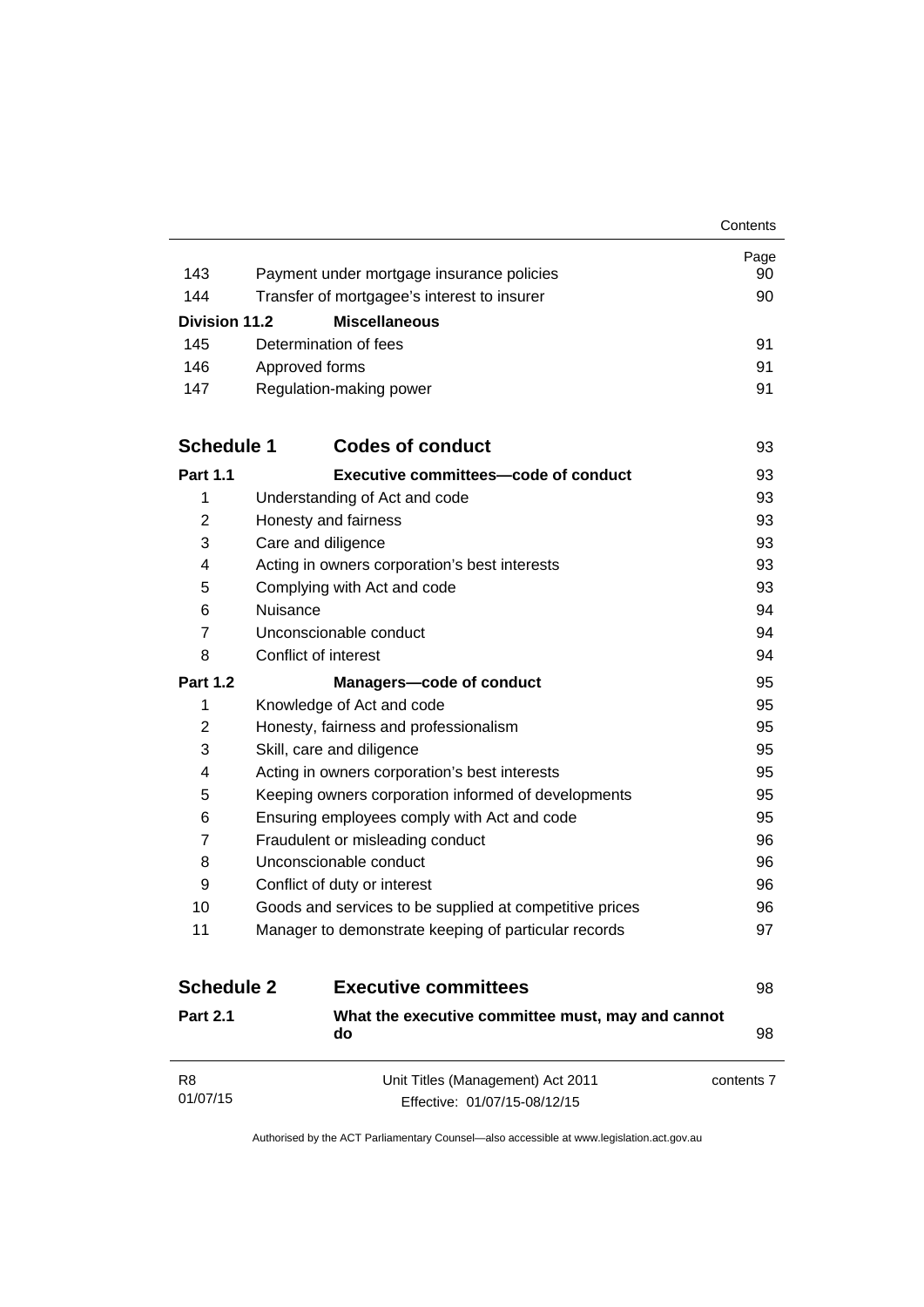|                   |                                                                                    | Page           |
|-------------------|------------------------------------------------------------------------------------|----------------|
| 2.1               | Executive committee must keep minutes, and records and accounts                    | 98             |
| 2.2               | Executive committee must present financial statements at annual<br>general meeting | 100            |
| 2.3               | Executive committee must present insurance details at annual general<br>meeting    | 101            |
| 2.4               | Approving use of common property                                                   | 102            |
| 2.5               | Decisions about taking legal action                                                | 102            |
| 2.6               | Taking urgent legal action                                                         | 103            |
| 2.7               | Decisions about staged development                                                 | 104            |
| <b>Part 2.2</b>   | <b>Executive committee-meetings and procedures</b>                                 | 105            |
| 2.8               | Meetings of executive committee                                                    | 105            |
| 2.9               | Quorum of executive committee                                                      | 105            |
| 2.10              | Voting of executive committee                                                      | 105            |
| 2.11              | Chairperson-meetings                                                               | 106            |
| <b>Schedule 3</b> | <b>General meetings</b>                                                            | 107            |
| <b>Part 3.1</b>   | <b>General meetings</b>                                                            | 107            |
| 3.1               | Conduct of general meetings                                                        | 107            |
| 3.2               | Annual general meetings                                                            | 107            |
| 3.3               | First annual general meeting                                                       | 107            |
| 3.4               | First annual general meeting-developer to deliver records                          | 108            |
| 3.5               | General meetings other than annual general meetings                                | 109            |
| 3.6               | Notice of general meetings                                                         | 109            |
| 3.7               | Requirements for notice of general meetings                                        | 109            |
| 3.8               | Defective notice of meetings                                                       | 110            |
| 3.9               | Quorum at a general meeting-owners corporation with 3 or more<br>members           | 111            |
| 3.10              | Notice of reduced quorum decisions and adjournments                                | 113            |
| 3.11              | Reduced quorum decisions-effect                                                    | 113            |
| 3.12              | Quorum at a general meeting-owners corporation with 2 members                      | 114            |
| 3.13              | Chairperson at a general meeting                                                   | 114            |
| <b>Part 3.2</b>   | <b>Resolutions at general meetings</b>                                             | 115            |
| 3.14              | Decision-making at general meetings                                                | 115            |
| 3.15              | Ordinary resolutions                                                               | 115            |
| contents 8        | Unit Titles (Management) Act 2011                                                  | R <sub>8</sub> |

Effective: 01/07/15-08/12/15

01/07/15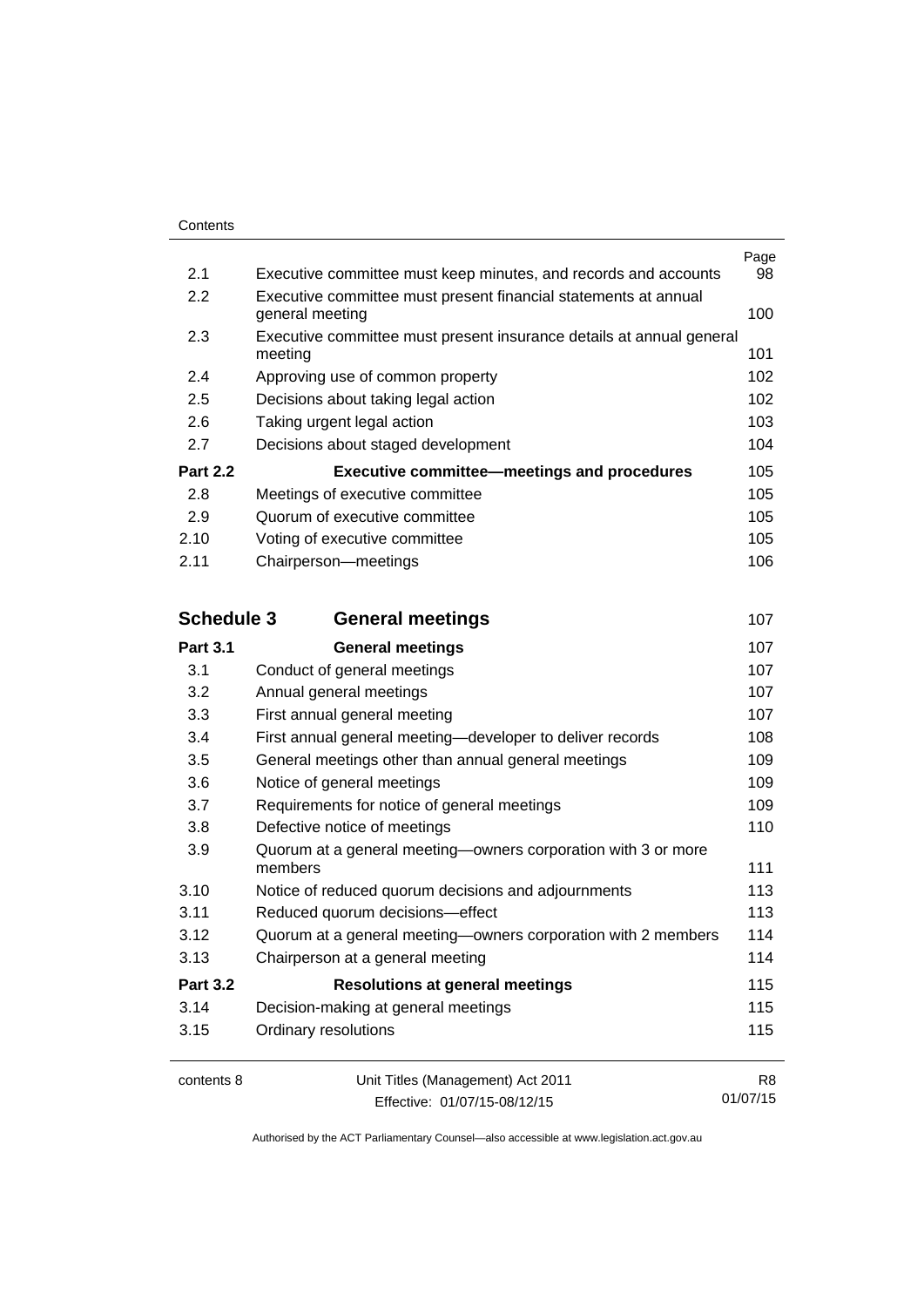| 3.16              | Special resolutions                                | Page<br>116 |
|-------------------|----------------------------------------------------|-------------|
| 3.17              | Unopposed resolutions                              | 117         |
| 3.18              | Unanimous resolutions                              | 117         |
| 3.19              | Evidence of resolutions of owners corporation      | 118         |
| <b>Part 3.3</b>   | Voting at general meetings                         | 119         |
| 3.20              | Who is entitled to vote?                           | 119         |
| 3.21              | General meeting-decisions about staged development | 119         |
| 3.22              | One vote-1 unit                                    | 120         |
| 3.23              | Voting by mortgagees                               | 120         |
| 3.24              | Mortgagee voting notice-amendment and revocation   | 121         |
| 3.25              | Evidence of mortgagee's entitlement to vote        | 121         |
| 3.26              | Proxy votes                                        | 122         |
| 3.27              | Proxy votes-limit on developer                     | 122         |
| 3.28              | Value of votes                                     | 123         |
| 3.29              | Polls                                              | 124         |
| 3.30              | Voting by chairperson                              | 124         |
| 3.31              | Absentee votes                                     | 124         |
| 3.32              | People under 18 or under other legal disabilities  | 125         |
| 3.33              | Declaration by chairperson of result of voting     | 125         |
| <b>Schedule 4</b> | <b>Default rules</b>                               | 126         |
| 1                 | Definitions-default rules                          | 126         |
| $\overline{2}$    | Payment of rates and taxes by unit owners          | 126         |
| 3                 | Repairs and maintenance                            | 126         |
| 4                 | Erections and alterations                          | 126         |
| 5                 | Use of common property                             | 127         |
| 6                 | Hazardous use of unit                              | 127         |
| $\overline{7}$    | Use of unit-nuisance or annoyance                  | 127         |
| 8                 | <b>Noise</b>                                       | 127         |
| 9                 | Illegal use of unit                                | 128         |
| 10                | What may an executive committee representative do? | 128         |
| 11                | Seal of owners corporation                         | 129         |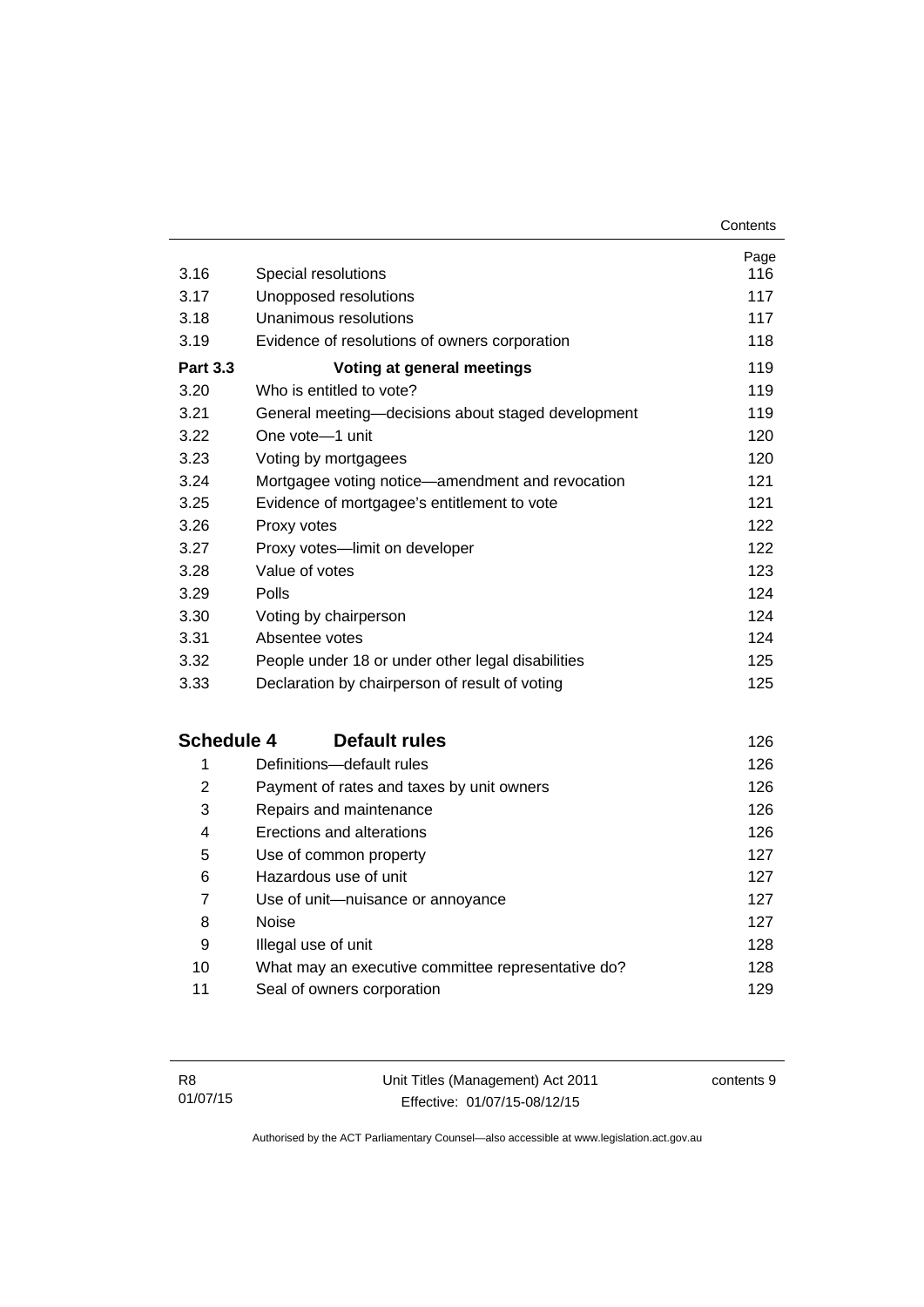#### **Contents**

### **Dictionary** [130](#page-141-0)

#### **[Endnotes](#page-149-0)**

|   | About the endnotes                            | 138 |
|---|-----------------------------------------------|-----|
| 2 | Abbreviation key                              | 138 |
| 3 | Legislation history                           | 139 |
| 4 | Amendment history                             | 140 |
| 5 | Earlier republications                        | 152 |
| 6 | Expired transitional or validating provisions | 153 |

contents 10 Unit Titles (Management) Act 2011 Effective: 01/07/15-08/12/15

R8 01/07/15

Page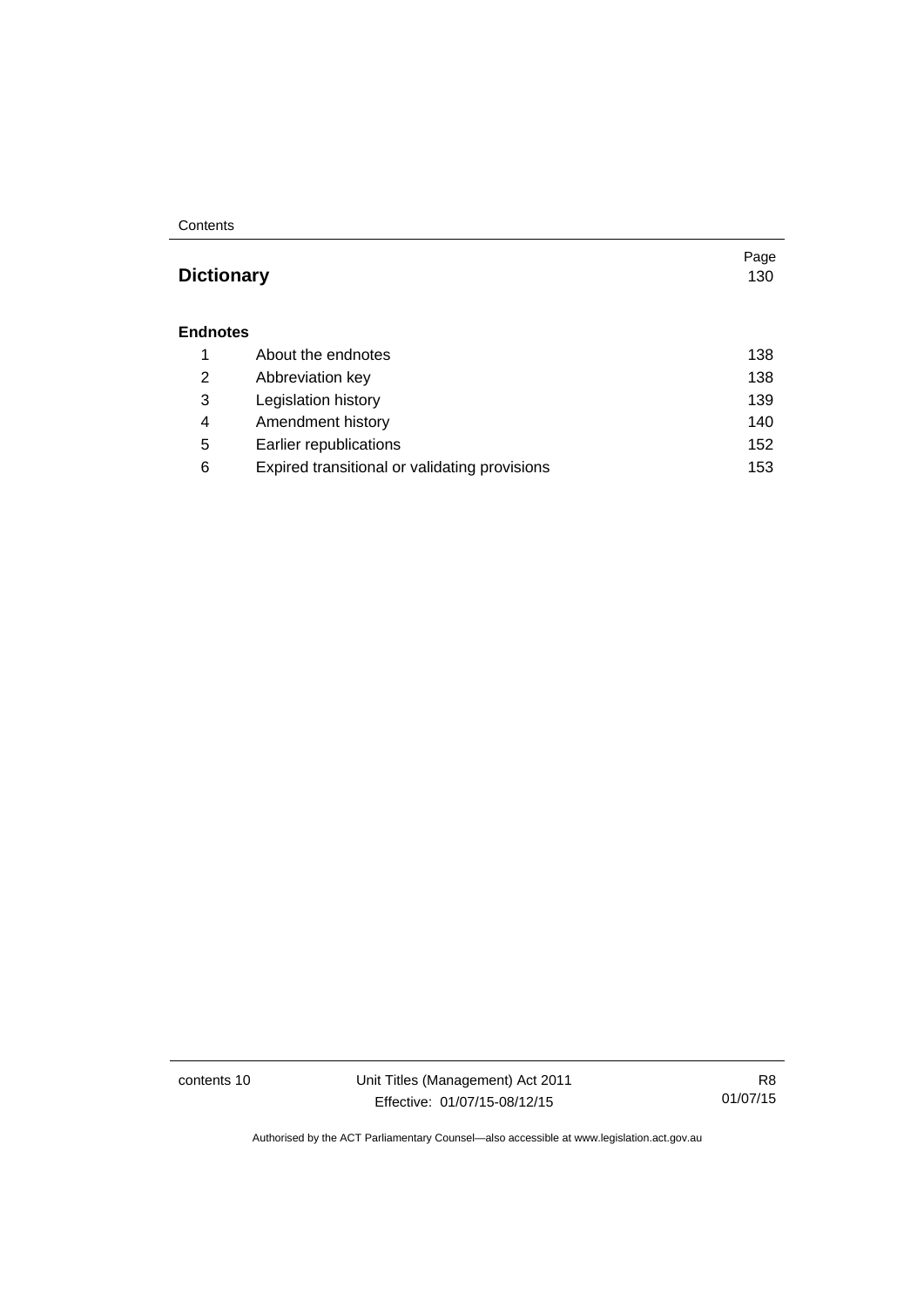

# **Unit Titles (Management) Act 2011**

An Act to provide for the management of units plans, and for other purposes

R8 01/07/15

l

Unit Titles (Management) Act 2011 Effective: 01/07/15-08/12/15

page 1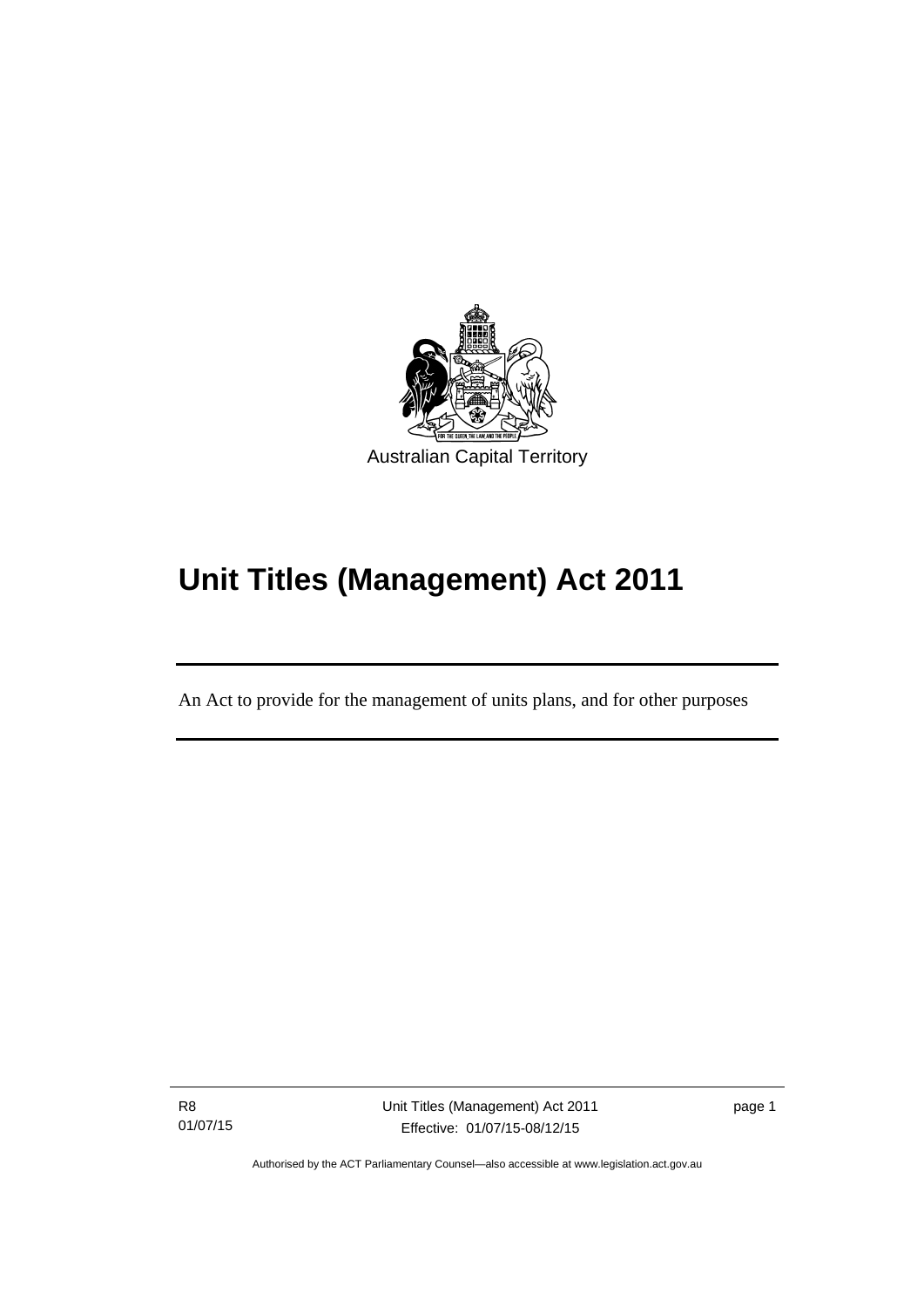#### Part 1 **Preliminary**

Section 1

### <span id="page-13-0"></span>**Part 1** Preliminary

#### <span id="page-13-1"></span>**1 Name of Act**

This Act is the *Unit Titles (Management) Act 2011*.

#### <span id="page-13-2"></span>**3 Dictionary**

The dictionary at the end of this Act is part of this Act.

*Note 1* The dictionary at the end of this Act defines certain terms used in this Act, and includes references (*signpost definitions*) to other terms defined elsewhere.

> For example, the signpost definition '*class A unit*—see the *[Unit Titles](http://www.legislation.act.gov.au/a/2001-16)  [Act 2001](http://www.legislation.act.gov.au/a/2001-16)*, section 10.' means that the term 'class A unit' is defined in that Act, section 10 and the definition applies to this Act.

*Note 2* A definition in the dictionary (including a signpost definition) applies to the entire Act unless the definition, or another provision of the Act, provides otherwise or the contrary intention otherwise appears (see [Legislation Act,](http://www.legislation.act.gov.au/a/2001-14) s 155 and s 156 (1)).

#### <span id="page-13-3"></span>**4 Notes**

A note included in this Act is explanatory and is not part of this Act.

*Note* See the [Legislation Act,](http://www.legislation.act.gov.au/a/2001-14) s 127 (1), (4) and (5) for the legal status of notes.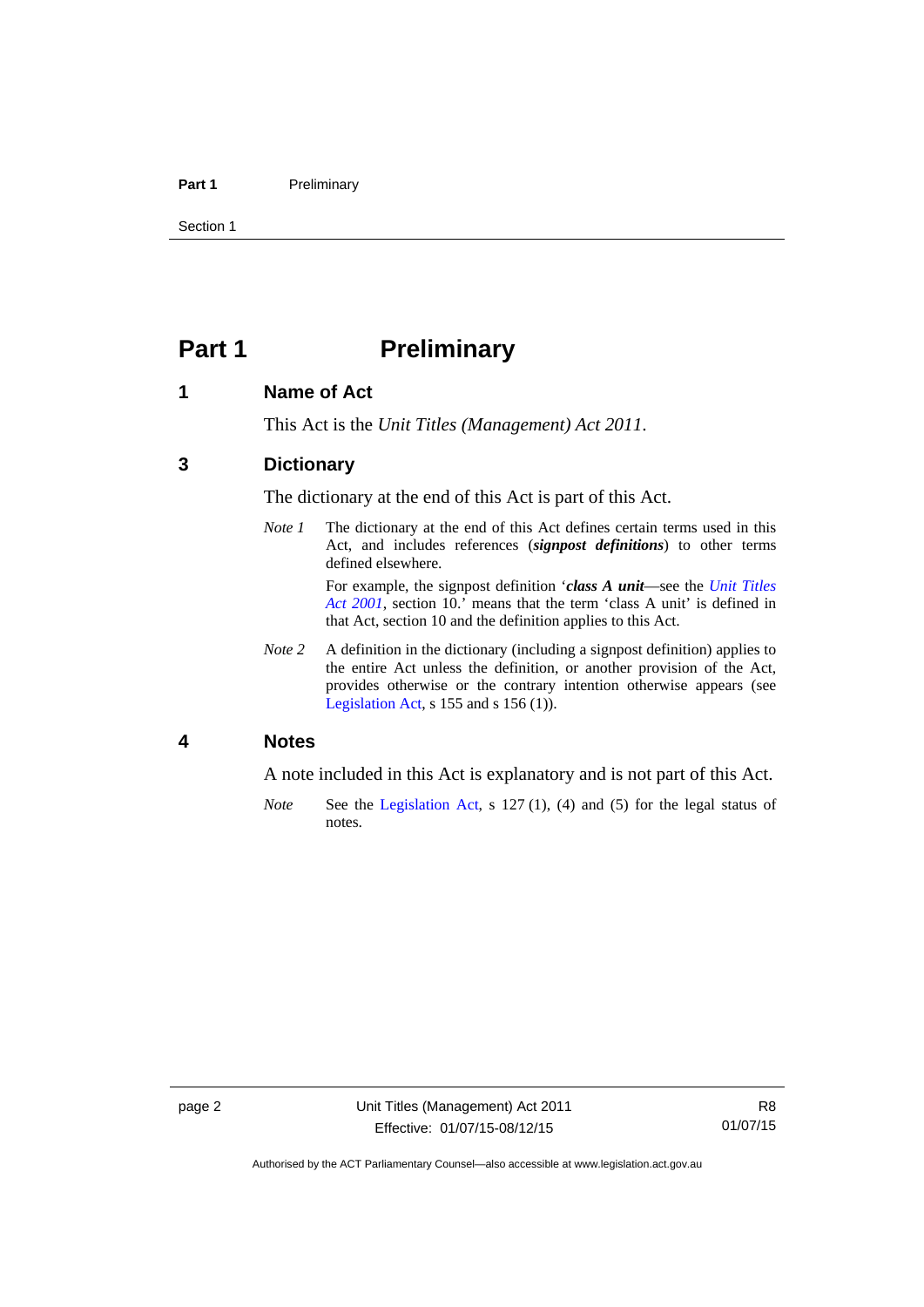#### <span id="page-14-0"></span>**5 Offences against Act—application of Criminal Code etc**

Other legislation applies in relation to offences against this Act.

*Note 1 Criminal Code* The [Criminal Code](http://www.legislation.act.gov.au/a/2002-51), ch 2 applies to all offences against this Act (see Code, pt 2.1). The chapter sets out the general principles of criminal responsibility

(including burdens of proof and general defences), and defines terms used for offences to which the Code applies (eg *conduct*, *intention*, *recklessness* and *strict liability*).

*Note 2 Penalty units* 

The [Legislation Act](http://www.legislation.act.gov.au/a/2001-14), s 133 deals with the meaning of offence penalties that are expressed in penalty units.

#### <span id="page-14-1"></span>**6 Objects of Act**

The objects of this Act are to—

- (a) make it clear who is responsible for managing units plans; and
- (b) help people who manage, or help in the management of units plans, understand and exercise their functions; and
- (c) assist in the resolution of disputes in relation to the management of units plans; and
- (d) make the law about the management of units plans easier to use generally.

page 3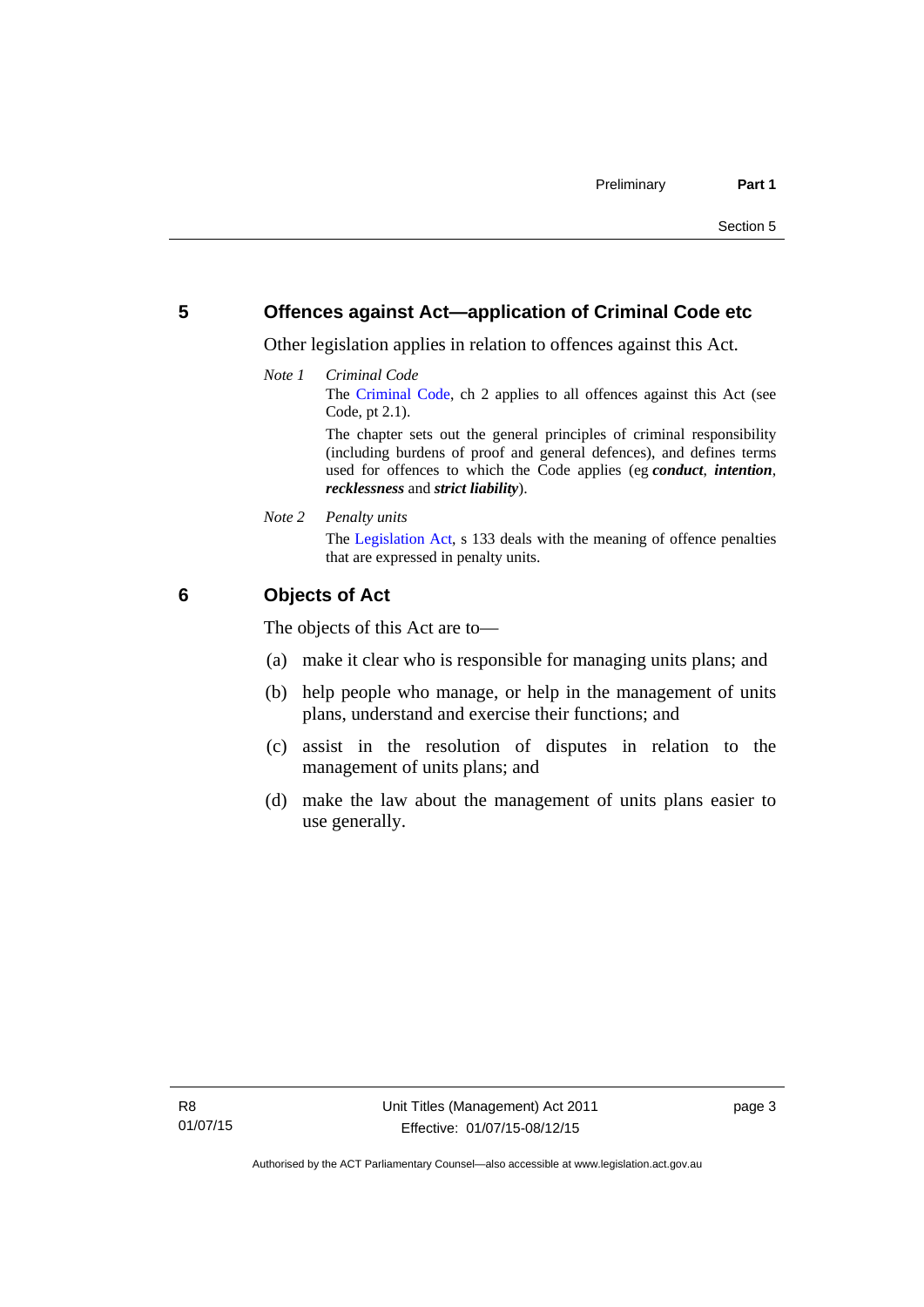**Part 2** Management of units plans<br>**Division 2.1** Who manages a units plan? Who manages a units plan? Section 7

### <span id="page-15-0"></span>**Part 2 Management of units plans**

### <span id="page-15-1"></span>**Division 2.1 Who manages a units plan?**

#### <span id="page-15-2"></span>**7 Owners corporation**

The owners corporation for a units plan is responsible for managing the units plan.

*Note* An owners corporation may be helped by 1 or more of the following:

- (a) the executive committee of the owners corporation;
- (b) a manager engaged under s 50;
- (c) a service contractor engaged under s 60.

### <span id="page-15-3"></span>**Division 2.2 Owners corporation—general**

#### <span id="page-15-4"></span>**8 Owners corporation—establishment**

- (1) On the registration of a units plan, an owners corporation for the units plan is established under the name 'The Owners—Units Plan  $No X'.$
- (2) In this section:

*X* means the number given to the units plan by the registrar-general on its registration.

#### <span id="page-15-5"></span>**9 Owners corporation—legal status**

- (1) An owners corporation is a corporation.
- (2) An owners corporation—
	- (a) has perpetual succession; and
	- (b) must have a common seal; and
	- (c) may sue and be sued in its corporate name.

Authorised by the ACT Parliamentary Counsel—also accessible at www.legislation.act.gov.au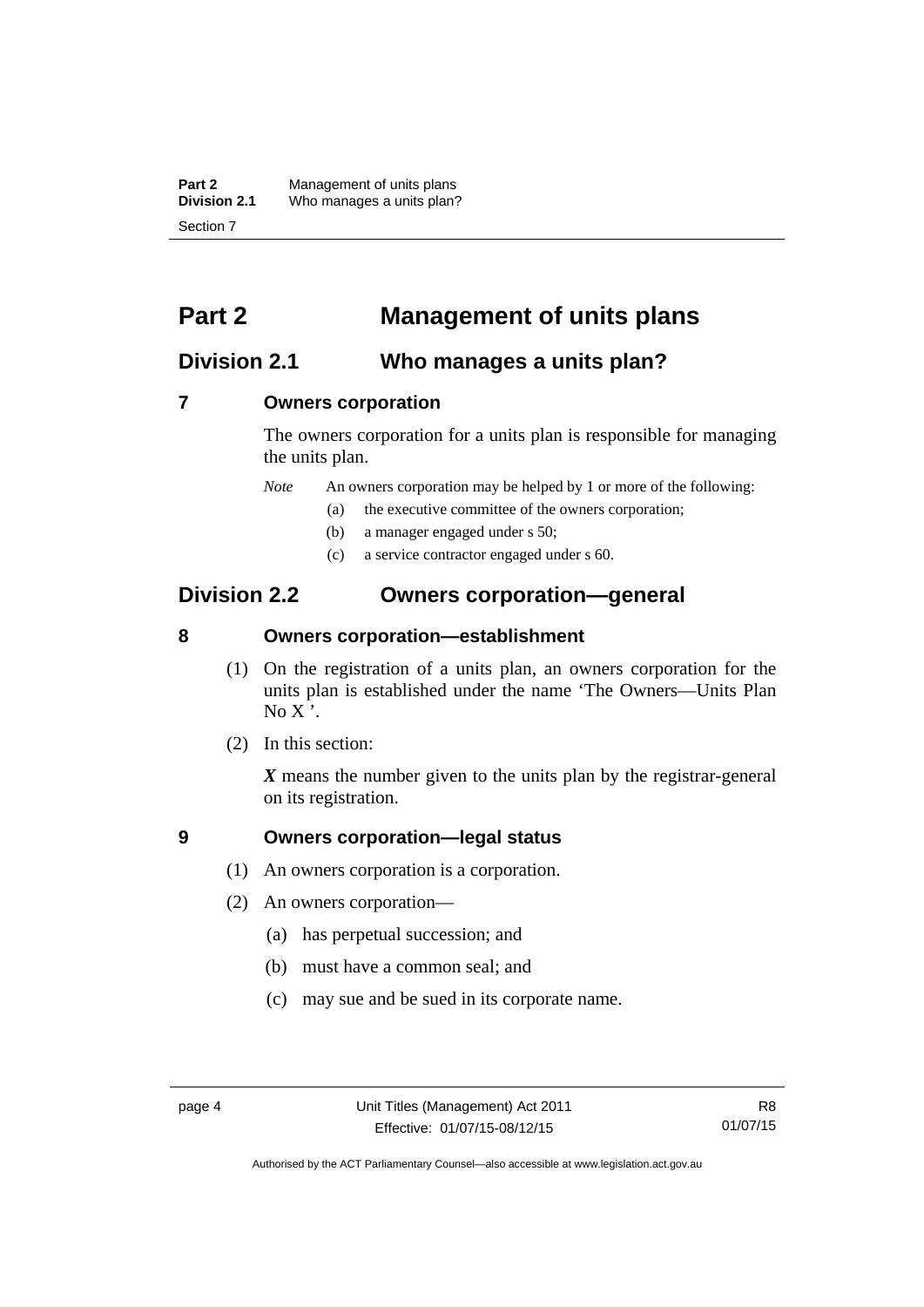### <span id="page-16-0"></span>**Division 2.3 Owners corporation—membership and representatives**

#### <span id="page-16-1"></span>**10 Members of owners corporation**

- (1) The members of an owners corporation for a units plan are the owners of the units.
- (2) If a unit is owned by 2 or more part-owners, each part-owner is a member of the owners corporation.

#### <span id="page-16-2"></span>**11 Part-owners of units—authorisation of representatives**

- (1) This section applies if a unit is owned by 2 or more part-owners.
- (2) The part-owners of the unit must, by written notice to the owners corporation, authorise an individual to represent them as their agent (the part-owners' *representative*) for this Act.
- (3) The part-owners' representative must be one of the owners.
	- *Note* If a company is a part-owner of the unit, the company's own representative may also be authorised as the part-owners' representative (see s 14 (Company-owned units—functions of representatives)).
- (4) The notice of authorisation must—
	- (a) be given to the owners corporation within 14 days after the lodgment for registration of the instrument under which the unit first becomes owned by the part-owners; and
	- (b) include the full name and an address for correspondence of the representative; and
	- (c) be signed by each part-owner of the unit.
- (5) The part-owners of the unit may change their representative by written notice to the owners corporation.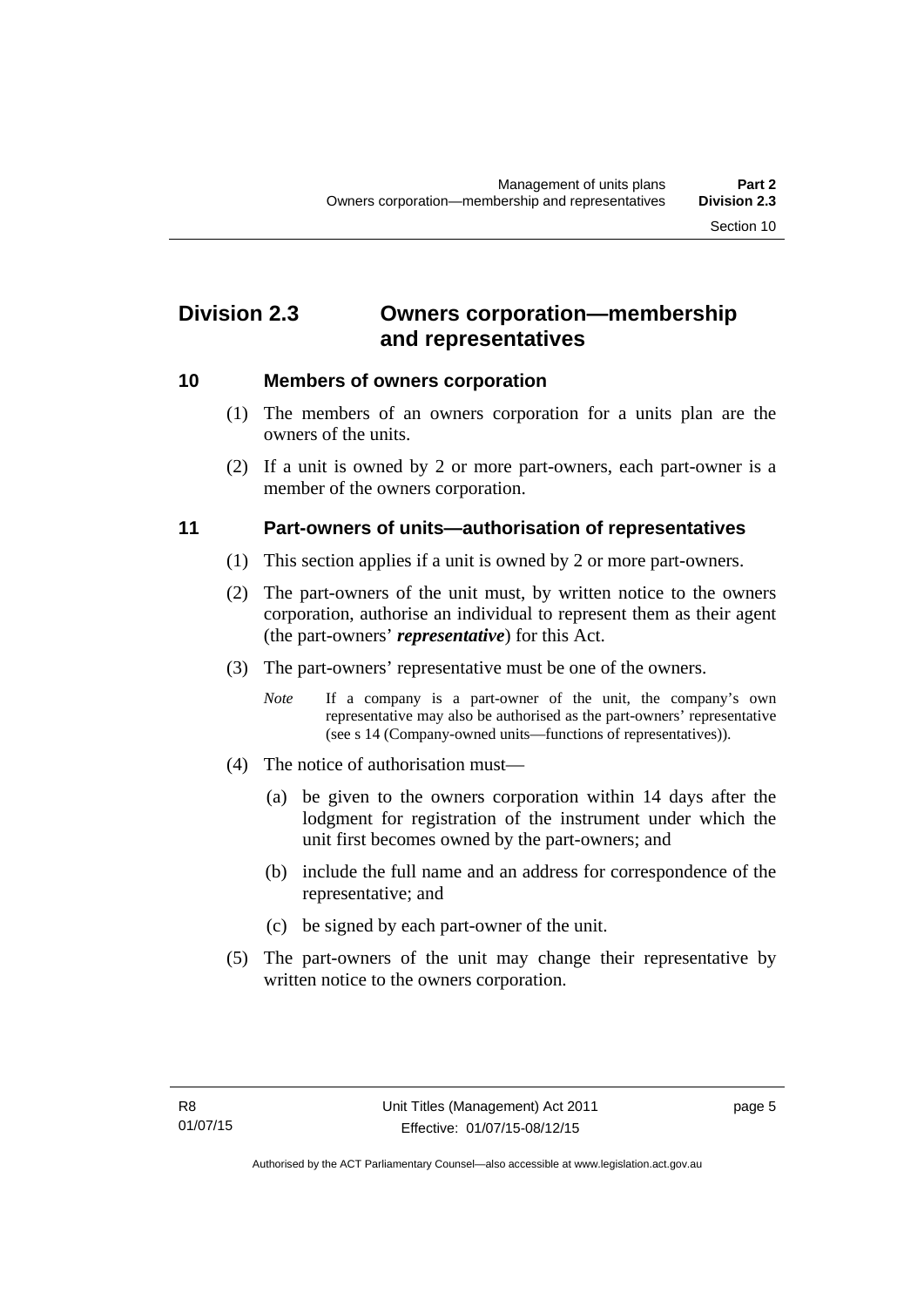- (6) The notice of change of authorisation must—
	- (a) include the full name and an address for correspondence of the new representative; and
	- (b) be signed by each part-owner of the unit.
- (7) The part-owners' representative may change the address for correspondence of the representative by written notice to the owners corporation.
- (8) The notice of change of address must be signed by the representative.
- (9) This section may be enforced in the same way as a rule of the owners corporation (see section 107 (Effect of rules)).

#### <span id="page-17-0"></span>**12 Part-owners of units—functions of representatives**

- (1) This section applies if a unit is owned by 2 or more part-owners.
- (2) Anything that an owner of the unit may do, or is required to do, under this Act may be done by the part-owners' representative acting as the agent for the part-owners.
- (3) Any document, including a notice, that this Act requires the owners corporation or someone else to give to the part-owners may be given to the representative alone on their behalf under section 124 (Service of documents on members, interested people and occupiers).
	- *Note* The owners corporation must give notice of a general meeting to the part-owners' representative on behalf of the part-owners to comply with sch 3, s 3.6 (1) (a) (which requires notices to be given to each member of the owners corporation).
- (4) If a document is given to the part-owners by being given to the representative on their behalf, the representative must tell the other part-owners that the document has been given to the representative and (if asked) give them a copy of the document.

Authorised by the ACT Parliamentary Counsel—also accessible at www.legislation.act.gov.au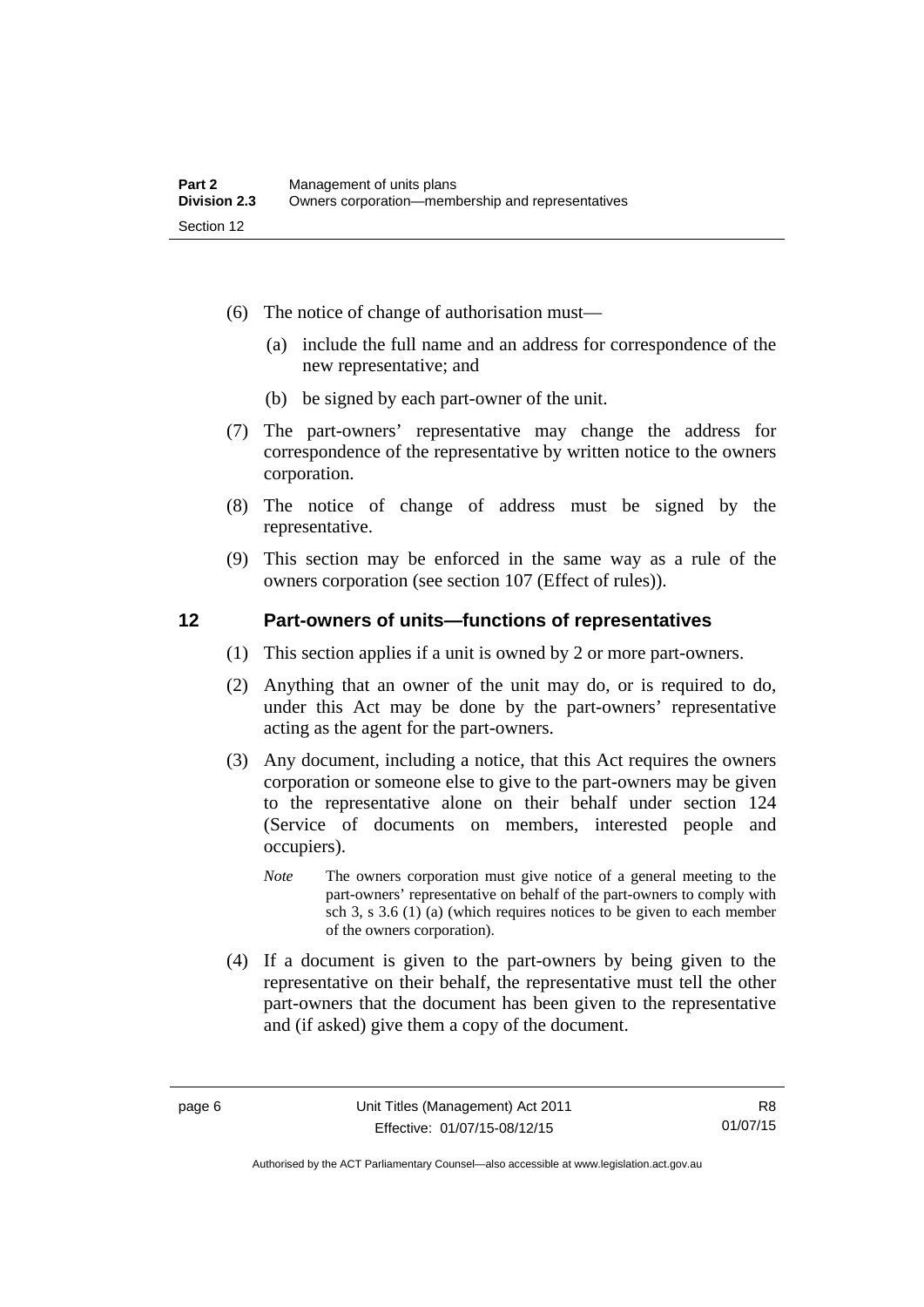(5) Subsection (4) may be enforced in the same way as a rule of the owners corporation (see section 107 (Effect of rules)).

#### **Example—s (4) and s (5)**

In breach of s (4), a part-owners' representative for a unit does not tell a part-owner of the unit about a notice of a determination of general fund contribution (under s 78 (1)) given to the representative on the unit owners' behalf.

The part-owner may rely on s (5) to enforce s (4) against the representative for the unit. The relevant enforcement action is the same as for a breach of the owners corporation rules—a civil action for breach of an agreement under seal (see s 107).

*Note* An example is part of the Act, is not exhaustive and may extend, but does not limit, the meaning of the provision in which it appears (see [Legislation Act,](http://www.legislation.act.gov.au/a/2001-14) s 126 and s 132).

#### <span id="page-18-0"></span>**13 Company-owned units—authorisation of representatives**

(1) This section applies if a company is the owner of a unit.

*Note Owner* includes a part-owner (see dict).

- (2) The company must, by written notice to the owners corporation, authorise an individual to represent it as its agent (the company's *representative*) for this Act.
- (3) The company's representative must be an officer or employee of the company.
- (4) The notice of authorisation must—
	- (a) be given to the owners corporation within 14 days after the lodgment for registration of the instrument under which the company becomes an owner of the unit; and
	- (b) include the full name and an address for correspondence of the representative; and
	- (c) be signed on behalf of the company.
- (5) The company may change its representative by written notice to the owners corporation.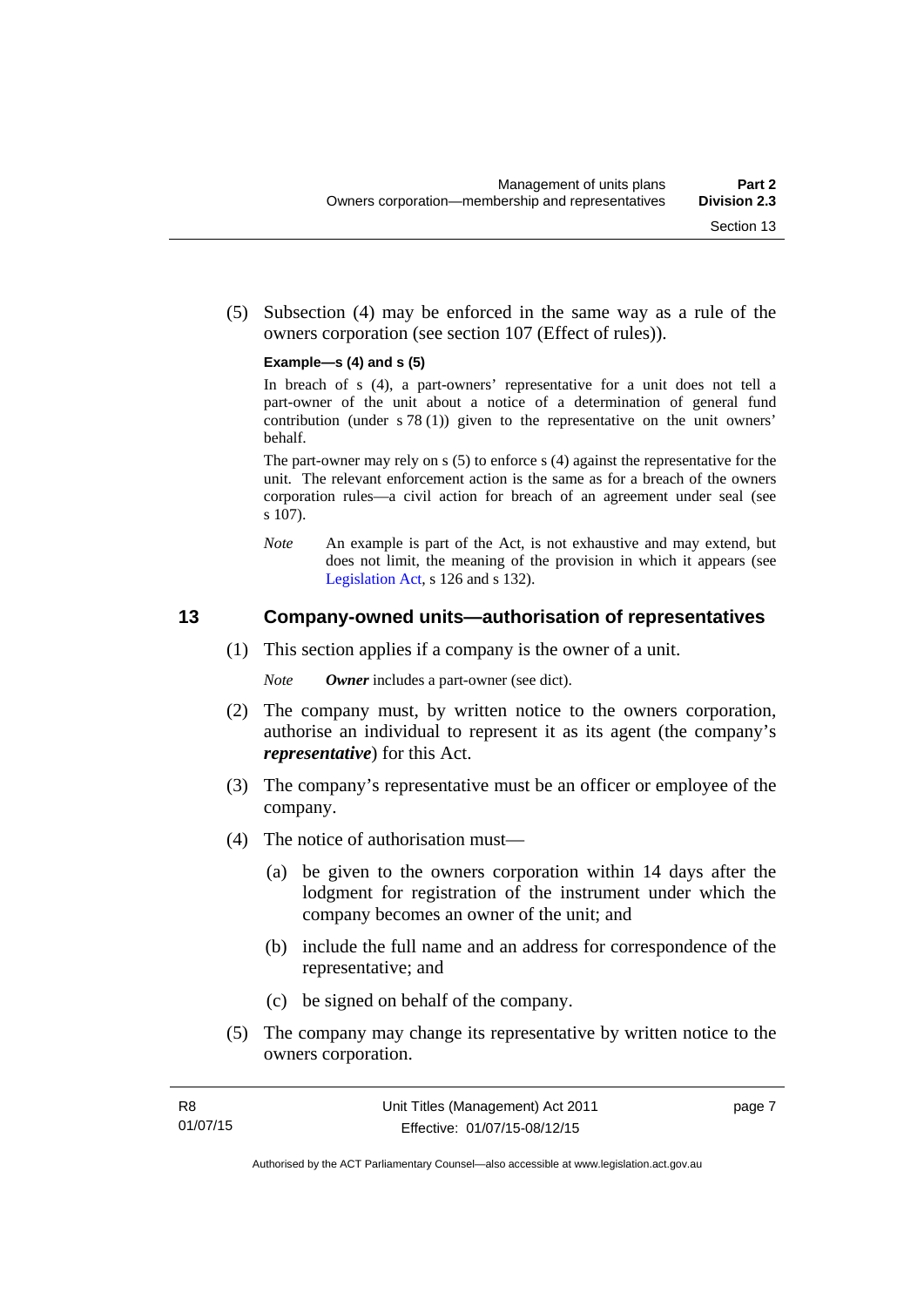- (6) The notice of change of authorisation must—
	- (a) include the full name and an address for correspondence of the new representative; and
	- (b) be signed on behalf of the company.
- (7) The company's representative may change the address for correspondence of the representative by written notice to the owners corporation.
- (8) The notice of change of address must be signed by the representative.
- (9) This section may be enforced in the same way as a rule of the owners corporation (see section 107 (Effect of rules)).

#### <span id="page-19-0"></span>**14 Company-owned units—functions of representatives**

- (1) This section applies if a company is the owner of a unit.
- (2) Anything that the company may do, or is required to do, under this Act may be done by the company's representative acting as the agent for the company.
- (3) Any document, including a notice, that this Act requires the owners corporation or someone else to give to the company may be given to the representative on its behalf under section 124 (Service of documents on members, interested people and occupiers).
	- *Note* The owners corporation must give notice of a general meeting to the company's representative on behalf of the company to comply with sch 3, s 3.6 (1) (a) (which requires notices to be given to each member of the owners corporation).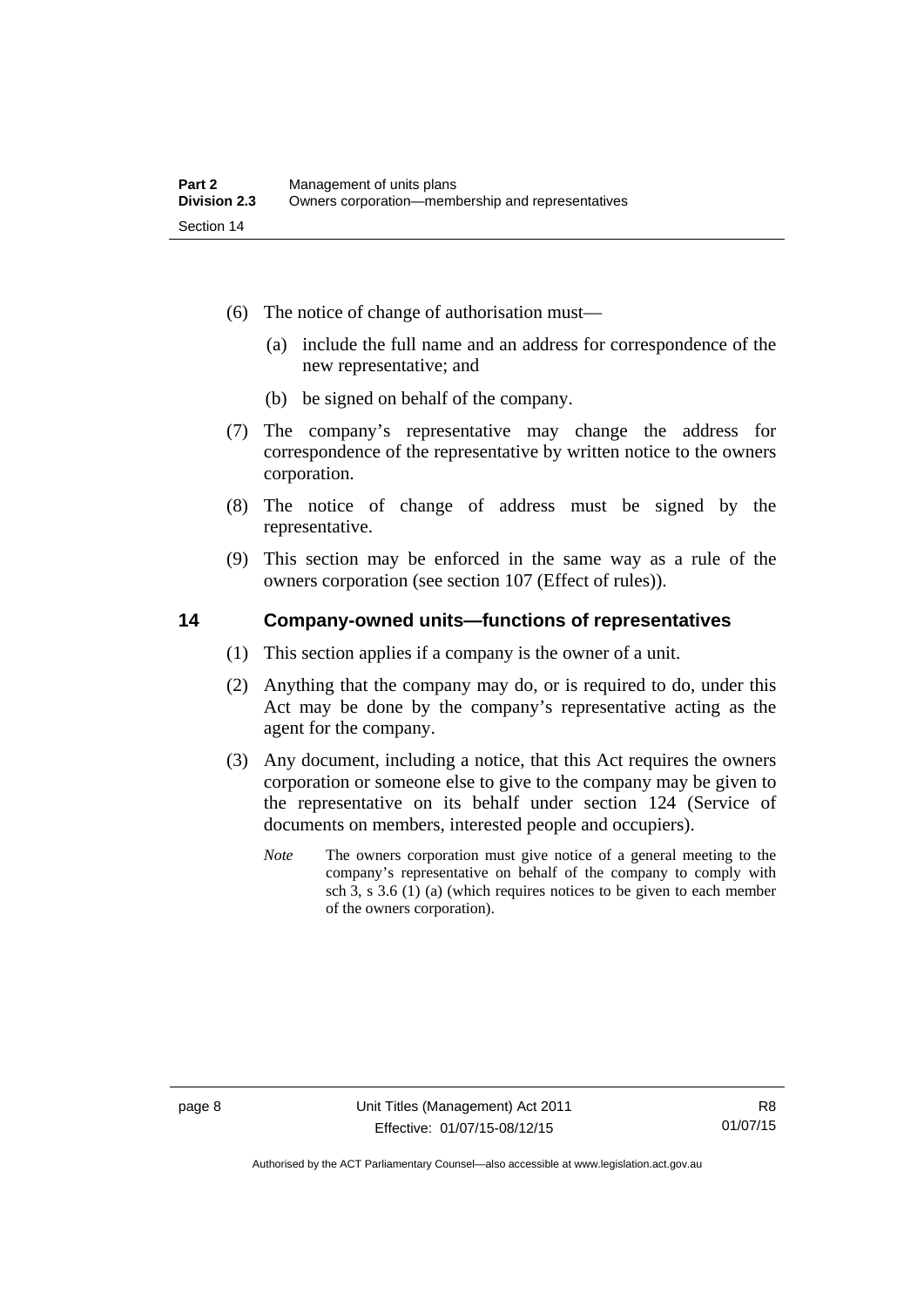#### <span id="page-20-0"></span>**15 Evidence of representative status**

Evidence of any of the following facts about a part-owners' representative or a company's representative may be given by a certificate sealed with the owners corporation's seal:

- (a) the fact that the authorisation of a named representative was in force on a stated date;
- (b) the fact that a stated address for correspondence for a representative was the latest address for correspondence for the representative notified to the corporation on a stated date.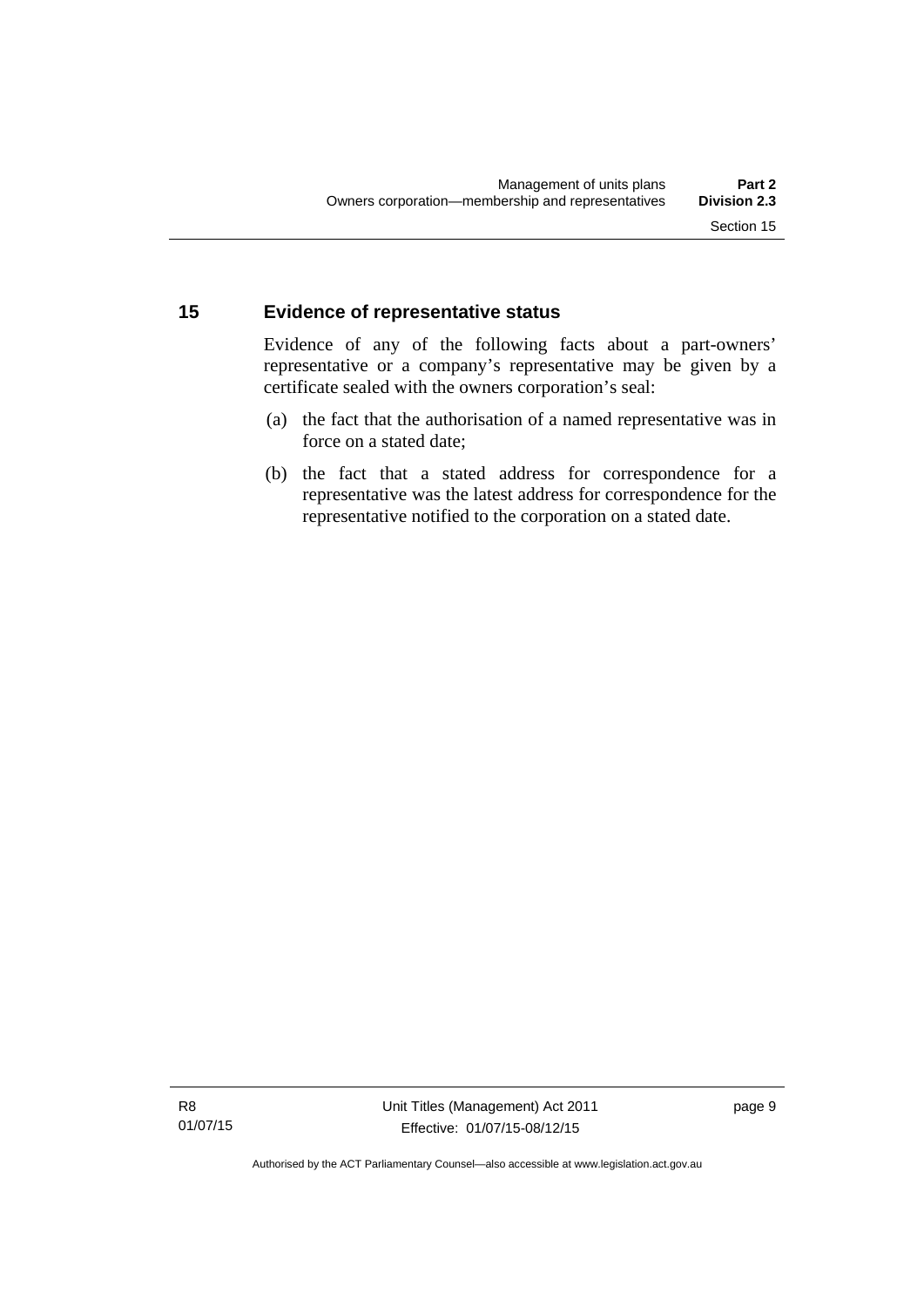## <span id="page-21-0"></span>**Part 3 Functions of owners corporations**

### <span id="page-21-1"></span>**Division 3.1 Functions generally**

#### <span id="page-21-2"></span>**16 Owners corporation—functions**

- (1) An owners corporation for a units plan has the following functions:
	- (a) the enforcement of its rules;
	- (b) the control, management and administration of the common property;
	- (c) any other function given to the corporation under this Act or another territory law.
	- *Note 1* The executive committee of an owners corporation exercises the functions of the corporation (see s  $35$  (1)). The executive committee must exercise its functions in accordance with any decision made by the owners corporation at a general meeting (see s 35 (3)).
	- *Note 2* A provision of a law that gives an entity (including a person) a function also gives the entity powers necessary and convenient to exercise the function (see [Legislation Act](http://www.legislation.act.gov.au/a/2001-14), s 196 and dict, pt 1, def *entity*).
- (2) The owners corporation must comply with all applicable laws in force in the Territory.

#### <span id="page-21-3"></span>**17 Owners corporation—general meetings**

Schedule 3 applies to general meetings of an owners corporation for a units plan.

#### <span id="page-21-4"></span>**18 Exemptions for units plans with 4 or fewer units**

- (1) An owners corporation for a units plan with 4 or fewer units may, by special resolution, exempt itself from the requirements of this Act as prescribed by regulation.
- (2) An exemption may be revoked by special resolution.

Authorised by the ACT Parliamentary Counsel—also accessible at www.legislation.act.gov.au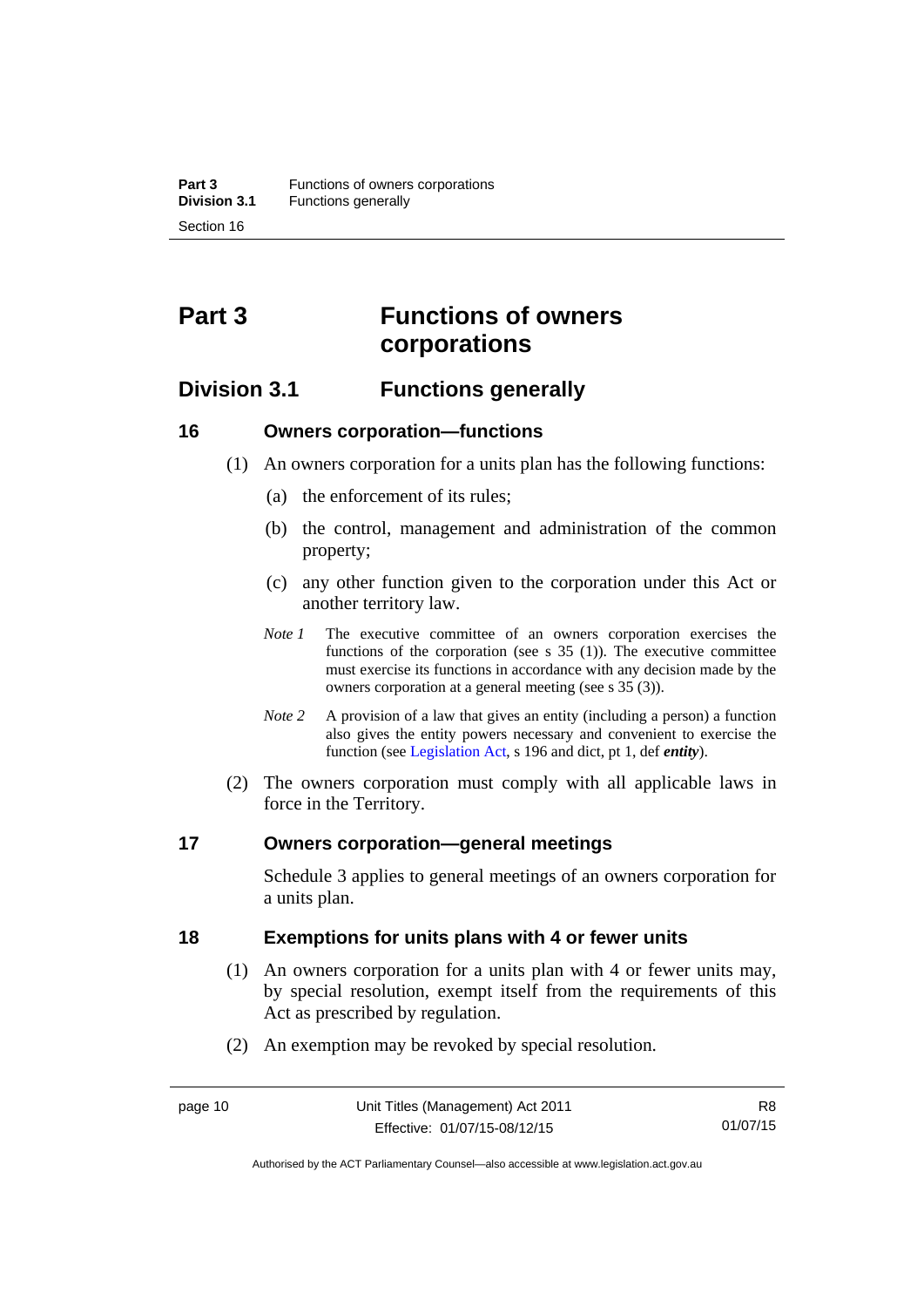### <span id="page-22-0"></span>**Division 3.2 Functions relating to property**

#### <span id="page-22-1"></span>**19 Common property**

- (1) An owners corporation for a units plan holds the common property as agent for—
	- (a) if all the units are owned by the same person—the owner; or
	- (b) in any other case—the unit owners as tenants in common in shares proportional to their unit entitlement.
	- *Note* The owners corporation may, by ordinary resolution, decide to hold sustainability infrastructure installed on common property as trustee for the unit owners (see s 23 (3)).
- (2) The owners corporation must give all members of the corporation opportunity for the reasonable use and enjoyment of the common property.

#### <span id="page-22-2"></span>**20 Dealings with common property**

- (1) An owners corporation for a units plan may, if authorised by a special resolution, on conditions and for purposes stated in the resolution—
	- (a) grant or vary an easement over any part of the common property; or
	- (b) take or vary an easement granted for the benefit of the common property; or
	- (c) release an easement granted for the benefit of the common property.
	- *Note* The owners corporation may, by ordinary resolution, grant an easement or any other right over the common property for the purpose of the installation, operation or maintenance of sustainability or utility infrastructure (see s 23 (1) (c)).
- (2) The owners corporation may not transfer, sublet or mortgage, at law or in equity, its interest in the common property.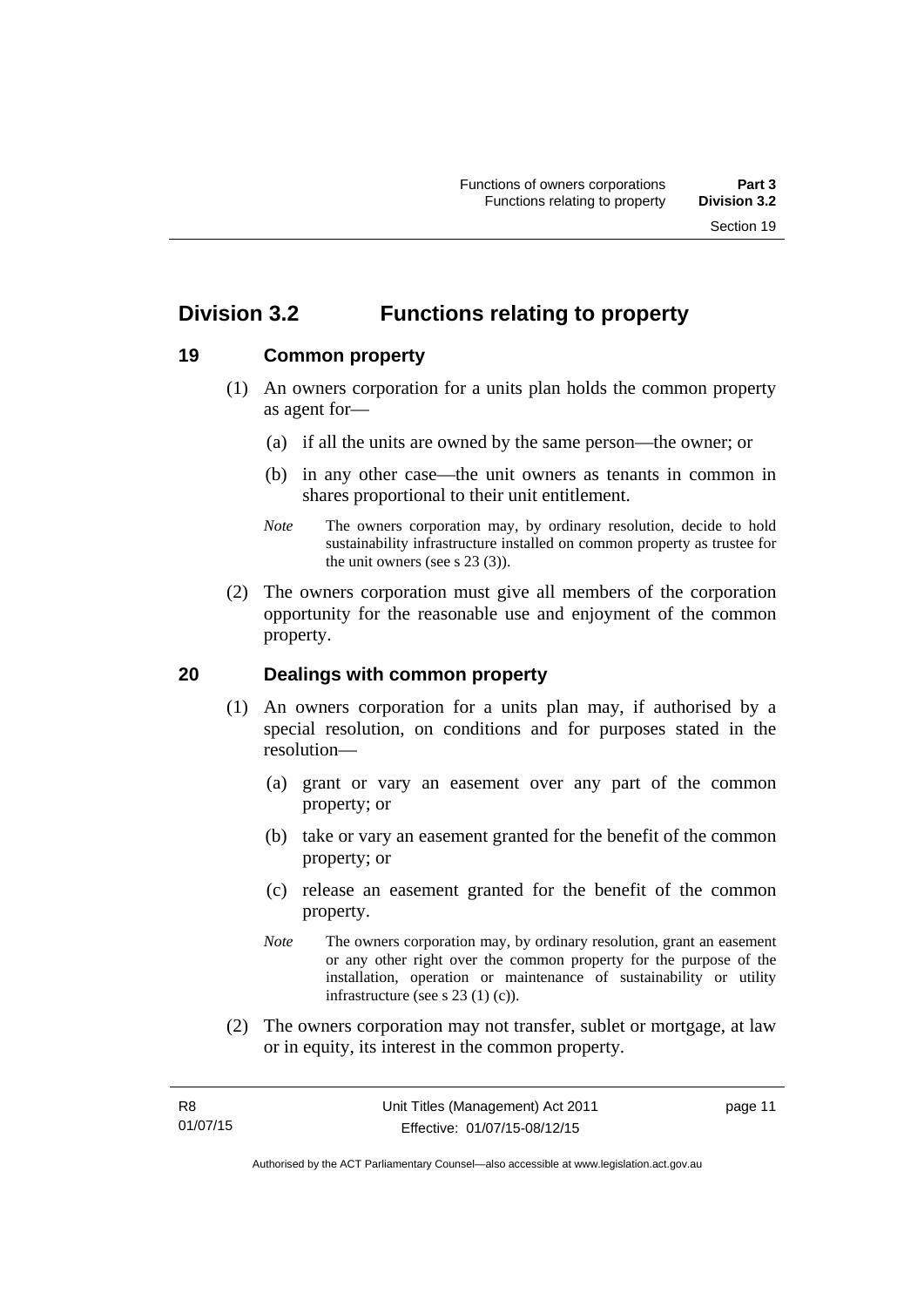#### <span id="page-23-0"></span>**21 Dealings in property generally**

- (1) An owners corporation for a units plan may, if authorised by an ordinary resolution—
	- (a) hold property for a use in accordance with its functions; or
	- (b) dispose of that property.
- (2) However, the only interests in land that an owners corporation may hold, at law or in equity, are as follows:
	- (a) the lease of the common property;
	- (b) an easement granted for the benefit of the common property;
	- (c) a registered charge under section 96 securing an amount payable to the corporation;
	- (d) an interest in the common property of a community title scheme that includes the land subdivided by the units plan.

#### <span id="page-23-1"></span>**22 Special privileges relating to common property**

- (1) An owners corporation for a units plan may, if authorised by an unopposed resolution, grant a special privilege, other than a sublease, for the enjoyment of the common property, or any part of the common property, to—
	- (a) a unit owner; or
	- (b) someone else with an interest in a unit.
- (2) A grant under subsection (1) may be terminated, in accordance with a special resolution, by written notice given by the owners corporation to the person to whom the grant was made.

#### <span id="page-23-2"></span>**23 Installation of sustainability and utility infrastructure on common property**

 (1) An owners corporation for a units plan may, if authorised by an ordinary resolution—

Authorised by the ACT Parliamentary Counsel—also accessible at www.legislation.act.gov.au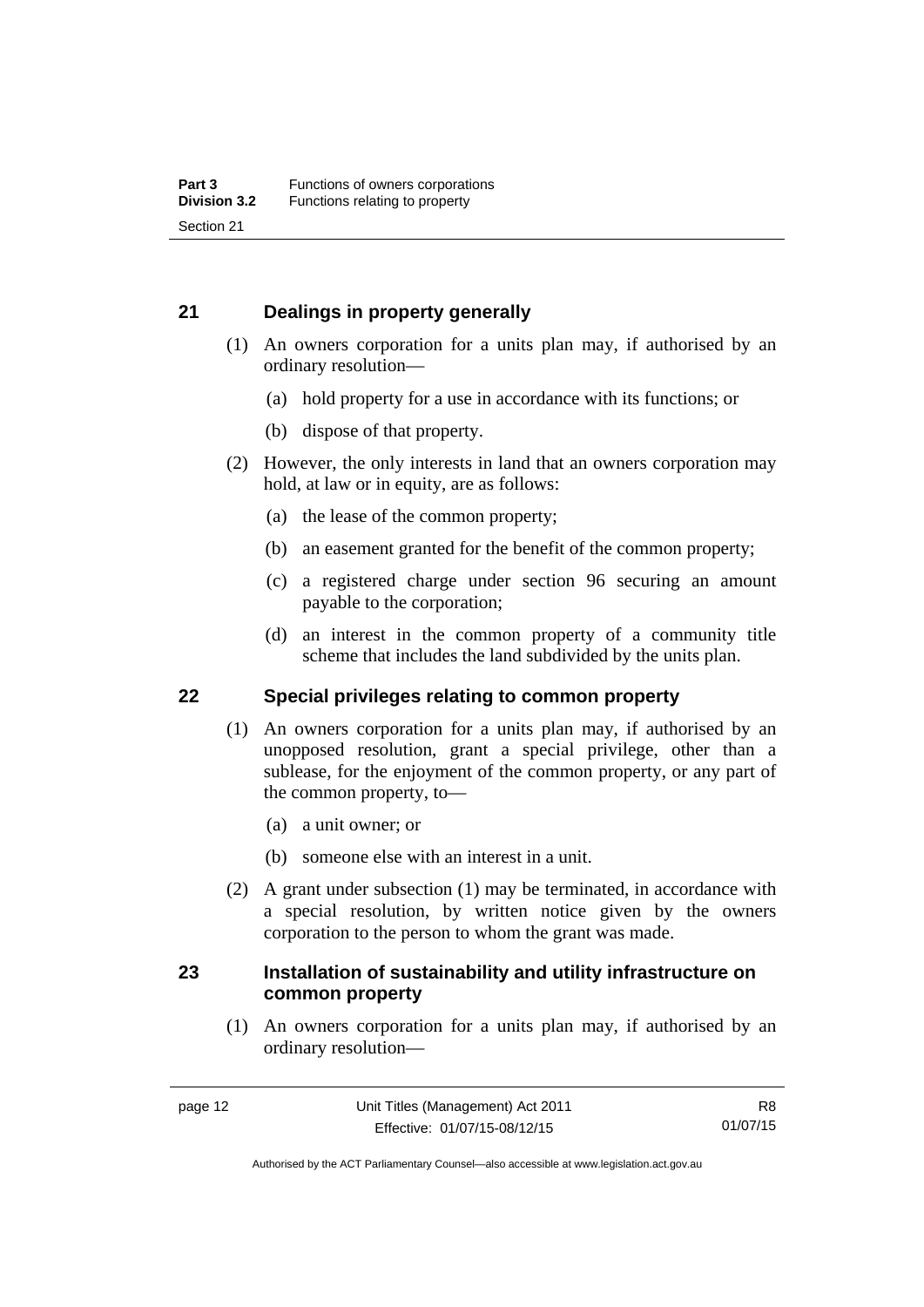- (a) approve the installation of sustainability or utility infrastructure on the common property; and
- (b) approve the financing of the installation of the sustainability or utility infrastructure; and
- (c) grant an easement or any other right over any part of the common property for the purpose of the installation, operation or maintenance of the sustainability or utility infrastructure.
- (2) The owners corporation may only approve the installation, and financing, of sustainability or utility infrastructure under this section if satisfied, after considering the following, the long-term benefit of the proposed infrastructure is greater than the cost of installing and maintaining the infrastructure:
	- (a) a site plan of the proposed infrastructure;
	- (b) a maintenance plan for the proposed infrastructure;
	- (c) if the proposed infrastructure is to be financed by a third party—the terms of the financing arrangements;
	- (d) the direct and indirect costs of the proposed infrastructure;
	- (e) the long-term environmental sustainability benefits of the proposed infrastructure;
	- (f) any other matter prescribed by regulation.
- (3) The owners corporation may, by ordinary resolution, decide to hold sustainability infrastructure (including existing sustainability infrastructure) installed on common property and any income earned from the operation of the infrastructure as trustee for—
	- (a) if all the units are owned by the same person—the owner; or
	- (b) in any other case—the unit owners as tenants in common in shares proportional to their unit entitlement.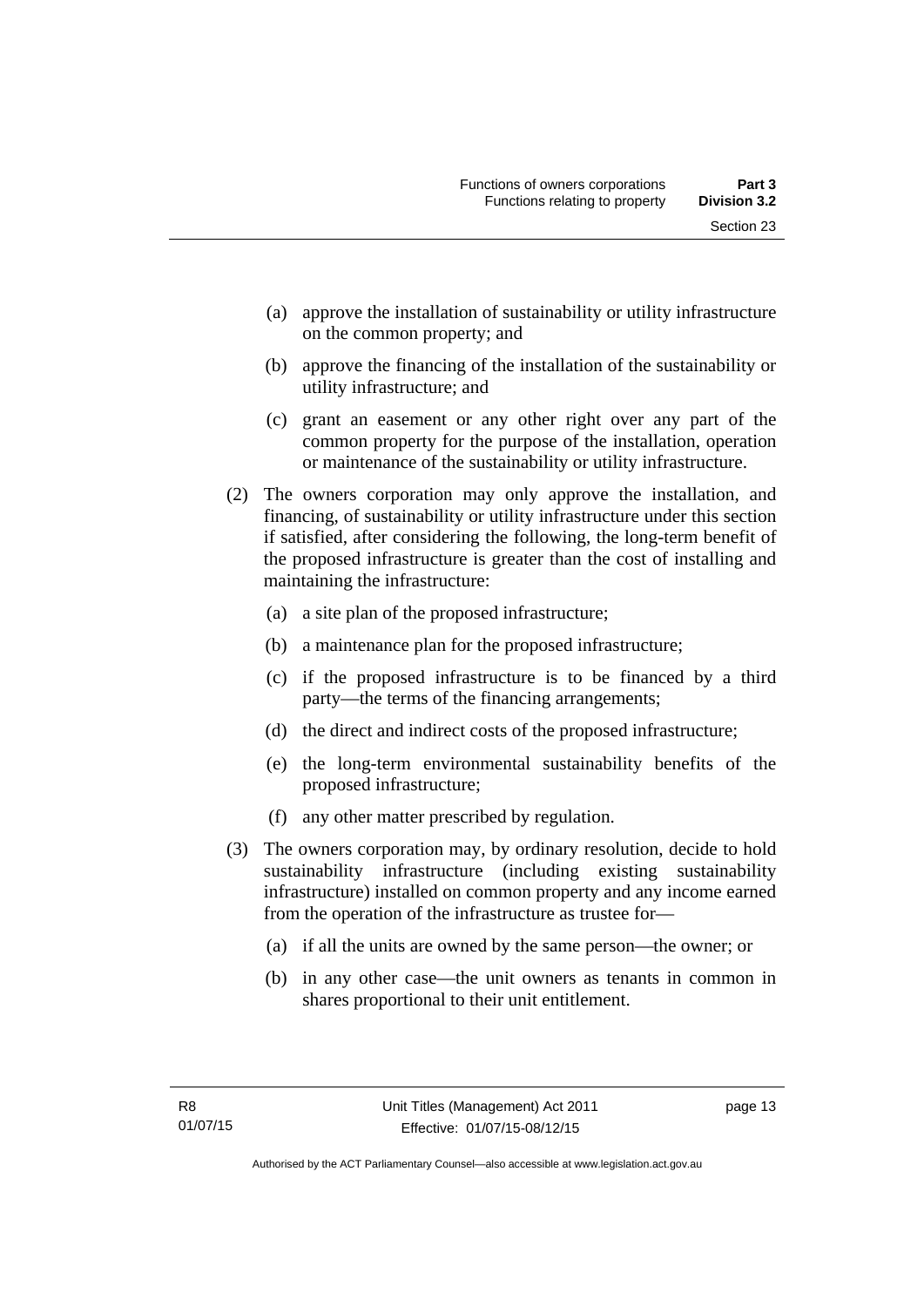#### **Example—income**

income from an electricity feed-in tariff scheme

- *Note 1* If the owners corporation does not decide to hold sustainability infrastructure as trustee for the unit owners, it holds the infrastructure as agent for the owners (see s 20 (1)).
- *Note 2* An example is part of the Act, is not exhaustive and may extend, but does not limit, the meaning of the provision in which it appears (see [Legislation Act,](http://www.legislation.act.gov.au/a/2001-14) s 126 and s 132).
- (4) For section 71, an owners corporation is not carrying on a business if it receives income from the operation of the sustainability infrastructure and the income is used only to pay—
	- (a) costs, including financing costs, in relation to the installation and maintenance of the infrastructure; or
	- (b) costs of utilities used by, or provided to, the owners corporation.

#### <span id="page-25-0"></span>**Division 3.3 Maintenance and other services**

#### <span id="page-25-1"></span>**24 Maintenance obligations**

- (1) An owners corporation for a units plan must maintain the following:
	- (a) for a staged development—the common property included in a completed stage of the development;
	- (b) for a development that is not a staged development—the common property;
	- (c) other property that it holds;
	- (d) the defined parts of any building containing class A units (whether or not the defined parts are common property);
		- *Note* This does not include painting, unless the painting is required because of other maintenance (see s 26 (1)).
	- (e) if a utility service mentioned in the *[Unit Titles Act 2001](http://www.legislation.act.gov.au/a/2001-16)*, section 35 (Easements given by this Act) is provided for the

R8 01/07/15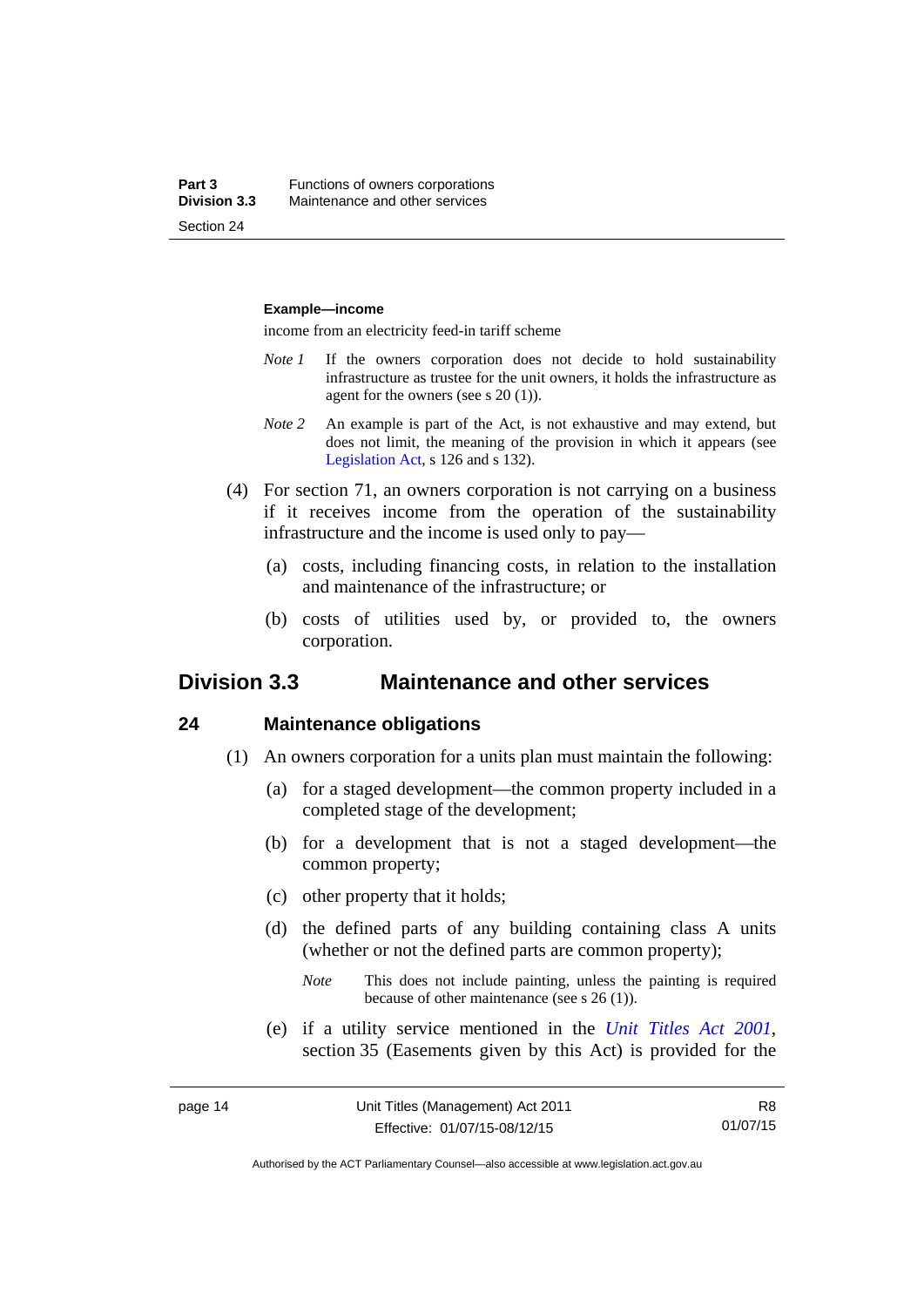potential benefit of all units—facilities associated with the provision of the utility services including utility conduits;

- (f) any building on the common property that encroaches on a unit if the building is the subject of an easement declared under the *[Unit Titles Act 2001](http://www.legislation.act.gov.au/a/2001-16)*, section 36 (Easements declared by owners corporations);
- (g) as authorised by a special resolution (if any)—all buildings on all class B units on the units plan.

#### **Example—par (g)**

a special resolution authorising the owners corporation to paint all buildings on the class B units and to carry out roofing and structural repairs to all class B units, but excluding responsibility for internal painting and minor repairs of class B units

- *Note* An example is part of the Act, is not exhaustive and may extend, but does not limit, the meaning of the provision in which it appears (see [Legislation Act,](http://www.legislation.act.gov.au/a/2001-14) s 126 and s 132).
- (2) In this section:

*defined parts*, of a building containing class A units, means—

- (a) the following structures in the building, if load-bearing:
	- (i) walls;
	- (ii) columns;
	- (iii) footings;
	- (iv) slabs;
	- (v) beams; or
- (b) any part of a balcony on the building.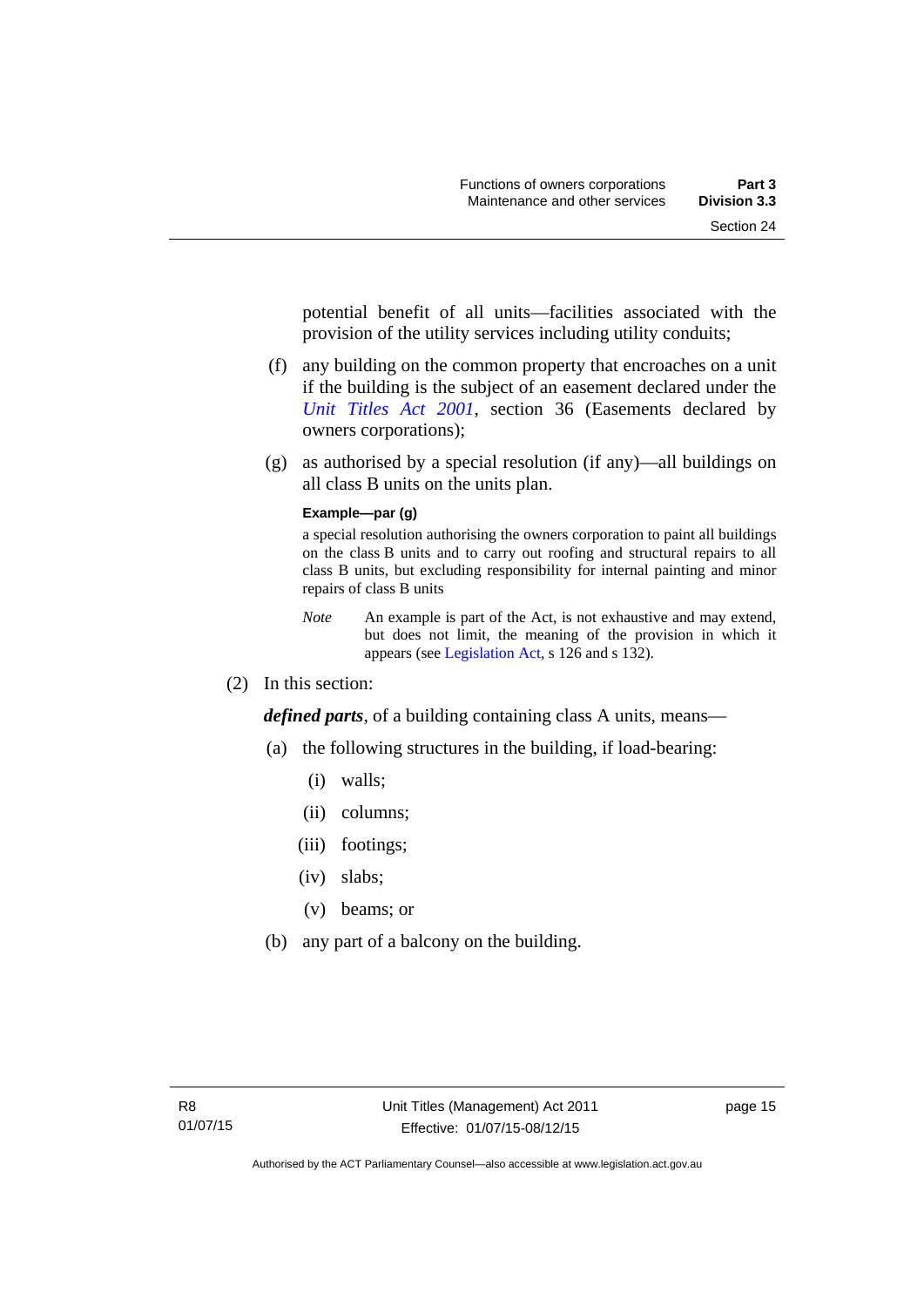#### <span id="page-27-0"></span>**25 Owners corporation may exempt itself from maintenance obligations**

An owners corporation for a units plan may, by special resolution, exempt itself from 1 or more maintenance obligations under section 24 (1) if the exemption is not reasonably likely to have a significant adverse effect on—

- (a) the appearance of the common property; or
- (b) the safety of occupiers of the units or of the public.

#### <span id="page-27-1"></span>**26 Other qualifications on owners corporation's maintenance obligations**

- (1) An owners corporation's obligation under section 24 (1) (d) to maintain the defined parts of a building containing class A units does not require the corporation to carry out any painting of a unit unless the painting is necessary because of other maintenance being carried out by the owners corporation.
- (2) If the lease of a unit or the common property is subject to a building and development provision, section 24 (1) does not apply to the owners corporation until the planning and land authority issues a certificate under the *[Planning and Development Act 2007](http://www.legislation.act.gov.au/a/2007-24)*, section 296 (Certificates of compliance)—
	- (a) for the building and development provision; and
	- (b) for any building and development provision to which any of the other leases are subject.

*Note Building and development provision*—see the *[Planning and](http://www.legislation.act.gov.au/a/2007-24)  [Development Act 2007](http://www.legislation.act.gov.au/a/2007-24)*, s 234.

(3) In this section:

*defined parts*, of a building containing class A units—see section 24 (2).

Authorised by the ACT Parliamentary Counsel—also accessible at www.legislation.act.gov.au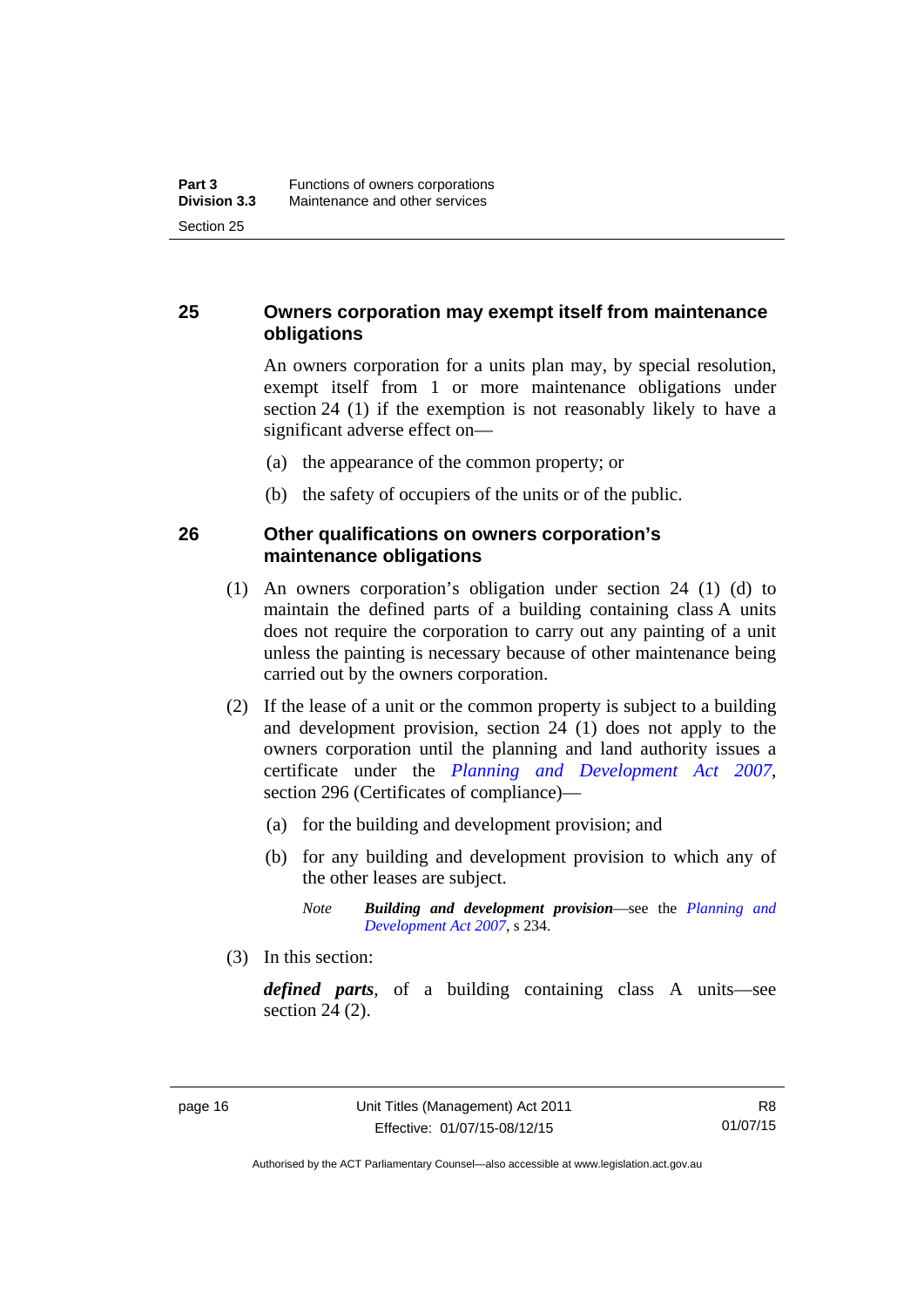#### <span id="page-28-0"></span>**27 Structural defects—owners corporation may represent members**

- (1) This section applies if a building, or the site of a building, that is part of the units or common property of a units plan, has a structural defect that affects, or is likely to affect, the support or shelter provided by that part of the building or site to another part of the building or site.
- (2) The owners corporation for the units plan may, by ordinary resolution, take legal action for the rectification of the structural defects if—
	- (a) the legal action could be taken by a member of the corporation; and
	- (b) the member does not take the legal action within a reasonable time after the defect becomes known.
- (3) If the owners corporation takes legal action under this section—
	- (a) the corporation and not the member who could have taken the action is liable for the costs incurred by the corporation in taking the legal action; and
	- (b) the corporation and not the member may take the benefit of any order for costs in the corporation's favour in the legal action.
- (4) For this section, the owners corporation *takes legal action* if the corporation—
	- (a) begins a proceeding; or
	- (b) continues a proceeding.

#### <span id="page-28-1"></span>**28 Owners corporation—entry to units**

(1) An owners corporation for a units plan does not have a right to enter a unit in the units plan without the consent of the owner or occupier, except in accordance with this section.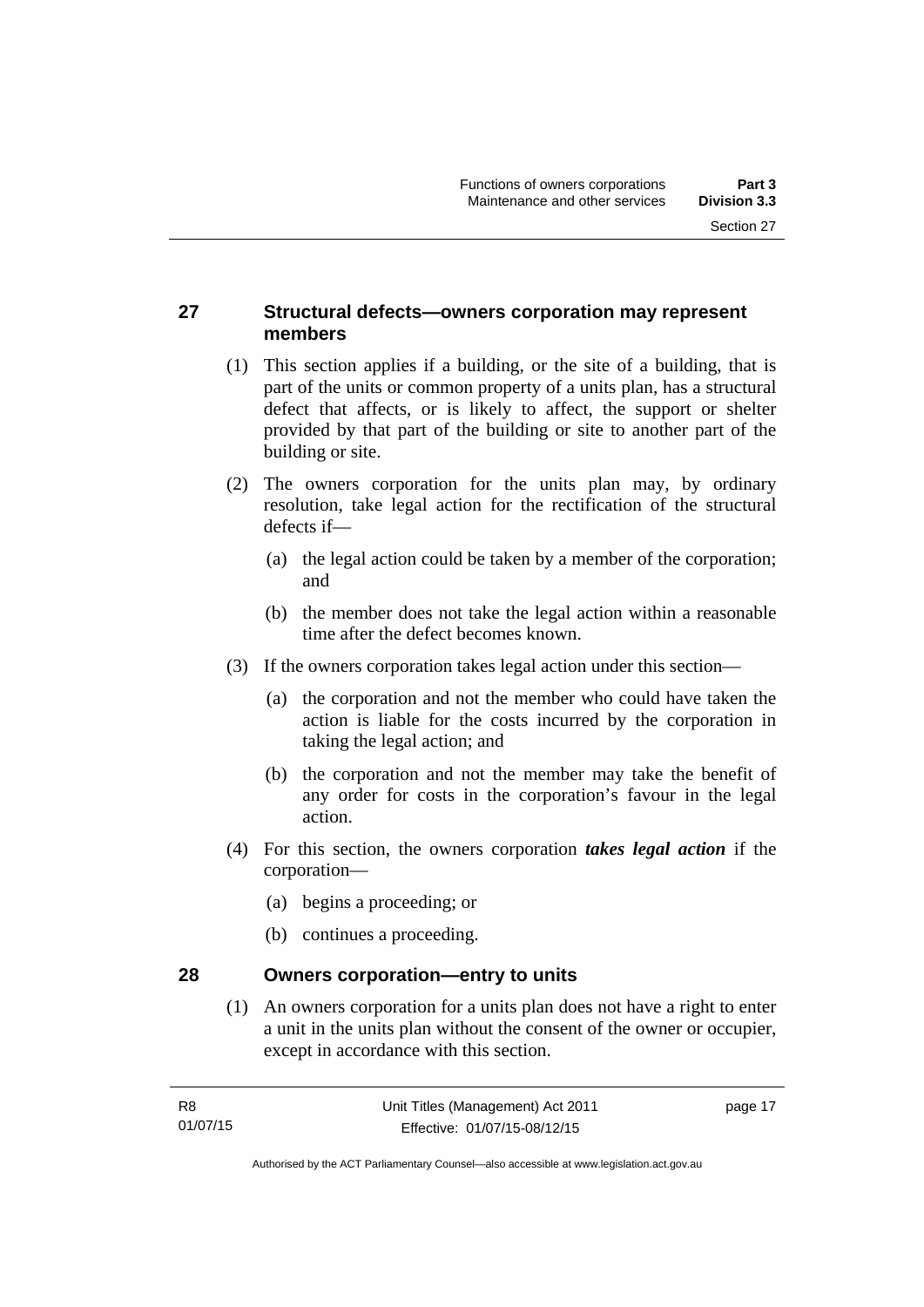(2) The owners corporation may enter the unit without notice to the owner or occupier of the unit if the access is required in an emergency.

#### **Examples—emergencies**

- 1 water is flowing from 1 unit into another unit and is causing damage
- 2 an external glass window in the unit is dislodged and is likely to fall
- *Note* An example is part of the Act, is not exhaustive and may extend, but does not limit, the meaning of the provision in which it appears (see [Legislation Act,](http://www.legislation.act.gov.au/a/2001-14) s 126 and s 132).
- (3) If entry to the unit is required to inspect or maintain the common property of the units plan, a person may enter the unit on behalf of the owners corporation if—
	- (a) the executive committee authorises the entry, and the person to enter, by resolution; and
	- (b) the executive committee gives the owner or occupier written notice that the entry must be allowed on a stated day.
- (4) A notice under subsection (3) (b) must be given to the owner or occupier not less than 7 days before the entry it relates to.

#### <span id="page-29-0"></span>**29 Work on behalf of particular unit owners or occupiers**

An owners corporation for a units plan may, if authorised by an ordinary resolution, enter into and carry out an agreement with an owner or occupier of a unit for—

- (a) the maintenance of the unit; or
- (b) the provision of facilities or services for the unit (or its owner or occupier).

#### <span id="page-29-1"></span>**30 Recovery of costs—agreements under s 29**

(1) This section applies to an agreement for the maintenance of a unit, or the provision of facilities or services for a unit (or its owner or occupier), if—

Authorised by the ACT Parliamentary Counsel—also accessible at www.legislation.act.gov.au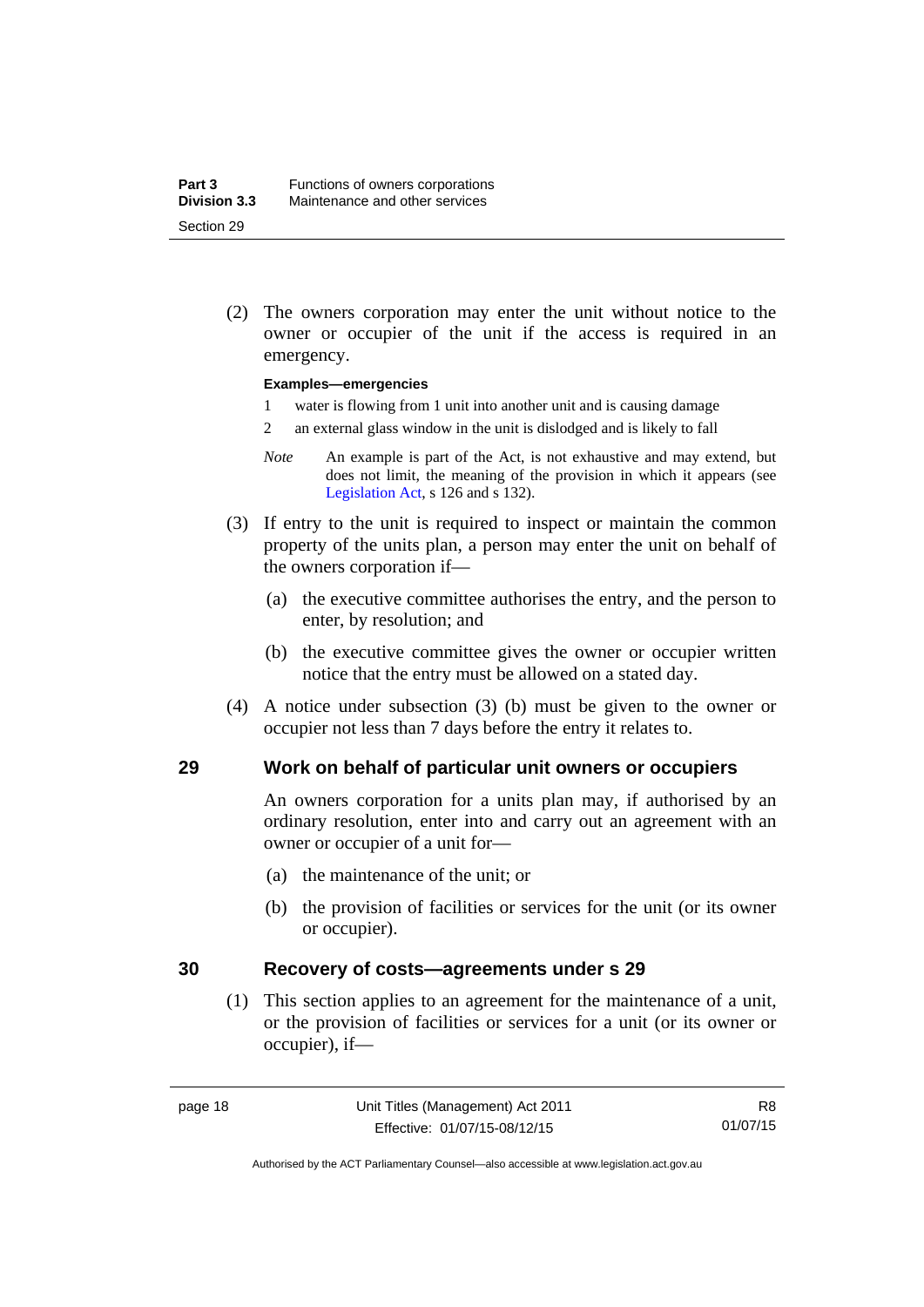- (a) the agreement is authorised under section 29; and
- (b) the owners corporation is not responsible for the maintenance, facilities or services under section 29.
- (2) The owners corporation may recover the cost of carrying out the agreement as a debt from the person with whom the agreement was entered.
- (3) If the agreement applies to a number of units, the amount recoverable for each unit is (unless the people with whom the agreement was entered agree in writing otherwise) as follows:

total unit entitlement of relevant units unit entitlement of the unit amount recoverable = total cost  $\times$ -

(4) In subsection (3):

*total cost* means the total cost of carrying out the agreement.

*total unit entitlement of relevant units* means the total unit entitlement of all units that the agreement applies to.

*Note Unit entitlement*—see the *[Unit Titles Act 2001](http://www.legislation.act.gov.au/a/2001-16)*, s 8.

<span id="page-30-0"></span>**31 Recovery of expenditure resulting from member or unit occupier's fault** 

- (1) This section applies if an owners corporation for a units plan has in carrying out its functions incurred an expense, or carried out work, that is necessary because of—
	- (a) a wilful or negligent act or omission of a member of the corporation, or an occupier of the member's unit; or
	- (b) a breach of its rules by a member of the corporation, or an occupier of the member's unit.
- (2) The amount spent or the cost of the work is recoverable by the owners corporation from the member as a debt.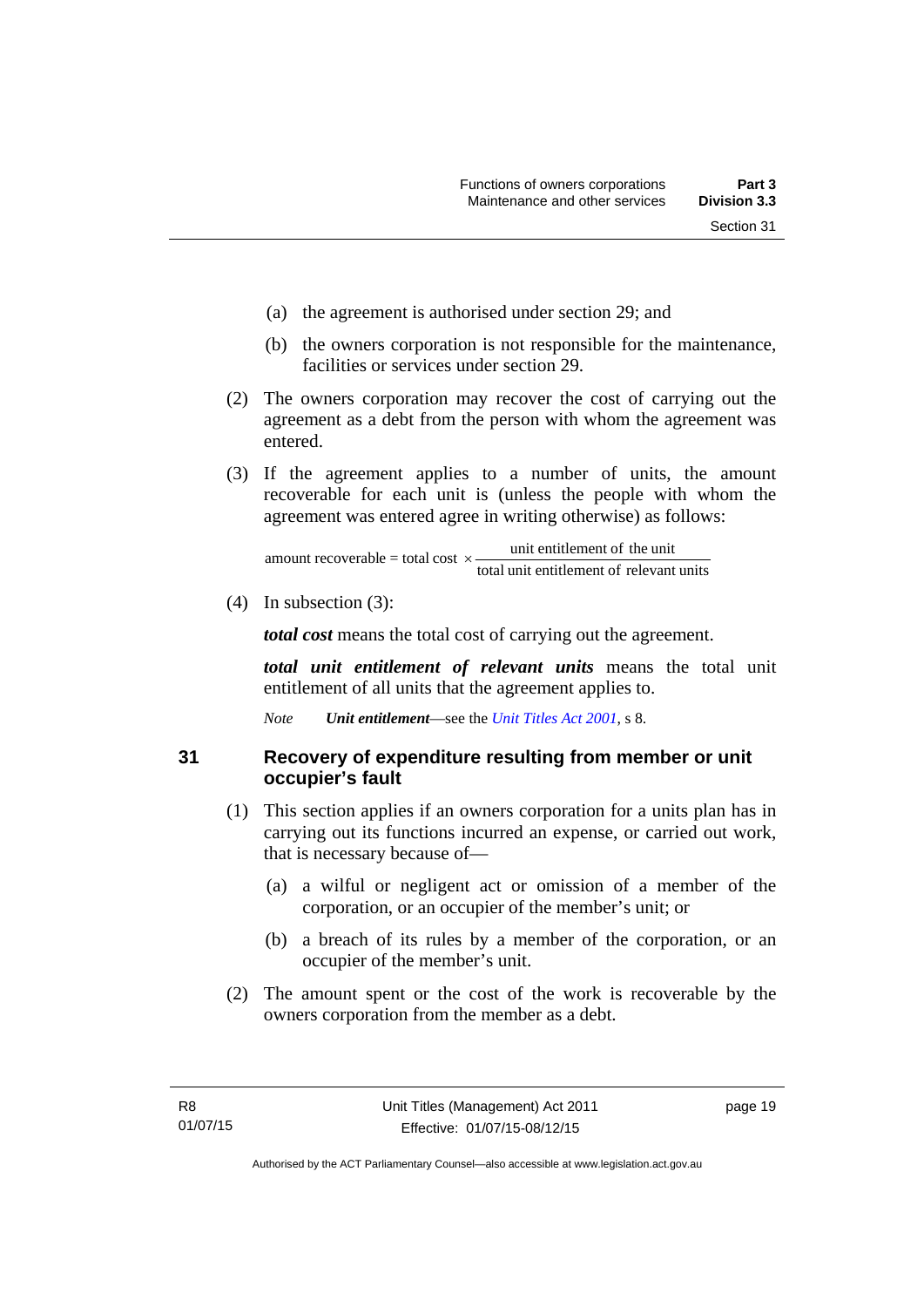- (3) If the owners corporation recovers an amount under subsection (2) from a member for an act, omission or breach of an occupier of the member's unit, the member may recover the amount from the occupier as a debt.
- (4) In this section:

*work*, carried out by an owners corporation, means maintenance or anything else the corporation is authorised under this Act to do.

### <span id="page-31-0"></span>**Division 3.4 Other matters**

#### <span id="page-31-1"></span>**32 Animals—owners corporation's consent**

- (1) A unit owner may keep an animal, or allow an animal to be kept, within the unit or the common property only with the consent of the owners corporation.
- (2) The owners corporation may give consent under this section with or without conditions.
- (3) However, the owners corporation's consent must not be unreasonably withheld.
	- *Note* An owner or occupier of a unit may apply to the ACAT to resolve a dispute with the owners corporation about keeping an animal, or allowing an animal to be kept (see s 126).
- (4) In this section:

*animal* includes—

- (a) an amphibian; and
- (b) a bird; and
- (c) a fish; and
- (d) a mammal (other than a human being); and
- (e) a reptile.

Authorised by the ACT Parliamentary Counsel—also accessible at www.legislation.act.gov.au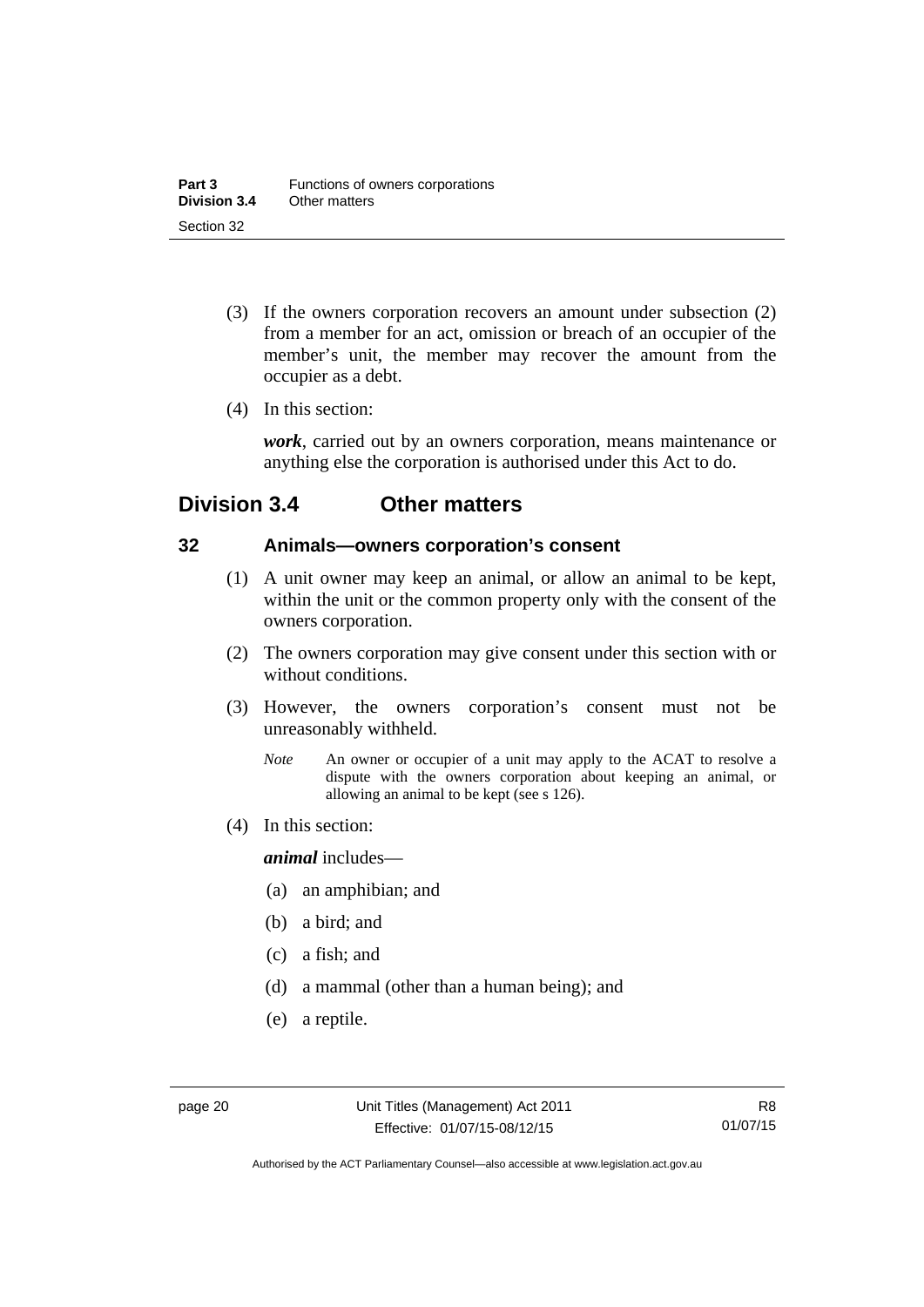#### <span id="page-32-0"></span>**33 Restriction on owners corporation during developer control period**

- (1) An owners corporation for a units plan must not, during the developer control period, do any of the following:
	- (a) enter into a contract unless—
		- (i) the contract is disclosed in each contract to sell a unit in the units plan; and
		- (ii) either—
			- (A) the contract is for a period not longer than 2 years; or
			- (B) the ACAT authorises the corporation entering into the contract in accordance with subsection (3);
		- *Note* This section also applies to the engagement of a manager or service contractor under div 4.2 or div 4.3.
	- (b) change the rules of the corporation;
	- (c) approve the keeping of an animal in a unit unless the right to keep an animal was reserved in each contract to sell a unit in the units plan.
- (2) A developer or, if an owners corporation is established for the units plan, the owners corporation may apply to the ACAT for the authority to enter a contract during the developer control period.
- (3) The ACAT may authorise the owners corporation entering into the contract if satisfied that the terms of the contract are reasonable in all the circumstances.
- (4) In making a decision under subsection (3), the ACAT—
	- (a) must take into account any matter prescribed by regulation; and
	- (b) may take into account any other thing it considers relevant.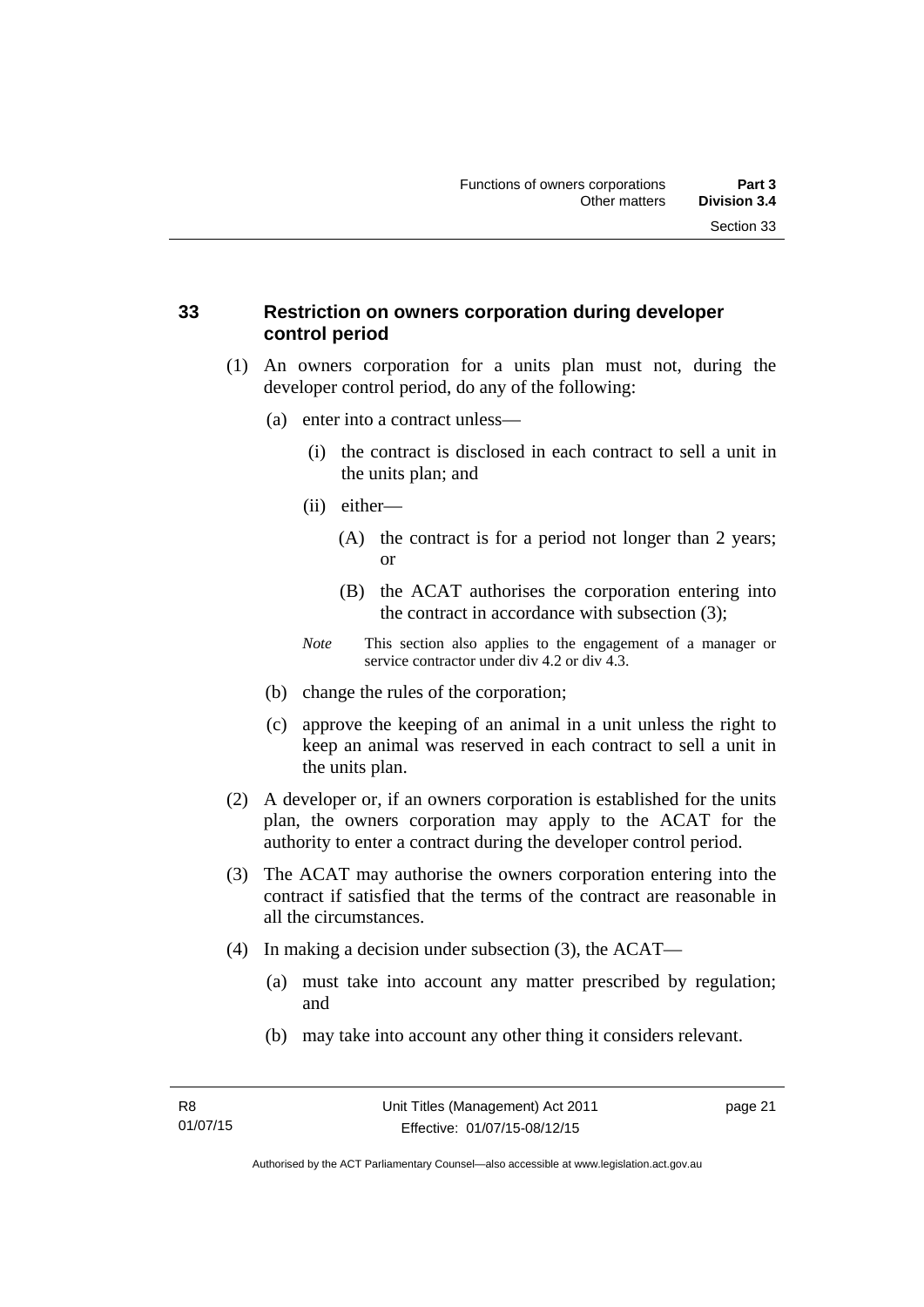#### **Examples—other things that may be relevant**

- 1 short and long-term economic benefits and disadvantages of the contract
- 2 the existence of a financing agreement related to the contract
- 3 environmental sustainability measures provided for by the contract
- *Note* An example is part of the Act, is not exhaustive and may extend, but does not limit, the meaning of the provision in which it appears (see [Legislation Act,](http://www.legislation.act.gov.au/a/2001-14) s 126 and s 132).

page 22 Unit Titles (Management) Act 2011 Effective: 01/07/15-08/12/15

R8 01/07/15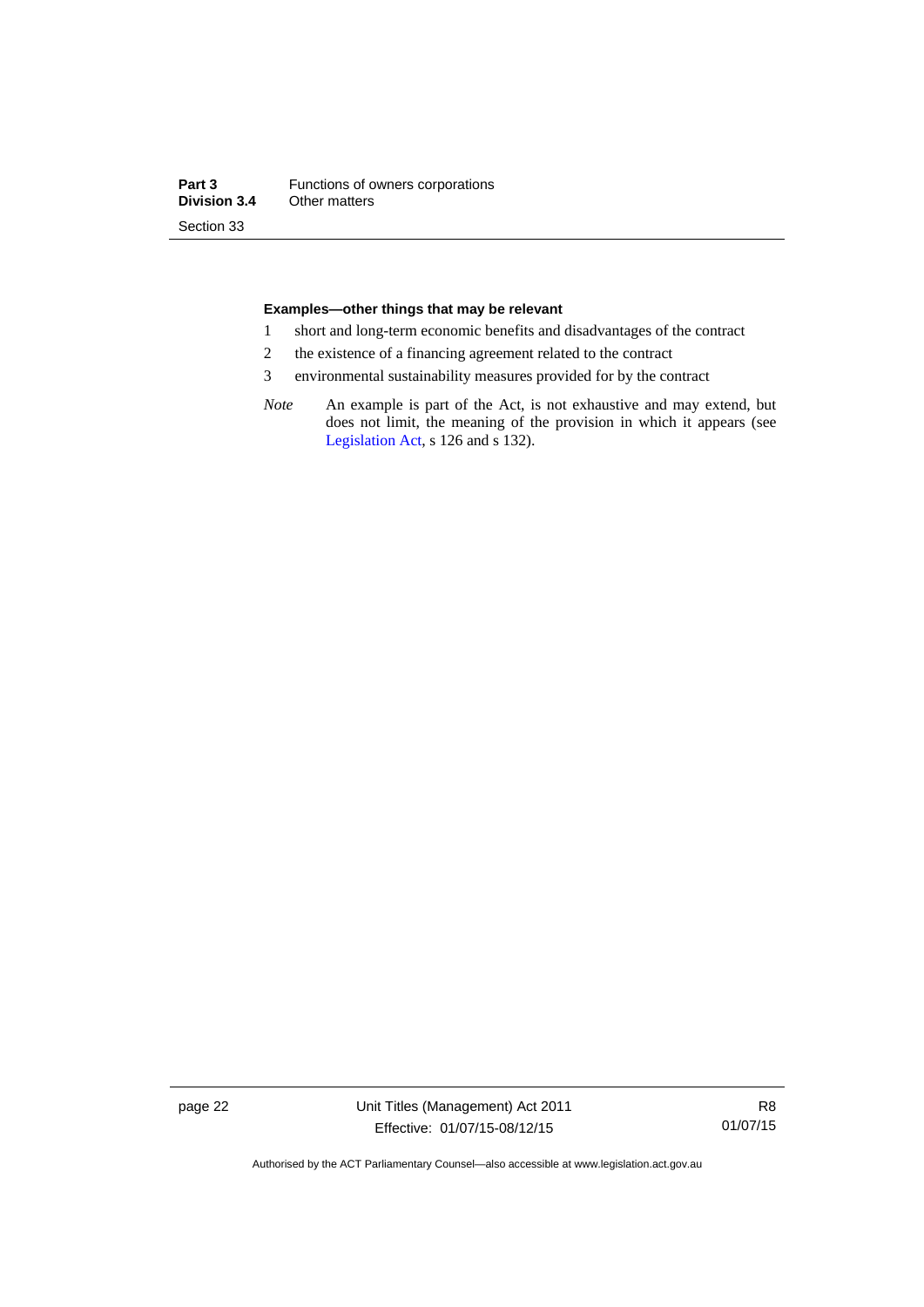## <span id="page-34-0"></span>**Part 4** People helping the owners **corporation exercise its functions**

### <span id="page-34-1"></span>**Division 4.1 Executive committees**

#### <span id="page-34-2"></span>**34 Executive committee—establishment**

On the establishment of an owners corporation, the executive committee of the corporation is established.

#### <span id="page-34-3"></span>**35 Executive committee—functions**

- (1) The executive committee of an owners corporation exercises the functions of the corporation.
- (2) Without limiting subsection (1), the executive committee's functions include the following:
	- (a) developing matters in relation to—
		- (i) the common property; and
		- (ii) the strategic affairs of the owners corporation;
	- (b) submitting matters developed under paragraph (a) to the owners corporation for consideration;
	- (c) monitoring the owners corporation's financial performance;
	- (d) approving the annual financial statements and budget for presentation to the owners corporation at the corporation's annual general meeting;
	- (e) supervising the treasurer, secretary, manager (if any) and communications officer (if any);
	- (f) carrying out the decisions of the owners corporation made at general meetings.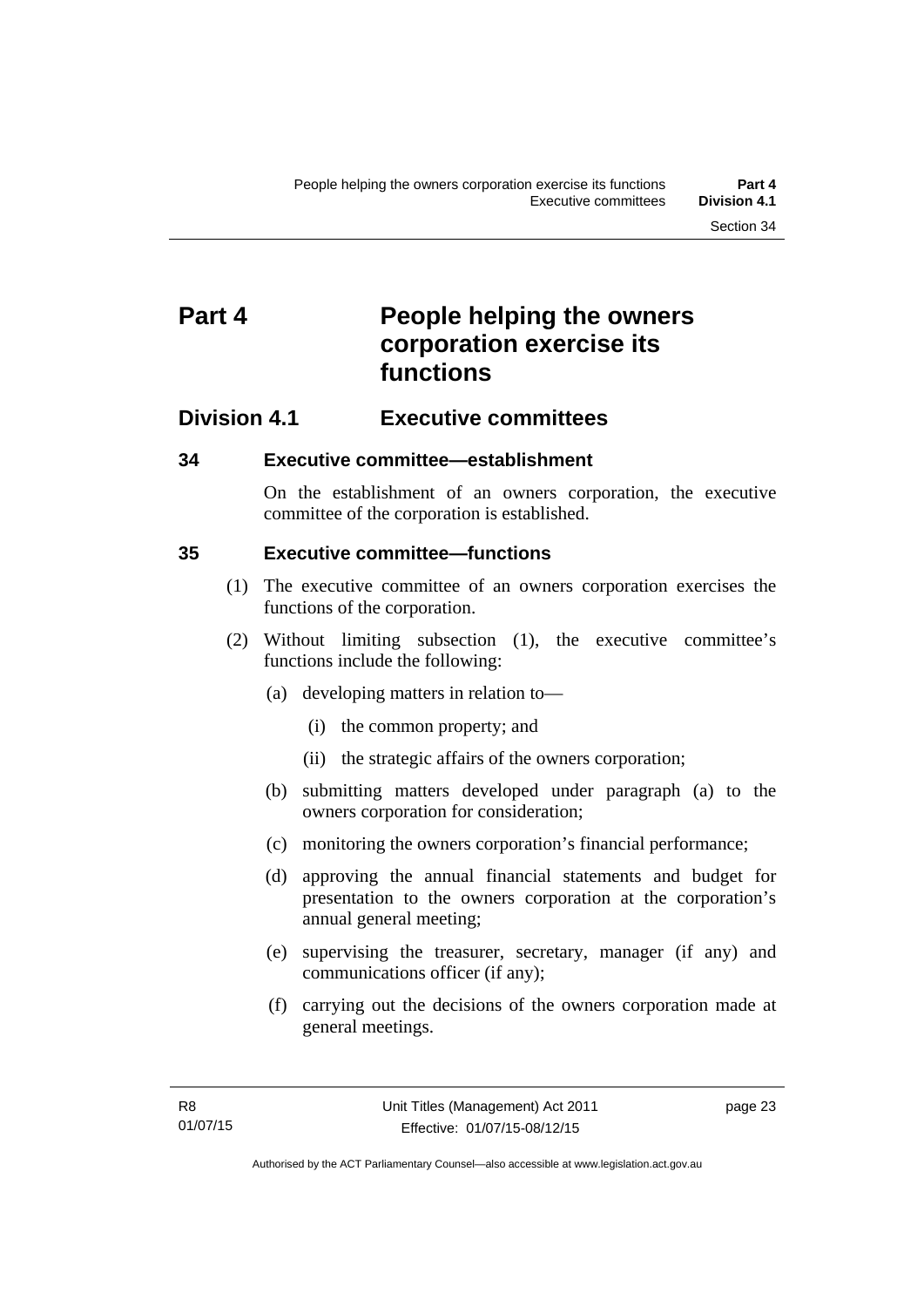- (3) The executive committee must exercise its functions—
	- (a) as the corporation directs by resolution at a general meeting; or
	- (b) in the absence of a resolution—as the committee considers appropriate.
	- *Note* The resolution required under s (3) (a) is an ordinary resolution, unless the Act provides that the resolution should be a special, unopposed or unanimous resolution—see sch 3, s 3.14 (Decision-making at general meetings).

#### <span id="page-35-0"></span>**36 Executive committee—what it must, may and cannot do**

The executive committee must act in accordance with schedule 2, part 2.1.

#### <span id="page-35-1"></span>**37 Executive committee—meetings**

Schedule 2, part 2.2 applies to executive committee meetings.

#### <span id="page-35-2"></span>**38 Executive committee—before the first annual general meeting**

- (1) Until the first annual general meeting of an owners corporation, the members of the executive committee are all the members of the corporation.
- (2) Until the first annual general meeting, the executive committee may exercise a function of the owners corporation only if authorised to do so by a special resolution.

#### <span id="page-35-3"></span>**39 Executive committee—at and from the first annual general meeting**

(1) This section applies to the executive committee of an owners corporation beginning at the corporation's first annual general meeting.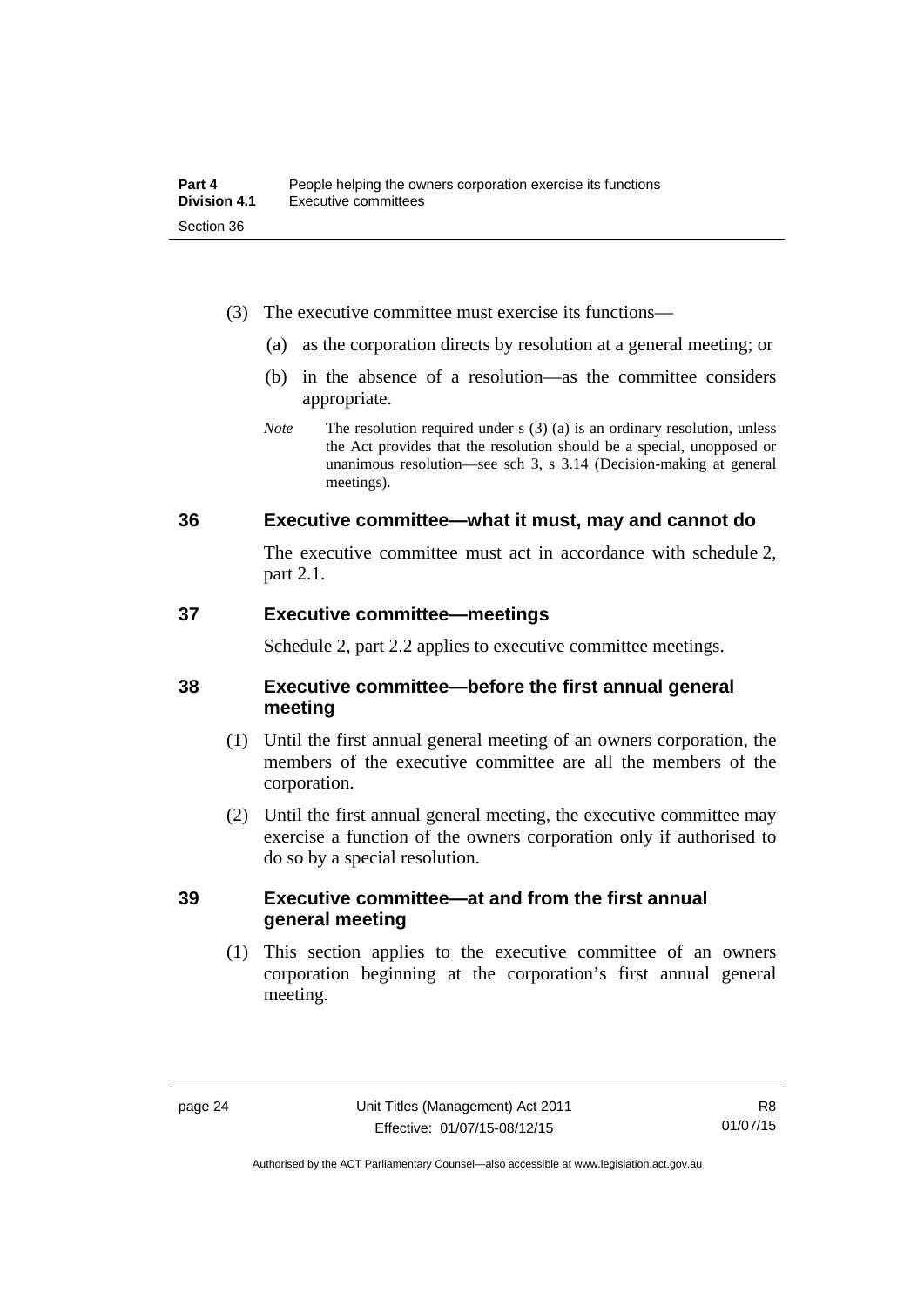- (2) The number of members of the executive committee (the *executive members*) is decided as follows:
	- (a) if there are only 1, 2 or 3 members of the owners corporation each member of the owners corporation is an executive member;
	- (b) if there are 4 or more members of the owners corporation—the members of the corporation must, at a general meeting, decide—
		- (i) by ordinary resolution to have 3 to 7 executive members; or
		- (ii) by special resolution to have 8 or more executive members.
- (3) If the number of members of the owners corporation is equal to or falls below the number of executive members as decided by the corporation, all the members of the corporation are executive members (even if not nominated or elected).
- (4) The executive members—
	- (a) are elected (if necessary) by ordinary resolution at each annual general meeting; and
	- (b) hold office until the earlier of—
		- (i) the next annual general meeting; and
		- (ii) the executive member ceasing to be a member of the owners corporation.
- (5) An executive member (the *removed member*) of an owners corporation may be removed by the ordinary resolution that elects another member of the corporation to replace the removed member until the next annual general meeting.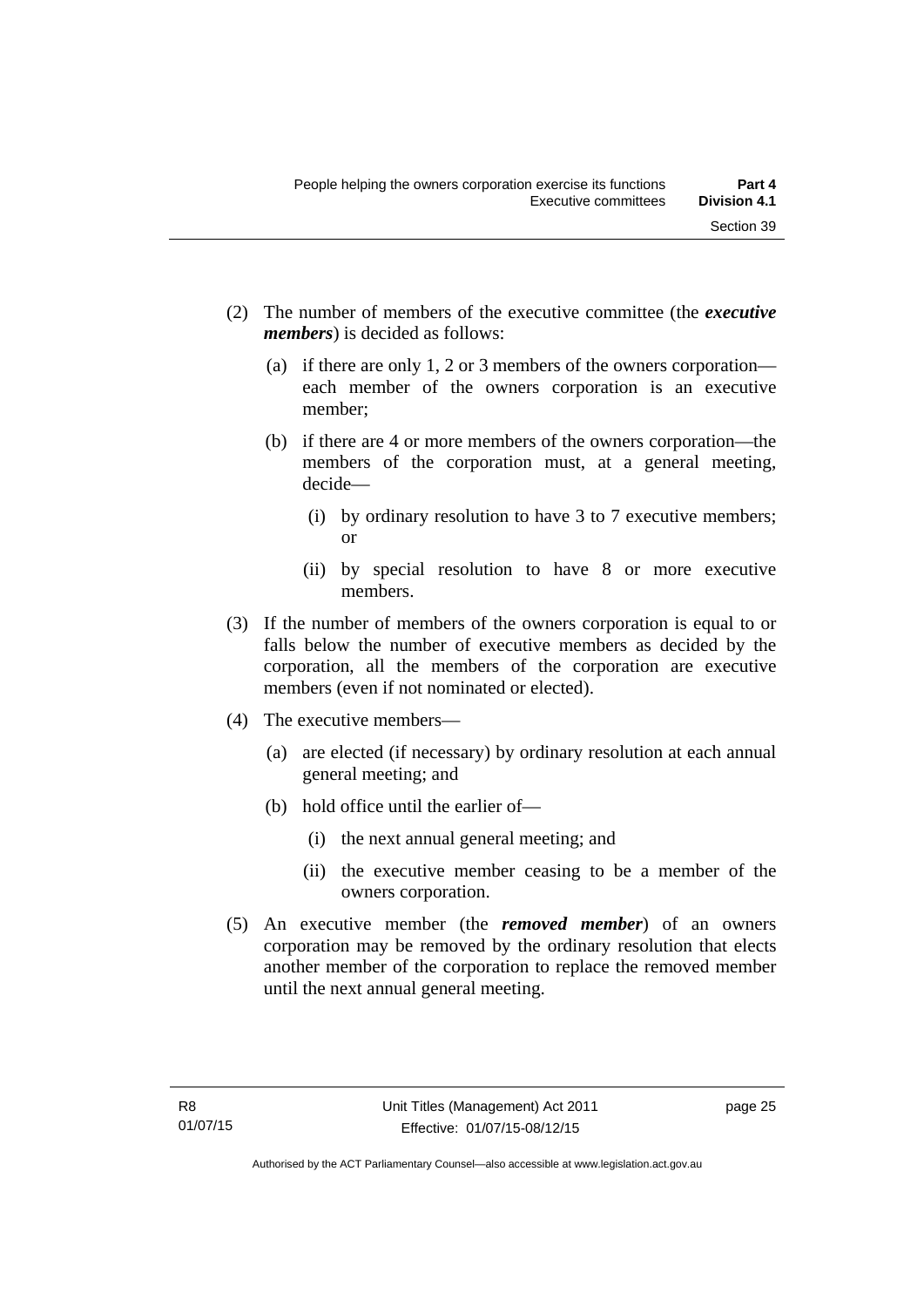(6) The executive committee of an owners corporation may appoint a member of the corporation to fill a casual vacancy on the committee until the next annual general meeting.

#### **40 Executive committee—office-holders**

- (1) The executive committee must elect—
	- (a) a chairperson; and
	- (b) a secretary; and
	- (c) a treasurer.
- (2) The committee may elect a person to 2 or more positions.

#### **41 Executive committee—chairperson's functions**

The functions of the chairperson are—

- (a) to chair general meetings of the owners corporation and meetings of the executive committee; and
- (b) to set the agenda for general meetings and executive meetings, in consultation with the secretary and owners corporation manager (if any); and
- (c) to talk to the secretary, treasurer and manager (if any) about the exercise of their functions.

#### **42 Executive committee—secretary's functions**

The functions of the secretary are—

- (a) on behalf of the executive committee—
	- (i) to give notice of meetings of the executive committee and general meetings; and
	- (ii) to prepare and send out to executive members minutes of executive meetings; and

Authorised by the ACT Parliamentary Counsel—also accessible at www.legislation.act.gov.au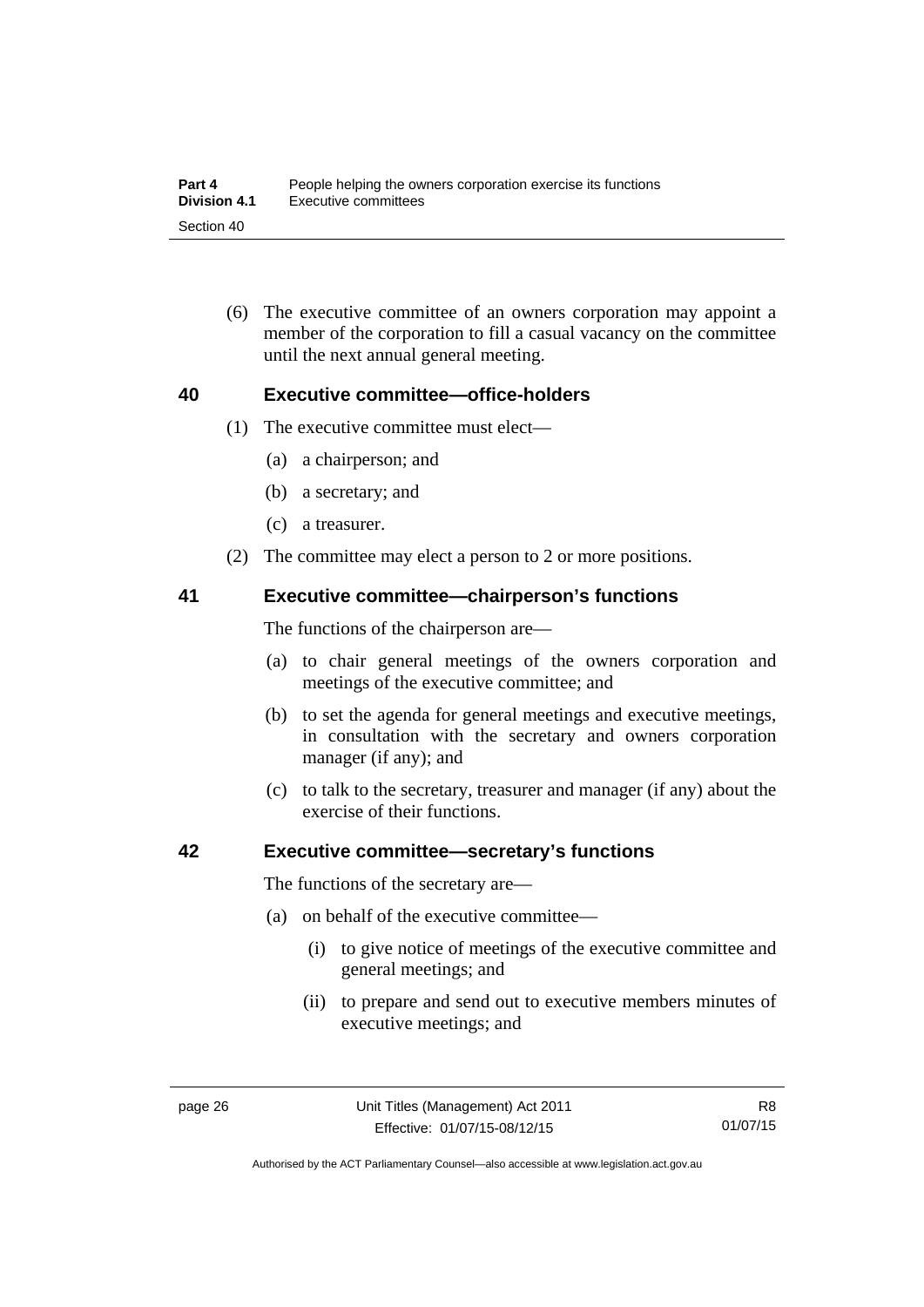- (iii) to prepare and send out to members of the owners corporation minutes of general meetings; and
- (iv) to keep the records of the owners corporation, other than the records mentioned in schedule 2, section 2.1 (1) (f) (which are financial records); and
- (b) on behalf of the executive committee, and the owners corporation, to give notices under the Act; and
- (c) on behalf of the owners corporation—
	- (i) to give certificates required under the Act; and
	- (ii) to prepare and answer correspondence; and
- (d) to give any other administrative support to the executive committee or owners corporation.

## **43 Executive committee—treasurer's functions**

The functions of the treasurer are—

- (a) on behalf of the owners corporation, to give to each unit owner notice of—
	- (i) a determination of general fund contributions under section 78 (1); and
	- (ii) a determination of sinking fund contributions under section 89 (1); and
- (b) on behalf of the owners corporation—
	- (i) to pay all amounts the corporation receives into the corporation's account in accordance with section 68 (1) (b); or
	- (ii) if the owners corporation is exempt from section  $68$  (1) to receive, acknowledge receipt of, and account for amounts paid to the corporation; and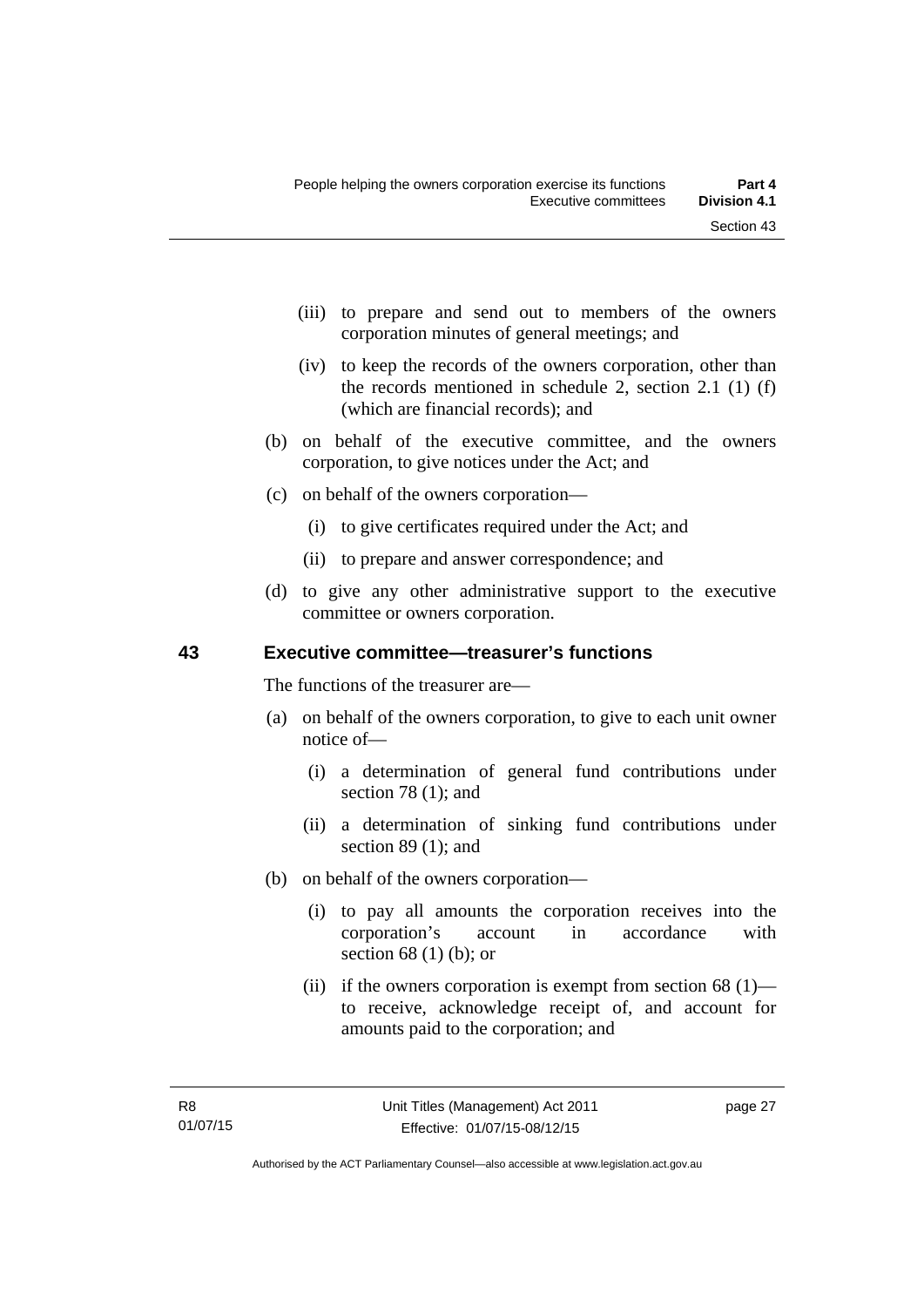- *Note* An owners corporation for a units plan with only 2 or 3 units may, by unopposed resolution, exempt itself from s 68 (1) (see s 68 (2)).
- (c) on behalf of the owners corporation, to pay amounts the corporation spends out of the corporation's account, in accordance with section 68 (1) (c), as authorised by the executive committee; and
- (d) on behalf of the executive committee, to keep the records (the *records*) mentioned in schedule 2, section 2.1 (1) (f); and
- (e) if the owners corporation requires the records to be audited—to arrange for the records to be audited by a qualified auditor; and
- (f) to give financial reports to meetings of the executive committee to allow the committee to monitor the financial performance of the owners corporation; and
- (g) to prepare and certify the annual financial statements mentioned in schedule 2, section 2.2 (1).

#### **44 Executive committee—delegation**

- (1) An executive committee may delegate its functions to 1 or more executive members.
	- *Note* A function that has been delegated by the executive committee may, despite the delegation, be exercised by the committee (see [Legislation](http://www.legislation.act.gov.au/a/2001-14)  [Act](http://www.legislation.act.gov.au/a/2001-14), s 240). For the making of delegations and the exercise of delegated functions generally, see the [Legislation Act,](http://www.legislation.act.gov.au/a/2001-14) pt 19.4.
- (2) An owners corporation may, by ordinary resolution, impose conditions or restrictions on its executive committee's powers of delegation.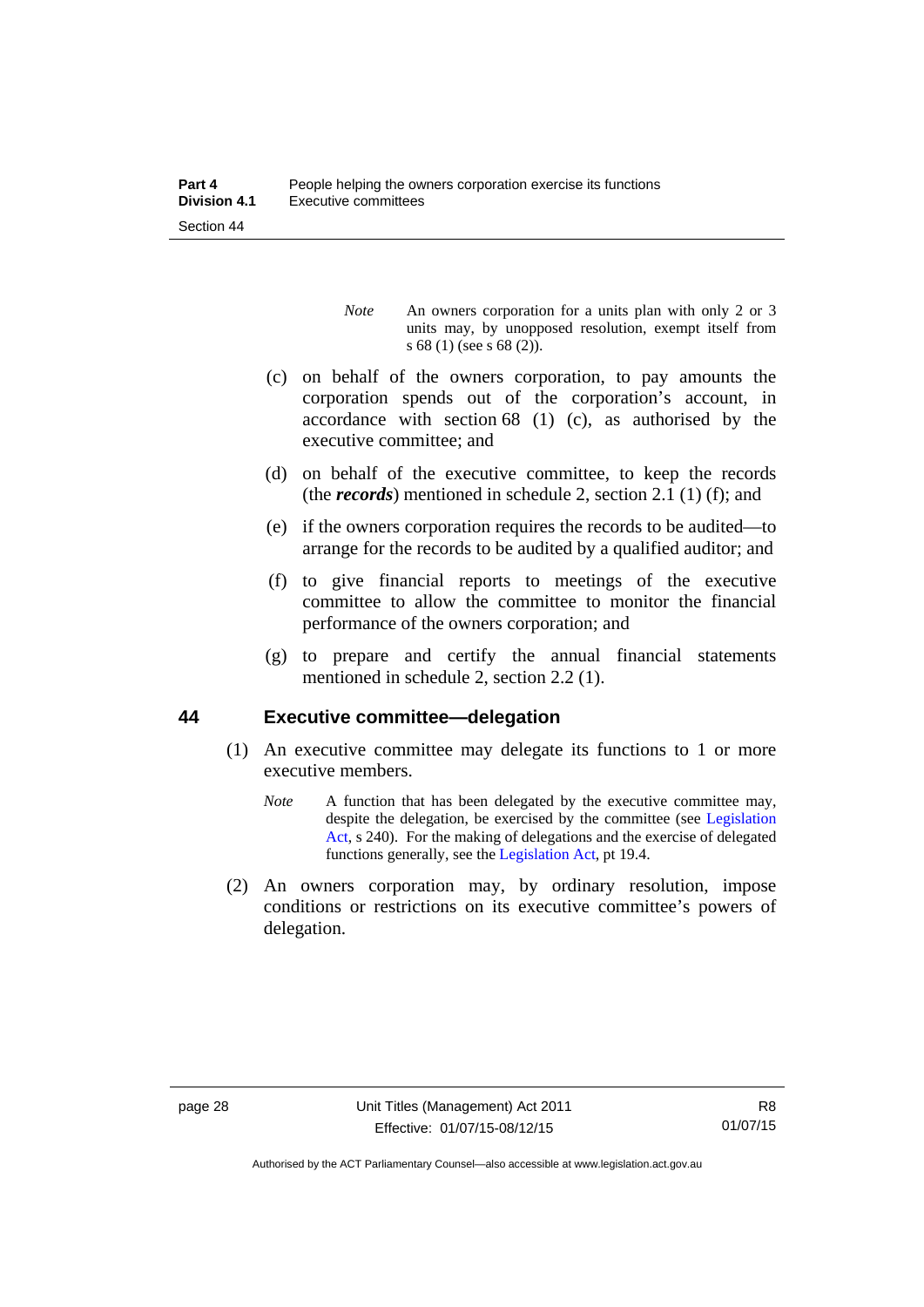### **45 Executive committee—contractors and employees**

- (1) An executive committee of an owners corporation may engage or employ people on the terms it considers appropriate to help in the exercise of the corporation's functions.
	- *Note* An owners corporation may engage a manager (see div 4.2) and service contractors (see div 4.3).
- (2) However, the executive committee may only engage a person under this section—
	- (a) on a short-term basis; or
	- (b) for functions other than those for which a manager or service contractor would usually be engaged to undertake.
- (3) An owners corporation may, by ordinary resolution, impose conditions or limitations on its executive committee's power to engage or employ people.

#### **46 Executive members—code of conduct**

An executive member must comply with the code of conduct set out in schedule 1, part 1.1.

## **47 Executive members—protection from liability**

- (1) An executive member is not civilly liable for conduct engaged in honestly and without recklessness—
	- (a) in the exercise of a function under this Act; or
	- (b) in the reasonable belief that the conduct was in the exercise of a function under this Act.
- (2) Any civil liability that would, apart from this section, attach to the executive committee attaches instead to the owners corporation.
- (3) In this section:

*conduct* means an act or omission to do an act.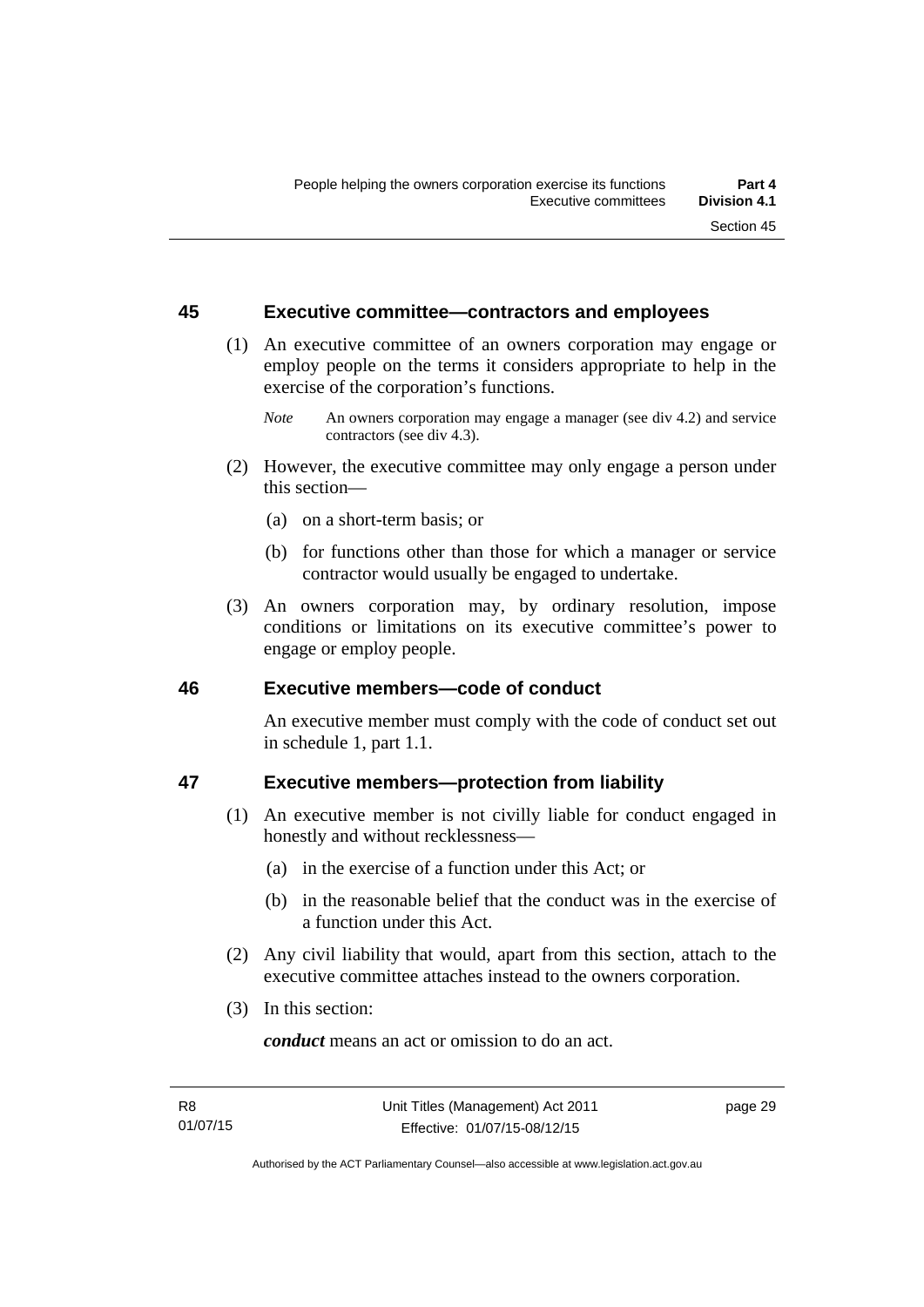### **48 Executive committee—validity of acts**

An act done honestly by an executive committee is not invalid only because there was a defect or irregularity in or in relation to the member's election or appointment.

## **Division 4.2 Managers**

## **49 Definitions—div 4.2**

In this division:

*management contract* means a contract to provide management services to an owners corporation.

*management services* means services provided by a manager in exercising the manager's functions.

*manager* means a person—

- (a) contracted under section 50; or
- (b) with whom an owners corporation has a management contract.

#### **50 Manager—contract**

- (1) An owners corporation for a units plan may, by ordinary resolution, enter into a management contract with any of the following:
	- (a) a person holding a licence as a real estate agent under the *[Agents Act 2003](http://www.legislation.act.gov.au/a/2003-20)*;
		- *Note* The commissioner for fair trading may issue a conditional real estate licence to a person who acts, or intends to act, only as the manager of an owners corporation (see *[Agents Act 2003](http://www.legislation.act.gov.au/a/2003-20)*, s 34).
	- (b) a member of the corporation;
	- (c) someone else who is not a manager of another owners corporation, and whose income as manager of the corporation will not be the person's primary source of income.

Authorised by the ACT Parliamentary Counsel—also accessible at www.legislation.act.gov.au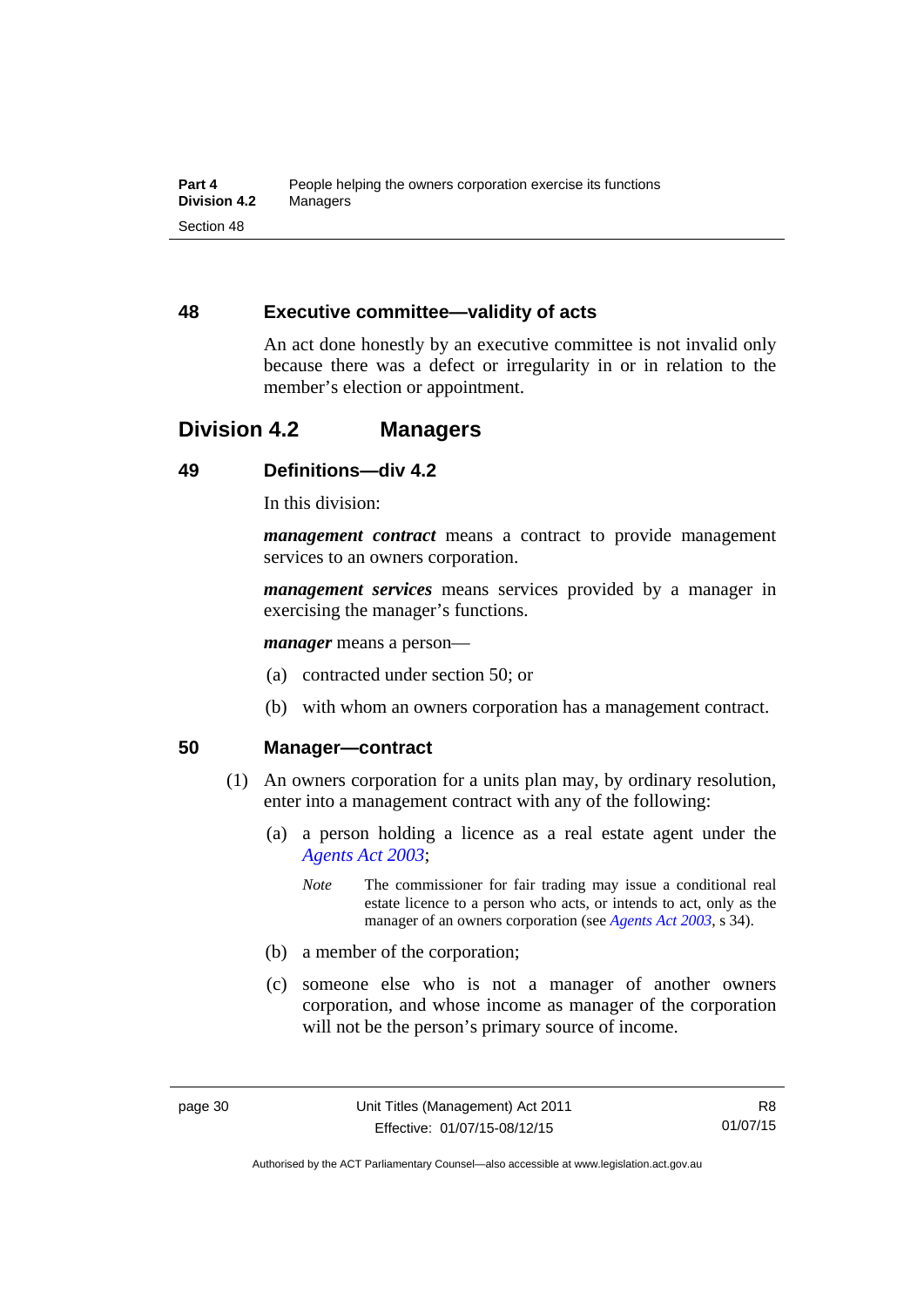- (2) The management contract—
	- (a) must state—
		- (i) the remuneration of the manager; and
		- (ii) the functions of the owners corporation that the manager is to exercise; and
	- (b) may include other conditions agreed between the owners corporation and the manager.
- (3) Without limiting subsection (1), an owners corporation enters into a management contract if the corporation engages a person to carry out management services.

### **51 Manager not to be contracted for longer than 3 years**

- (1) An owners corporation must not enter into a management contract with a manager for longer than 3 years (including any period for which the contract may be renewed or extended).
- (2) If an owners corporation enters into a management contract for longer than 3 years, the contract is taken, for all purposes, to be a contract for 3 years.

#### **52 Manager—functions**

A manager has—

- (a) the functions stated in the manager's contract; and
- (b) any other function delegated to the manager under section 58.

### **53 Manager—transfer**

(1) A manager's rights under a management contract may be transferred only if the transfer is approved by the owners corporation by ordinary resolution.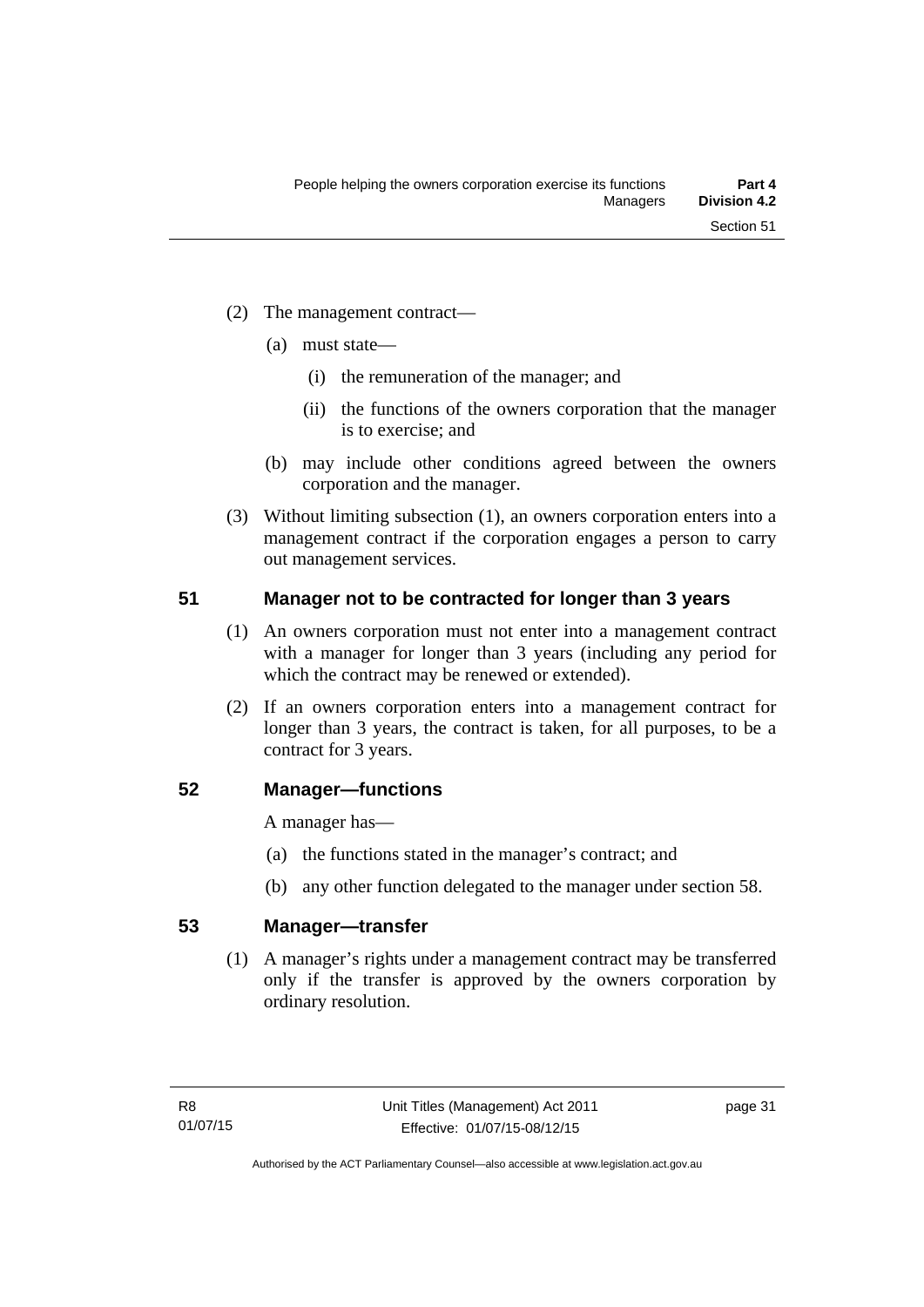- (2) In deciding whether to approve the proposed transfer, the owners corporation may consider the following:
	- (a) the character of the proposed transferee and associates of the proposed transferee;
	- (b) the proposed transferee's financial standing;
	- (c) the terms of the proposed transfer;
	- (d) the competence, qualifications and experience of the proposed transferee and associates of the proposed transferee;
	- (e) whether the proposed transferee or associates of the proposed transferee have received, or are likely to receive, training in relation to the manager's functions;
	- (f) anything else relevant to the management contract.
- (3) The owners corporation must decide whether to approve a proposed transfer not later than 30 days after the day the corporation is asked in writing to approve the transfer.
- (4) However, the owners corporation must not—
	- (a) unreasonably withhold the approval to transfer; or
	- (b) require or receive a fee or other consideration for approving the transfer, other than reimbursement of legal or administrative expenses reasonably incurred by the corporation for the approval.
- (5) If the owners corporation has not decided whether to approve a proposed transfer within the period mentioned in subsection (3), the corporation is taken to have approved the transfer.
- (6) In this section:

#### *associates of the proposed transferee means*—

 (a) if the proposed transferee is a corporation—the corporation's directors, substantial shareholders and principal staff; or

Authorised by the ACT Parliamentary Counsel—also accessible at www.legislation.act.gov.au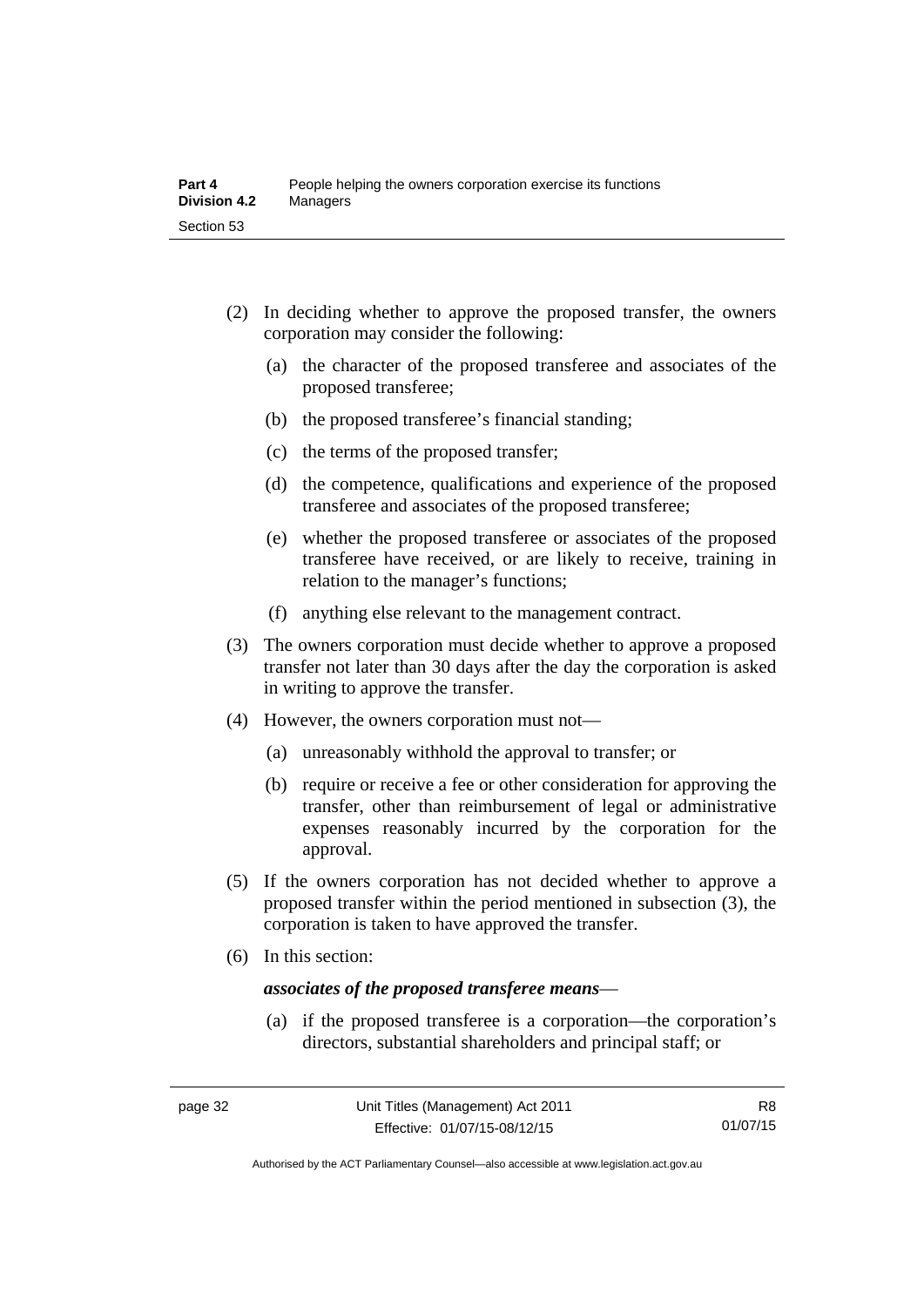(b) if the proposed transferee is a partnership or is in partnership the partners and principal staff of the partnership.

### **54 Manager—ending contract**

- (1) The owners corporation may end a management contract—
	- (a) for a remedial breach if notice has been given under section 55; or
	- (b) for misbehaviour; or
	- (c) if the manager is an individual—if the individual—
		- (i) becomes bankrupt or personally insolvent; or
		- (ii) is convicted in the ACT of an offence punishable by imprisonment for at least 1 year; or
		- (iii) is convicted outside the ACT, in Australia or elsewhere, of an offence that, if it had been committed in the ACT, would be punishable by imprisonment for at least 1 year; or
	- (d) if the manager is a corporation—if the corporation becomes insolvent.
- (2) However, before ending a management contract under subsection  $(1)$   $(c)$   $(ii)$  or  $(iii)$ , the owners corporation must be satisfied that the conviction affects the manager's suitability to exercise the manager's functions.
- (3) The owners corporation must end a management contract—
	- (a) if the manager is absent, other than on approved leave, for 14 consecutive days or for 28 days in any 12-month period; or
	- (b) for physical or mental incapacity, if the incapacity substantially affects the exercise of the manager's functions.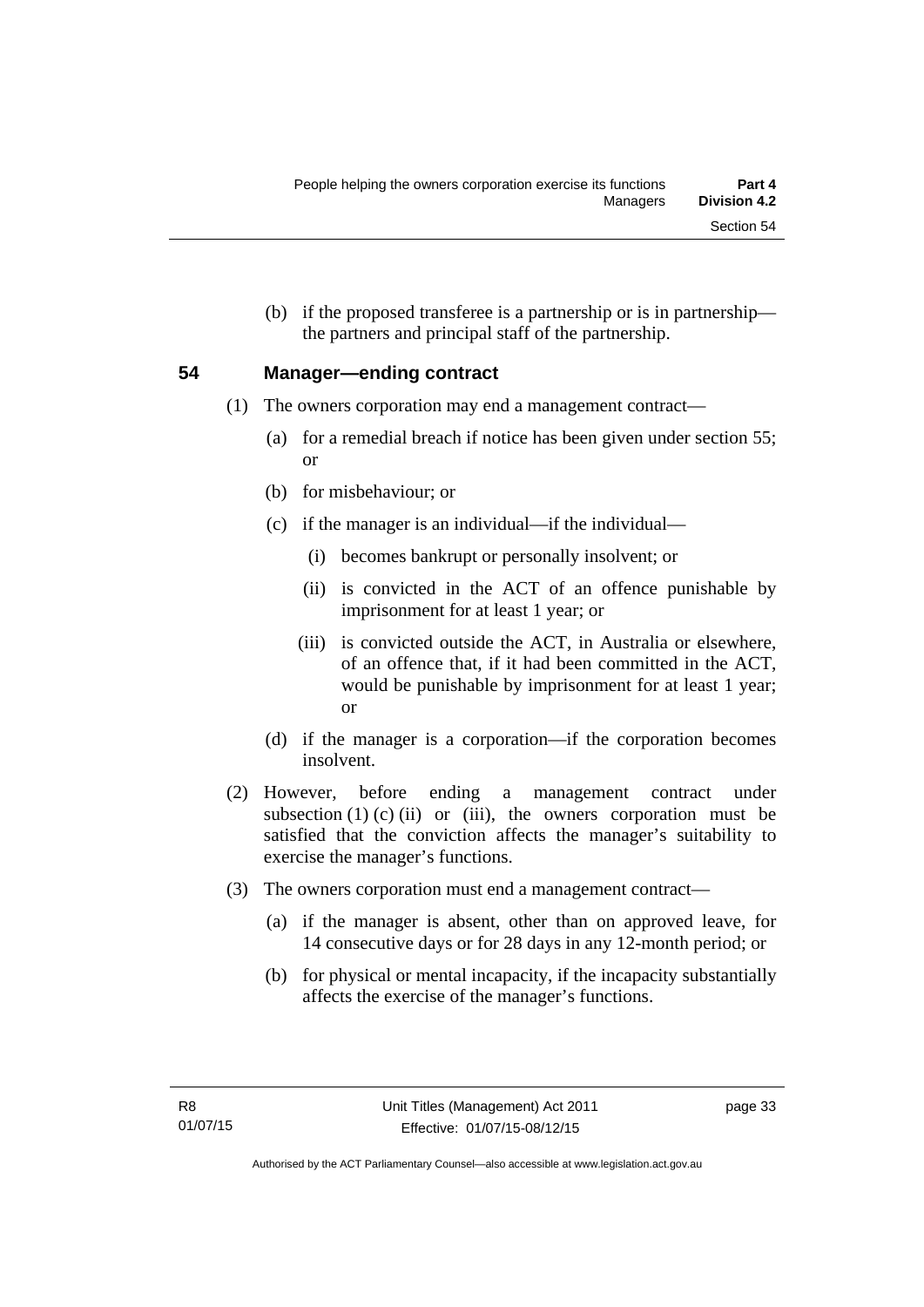(4) In this section:

*insolvent—*a corporation is taken to be *insolvent* if the corporation—

- (a) is being wound up; or
- (b) has had a receiver or other controller appointed; or
- (c) has entered into a deed of company arrangement with its creditors; or
- (d) is otherwise under external administration under the [Corporations Act,](http://www.comlaw.gov.au/Series/C2004A00818) chapter 5.

*remedial breach* means a remedial breach under section 55.

#### **55 Manager—remedial breaches**

- (1) A manager commits a remedial breach if the manager—
	- (a) fails to exercise the manager's functions; or
	- (b) contravenes the manager's code of conduct; or

*Note* See sch 1, pt 1.2 for manager's code of conduct.

- (c) while exercising the manager's functions, is grossly negligent or engages in misconduct.
- (2) If the owner's corporation believes on reasonable grounds that a manager has committed a remedial breach, the corporation may give the manager written notice stating—
	- (a) that the corporation believes the manager has committed a remedial breach; and
	- (b) details of the remedial breach committed, sufficient to allow the manager to identify—
		- (i) the function the manager failed to exercise; or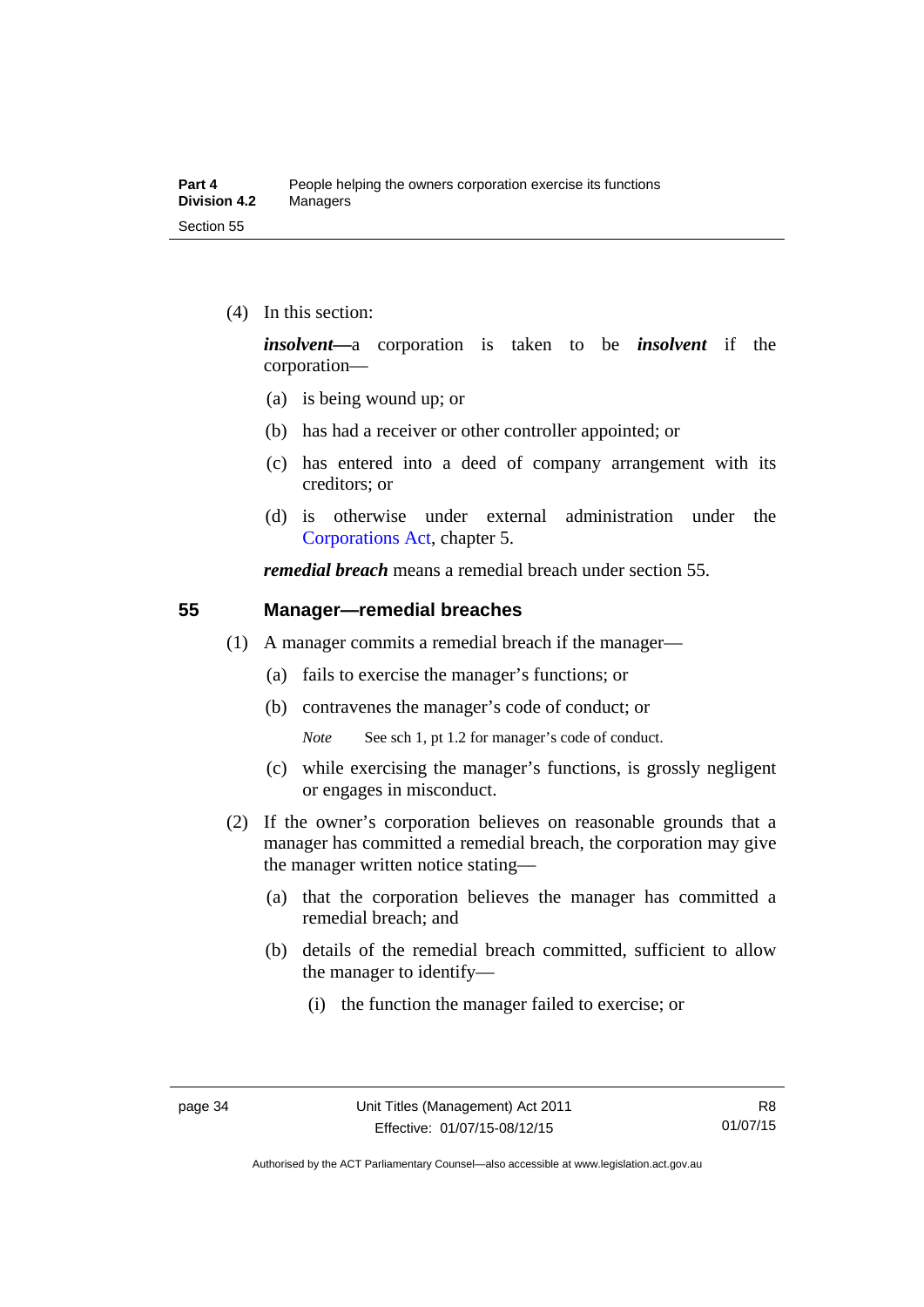- (ii) the provision of the manager's code of conduct the corporation reasonably believes the manager contravened; or
- (iii) the gross negligence or misconduct; and
- (c) that the manager must, within 14 days after the day the notice is given to the manager—
	- (i) give the corporation a written representation explaining why the manager's actions do not amount to a remedial breach; or
	- (ii) remedy the breach; and
- (d) that the owners corporation may end the manager's contract if—
	- (i) the manager does not comply with the notice; or
	- (ii) if the manager gives a written representation explaining why the manager's actions do not amount to a remedial breach—the corporation does not accept the manager's representation.

#### **56 Manager—code of conduct**

A manager must comply with the code of conduct set out in schedule 1, part 1.2.

#### **57 Manager—public liability insurance**

- (1) A manager must take out and maintain public liability insurance in relation to all of the following events happening because of any act or omission in the management of the owners corporation by the manager:
	- (a) death, bodily injury or illness to anyone;
	- (b) loss of, or damage to, the property of anyone.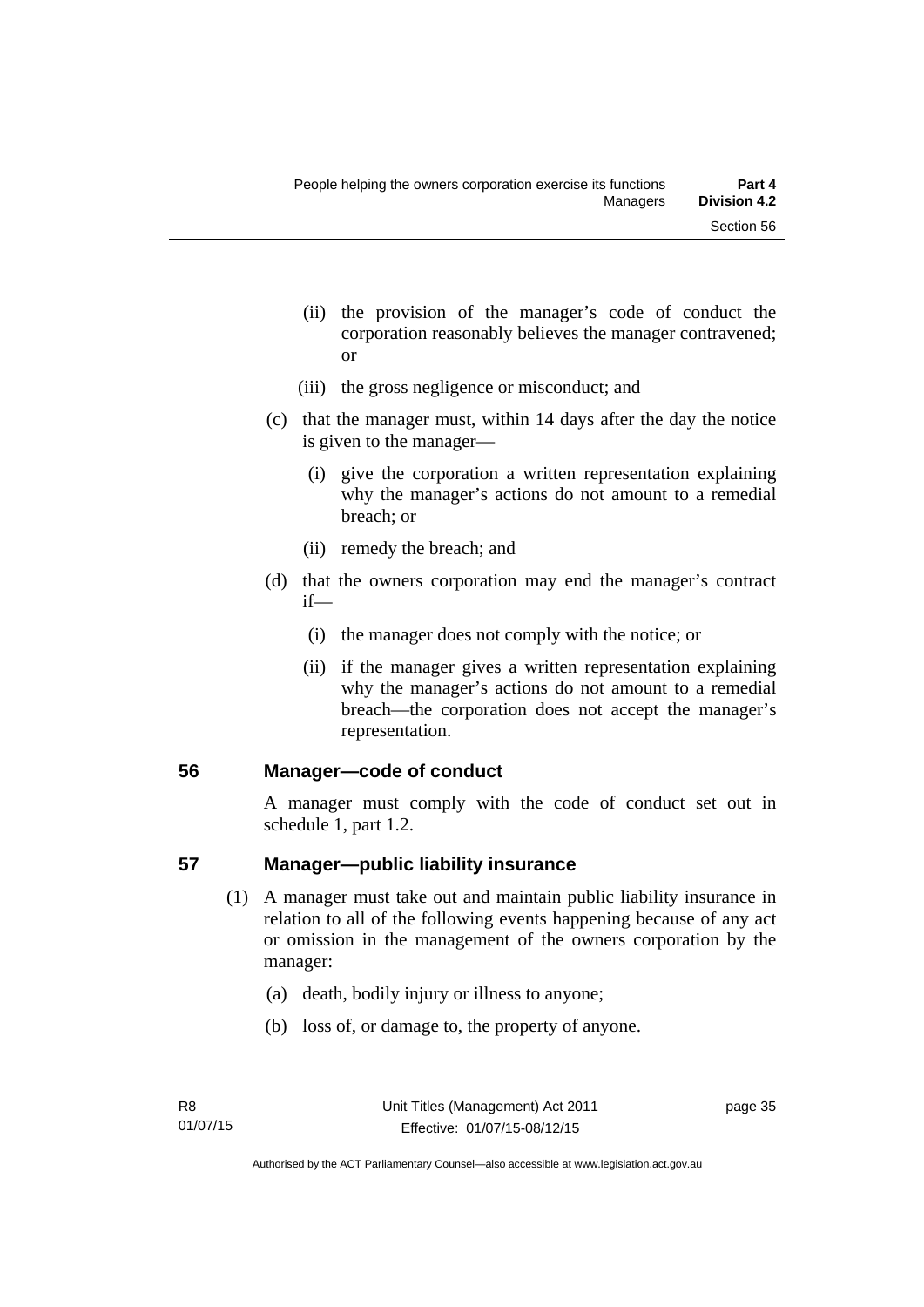- (2) Public liability insurance under this section must be for a total amount of liability of at least the amount prescribed by regulation.
- (3) A manager engaged to manage 2 or more owners corporations may take out and maintain a single insurance policy for this section only if—
	- (a) the manager's insurer has been told that the manager manages 2 or more owners corporations; and
	- (b) the insurance policy covers the risk in relation to each owners corporation managed by the manager.

#### **58 Manager—delegated functions**

- (1) The owners corporation may, in writing given to the manager, delegate to the manager any of its functions under this Act or another territory law.
- (2) The executive committee may, in writing given to the manager, delegate to the manager any of its functions under this Act or another territory law.
	- *Note* A function that has been delegated by the owners corporation or executive committee (a *delegator*) may, despite the delegation, be exercised by the delegator (see [Legislation Act,](http://www.legislation.act.gov.au/a/2001-14) s 240). For the making of delegations and the exercise of delegated functions generally, see the [Legislation Act,](http://www.legislation.act.gov.au/a/2001-14) pt 19.4.

## **Division 4.3 Service contractors**

#### **59 Definitions—div 4.3**

In this division:

*service contract* means a contract to provide service contractor services to an owners corporation.

*service contractor* means a person—

(a) contracted under section 60; or

Authorised by the ACT Parliamentary Counsel—also accessible at www.legislation.act.gov.au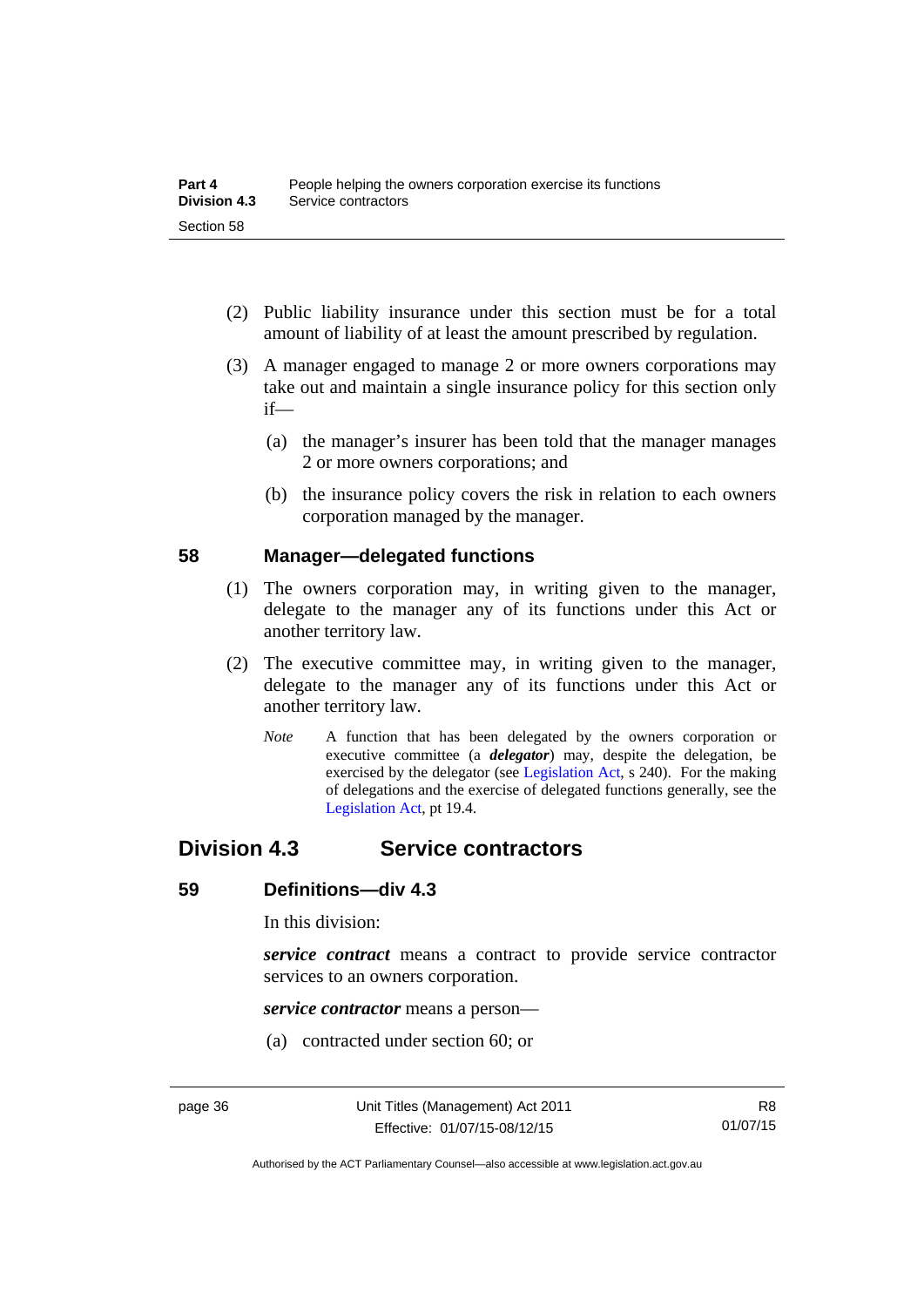(b) with whom an owners corporation has a service contract.

*service contractor services* means services provided by a service contractor in exercising the contractor's functions.

#### **60 Service contractor—contract**

(1) An owners corporation for a units plan may, by ordinary resolution, enter into a service contract with a person.

*Note* Pt 9 provides for the protection of financiers of service contracts.

- (2) Without limiting subsection (1), an owners corporation enters into a service contract if the corporation engages a person to carry out service contractor services.
- (3) However, the owners corporation must not enter into a service contract for a period longer than 3 years (including any period for which the contract may be renewed or extended) unless the contract is authorised by special resolution and made after the end of the developer control period for the units plan.
- (4) A service contract entered into in breach of subsection (3) is void.
- (5) In this section:

*units plan* includes part of a units plan.

#### **61 Service contractor not to be contracted for longer than 25 years**

- (1) An owners corporation must not enter into a service contract with a service contractor for longer than 25 years.
- (2) If an owners corporation enters into a service contract with a service contractor for longer than 25 years, the contract is taken, for all purposes, to be a contract for 25 years.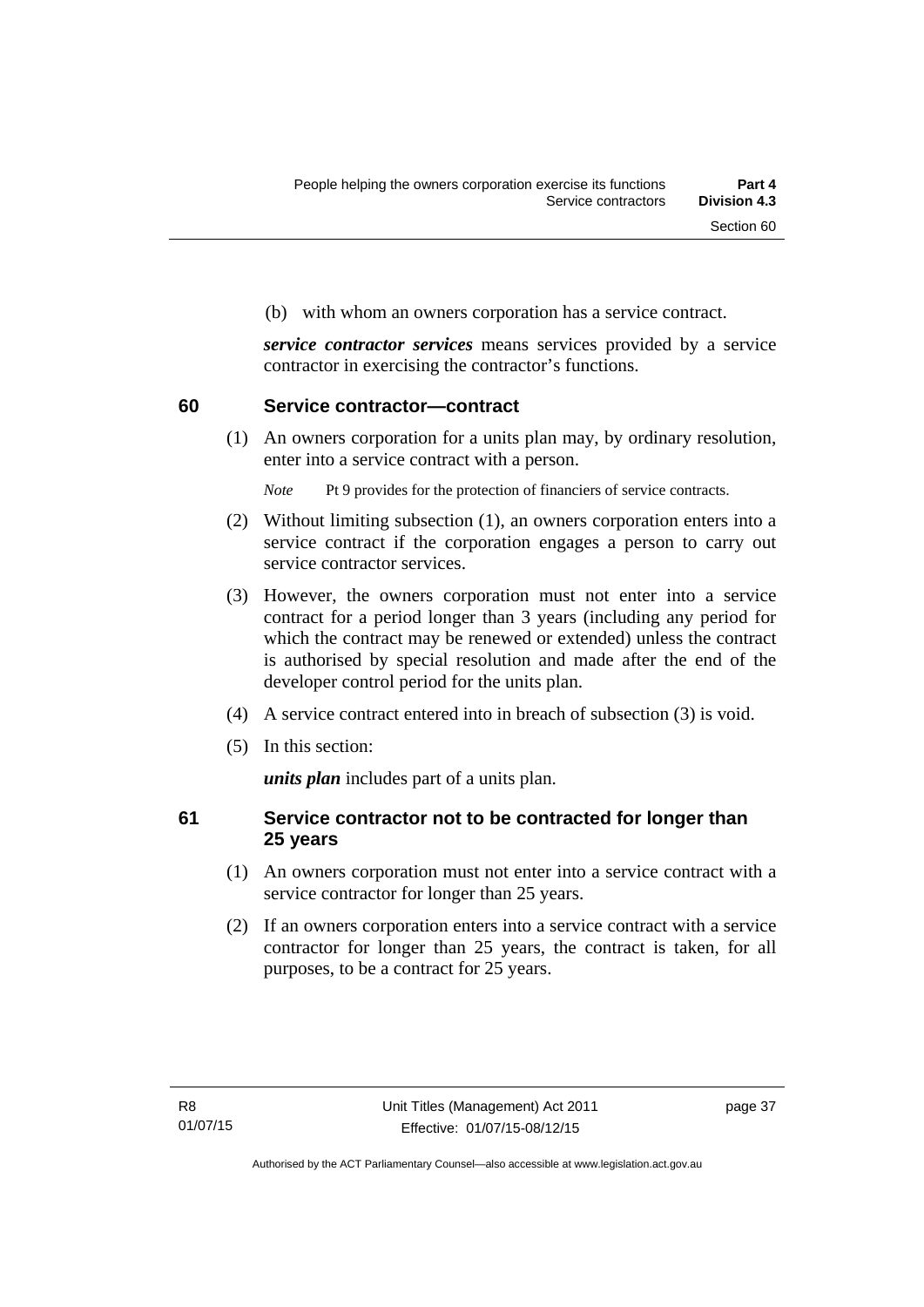### **62 Service contractor—functions**

- (1) A service contractor for an owners corporation helps the corporation to exercise 1 or more of the following functions in relation to the common property of the units plan:
	- (a) managing the common property;
	- (b) supervising use of the common property;
	- (c) maintaining and repairing the common property.
- (2) In this section:

*common property* includes part of the common property.

#### **63 Service contractor—transfer**

- (1) A service contractor's rights under a service contract may be transferred only if the transfer is approved by the owners corporation by ordinary resolution.
- (2) In deciding whether to approve the proposed transfer, the owners corporation may consider the following:
	- (a) the character of the proposed transferee and associates of the proposed transferee;
	- (b) the proposed transferee's financial standing;
	- (c) the terms of the proposed transfer;
	- (d) the competence, qualifications and experience of the proposed transferee and associates of the proposed transferee;
	- (e) whether the proposed transferee or associates of the proposed transferee have received, or are likely to receive, training in relation to the service contractor's functions;
	- (f) anything else relevant to the service contract.

Authorised by the ACT Parliamentary Counsel—also accessible at www.legislation.act.gov.au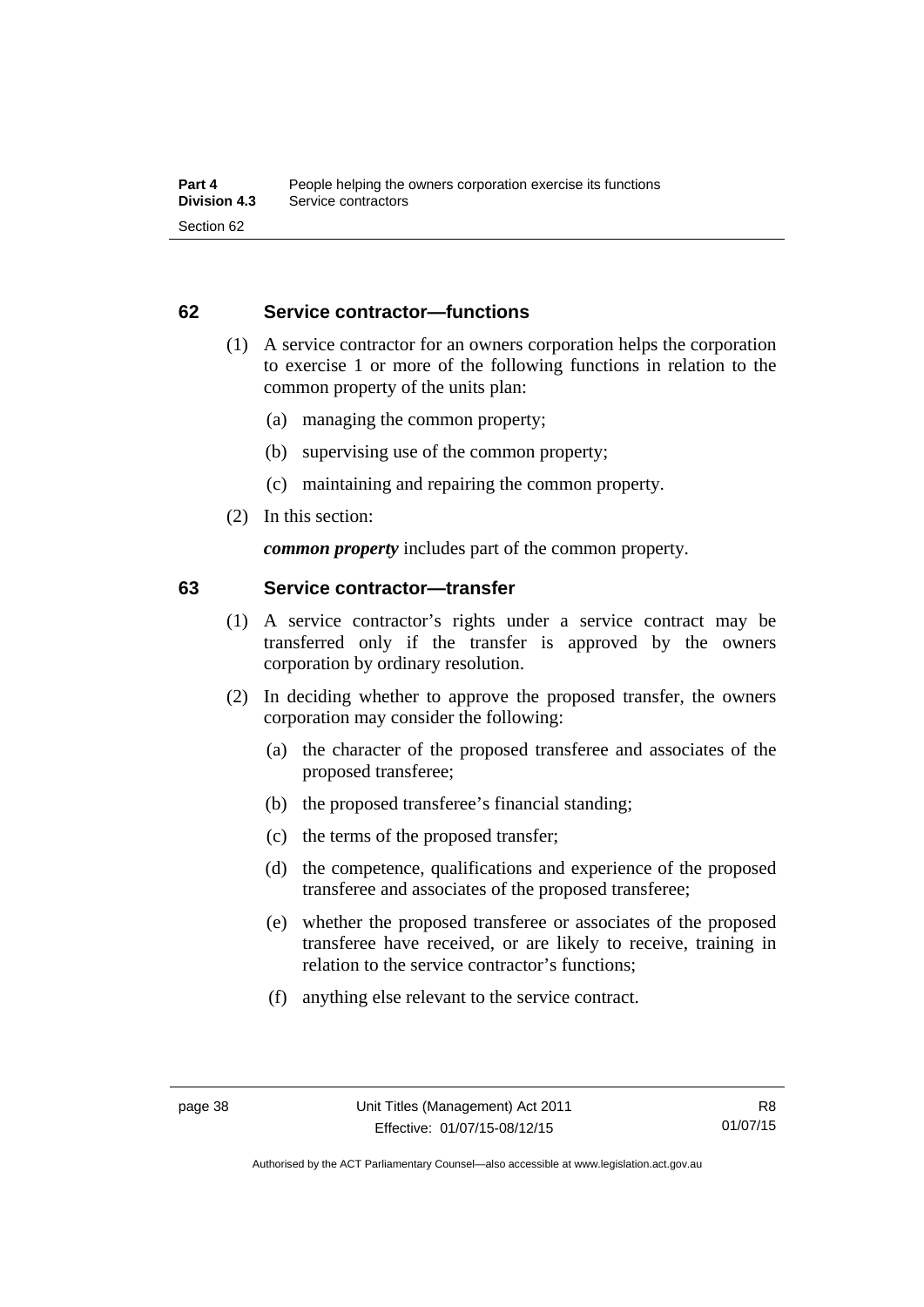- (3) The owners corporation must decide whether to approve a proposed transfer not later than 30 days after the day the corporation is asked in writing to approve the transfer.
- (4) However, the owners corporation must not—
	- (a) unreasonably withhold the approval to transfer; or
	- (b) require or receive a fee or other consideration for approving the transfer, other than reimbursement of legal or administrative expenses reasonably incurred by the corporation for the approval.
- (5) If the owners corporation has not decided whether to approve a proposed transfer within the period mentioned in subsection (3), the corporation is taken to have approved the transfer.
- (6) In this section:

#### *associates of the proposed transferee* means—

- (a) if the proposed transferee is a corporation—the corporation's directors, substantial shareholders and principal staff; or
- (b) if the proposed transferee is a partnership or is in partnership the partners and principal staff of the partnership.

#### **64 Service contractor—ending contract**

- (1) The owners corporation may end a service contract—
	- (a) for a remedial breach if notice has been given under section 65; or
	- (b) for misbehaviour; or
	- (c) if the service contractor is an individual—if the individual—
		- (i) becomes bankrupt or personally insolvent; or
		- (ii) is convicted in the ACT of an offence punishable by imprisonment for at least 1 year; or

page 39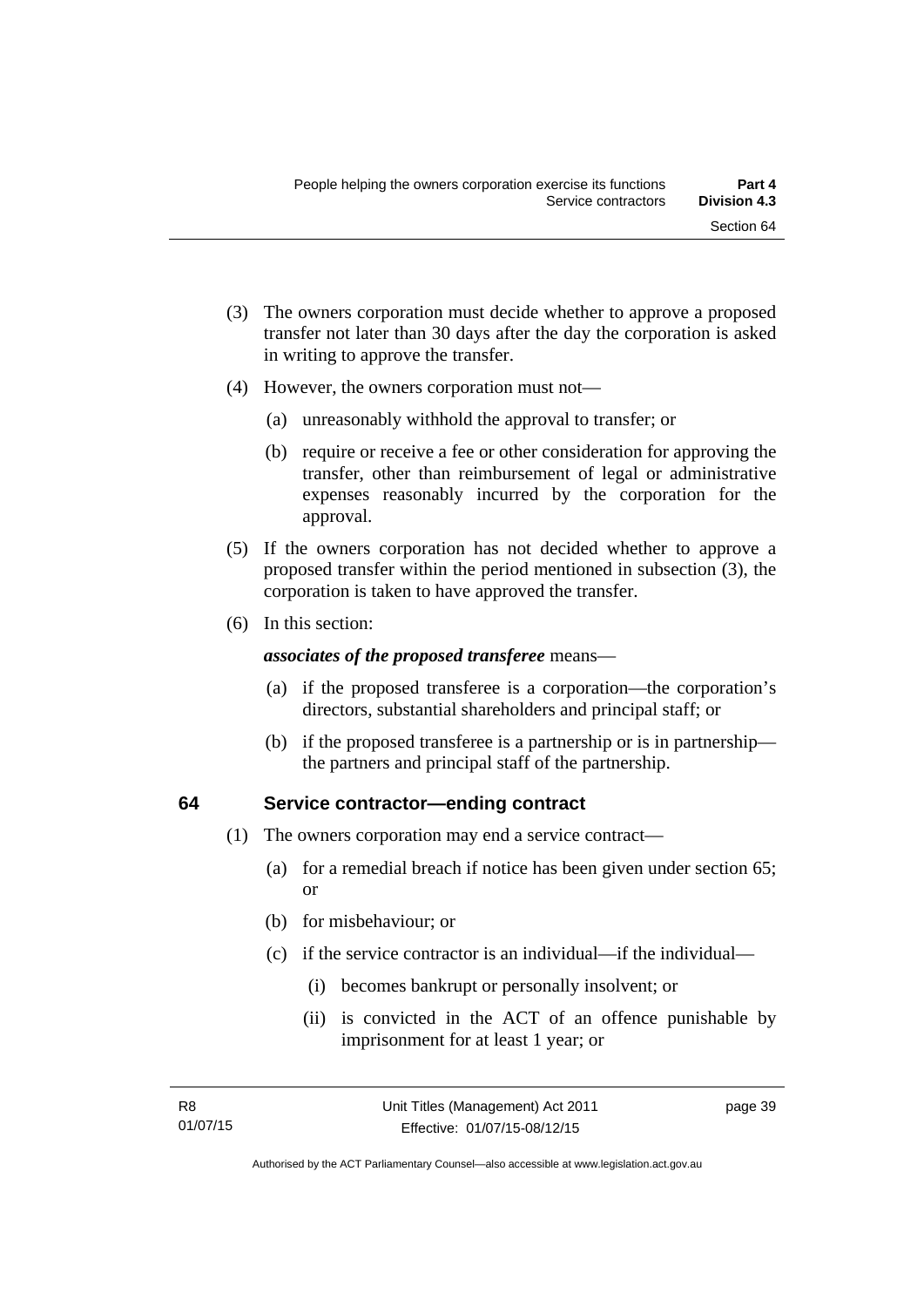- (iii) is convicted outside the ACT, in Australia or elsewhere, of an offence that, if it had been committed in the ACT, would be punishable by imprisonment for at least 1 year; or
- (d) if the service contractor is a corporation—if the corporation becomes insolvent.
- (2) However, before ending a service contract under subsection  $(1)$  (c)  $(ii)$  or  $(iii)$ , the owners corporation must be satisfied that the conviction affects the service contractor's suitability to exercise the contractor's functions.
- (3) The owners corporation must end a service contract—
	- (a) if the service contractor is absent, other than on approved leave, for 14 consecutive days or for 28 days in any 12-month period; or
	- (b) for physical or mental incapacity, if the incapacity substantially affects the exercise of the service contractor's functions.
- (4) In this section:

*insolvent—*a corporation is taken to be *insolvent* if the corporation—

- (a) is being wound up; or
- (b) has had a receiver or other controller appointed; or
- (c) has entered into a deed of company arrangement with its creditors; or
- (d) is otherwise under external administration under the [Corporations Act,](http://www.comlaw.gov.au/Series/C2004A00818) chapter 5.

*remedial breach* means a remedial breach under section 65.

Authorised by the ACT Parliamentary Counsel—also accessible at www.legislation.act.gov.au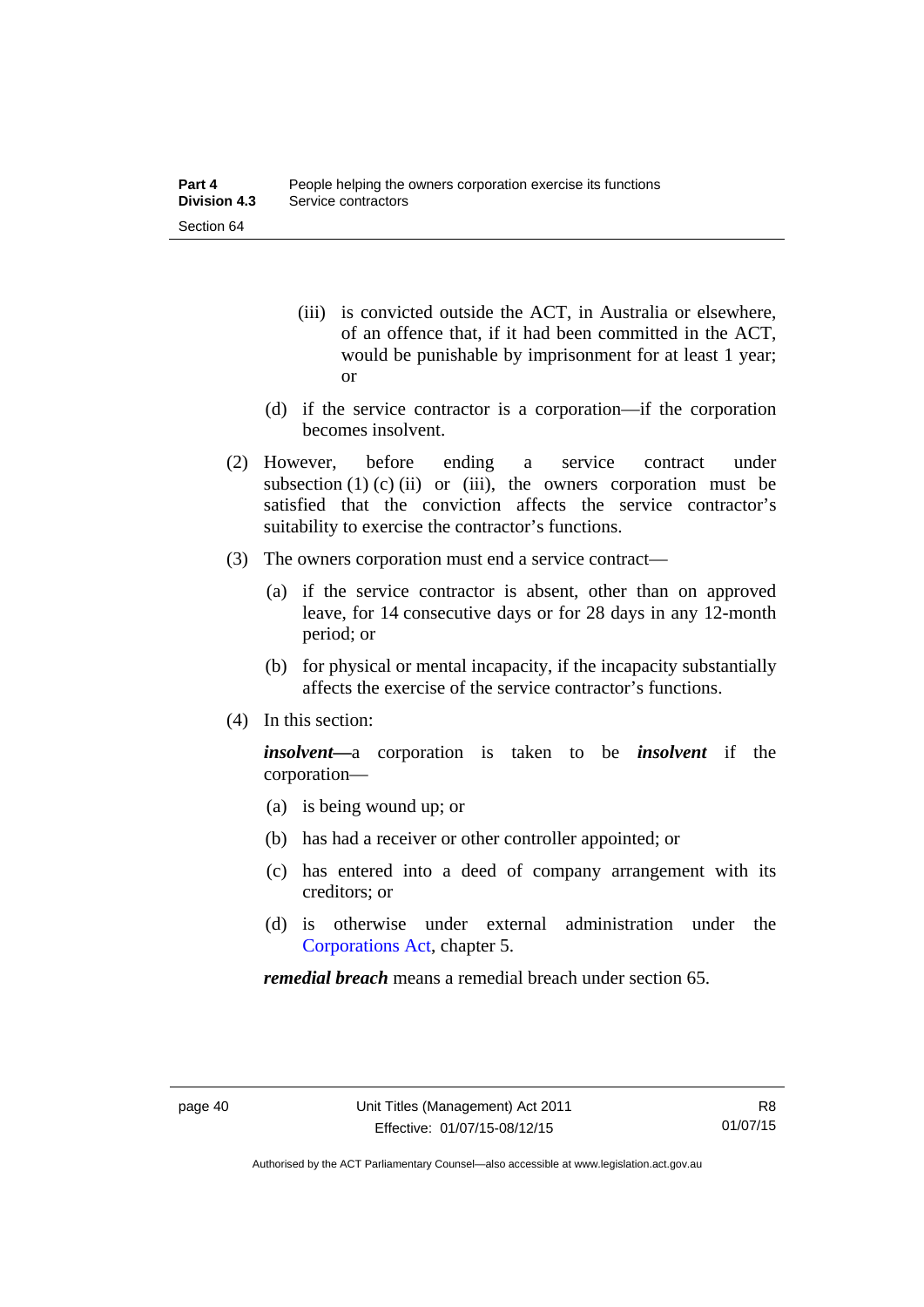#### **65 Service contractor—remedial breaches**

- (1) A service contractor commits a remedial breach if the service contractor—
	- (a) fails to exercise the service contractor's functions; or
	- (b) while exercising the service contractor's functions, is grossly negligent or engages in misconduct.
- (2) If the owner's corporation believes on reasonable grounds that a service contractor has committed a remedial breach, the corporation may give the service contractor written notice stating—
	- (a) that the corporation believes the service contractor has committed a remedial breach; and
	- (b) details of the remedial breach committed, sufficient to allow the service contractor to identify—
		- (i) the function the service contractor failed to exercise; or
		- (ii) the gross negligence or misconduct; and
	- (c) that the service contractor must, within 14 days after the day the notice is given to the service contractor —
		- (i) give the corporation a written representation explaining why the service contractor's actions do not amount to a remedial breach; or
		- (ii) remedy the breach; and
	- (d) that the owners corporation may end the service contract if—
		- (i) the service contractor does not comply with the notice; or
		- (ii) if the service contractor gives a written representation explaining why the service contractor's actions do not amount to a remedial breach—the corporation does not accept the service contractor's representation.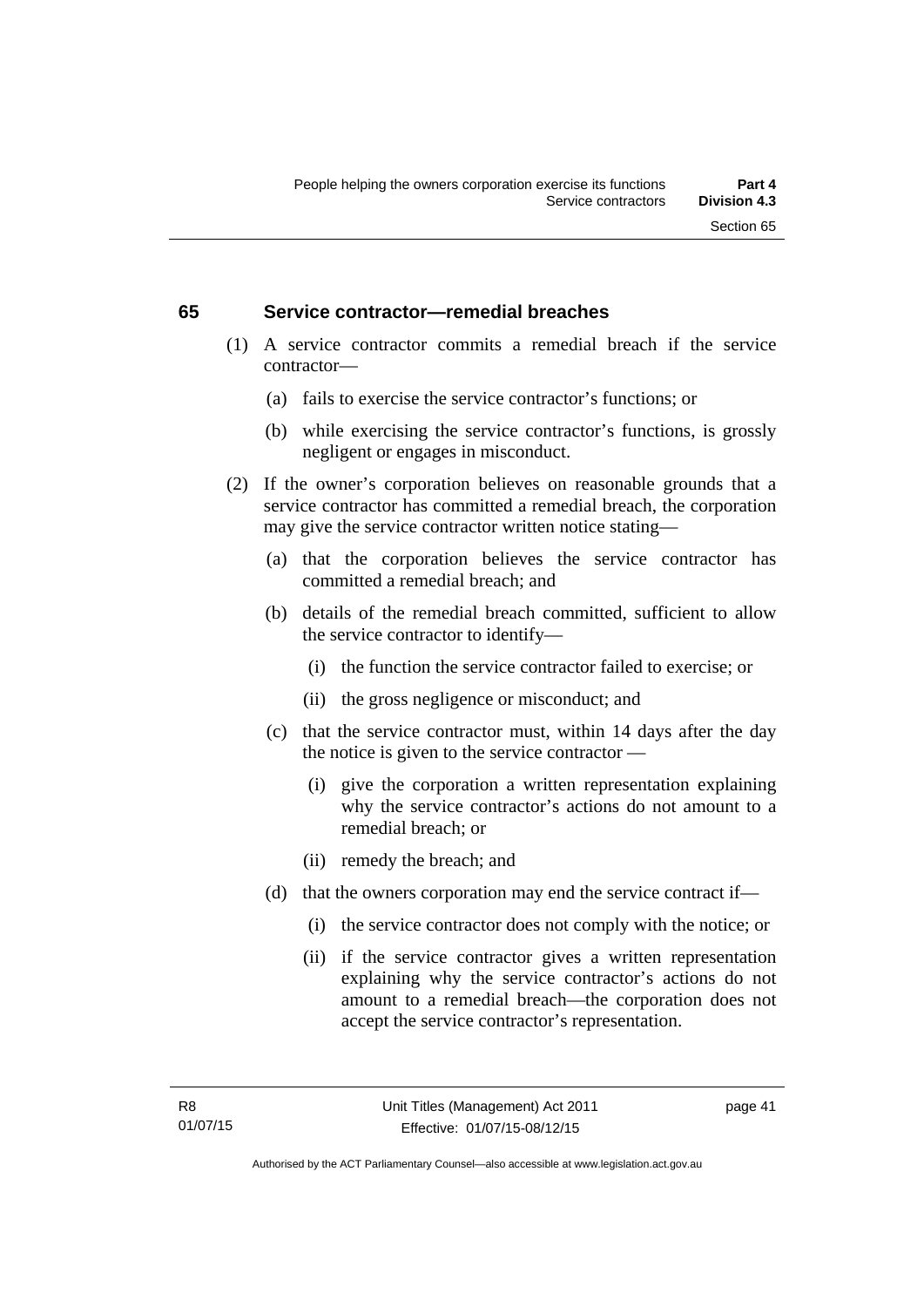# **Division 4.4 Communication officers**

#### **66 Communications officer—appointment**

- (1) This section applies to an owners corporation for a units plan if the units plan has 7 or more units.
- (2) The owners corporation may, by ordinary resolution, appoint an owners corporation communications officer.
	- *Note* For the making of appointments (including acting appointments), see the [Legislation Act,](http://www.legislation.act.gov.au/a/2001-14) pt 19.3.
- (3) Without limiting subsection (2)—
	- (a) a person may be appointed as a communications officer whether or not the person is a member of the owners corporation; and
	- (b) the corporation may appoint the officer as a volunteer or may pay the officer.

#### **67 Communications officer—function**

- (1) A communications officer helps the owners corporation by improving communication so that conflict within the units plan is avoided, minimised or resolved.
- (2) To improve communication, the communications officer may do 1 or more of the following:
	- (a) monitor communication techniques and procedures adopted by the owners corporation for internal communication between the corporation, the executive committee, unit owners and residents;
	- (b) identify for the executive committee ways in which internal communication can be improved;
	- (c) alert the executive committee, or committee members, if the officer becomes aware of potential conflict;

Authorised by the ACT Parliamentary Counsel—also accessible at www.legislation.act.gov.au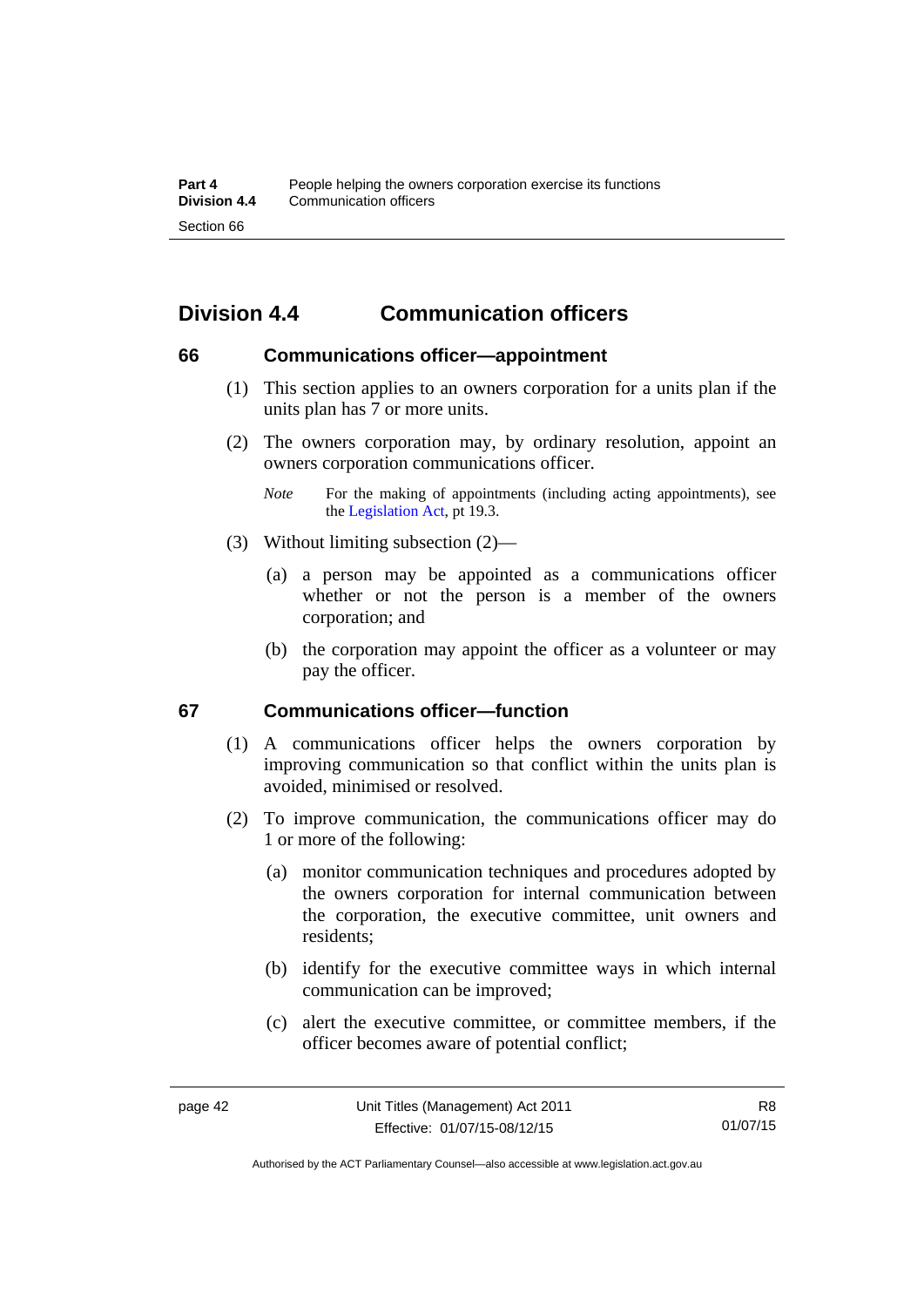- (d) advise the executive committee about ways in which the risk of conflict in the units plan can be minimised;
- (e) be available to the executive committee, or committee members, to be consulted about any internal communication matter.
- (3) However, the communications officer must not try to mediate or directly resolve a dispute.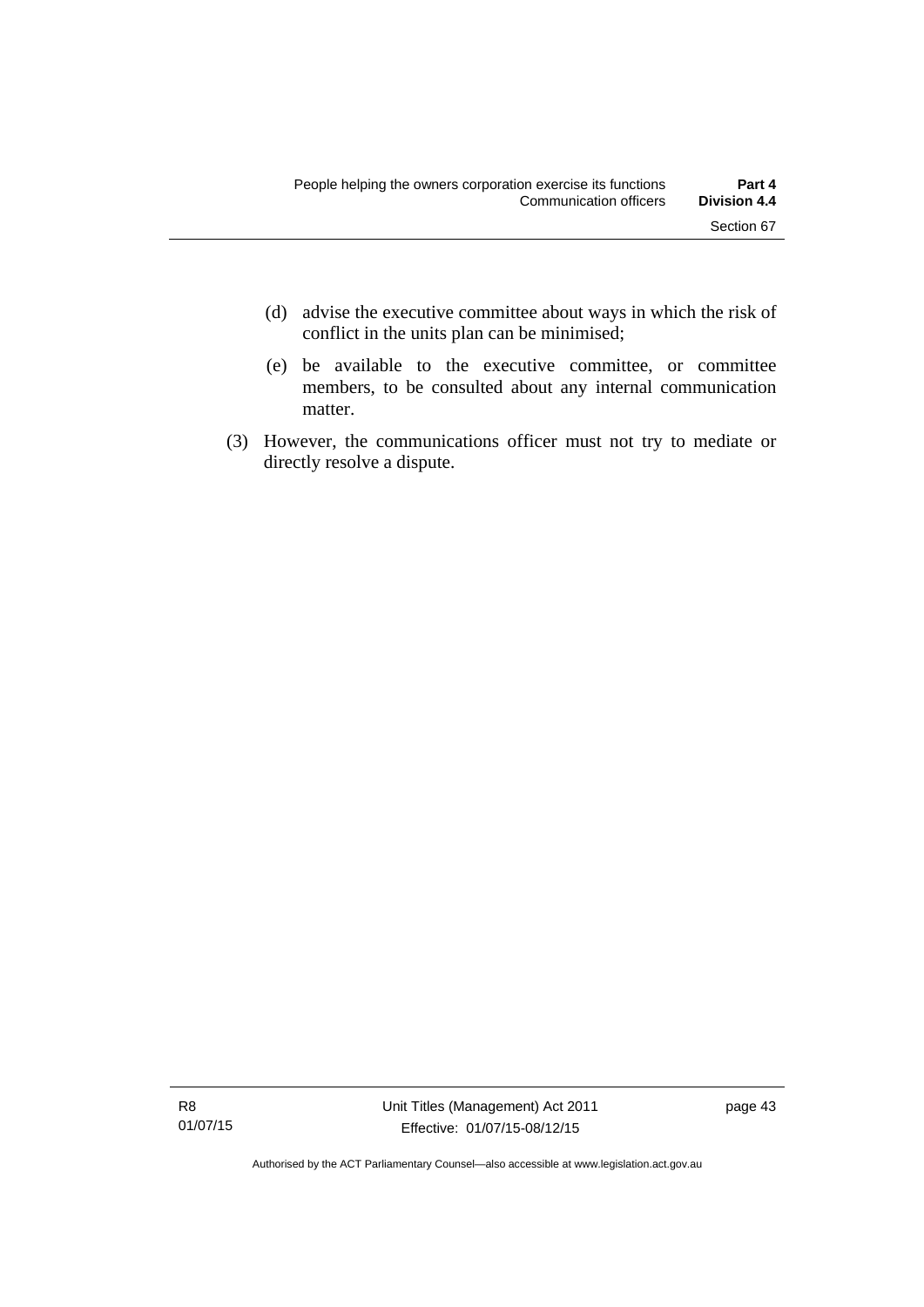# **Part 5 Financial management**

## **Division 5.1 Financial functions generally**

#### **68 Owners corporation must have bank account**

- (1) An owners corporation for a units plan must—
	- (a) open and maintain an account with 1 or more authorised deposit-taking institutions; and
	- (b) pay all amounts it receives into the account; and
	- (c) pay all amounts it spends out of the account.
	- *Note* An *authorised deposit-taking institution* is an institution (eg a bank, credit union or building society) that is authorised under the *[Banking](http://www.comlaw.gov.au/Details/C2012C00911)  [Act 1959](http://www.comlaw.gov.au/Details/C2012C00911)* (Cwlth), s 9 (3) (see [Legislation Act,](http://www.legislation.act.gov.au/a/2001-14) dict, pt 1).
- (2) An owners corporation for a units plan with only 2 or 3 units may, by unopposed resolution, exempt itself from subsection (1).

#### **69 Owners corporation may invest**

- (1) An owners corporation may invest its money as it considers appropriate, subject to any direction by special resolution.
- (2) However, an owners corporation must not invest in a mortgage of land.

#### **70 Owners corporation may borrow**

An owners corporation may, if authorised by a special resolution, do 1 or more of the following:

- (a) borrow amounts required for the exercise of its functions;
- (b) secure the repayment of amounts borrowed by it and the payment of interest on amounts borrowed by it.
- *Note* Section 20 (2) prevents the owners corporation from taking out a mortgage over the lease in the common property to secure repayment.

R8 01/07/15

Authorised by the ACT Parliamentary Counsel—also accessible at www.legislation.act.gov.au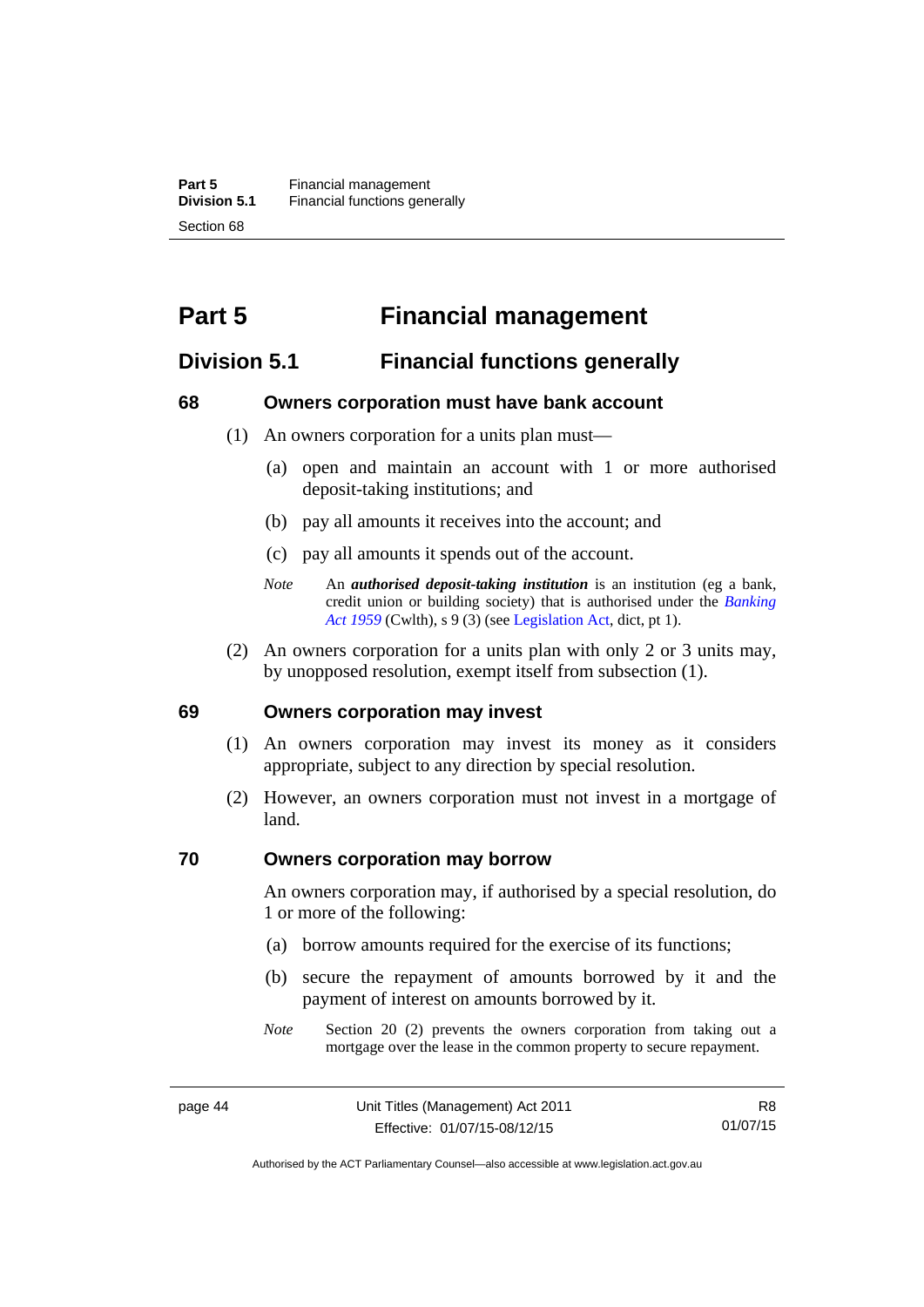#### **71 Owners corporation must not carry on business**

- (1) An owners corporation must not carry on business except in the exercise of its functions.
	- *Note* The earning of income from the operation of sustainability infrastructure by an owners corporation does not amount to carrying on business if the income is used to pay certain costs (see s 23 (4)).
- (2) If an owners corporation contravenes subsection (1), each executive member of the corporation at the time of the breach commits an offence.

Maximum penalty: 50 penalty units.

- (3) It is a defence to a prosecution for an offence against subsection (2) if the defendant proves that—
	- (a) the defendant took reasonable steps to ensure that the contravention did not happen; or
	- (b) the contravention happened without the defendant's knowledge.

## **Division 5.2 Administrative, special purpose and sinking funds**

#### **72 Definitions—div 5.2**

In this division:

*administrative fund*—see section 73.

*expected sinking fund expenditure*—see section 83.

*general fund*, of an owners corporation, means the corporation's administrative fund or a special purpose fund.

*general fund budget*—see section 75 (1).

*general fund contribution*—see section 78 (1).

*sinking fund*—see section 81 (2).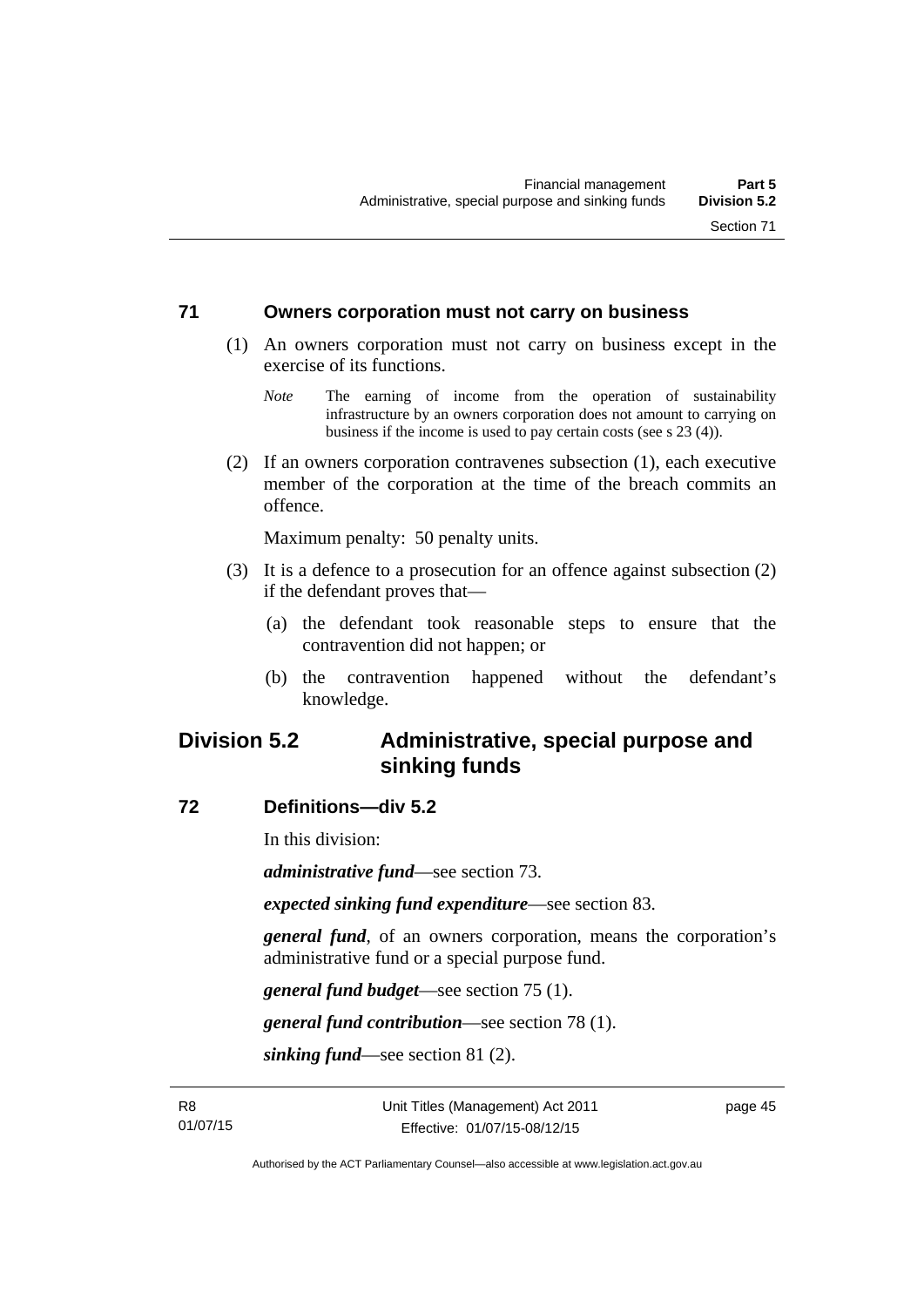*sinking fund contribution*—see section 89 (1). *sinking fund plan*—see section 82 (2). *special purpose fund*—see section 74 (1). *total general fund contribution*—see section 75 (2) (a). *total sinking fund contribution*—see section 82 (3) (b).

## **73 Administrative fund**

An owners corporation for a units plan must establish a fund for the general administration of the corporation (an *administrative fund*).

## **74 Special purpose fund**

- (1) An owners corporation for a units plan may, by special resolution, establish funds for particular purposes (a *special purpose fund*).
- (2) The purposes for which a special purpose fund may be used may only be changed by special resolution of the owners corporation.

## **75 General fund—budget**

- (1) At each annual general meeting of an owners corporation, the corporation must, by ordinary resolution, approve a budget (the *general fund budget*) for the administrative fund and each special purpose fund for the financial year in which the meeting is held.
- (2) The general fund budget must state for the financial year in which the annual general meeting is held—
	- (a) an estimate of the total contributions (the *total general fund contribution*) to be paid into the general fund by the owners corporation's members; and
	- (b) an estimate of any other amounts to be paid into the general fund; and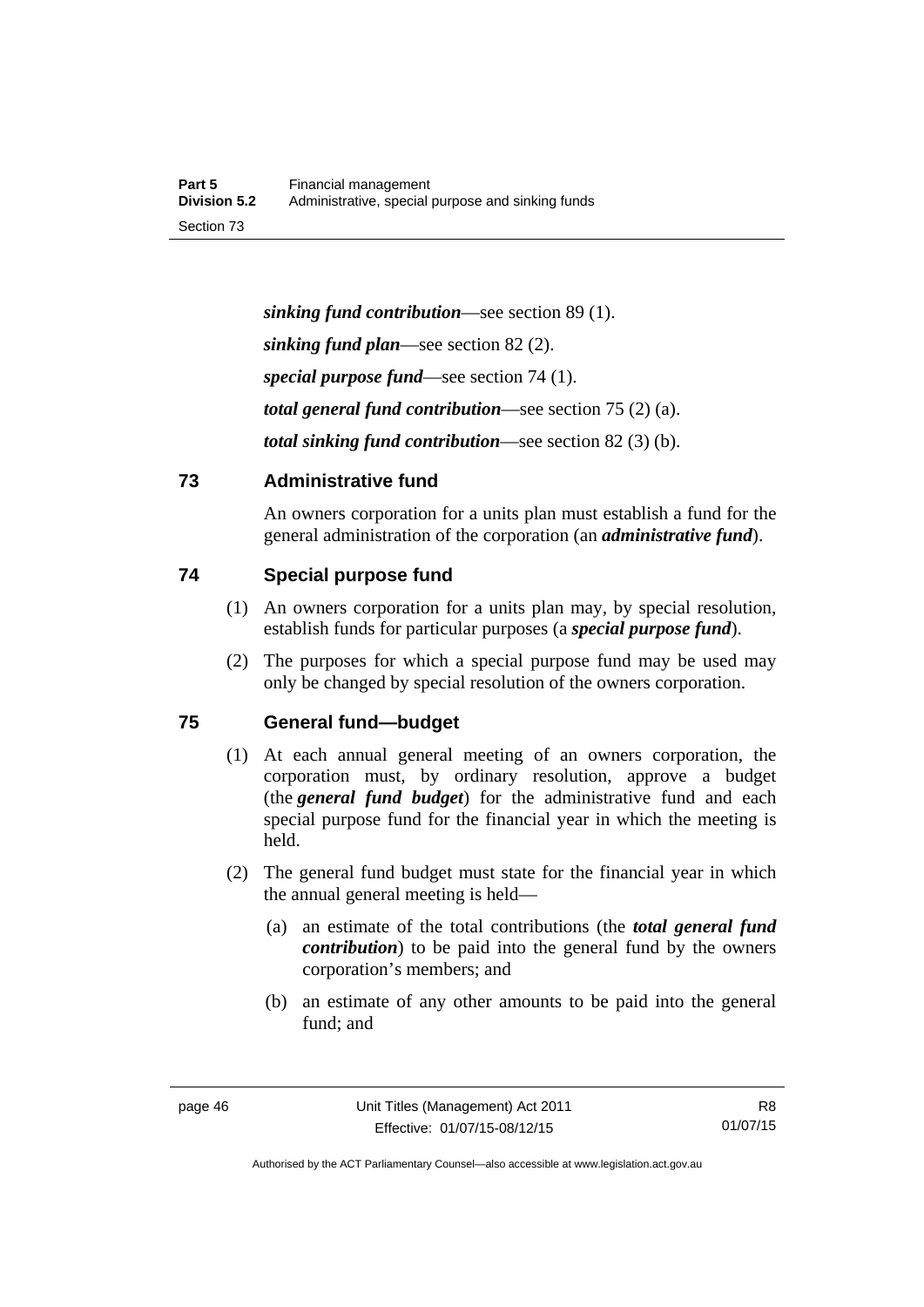- (c) an estimate of payments to be made out of the general fund including an estimate of payments necessary—
	- (i) to maintain in good condition on a day-to-day basis the common property and any other property held by the owners corporation; and
	- (ii) to pay for insurance premiums; and
	- (iii) to pay for recurrent expenses.

#### **Examples—par (b)**

- 1 the proceeds from the sale of any personal property of the owners corporation
- 2 fees paid to the owners corporation for inspection of its records and the provision of information and certificates relating to its records

#### **Examples—par (c) (i)**

carpet cleaning, lawnmowing services, minor expenses relating to maintenance of the common property

#### **Examples—par (c) (iii)**

utility service charges, accounting fees

- *Note* An example is part of the Act, is not exhaustive and may extend, but does not limit, the meaning of the provision in which it appears (see [Legislation Act,](http://www.legislation.act.gov.au/a/2001-14) s 126 and s 132).
- (3) A payment out of a special purpose fund may only be included in the budget if the payment is for the purpose for which the fund was established, unless the proposed payment is authorised by special resolution.
- (4) The amount mentioned in subsection (2) (c) must not include transfers to the sinking fund.

## **76 General fund—what must be paid into the fund?**

An owners corporation for a units plan must pay the following amounts into its general fund:

(a) general fund contributions paid to the owners corporation;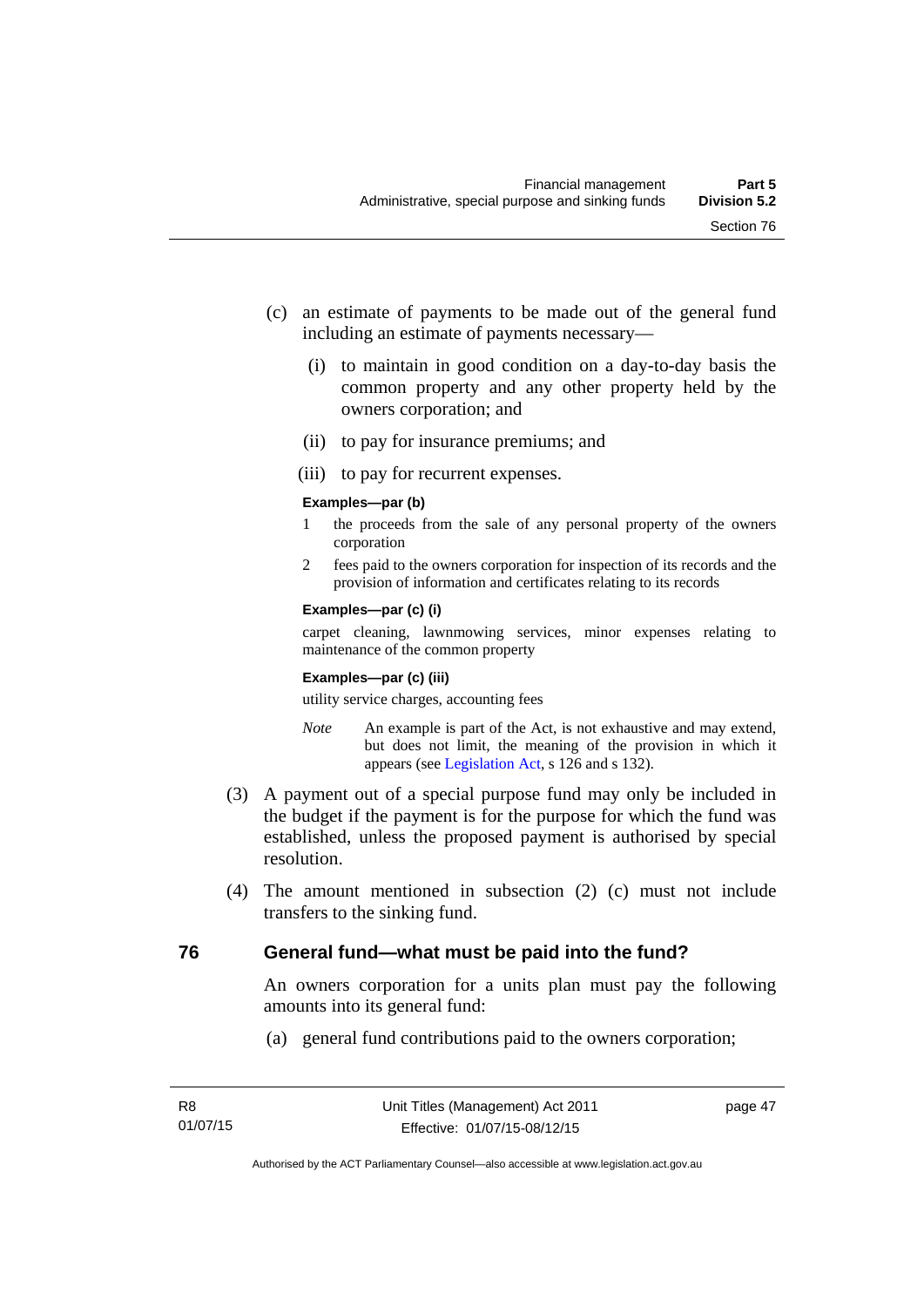- (b) the proceeds of the disposal of any personal property of the owners corporation;
- (c) any fees paid to the owners corporation for inspection of its records and the provision of information and certificates relating to its records.

#### **77 General fund—what can fund be used for?**

An owners corporation for a units plan may only make payments from a general fund if the payments are—

- (a) approved in the general fund budget; or
- (b) authorised by ordinary resolution.

### **78 General fund—contributions**

- (1) An owners corporation for a units plan may, from time to time, determine a contribution (a *general fund contribution*) required from its members for the corporation's general fund.
- (2) The general fund contribution payable for each unit is—
	- (a) the proportional share for the unit of the total general fund contribution; or
	- (b) a proportion of the total general fund contribution worked out in accordance with a method set out in an unopposed resolution.
- (3) A resolution under subsection (2) (b) may provide that only stated unit owners, or unit owners in a stated class, are required to pay a particular contribution, or a contribution of a particular kind.
- (4) A resolution under subsection (2) (b) may only be—
	- (a) amended by unopposed resolution; and
	- (b) revoked by special resolution.

Authorised by the ACT Parliamentary Counsel—also accessible at www.legislation.act.gov.au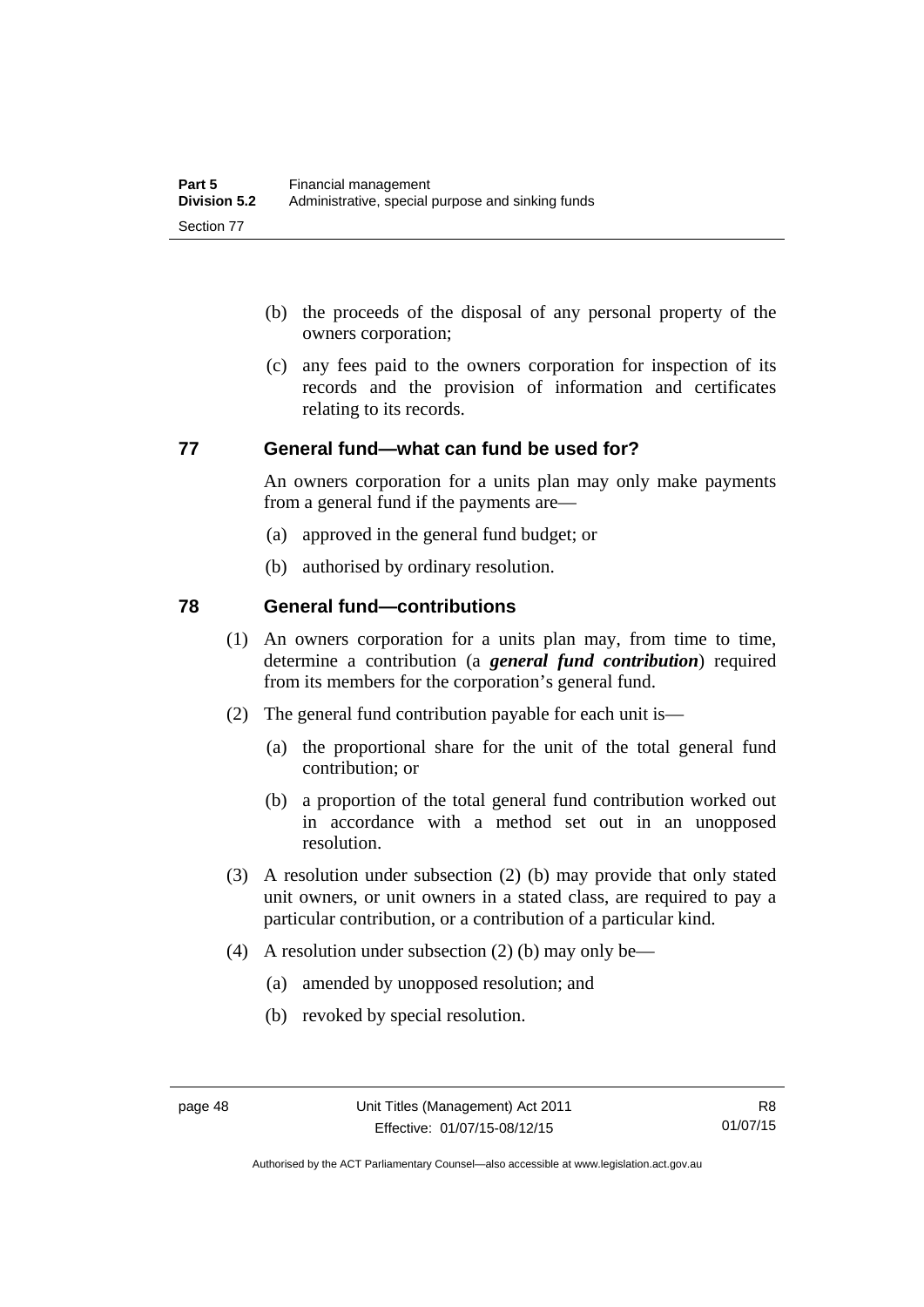## **79 General fund—notice of contributions**

- (1) An owners corporation for a units plan must give notice of a determination of general fund contributions to each unit owner.
- (2) The notice must include the following information:
	- (a) the general fund contribution payable for the unit;
	- (b) the general fund contributions payable for each other unit;
	- (c) the general fund for which the contribution is required, the proportion of the contribution to be paid into each fund, and the total amount to be paid into each fund;
	- (d) the proportion of the total general fund contribution payable for the unit and how the proportion is worked out;
	- (e) the date when the contribution is payable, if paid in full (which must be not later than 28 days after the date of the notice);
	- (f) if the contribution is payable by instalments—the dates when the instalments are payable;
	- (g) how the contribution may be paid;
	- (h) details of any discount for early payment decided by the owners corporation under section 93;
	- (i) details of interest payable for late payment under section 94.

## **80 General fund—when are contributions payable?**

A general fund contribution is payable by a unit owner—

- (a) if paid in full—on the date stated in the notice; or
- (b) if payable by instalments—on the dates stated in the notice.

## **81 Sinking fund**

(1) This section applies if there are 4 or more units in a units plan.

page 49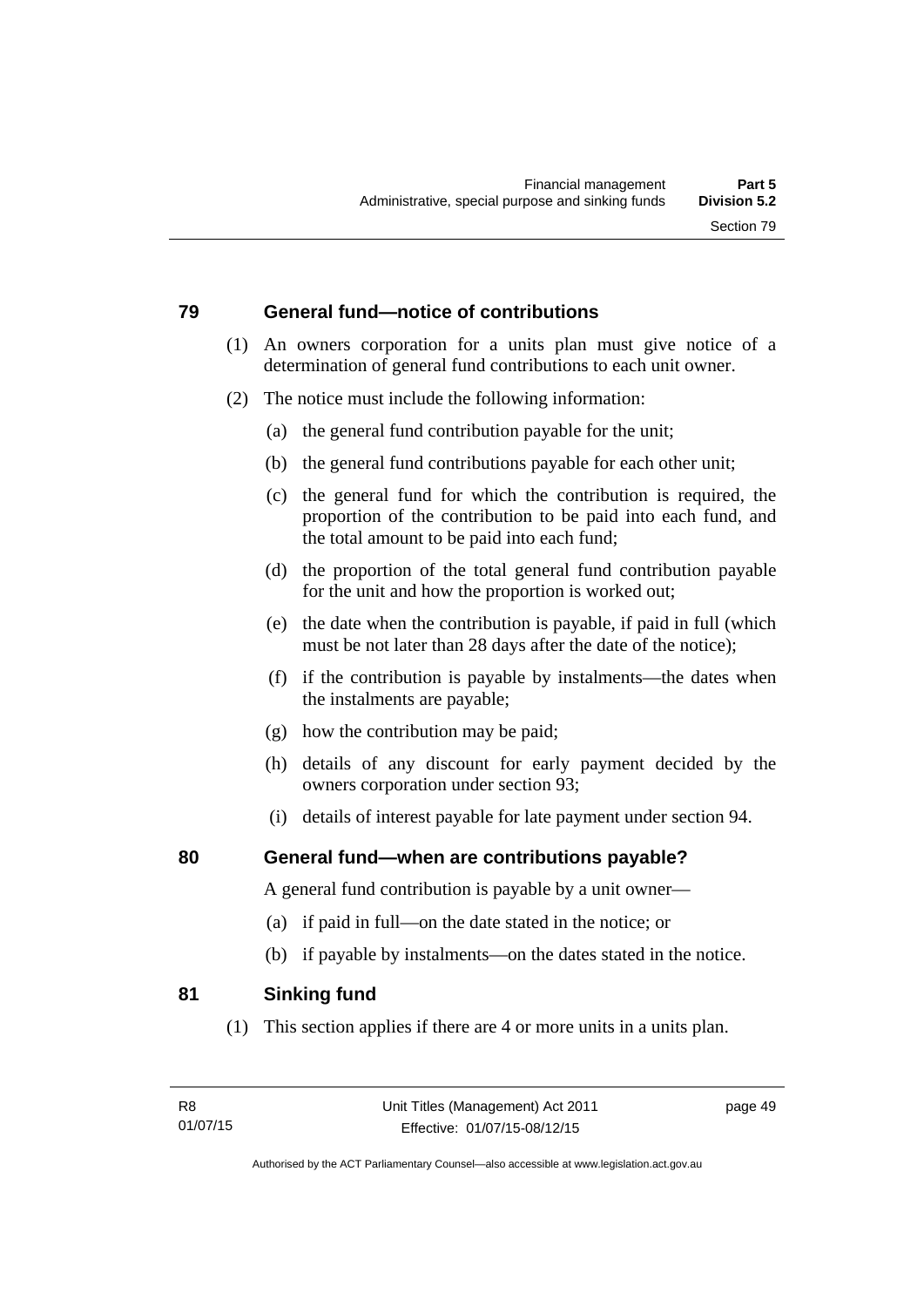(2) An owners corporation for the units plan must establish and maintain a fund (the *sinking fund*).

### **82 Sinking fund plan**

- (1) This section applies to an owners corporation for a units plan if the corporation is required to establish and maintain a sinking fund.
- (2) The owners corporation must approve, by ordinary resolution, a plan for the sinking fund (a *sinking fund plan*) for the 10-year period beginning on the first day of the financial year following the approval.
	- *Note* A sinking fund plan of an existing owners corporation that was current immediately before the commencement of this division is taken to be a sinking fund plan under this Act (see s 157 (2)). The day the existing sinking fund plan is approved for this Act is the day the existing sinking fund plan was approved by the owners corporation for the *[Unit Titles](http://www.legislation.act.gov.au/a/2001-16)  [Act 2001](http://www.legislation.act.gov.au/a/2001-16)* (see s 157 (3) and (4)).
- (3) The sinking fund plan must state—
	- (a) the expected sinking fund expenditure for at least the 10-year period of the plan; and
	- (b) for each financial year of the plan—the total contributions (the *total sinking fund contribution*) required from members of the owners corporation necessary to—
		- (i) meet the expected sinking fund expenditure for the financial year; and
		- (ii) reserve an appropriate amount necessary to be accumulated to meet expected sinking fund expenditure over at least the remaining years of the plan.

#### **Examples**

1 An owners corporation for a units plan estimates that the expected sinking fund expenditure for the 10-year period of its sinking fund plan is \$220 000. The expenditure includes expenditure of \$10 000 for each year and a 'one-off' amount of \$120 000 in the 8th year of the plan. The owners corporation approves a total sinking fund contribution of \$25 000 for each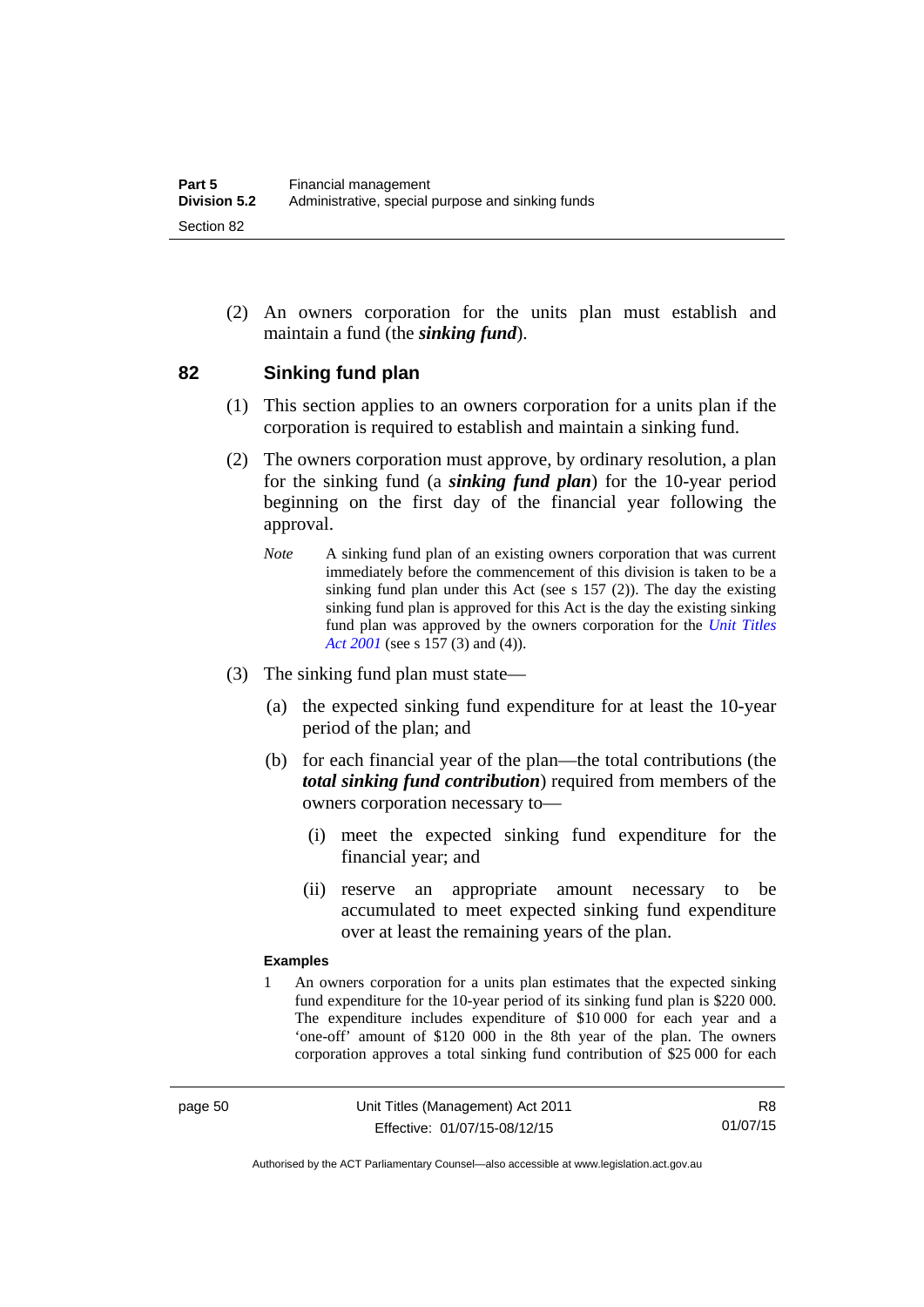financial year of the plan to meet the expected sinking fund expenditure and to provide for a balance of \$30 000 in the fund.

- 2 In preparing its first sinking fund plan, the owners corporation for a units plan of recently constructed townhouses estimates that the expected sinking fund expenditure for the units plan is \$70 000 for the 10-year period of the plan, made up of \$7 000 expected sinking fund expenditure for each financial year. Additionally, the owners corporation estimates that internal roads in the units plan will need resurfacing in 15 years time at an estimated cost of \$120,000. The owners corporation decides it is necessary, in the first 10-year plan, to accumulate \$80 000 to meet the expected sinking fund expenditure for the resurfacing. The owners corporation approves a total sinking fund contribution of \$15 000 each year of the plan, made up of \$7 000 to meet the expected sinking fund expenditure for each financial year and \$8 000 to meet the expected sinking fund expenditure for the resurfacing.
- *Note* An example is part of the Act, is not exhaustive and may extend, but does not limit, the meaning of the provision in which it appears (see [Legislation Act,](http://www.legislation.act.gov.au/a/2001-14) s 126 and s 132).

### **83 Sinking fund plan—meaning of** *expected sinking fund expenditure*

- (1) For this division, *expected sinking fund expenditure* means expenditure for the following purposes that the owners corporation reasonably expects will be necessary to maintain in good condition the common property and any other property it holds:
	- (a) the painting or repainting of any building (or any part of a building) that forms part of the common property;
	- (b) the acquisition of new property or renewal or replacement of property that it holds;
	- (c) the renewal, replacement or repair of fixtures and fittings that are part of the common property;
	- (d) the renewal, replacement or repair of anything else on the common property;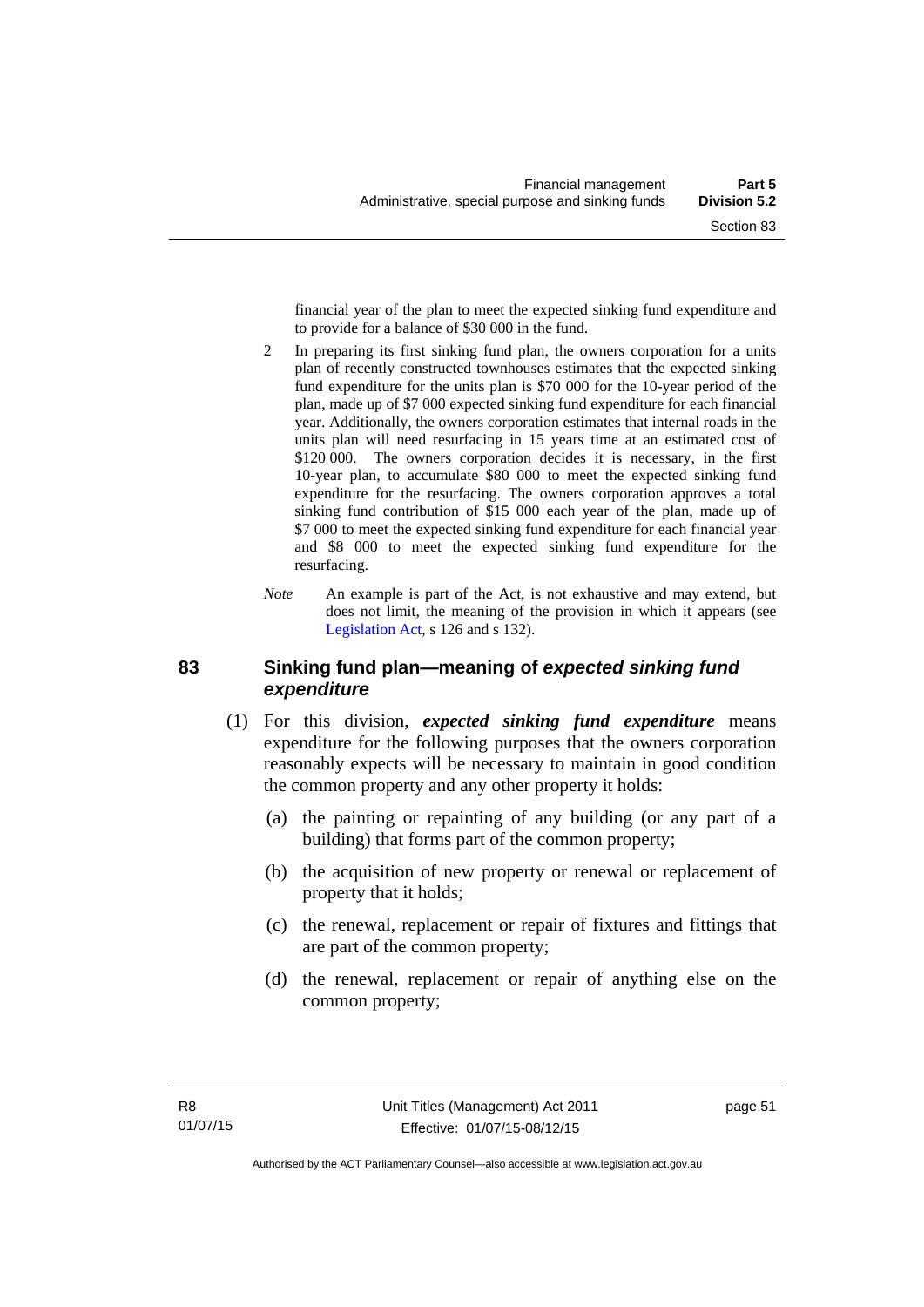- (e) for a building containing class A units—any purpose mentioned in paragraph (b), (c) or (d) that relates to defined parts of the building;
- (f) for a building on a class B unit—any maintenance mentioned in paragraph (b), (c) or (d) that is authorised by a special resolution under section 24 (1)  $(g)$ ;
- (g) any other capital expenses for which the corporation is responsible.
- (2) In this section:

*defined parts*, of a building containing class A units—see section 24 (2).

*property* includes sustainability or utility infrastructure.

## **84 Sinking fund plan—when must it be approved?**

- (1) The owners corporation for a units plan must approve a sinking fund plan not later than—
	- (a) if the corporation is established after the commencement of this division—12 months after the day of the corporation's 1st annual general meeting; or
	- (b) in any other case—12 months after the day this division commences.
- (2) If the owners corporation has approved a sinking fund plan under this Act, the corporation must approve a new sinking fund plan not later than 12 months before the end of the 10-year period to which the existing plan relates.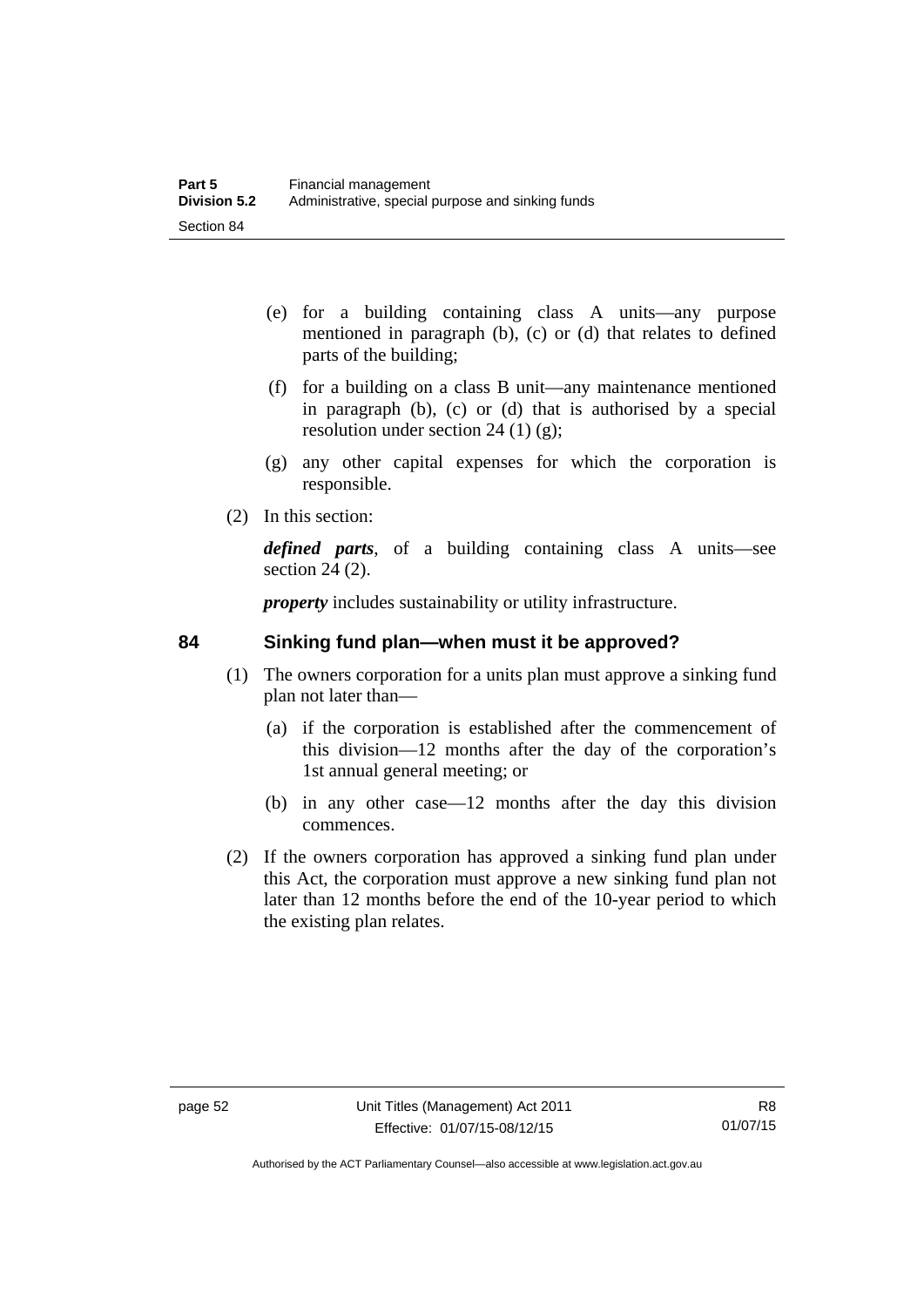## **85 Sinking fund plan—review**

An owners corporation for a units plan must review its sinking fund plan—

- (a) not later than 4 years after the plan is first approved by the owners corporation (the *first review*); and
- (b) not later than the end of each 5-year period after the first review.

### **86 Sinking fund plan—amendment**

An owners corporation for a units plan may at any time, by ordinary resolution, amend its sinking fund plan to ensure that—

- (a) the plan reflects expected sinking fund expenditure; and
- (b) the total sinking fund contributions are sufficient to meet the expected sinking fund expenditure stated in the plan.

#### **Example**

An owners corporation for a units plan approves a sinking fund plan that sets a total sinking fund contribution of \$15 000 for each year of the plan. Three years after approving the plan, the owners corporation finds out that major work is required to water and sewerage pipes in the common property at an estimated cost of \$60 000. The owners corporation, by ordinary resolution, amends the sinking fund plan to include the additional expected sinking fund expenditure and require additional contributions of \$10 000 a year for the remaining years in the plan. The total sinking fund contribution for each financial year after the amendment is \$25 000.

*Note* An example is part of the Act, is not exhaustive and may extend, but does not limit, the meaning of the provision in which it appears (see [Legislation Act,](http://www.legislation.act.gov.au/a/2001-14) s 126 and s 132).

## **87 Sinking fund—what must be paid into the fund?**

An owners corporation for a units plan must pay the following amounts into its sinking fund:

(a) sinking fund contributions paid to the owners corporation;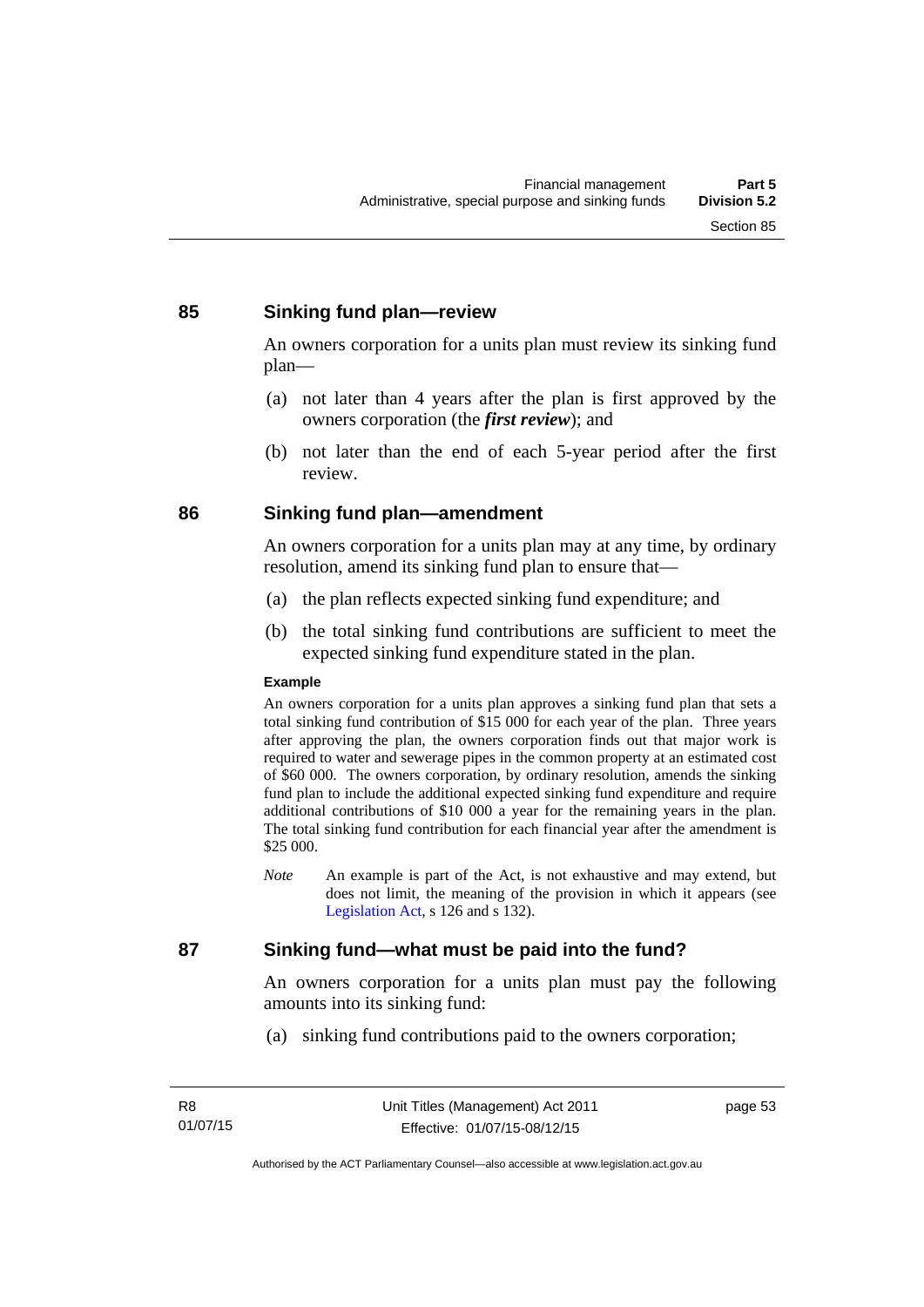- (b) any amount received by the owners corporation that is not required or allowed to be paid into a general fund;
- (c) any amount authorised by an ordinary resolution to be transferred from the administrative fund to the sinking fund;
- (d) any amount to be transferred from a special purpose fund to the sinking fund—
	- (i) in accordance with the purpose of the special purpose fund; or
	- (ii) that is authorised by a special resolution.

#### **88 Sinking fund—what can fund be used for?**

An owners corporation for a units plan may only make payments from its sinking fund if the payments are consistent with the sinking fund plan.

- *Note 1* An owners corporation may at any time, by ordinary resolution, amend its sinking fund plan to ensure that the plan reflects expected sinking fund expenditure and the total sinking fund contributions are sufficient to meet the expected sinking fund expenditure stated in the plan.
- *Note 2* Expenditure from the sinking fund for the purpose of installing sustainability or utility infrastructure must be provided for in the sinking fund plan (see s 23).

### **89 Sinking fund—contributions**

- (1) An owners corporation for a units plan may determine a contribution (a *sinking fund contribution*) required from its members for the corporation's sinking fund.
- (2) The sinking fund contribution payable for each unit for a financial year is—
	- (a) the proportional share for the unit of the total sinking fund contribution for the financial year; or

Authorised by the ACT Parliamentary Counsel—also accessible at www.legislation.act.gov.au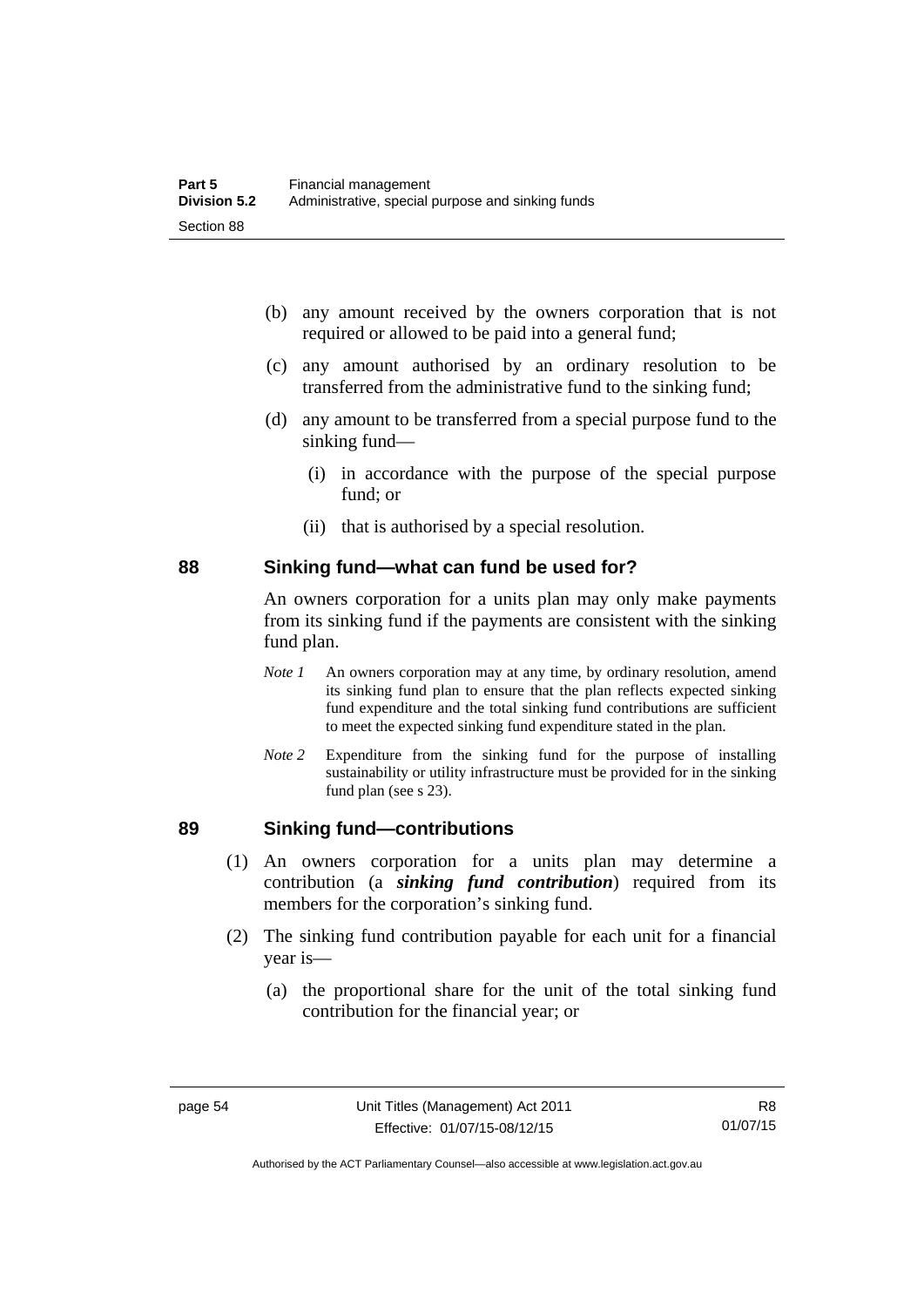- (b) a proportion of the total sinking fund contribution worked out using a method set out in an unopposed resolution.
- *Note Total sinking fund contribution*, for a financial year see s 82 (3) (b). *Expected sinking fund expenditure*—see s 83.
- (3) A resolution under subsection (2) (b) may provide that only stated unit owners, or unit owners in a stated class, are required to pay a sinking fund contribution.
- (4) A resolution under subsection (2) (b) may only be—
	- (a) amended by unopposed resolution; or
	- (b) revoked by special resolution.

## **90 Sinking fund—notice of contributions**

- (1) An owners corporation for a units plan must, within 1 month after an annual general meeting, give notice to each unit owner of the determination of sinking fund contributions for the financial year when the meeting takes place.
- (2) The notice must include the following information:
	- (a) the sinking fund contribution payable for the unit;
	- (b) the sinking fund contributions payable for each other unit;
	- (c) the total sinking fund contribution for the financial year;
	- (d) the proportion of the total sinking fund contribution payable for the unit and how the proportion is worked out;
	- (e) the date when the contribution is payable, if paid in full (which must be not later than 28 days after the date of the notice);
	- (f) if the contribution is payable by instalments—the dates when the instalments are payable;
	- (g) how the contribution may be paid;

page 55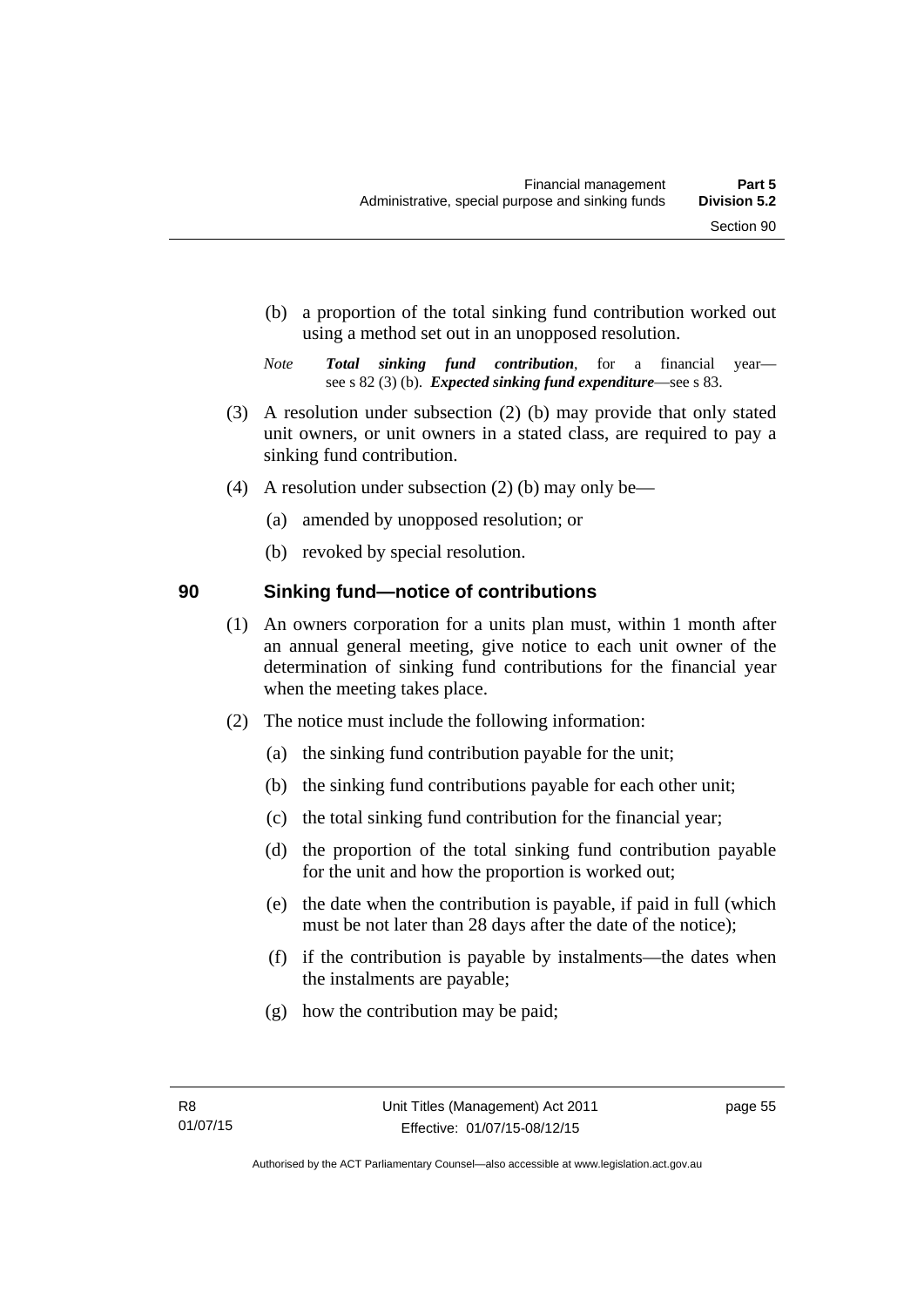- (h) details of any discount for early payment decided by the owners corporation under section 93;
- (i) details of interest payable for late payment under section 94.

#### **91 Sinking fund—when are contributions payable?**

A sinking fund contribution is payable by a unit owner—

- (a) if paid in full—on the date stated in the notice; or
- (b) if payable by instalments—on the dates stated in the notice.

#### **92 General and sinking funds in staged developments**

- (1) This section applies to a general fund or sinking fund established by an owners corporation for a staged development if the development has not been completed.
- (2) A contribution to a fund is not payable by the owner of a unit if the unit is in an uncompleted stage of the development.
- (3) The owners corporation must not pay an amount from a fund in relation to an uncompleted stage of the development.

# **Division 5.3 Powers in relation to money owing to owners corporation**

### **93 Discounts—amounts owing**

- (1) An owners corporation for a units plan may, by ordinary resolution, decide that a stated discount applies to an amount owing to the corporation by a unit owner if—
	- (a) the amount is paid to the corporation before the date it becomes payable; or
	- (b) for contributions payable by instalments—if the contribution is paid—

Authorised by the ACT Parliamentary Counsel—also accessible at www.legislation.act.gov.au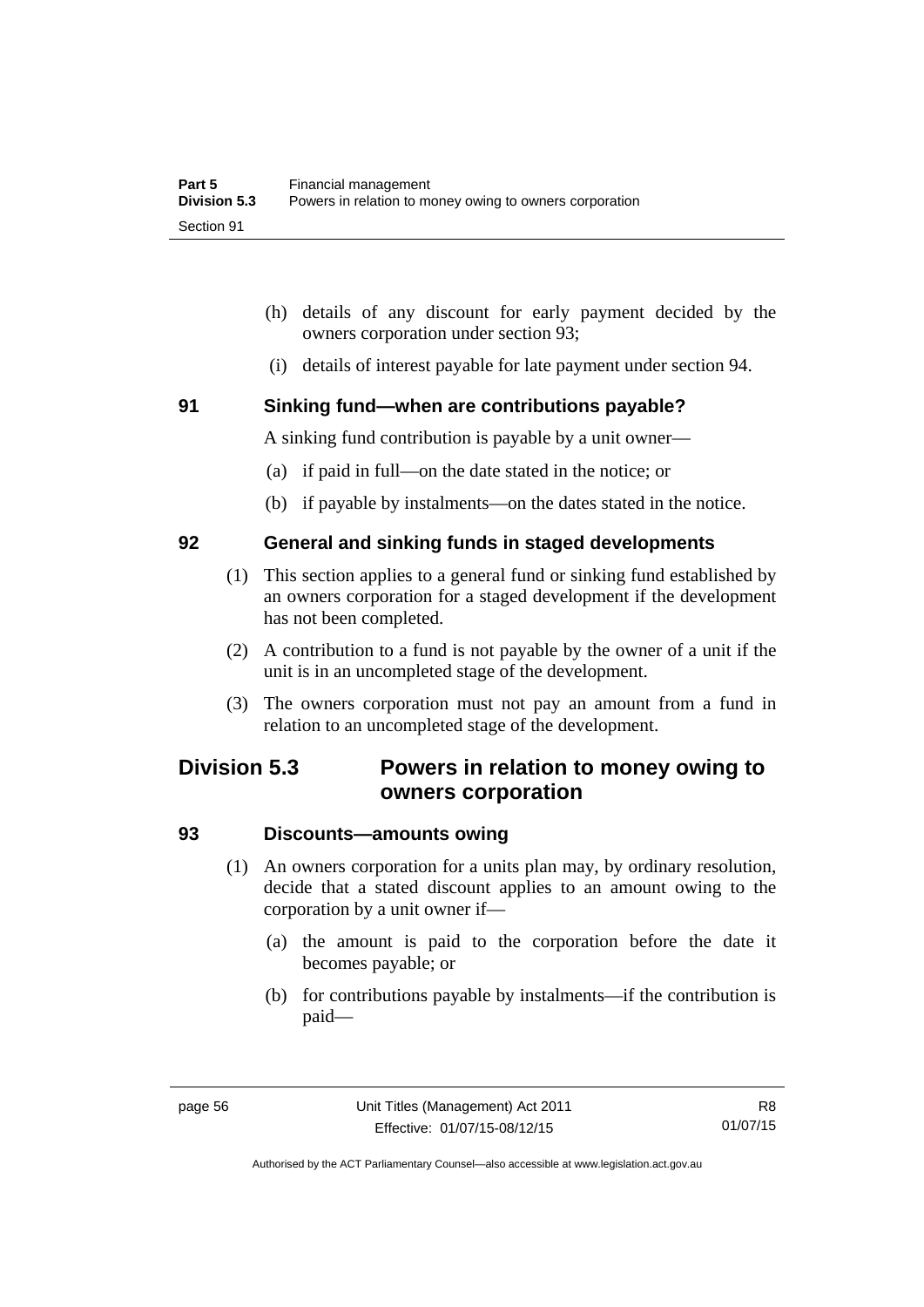- (i) in full on or before the date stated in the notice of the contribution for payment in full; or
- (ii) in another way stated in the resolution.
- (2) In this section:

*contribution* means a general fund contribution or a sinking fund contribution.

#### **94 Interest—amounts owing**

- (1) If an amount owing to an owners corporation by a unit owner is not paid on or before the date it becomes payable, unless otherwise decided by ordinary resolution, the amount bears simple interest until paid—
	- (a) at an annual rate of 10%; or
	- (b) at an annual rate of less than 10%, if decided by special resolution; or
	- (c) at an annual rate of more than 10% and not more than 20%, if decided by special resolution.
- (2) Interest on an amount owing to the owners corporation is payable into the fund into which the amount owing is payable.

#### **95 Recovery of amounts owing**

- (1) If an amount owing to an owners corporation is not paid on or before the date it is payable, the corporation may recover the amount as a debt from the unit owner, together with interest under section 94.
- (2) If the ownership of a unit changes after an amount owing to the owners corporation becomes payable, the owner at the time the amount becomes payable and each subsequent owner are liable both separately and together for the amount, together with interest under section 94.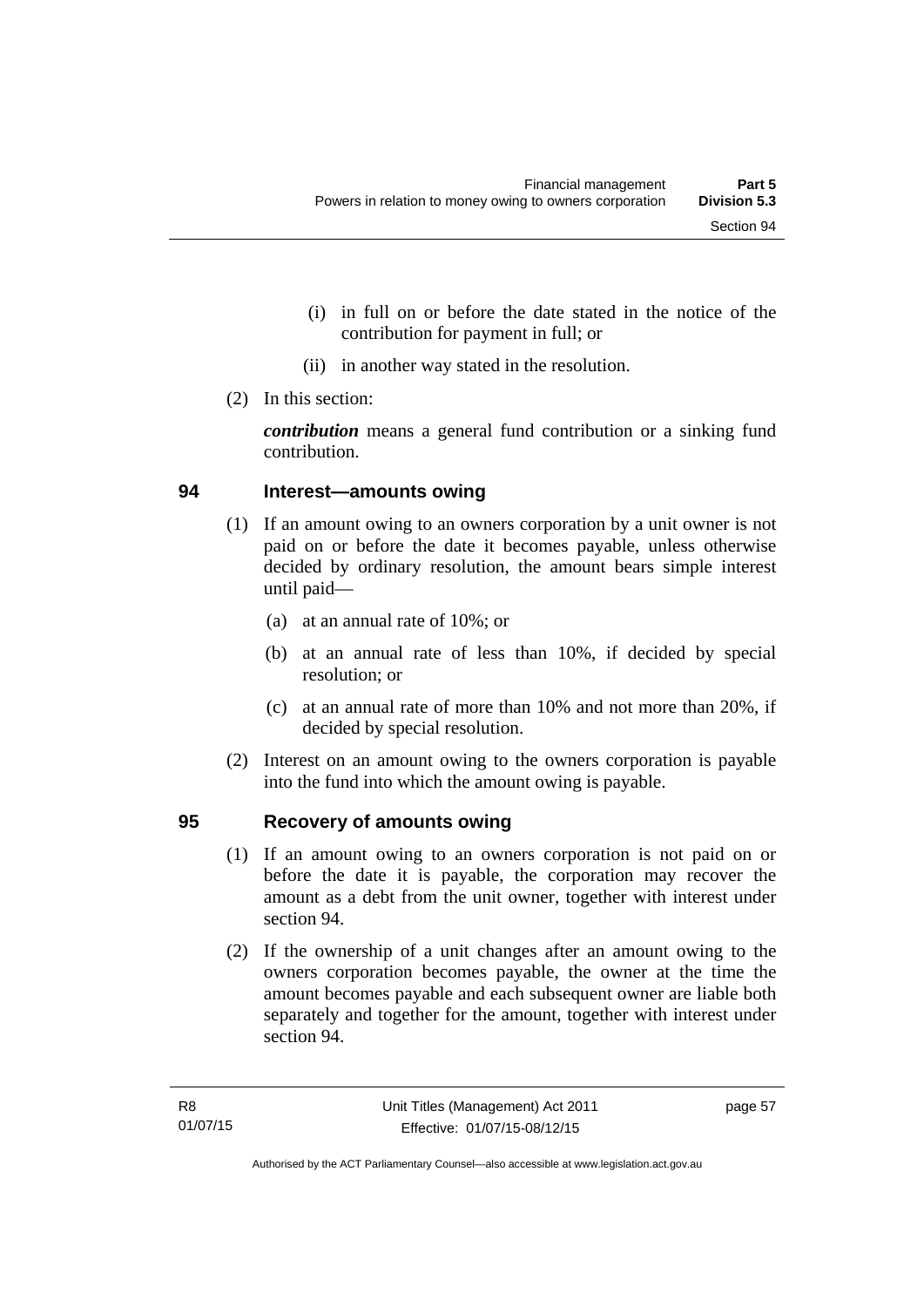#### **96 Security for unpaid amounts—declaration of charge**

- (1) If an amount owing to the owners corporation is unpaid after it becomes payable, the corporation may declare that a charge is to be imposed over the lease of the unit to secure payment of the amount.
- (2) The declaration must—
	- (a) give details of the lease of the unit to be charged; and
	- (b) state the unpaid amount owing to the owners corporation.
- (3) After making the declaration, the owners corporation must—
	- (a) lodge with the registrar-general a copy of the declaration, certified as a true copy under the seal of the corporation; and
	- (b) give a copy of the declaration to the unit owner and anyone else who has an interest in the unit.
- (4) On registration of the copy of the declaration, the amount stated in the declaration, together with interest on the amount under section 94, is a charge over the lease of the unit.
- (5) A registered charge under this section does not give a power of sale over the lease of the unit.

#### **97 Security for unpaid amounts—discharge**

- (1) This section applies if a charge declared under section 96 has been registered, and—
	- (a) the entire amount for which the charge was declared is paid, together with interest on the amount under section 94; or
	- (b) the owners corporation considers that the charge is no longer required.
- (2) The owners corporation must—
	- (a) revoke the declaration of the charge; and

Authorised by the ACT Parliamentary Counsel—also accessible at www.legislation.act.gov.au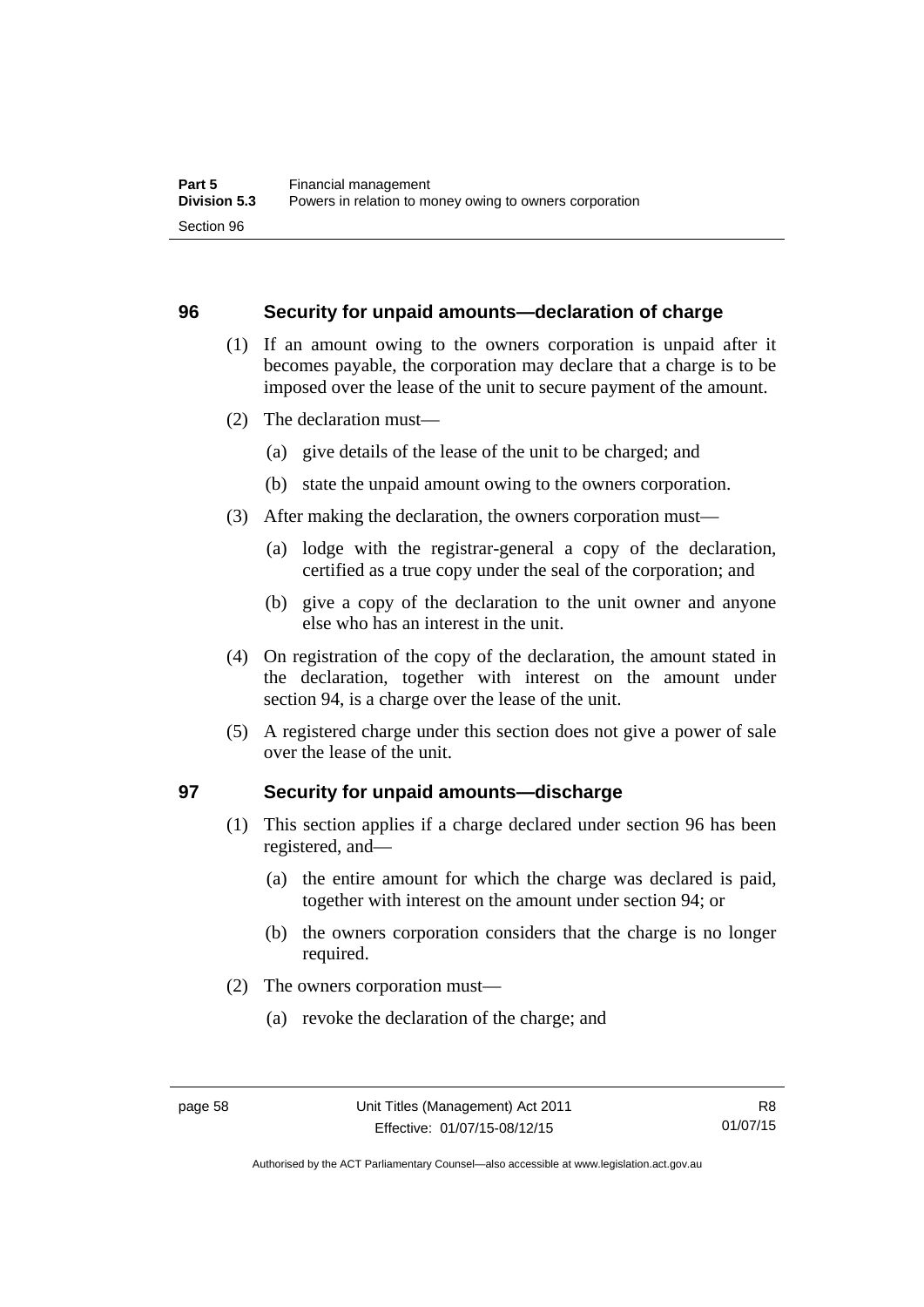- (b) lodge with the registrar-general a copy of the revocation, certified as a true copy under the seal of the corporation; and
- (c) give a copy of the revocation to the unit owner and anyone else who has an interest in the unit.
- (3) The discharge under this section of a charge takes effect on the registration of the revocation of the charge.

### **98 Liability of part-owners**

- (1) This section applies if—
	- (a) a unit is owned by 2 or more part-owners; and
	- (b) an amount is recoverable by the owners corporation from the owners.
- (2) The part-owners are liable separately and together for the payment of the amount.
- (3) As between themselves, each part-owner is liable for a part of the amount proportional to the value of the part-owner's interest in the unit.
- (4) If a part-owner pays a part of the amount that is more than the part-owner's proportional liability, the part-owner may recover the excess from the other part-owners.

## **Division 5.4 Insurance**

#### **99 Meaning of** *building* **and** *land***—div 5.4**

In this division:

*building*, on the land—

- (a) includes—
	- (i) any improvements and fixtures forming part of the building; and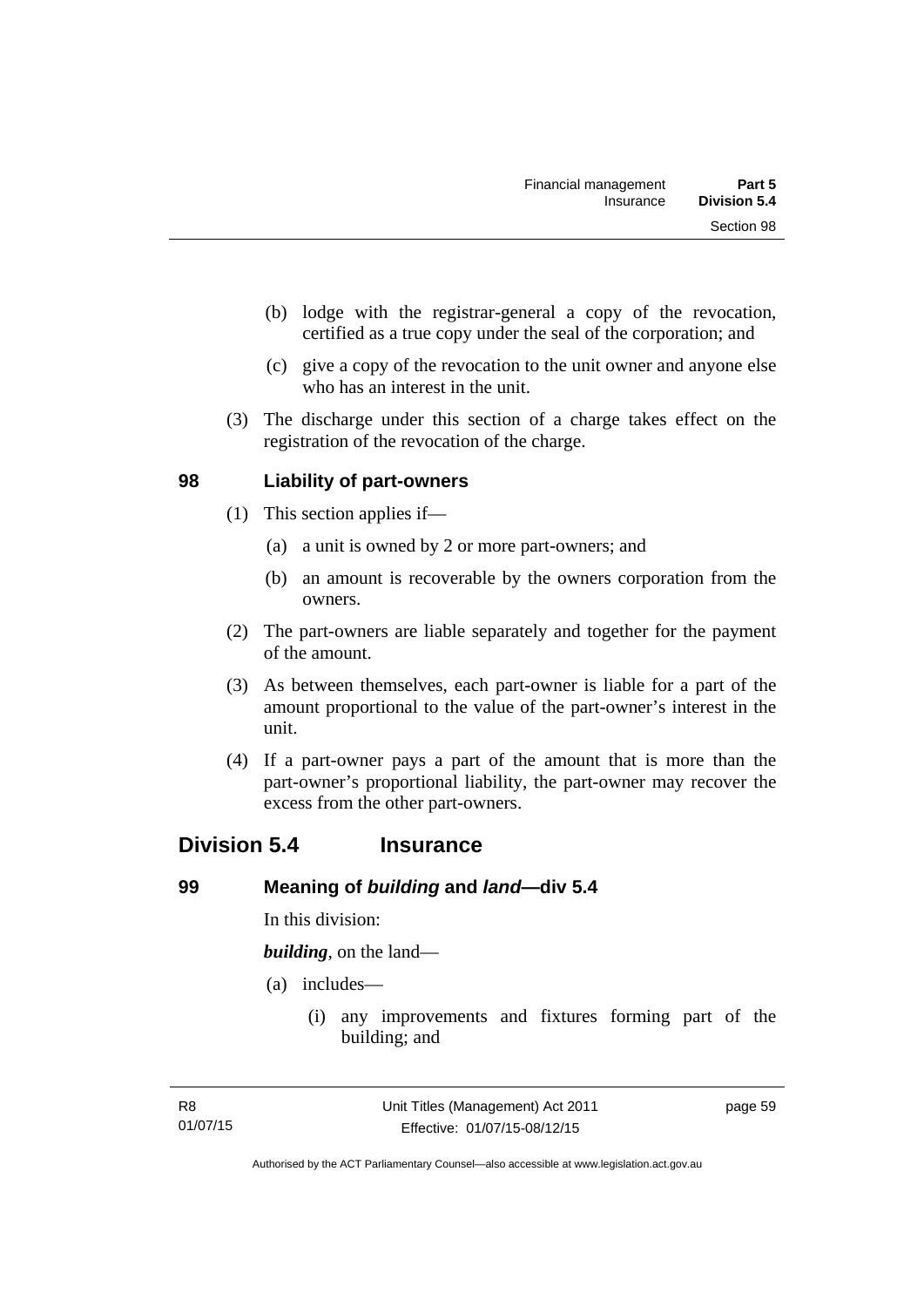- (ii) any improvements and fixtures, including site improvements, consisting entirely of common property; and
- (iii) anything prescribed by regulation as forming part of a building; but

#### **Examples—site improvements**

landscaping, paved areas

- *Note* An example is part of the Act, is not exhaustive and may extend, but does not limit, the meaning of the provision in which it appears (see [Legislation Act,](http://www.legislation.act.gov.au/a/2001-14) s 126 and s 132).
- (b) does not include—
	- (i) paint, wallpaper and temporary wall, floor and ceiling coverings; or
	- (ii) fixtures removable by a lessee or sublessee of a unit at the end of a lease; or
	- (iii) anything prescribed by regulation as not forming part of a building.

#### *land* means—

- (a) land subdivided by a units plan; and
- (b) for a staged development—the whole of the land in the completed stages of the development.

### **100 Building insurance by owners corporation**

- (1) An owners corporation for a units plan must insure and keep insured all buildings on the land for their replacement value from time to time against all of the following risks:
	- (a) fire, lightning, tempest, earthquake and explosion;
	- (b) riot, civil commotion, strikes and labour disturbances;
	- (c) malicious damage;

Authorised by the ACT Parliamentary Counsel—also accessible at www.legislation.act.gov.au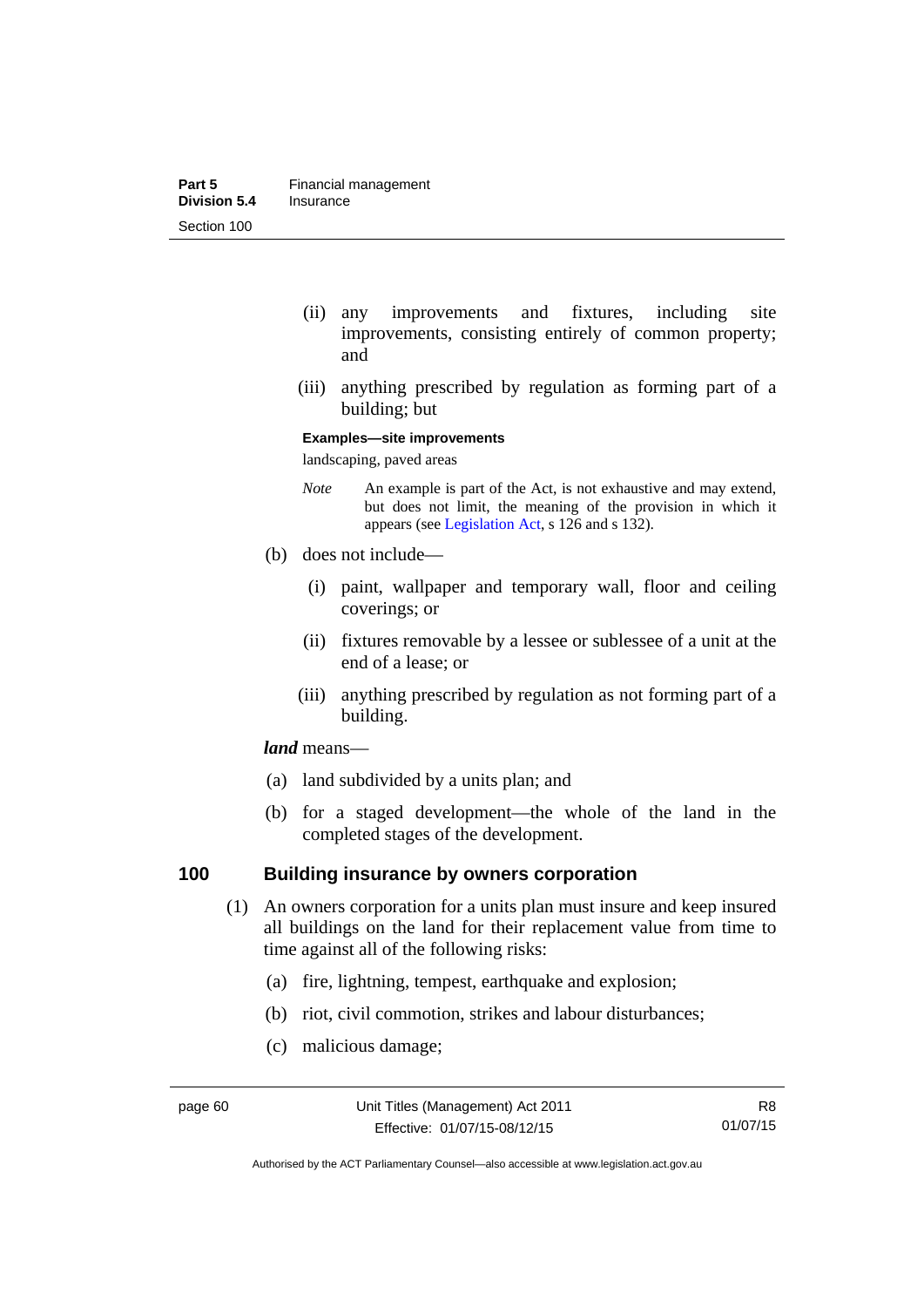- (d) bursting, leaking and overflowing of boilers, water tanks, water pipes and associated apparatus;
- (e) impact of aircraft (including parts of, and objects falling from, aircraft) and of road vehicles, horses and cattle;
- (f) anything prescribed by regulation.
- (2) The owners corporation must take out an insurance policy that covers, to the greatest practicable extent—
	- (a) the risks mentioned in subsection (1); and
	- (b) costs incidental to the reinstatement or replacement of the insured building, including the cost of removing debris and the fees of architects and other professional advisers.
	- *Note* If a developer is the only member of the owners corporation, the developer must on behalf of the owners corporation take out an insurance policy under s (2), unless exempted under s 101.
- (3) A regulation may make provision in relation to an insurance policy required to be taken out by the owners corporation under this section including for the following:
	- (a) payment by unit owners of any excess payable under the policy;
	- (b) combining the policy with other insurance policies;
	- (c) notification requirements by unit owners in relation to improvements made to units;
	- (d) the proportion of the premium payable for the policy by particular unit owners by way of a general fund contribution;
	- (e) valuation of the insured buildings.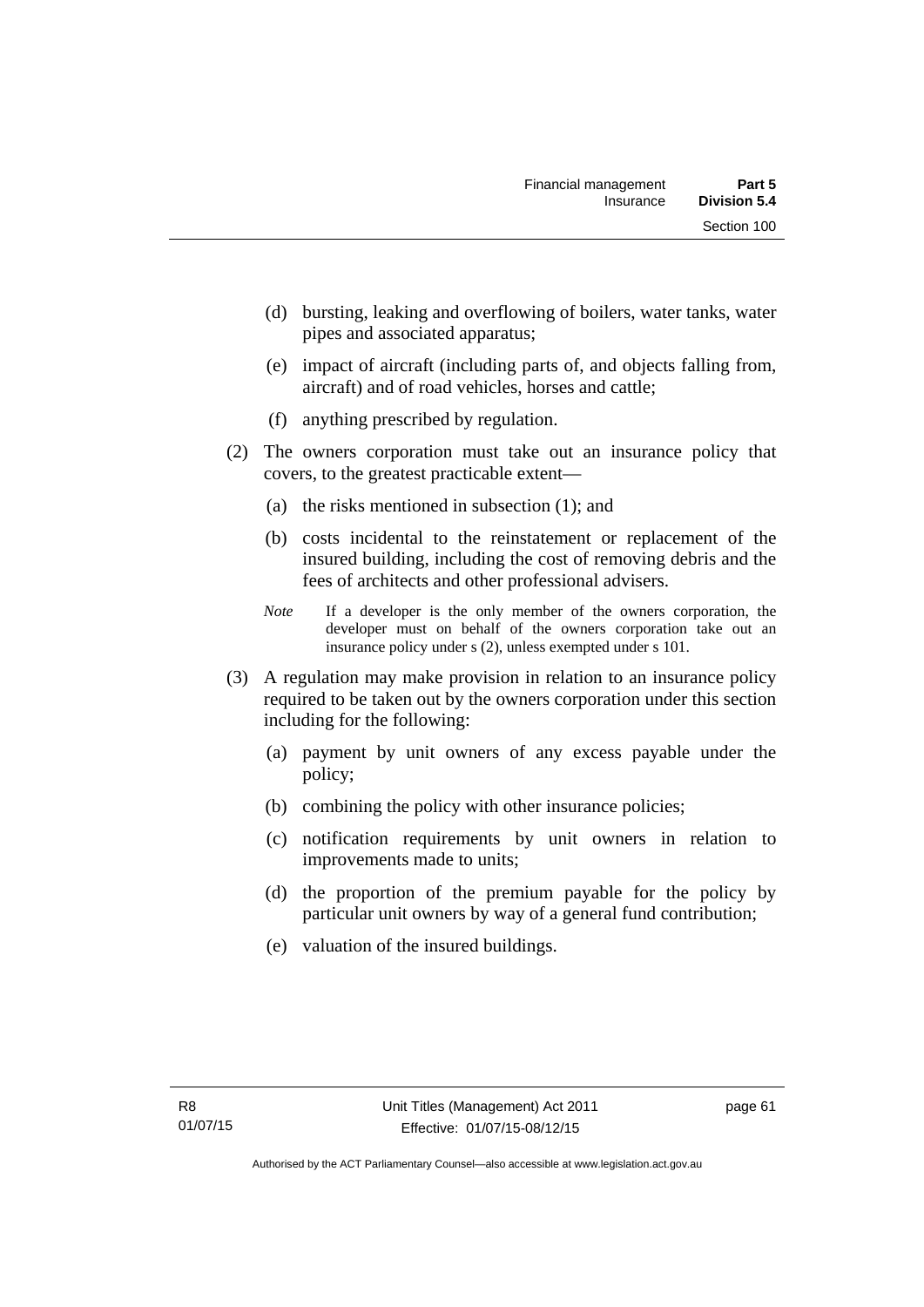- (4) For all purposes related to any insurance taken out by it under this section, an owners corporation is taken to have an insurable interest in the buildings on the land to the extent of their replacement value.
	- *Note 1* The owners corporation must produce its insurance policies for inspection at the request of an eligible person (see s 118).
	- *Note 2* The executive committee of the owners corporation must give certain details about the corporation's current insurance policies at each annual general meeting (see sch 2, s 2.3).

### **101 Exemption from building insurance requirements**

- (1) If the replacement value of all common property buildings (or parts of buildings) on the land is less than an amount prescribed by regulation, the owners corporation may, by unanimous resolution, exempt itself from the requirement to take out building insurance under section 100 (1) for any risk stated in the exemption resolution.
- (2) An owners corporation for a units plan containing only class B units may, by unanimous resolution, exempt itself from the requirement to take out building insurance for any risk stated in the exemption resolution for all buildings (or parts of buildings) that are on the class B units.
- (3) An exemption resolution under this section has effect from the date of the annual general meeting when it is passed until the date of the next annual general meeting.

#### **102 Public liability insurance by owners corporation**

- (1) An owners corporation for a units plan must take out and maintain public liability insurance in relation to all of the following events happening in relation to the common property:
	- (a) death, bodily injury or illness of anyone;
	- (b) loss of, or damage to, the property of anyone.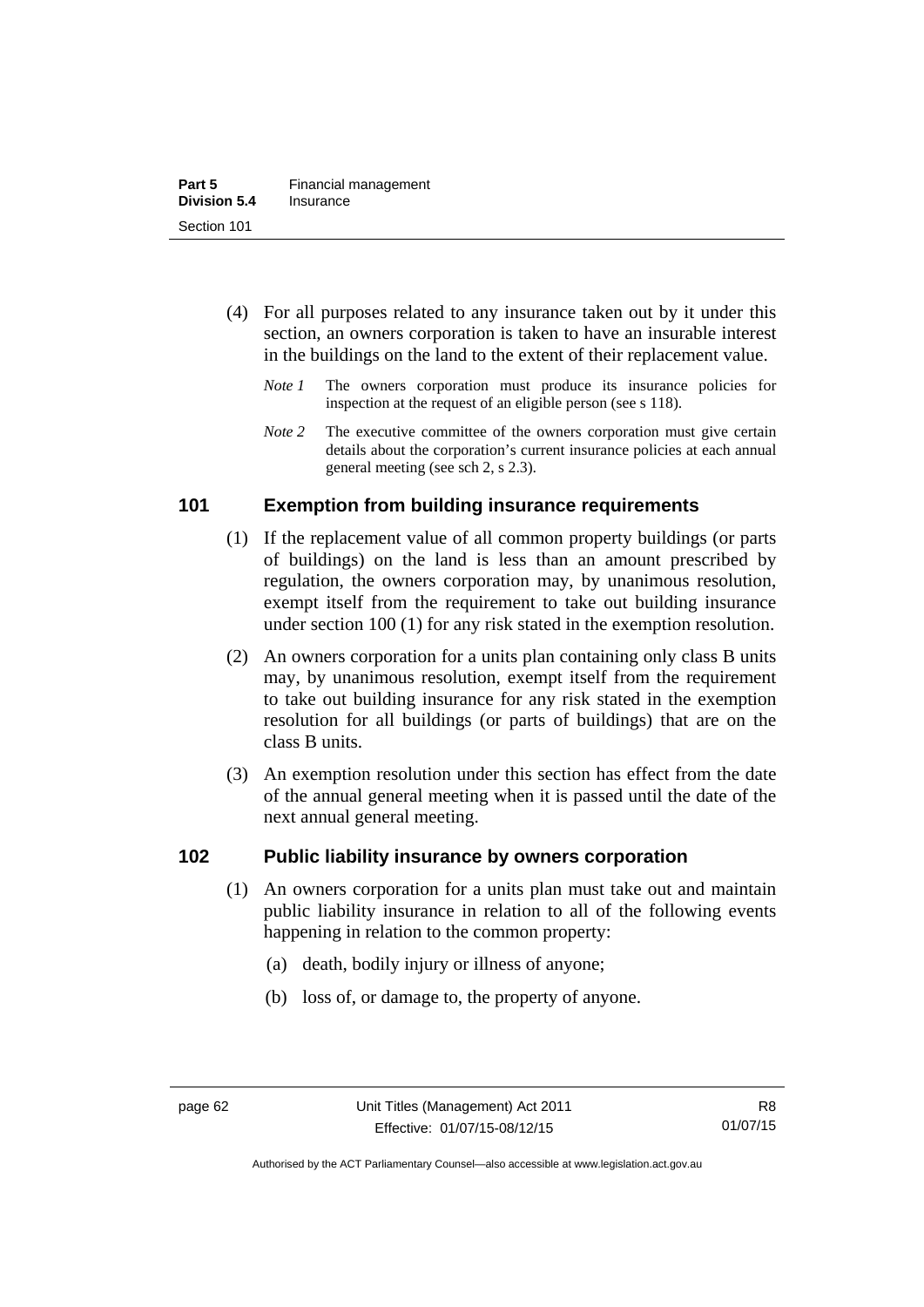- (2) Public liability insurance under subsection (1) must be for a total amount of liability of not less than an amount prescribed by regulation.
	- *Note 1* The owners corporation must produce its insurance policies for inspection at the request of an eligible person (see s 118).
	- *Note 2* The executive committee of the owners corporation must give certain details about the corporation's current insurance policies at each annual general meeting (see sch 2, s 2.3).

### **103 Application of insurance money by owners corporation**

- (1) If an owners corporation for a units plan receives insurance money for damage to, or destruction of, any building on the land, the corporation must, without delay, apply the insurance money to rebuilding and reinstating the building.
- (2) Subsection (1) applies subject to this Act, other territory laws and any order of a court.

#### **Example—other territory law**

If it is necessary to obtain building damage orders from the ACAT approving a building damage scheme for rebuilding and reinstating the building (see *[Unit](http://www.legislation.act.gov.au/a/2001-16)  [Titles Act 2001](http://www.legislation.act.gov.au/a/2001-16)*, div 10.3), the owners corporation may not apply the insurance money to the rebuilding and reinstating before obtaining the orders.

*Note* An example is part of the Act, is not exhaustive and may extend, but does not limit, the meaning of the provision in which it appears (see [Legislation Act,](http://www.legislation.act.gov.au/a/2001-14) s 126 and s 132).

#### **104 Additional insurance—owners corporation**

This division does not limit the right of an owners corporation to take out additional insurance.

#### **105 Additional insurance—unit owners**

This division does not limit the right of a unit owner to insure against damage to, or destruction of, the unit to the extent of its replacement value.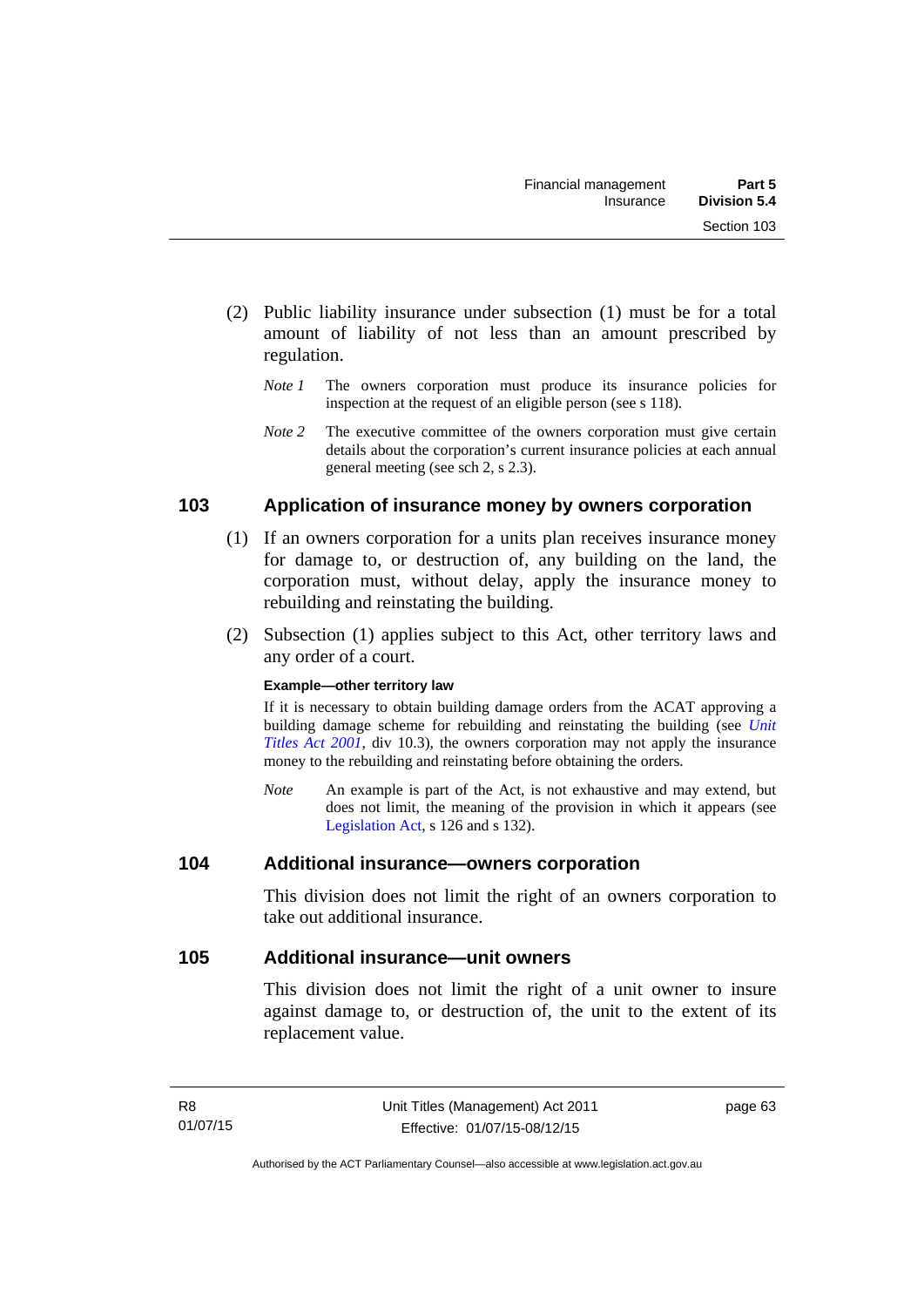#### **Part 6 Owners corporation rules**

## **Part 6 Owners corporation rules**

#### **106 What are the rules of an owners corporation?**

The rules of an owners corporation are set out in schedule 4 (the *default rules*).

*Note* The owners corporation may amend the default rules under s 108.

#### **107 Effect of rules**

- (1) There are taken to be agreements under seal between an owners corporation and each of its members, and between each member and each other member, under which the corporation and its members agree to be bound by the rules of the corporation.
- (2) An occupier of a unit (who is not the owner of the unit) is bound by each rule of the corporation as if the occupier were the owner of the unit, unless the rules provide otherwise.
- (3) If the unit owner does not occupy the unit, the owner is liable separately and together with an occupier of the unit for any breach of the rules of the owners corporation by the occupier, unless the owner proves that the owner took reasonable precautions and exercised appropriate care to prevent the breach.
- (4) An occupier of a unit who occupies the unit under a residential tenancy agreement within the meaning of the *[Residential Tenancies](http://www.legislation.act.gov.au/a/1997-84)  [Act 1997](http://www.legislation.act.gov.au/a/1997-84)* is not bound by any rule of the owners corporation to the extent that the rule is inconsistent with the prescribed terms (or terms to the effect of the prescribed terms) to which the agreement is subject under that Act, section 8.

#### **108 Owners corporation may amend rules**

- (1) An owners corporation may, by special resolution, amend its rules.
- (2) An amendment of the rules of an owners corporation takes effect—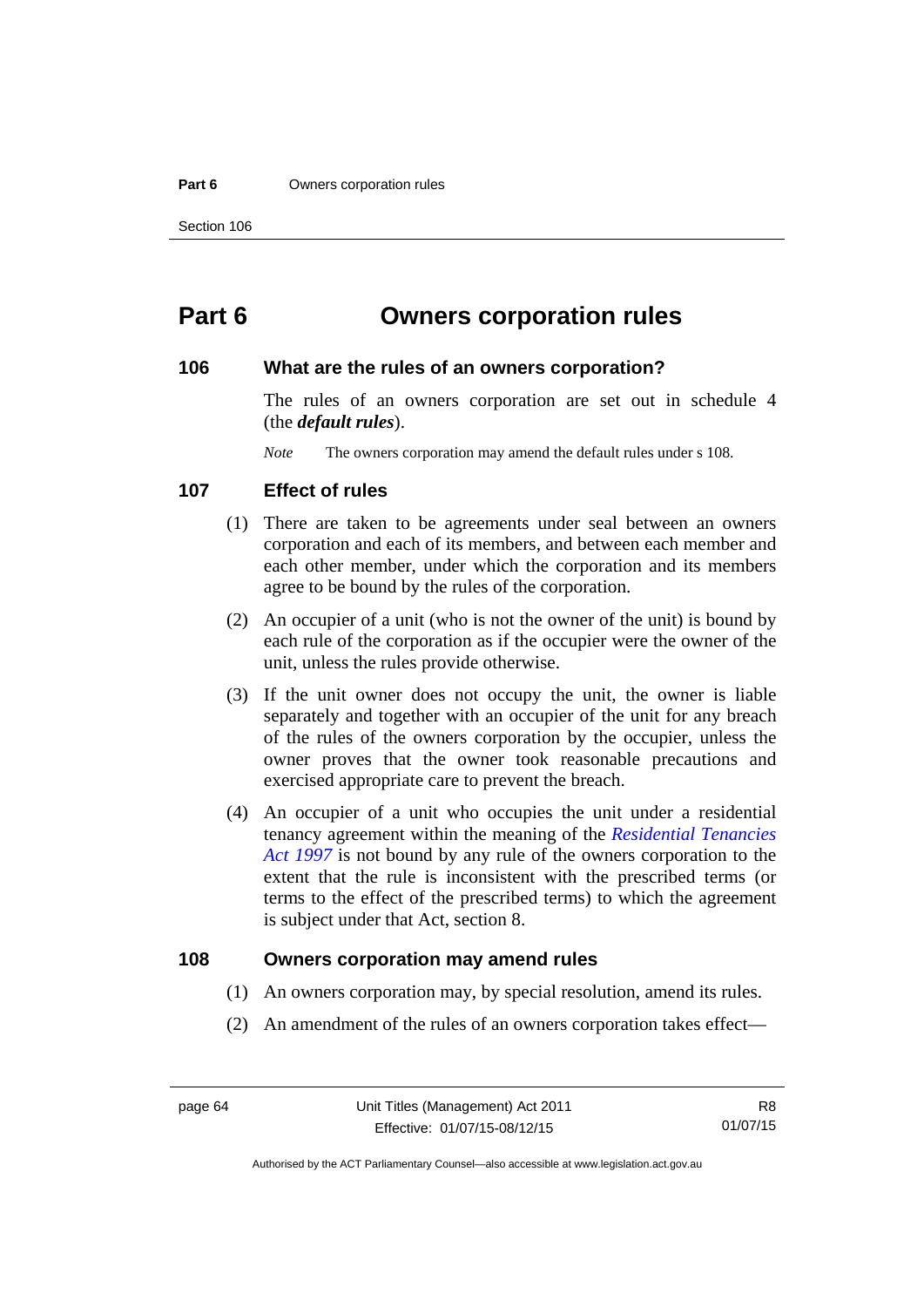- (a) on the registration of a copy of the special resolution making the amendment, certified under the seal of the corporation as a true copy; or
- (b) from a later date stated in the resolution.
- (3) An amendment to the rules of an owners corporation has no effect to the extent that it results in the rules—
	- (a) being inconsistent with this Act or another territory law; or
	- (b) giving a function to the corporation that is not incidental or ancillary to the exercise of its functions under this Act; or
	- (c) prohibiting or restricting any dealing (including devolution, transfer, lease and mortgage) with—
		- (i) an interest in a unit; or
		- (ii) the equitable estate of a unit owner in the common property; or
	- (d) prohibiting or restricting the installation, operation or maintenance of sustainability or utility infrastructure.
- (4) In this section:

*amendment*, of rules, includes variation, rescission, substitution or addition.

#### **109 Breach of rules—rule infringement notice**

- (1) This section applies if the executive committee of an owners corporation reasonably believes that—
	- (a) the owner or occupier (the *person*) of a unit has contravened a provision of the corporation's rules; and
	- (b) the circumstances of the contravention make it likely that the contravention will continue or be repeated.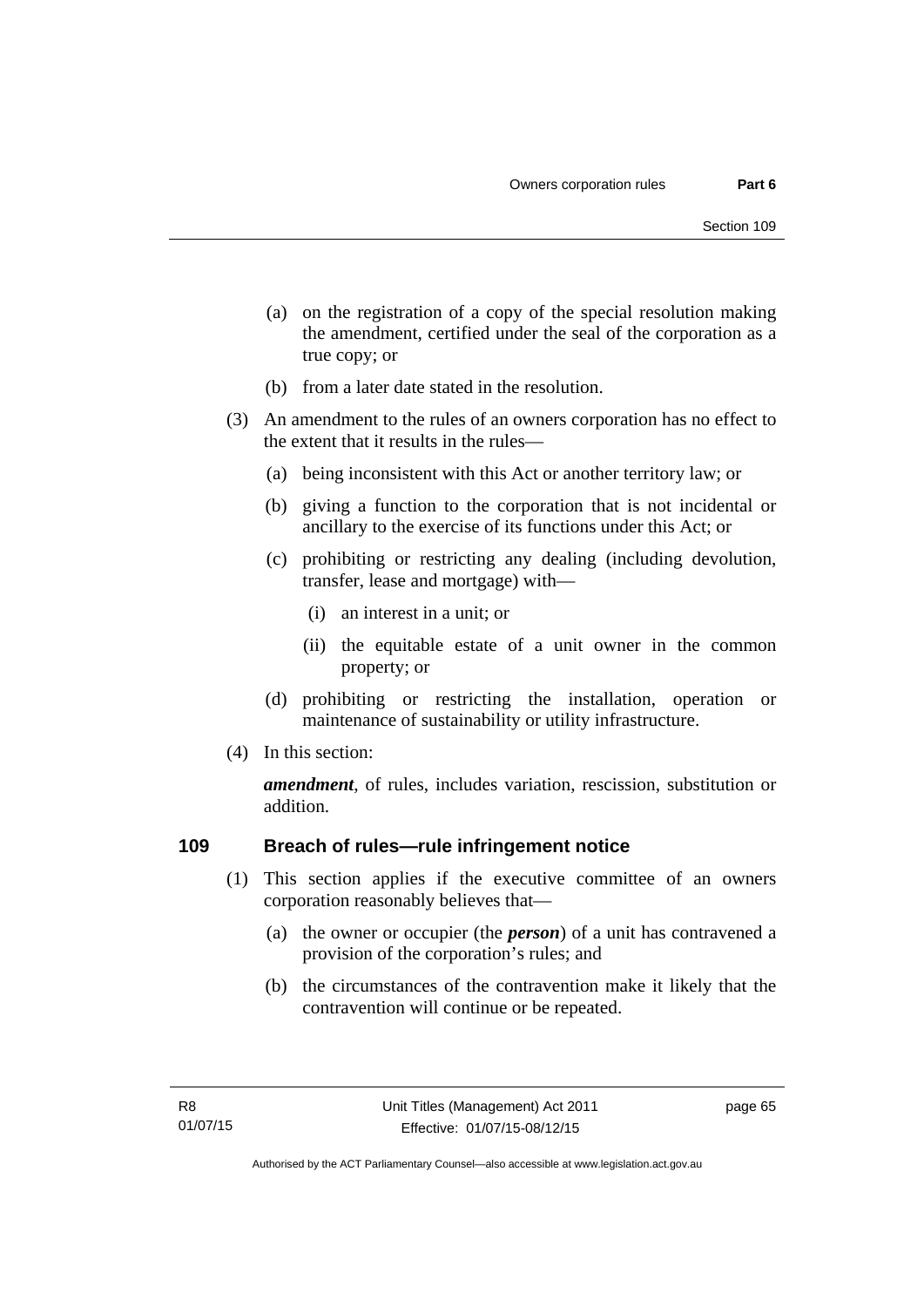#### **Part 6 Owners corporation rules**

Section 109

- (2) The owners corporation may, if authorised by an ordinary resolution of the executive committee, give the person a notice (a *rule infringement notice*) requiring the person to remedy the contravention.
	- *Note* If a form is approved under s 146 for this provision, the form must be used.
- (3) A rule infringement notice must state the following:
	- (a) that the owners corporation believes the person is contravening, or has contravened, a provision of the rules;
	- (b) the provision of the rules the owners corporation believes is, or was, contravened;
	- (c) details sufficient to identify the contravention;
	- (d) if the owners corporation believes the contravention is continuing—the period (which must be reasonable in the circumstances) within which the person must remedy the contravention;
	- (e) if the owners corporation believes the contravention is likely to be repeated—that the person must not repeat the contravention;
	- (f) if the person does not comply with the notice—
		- (i) the person commits an offence; and
		- (ii) the owners corporation may, without further notice, apply to the ACAT for an order in relation to the failure to comply with the notice.
- (4) If a rule infringement notice is given to a person following a request under section 111, the owners corporation must, not later than 14 days after the day the request was received, tell the person who made the request that the notice has been given.

Authorised by the ACT Parliamentary Counsel—also accessible at www.legislation.act.gov.au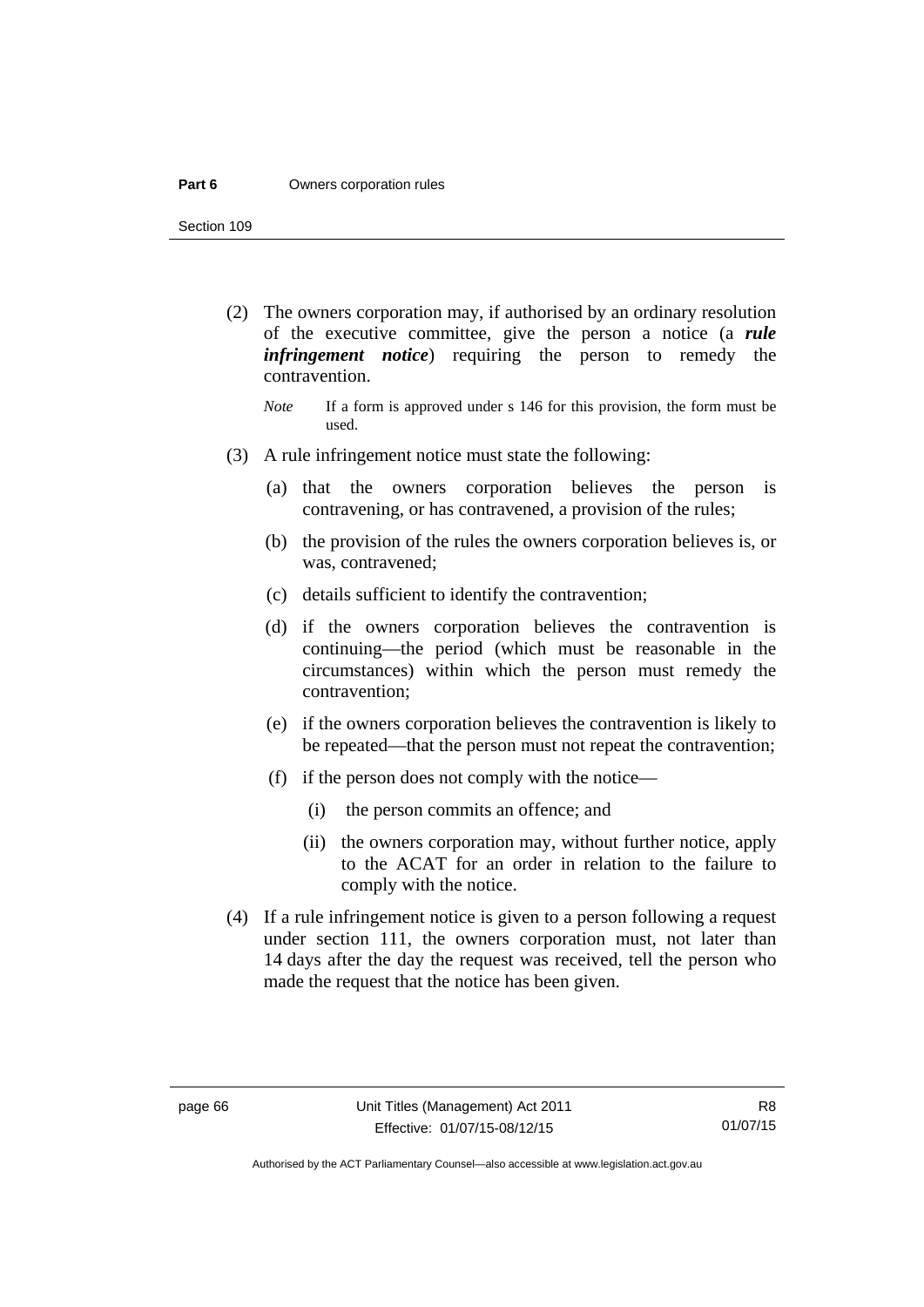### **110 Breach of rules—failure to comply with rule infringement notice**

- (1) A person commits an offence if the person—
	- (a) is given a rule infringement notice under section 109; and
	- (b) does not comply with the notice.

Maximum penalty: 5 penalty units.

 (2) However, the person does not commit an offence under this section if, when the rule infringement notice is given to the person, the person is not contravening, or has not contravened, the provision mentioned in the notice in the way detailed for section 109 (3) (c).

### **111 Breach of rules—request for rule infringement notice**

- (1) This section applies if—
	- (a) a dispute exists between the owner or occupier of a unit in a units plan (the *complainant*) and the owner or occupier of another unit in the units plan (the *accused person*); and
	- (b) the dispute arises because the complainant reasonably believes that—
		- (i) the accused person has contravened a provision of the corporation's rules; and
		- (ii) the circumstances of the contravention make it likely that contravention will continue or be repeated.
- (2) The complainant may ask the owners corporation to give the accused person a rule infringement notice for the contravention.

### **112 Application of Legislation Act**

 (1) The [Legislation Act](http://www.legislation.act.gov.au/a/2001-14) applies to the rules of an owners corporation as if the rules were an Act and as if each rule were a section of an Act.

page 67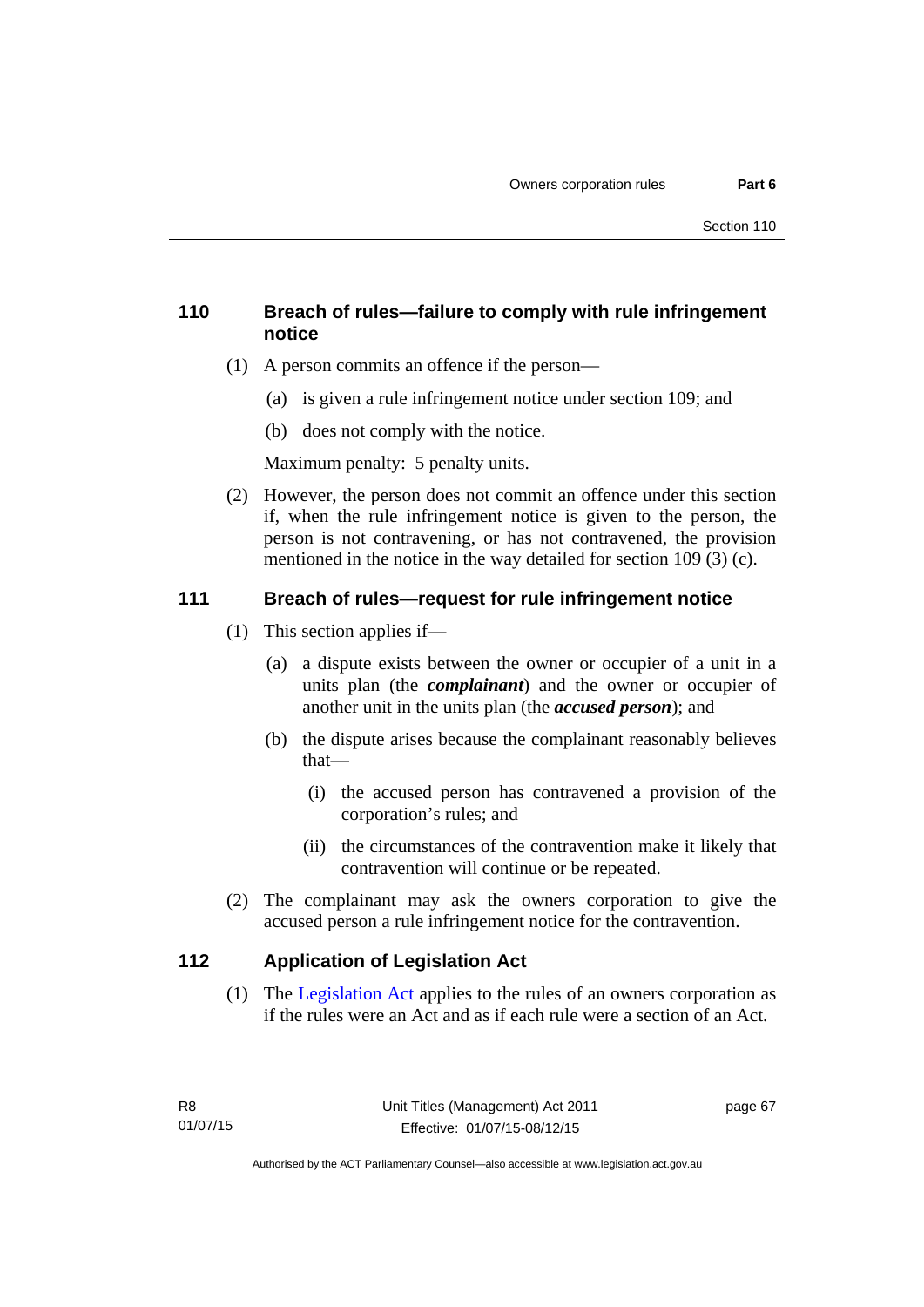#### **Part 6 Owners corporation rules**

Section 112

 (2) Terms used in the rules of an owners corporation have the same meaning as in this Act, unless the contrary intention appears.

page 68 Unit Titles (Management) Act 2011 Effective: 01/07/15-08/12/15

Authorised by the ACT Parliamentary Counsel—also accessible at www.legislation.act.gov.au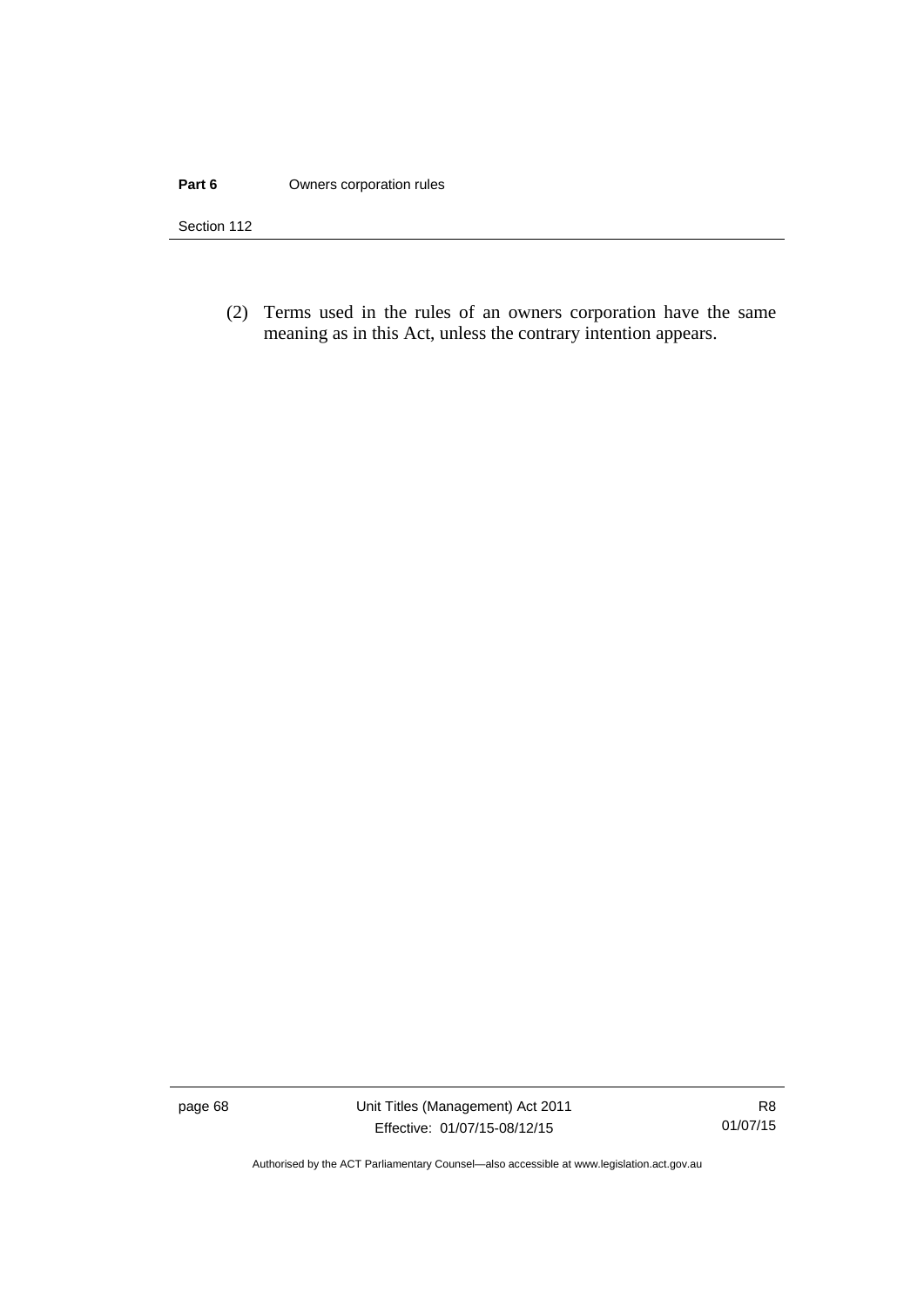# **Part 7 Owners corporation records**

#### **113 Corporate register—establishment**

- (1) An owners corporation for a units plan must establish and maintain a register (the *corporate register*) that includes—
	- (a) the information mentioned in section 114 (1) for each unit; and
	- (b) the information mentioned in section 114 (2).
- (2) The corporate register may be kept in electronic form.
	- *Note* The corporate register contains personal information as defined under the *[Privacy Act 1988](http://www.comlaw.gov.au/Current/C2004A03712)* (Cwlth). The Australian Privacy Principles under that Act apply to the owners corporation in relation to the collection, use, disclosure and storage of personal information.

### **114 Corporate register—information to be included**

- (1) The owners corporation for a units plan must record on the corporate register the following information for each unit:
	- (a) if the unit is owned by 1 person—the full name and an address for correspondence of the unit owner;
	- (b) if the unit is owned by 2 or more part-owners—the full name and address for correspondence of the part-owners' representative and each other part-owner;
	- (c) if the unit owner is a company—the full name and address for correspondence of the company's representative;
	- (d) if a mortgagee voting notice has been given for the unit—the full name and address for correspondence of the mortgagee's representative;
	- (e) if notified in writing to the corporation—the full name and an address for correspondence of anyone else with an interest in the unit together with details of the interest;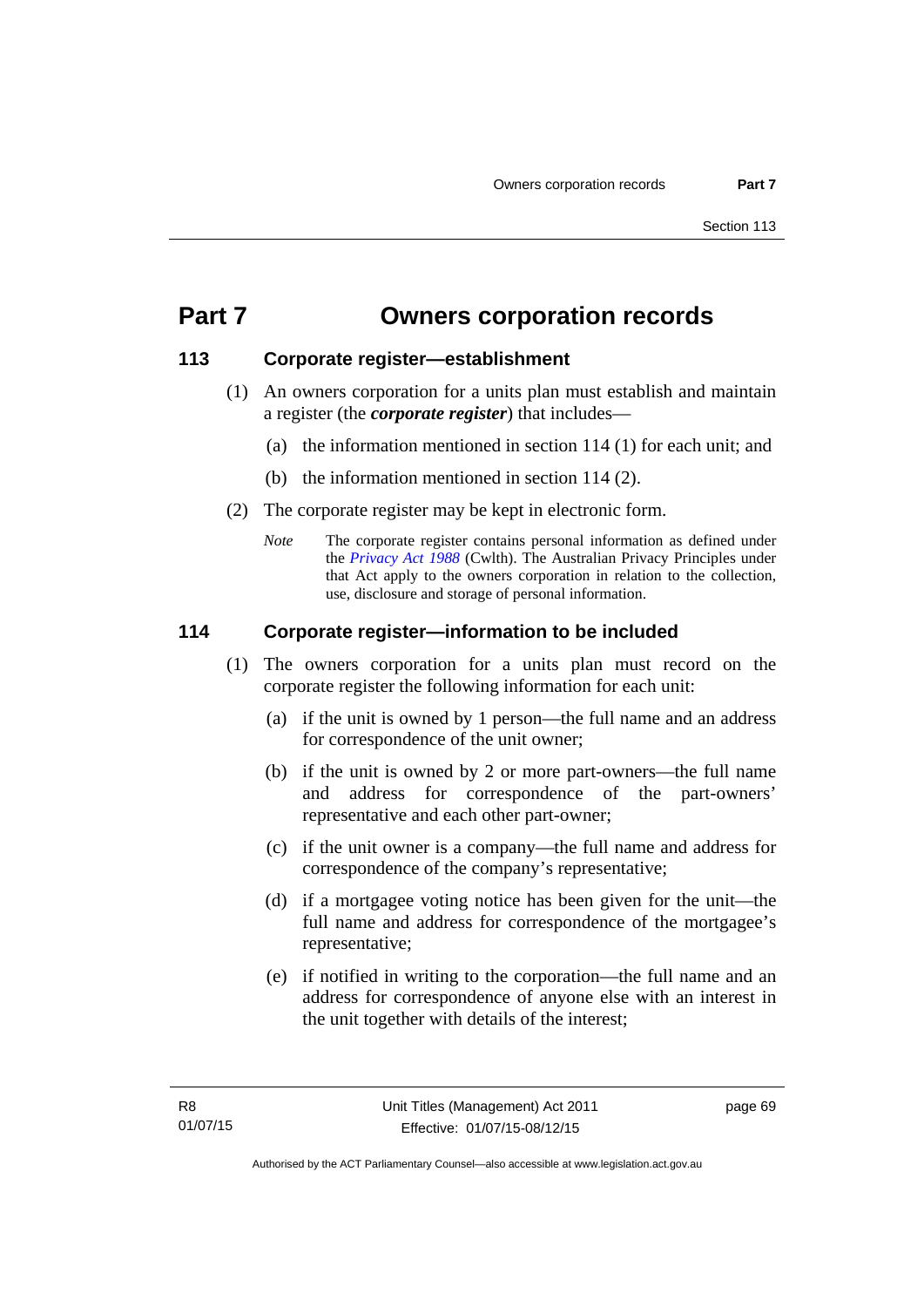Section 115

- (f) the full name of the occupier of the unit (including the owner if the owner occupies the unit).
- (2) Also, the owners corporation must record on the corporate register the following information:
	- (a) the full names of the current executive members;
	- (b) if notified in writing to the corporation—the full name and an address for correspondence of anyone with an easement over the common property together with details of the easement;
	- (c) if the units plan subdivides a parcel of land under a declared land sublease—the full name and an address for correspondence of the Crown lessee.

### **115 Corporate register—provision of information**

- (1) A unit owner must give the owners corporation for the units plan written notice of the details of any of the following events within 14 days after the event happens:
	- (a) the owner entering into an agreement to transfer the lease of the unit to someone else;
	- (b) the lodgment for registration, by the unit owner, of the instrument under which the person became the owner;
	- (c) a change in the owner's name or address for correspondence;
	- (d) a change of occupancy of the unit;
	- (e) a vacancy in occupancy of the unit that is expected to be longer than a continuous period of 30 days.
	- *Note* Information about representatives of units owned by 2 or more part-owners, or by a company, must be provided to the owners corporation under the following sections:
		- s 11 (Part-owners of units—authorisation of representatives)
		- s 13 (Company-owned units—authorisation of representatives).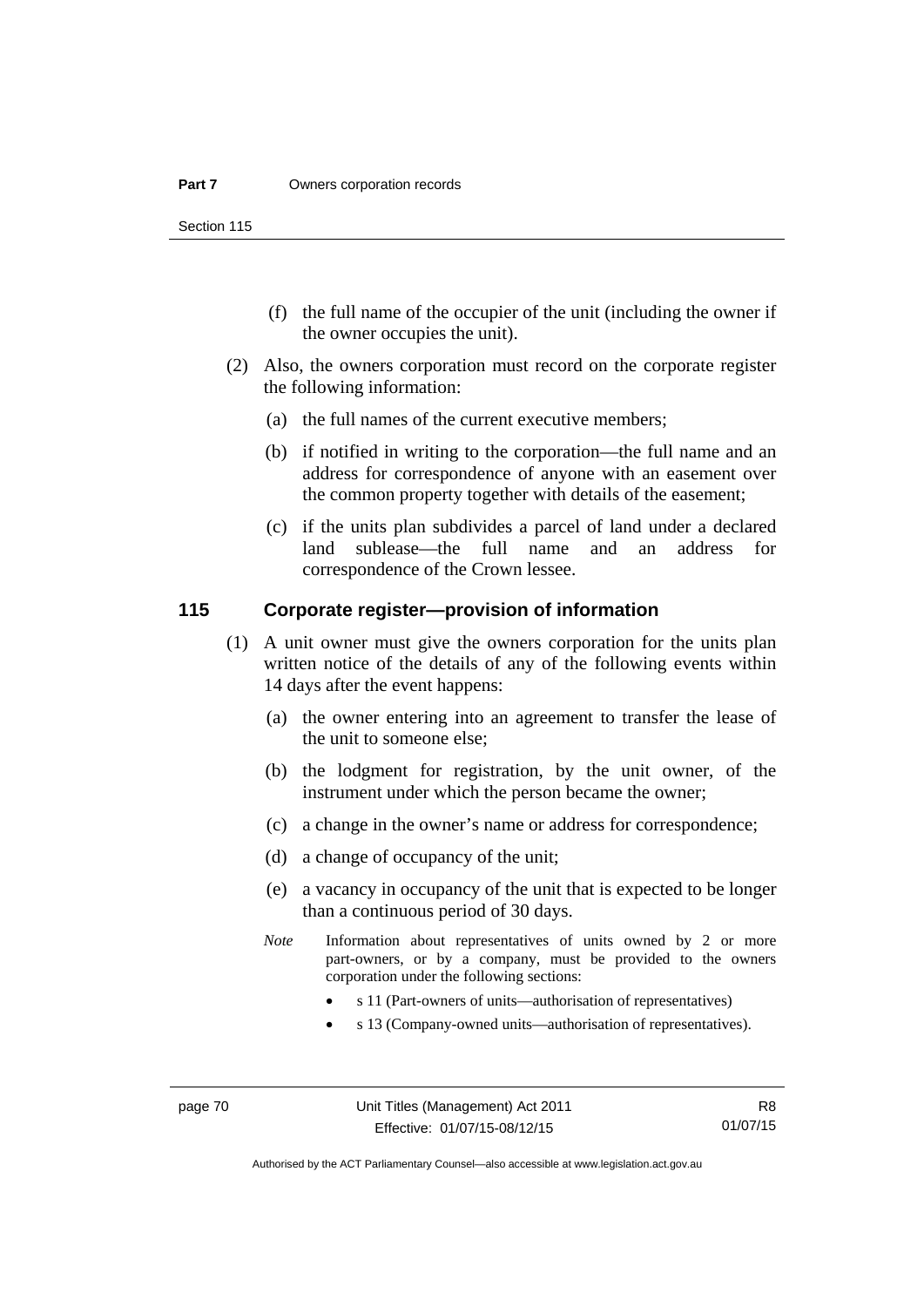- (2) Subsection (1) may be enforced in the same way as a rule of the owners corporation.
- (3) The Crown lessee for a declared land sublease must give the owners corporation for the units plan written notice of the details of any of the following events within 14 days after the event happens:
	- (a) the Crown lessee entering into an agreement to transfer an interest in the Crown lease to someone else (the *new owner*);
	- (b) the lodgment for registration of the transfer;
	- (c) a change in the Crown lessee's name or address for correspondence.
- (4) A person, other than a unit owner, may give the owners corporation written notice of the details of the following events:
	- (a) the person agreeing to transfer an interest in the lease of a unit or the common property to someone else;
	- (b) the lodgment for registration, by the person, of an instrument under which the person acquires an interest in a unit or the common property;
	- (c) the person acquiring an interest in a unit or the common property other than a registered interest;
	- (d) if the person has an interest in a unit or the common property a change in the full name or address for correspondence of the person;
	- (e) a change in the nature of an interest held by the person in a unit or the common property, including the person's ceasing to have the interest.
	- *Note* Information about mortgagees' representatives must be provided to the owners corporation under the following sections:
		- sch 3, s 3.23 (Voting by mortgagees)
		- sch 3, s 3.24 (Mortgagee voting notices—amendment and revocation).

page 71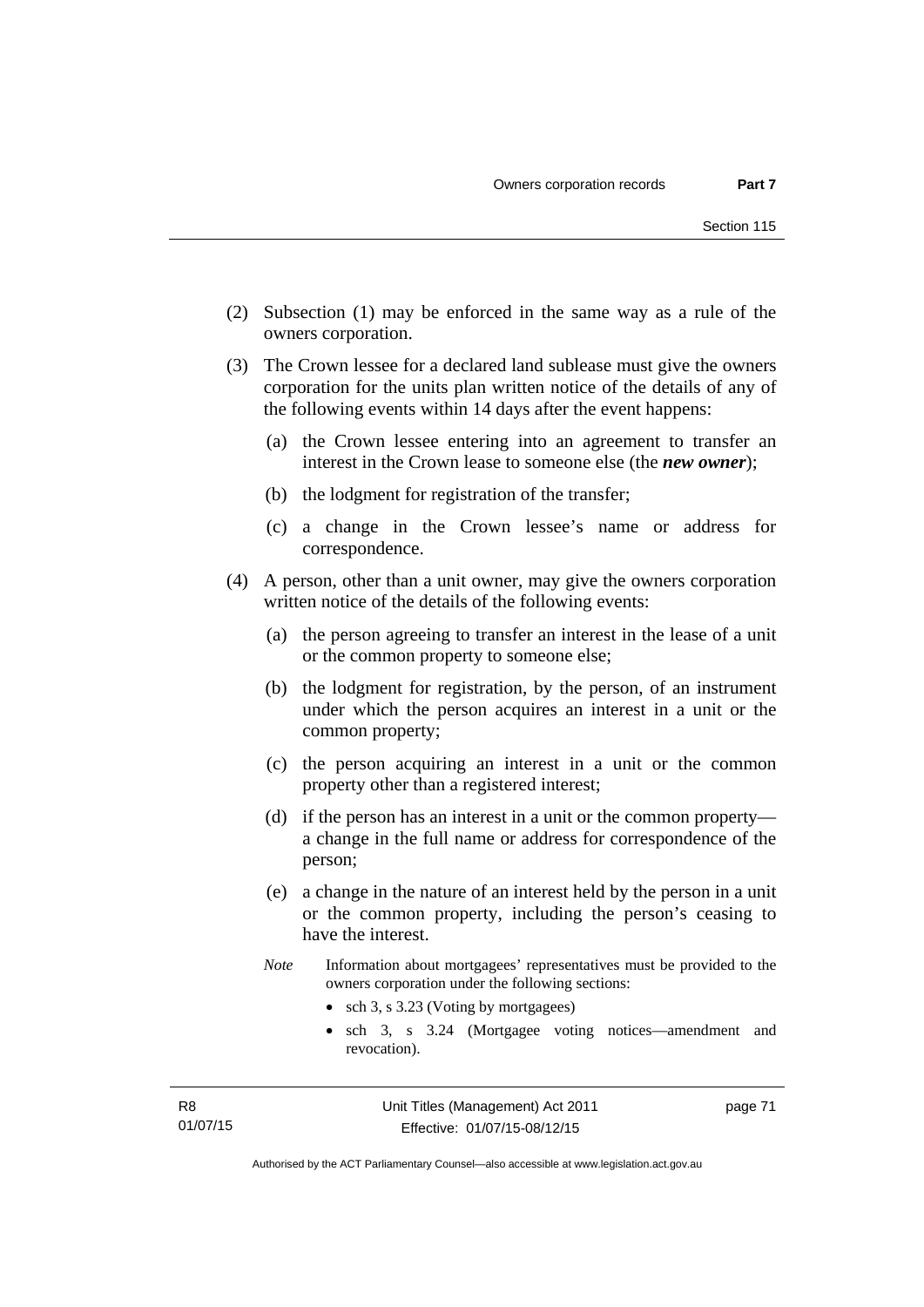Section 116

### **116 Corporate register—access**

- (1) On request by an eligible person for a unit or the common property, the owners corporation for the units plan must allow the person, within 14 days after the request is received, to inspect, and take a copy of—
	- (a) for a request by an eligible person for a unit—the information on the corporate register about the unit and any easements with which the common property is benefited or burdened; or
	- (b) for a request by an eligible person for the common property the information on the corporate register about any easements with which the common property is benefited or burdened.
- (2) On request by an applicant for a court order under this Act, the owners corporation must allow the applicant to inspect, and take a copy of, the names and addresses for correspondence recorded on the corporate register of each unit owner and anyone else with an interest in a unit, or the common property, that is recorded on the register.
	- *Note* This is to enable the applicant for the order to comply with the requirements for service under this Act.
- (3) A request must be in writing accompanied by a fee fixed by the owners corporation of not more than an amount prescribed by regulation.
- (4) The corporate register must be kept in a way that ensures that a person who is entitled to inspect the register does not have access to any information the person is not entitled to inspect.

#### **Examples—how to restrict access**

1 if the register is kept in a book, the information could be kept on a separate page for each unit and for the common property

Authorised by the ACT Parliamentary Counsel—also accessible at www.legislation.act.gov.au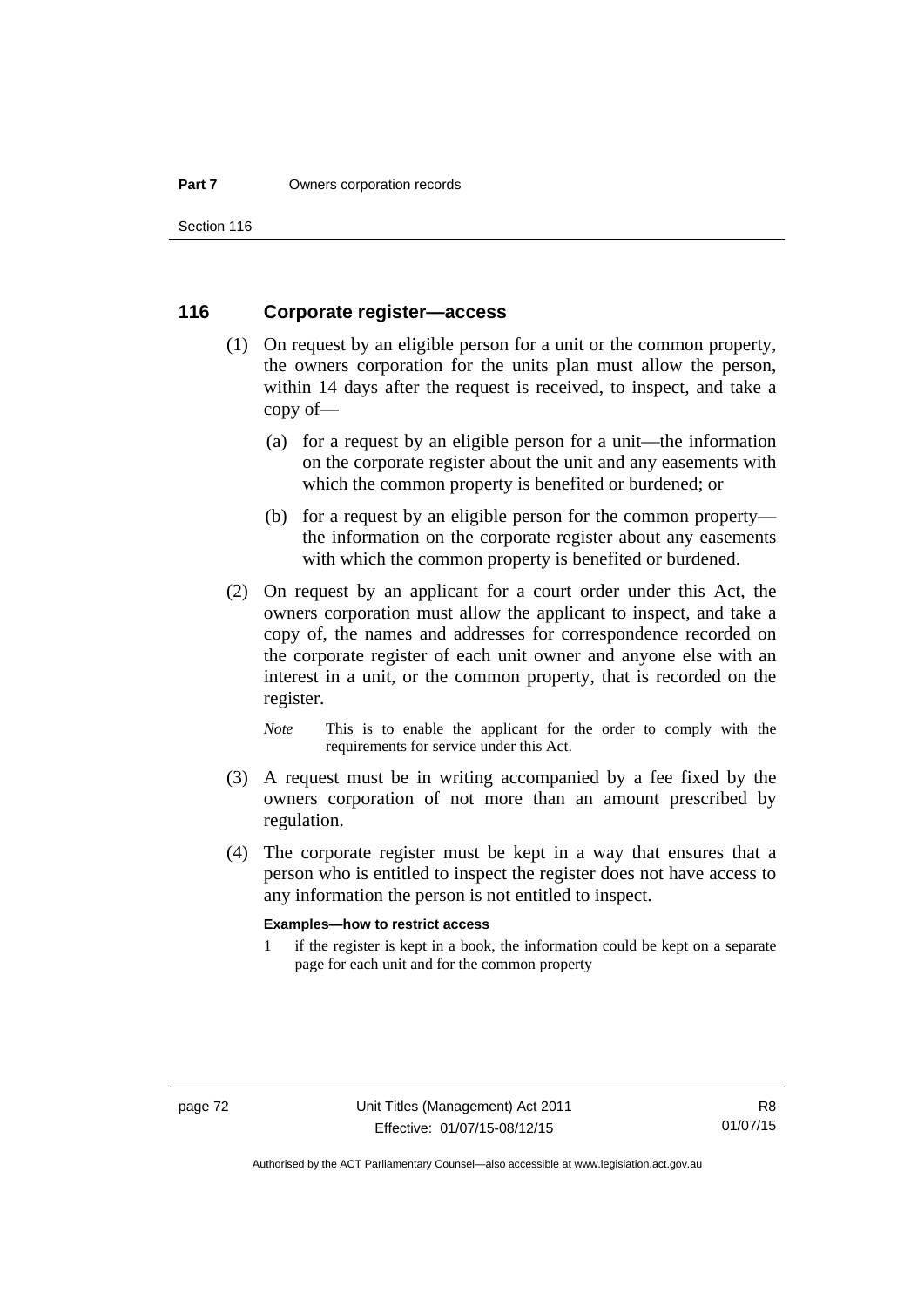- 2 if the register is kept in a computer database, the information could be stored so that information for each unit and the common property can be separately displayed, printed out or emailed
- *Note 1* The corporate register contains personal information as defined under the *[Privacy Act 1988](http://www.comlaw.gov.au/Current/C2004A03712)* (Cwlth). The Australian Privacy Principles under that Act apply to the owners corporation in relation to the collection, use, disclosure and storage of personal information.
- *Note 2* An example is part of the Act, is not exhaustive and may extend, but does not limit, the meaning of the provision in which it appears (see [Legislation Act,](http://www.legislation.act.gov.au/a/2001-14) s 126 and s 132).

#### **117 Names and addresses of executive members**

On request by an eligible person for a unit or the common property, the owners corporation must, free of charge, give the person the full names and addresses of its current executive members within 14 days after the request is received.

#### **118 Insurance information**

On request by an eligible person for a unit or the common property, the owners corporation must, free of charge, allow the person to inspect, and take a copy of, the following documents within 14 days after the request is received:

- (a) any current insurance policy or policies taken out by the corporation;
- (b) the receipts for all premiums paid under current policies taken out by the corporation;
- (c) the part of the minutes of any annual general meeting of the corporation that records any exemption resolution under section 101 (Exemptions from building insurance requirements).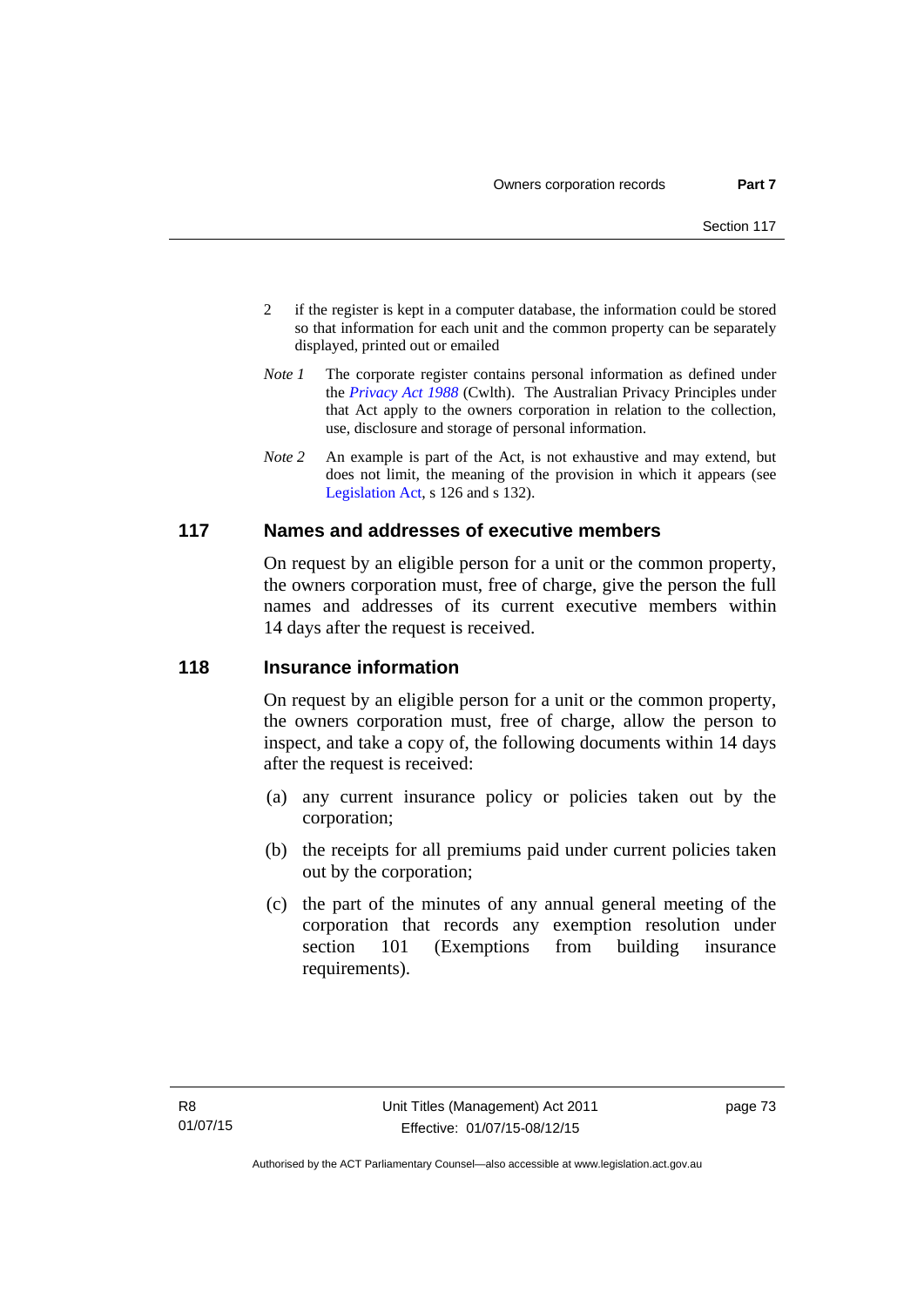Section 119

#### **119 Unit title certificate and access to owners corporation records**

- (1) On request by an eligible person for a unit or the common property for a certificate (the *unit title certificate*), the owners corporation must, within 14 days after the day the request is received, give the person the certificate under the seal of the corporation giving the information about the unit or common property determined by the Minister.
- (2) A determination is a disallowable instrument.

*Note* A disallowable instrument must be notified, and presented to the Legislative Assembly, under the [Legislation Act.](http://www.legislation.act.gov.au/a/2001-14)

- (3) On request by an eligible person for a unit or the common property to inspect the records of an owners corporation, the corporation must, within 14 days after the day the request is received, allow the person—
	- (a) to inspect—
		- (i) the information on the corporate register; and
		- (ii) any other records held by the corporation; and
	- (b) to take copies of any document inspected.
- (4) If a dispute exists, the owners corporation may withhold from inspection documents subject to legal professional privilege in relation to the dispute.
- (5) A request under this section must be in writing accompanied by a fee fixed by the owners corporation of not more than an amount determined by the Minister.
- (6) A determination is a disallowable instrument.
	- *Note* A disallowable instrument must be notified, and presented to the Legislative Assembly, under the [Legislation Act.](http://www.legislation.act.gov.au/a/2001-14)

R8 01/07/15

Authorised by the ACT Parliamentary Counsel—also accessible at www.legislation.act.gov.au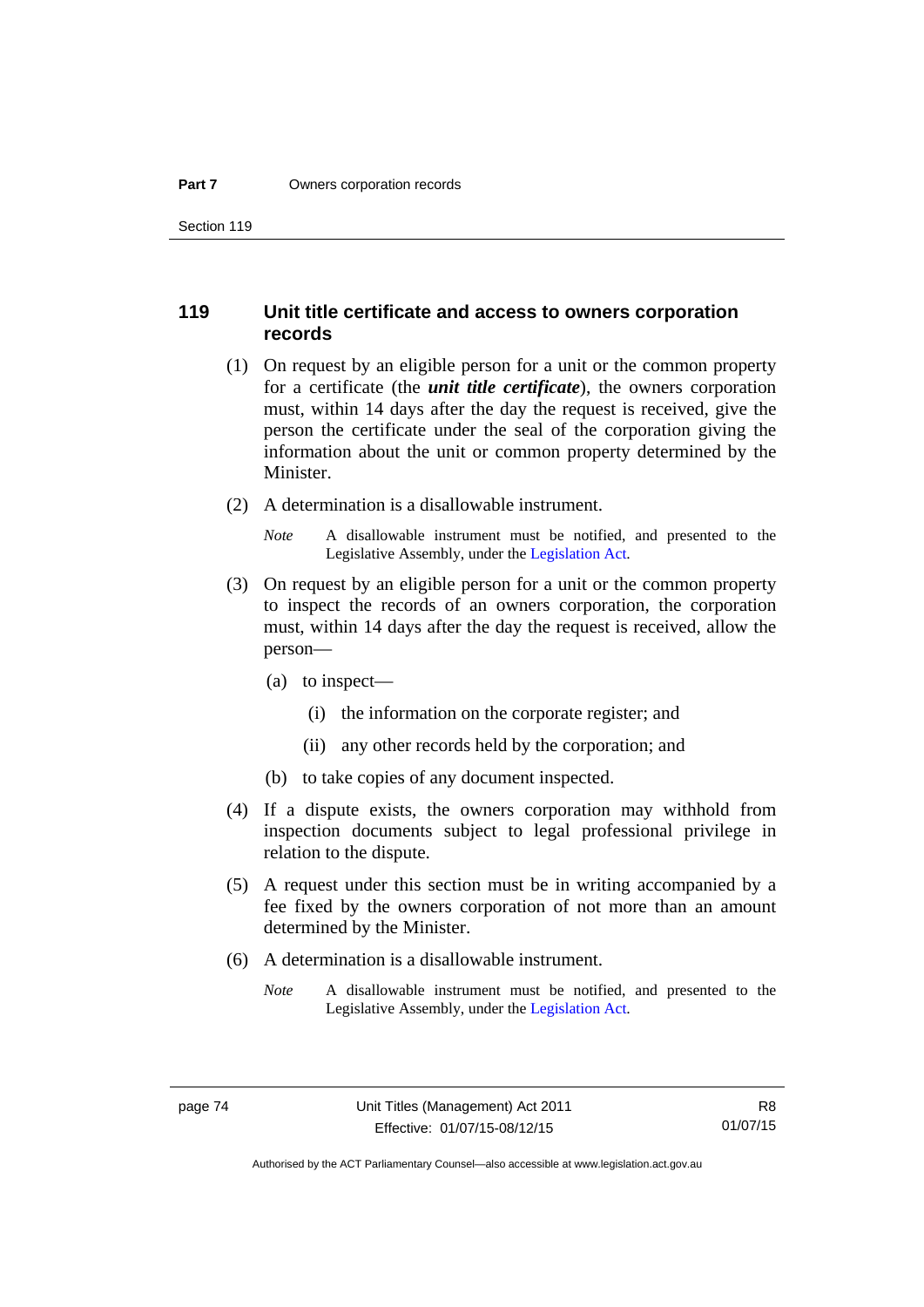### **120 Acting on information in unit title certificate**

If a person acts honestly on a matter stated in a unit title certificate, then, in an action by or against the owners corporation, the corporation is estopped, as against that person, from denying the truth of that or any other matter stated in the certificate.

### **121 Failure to provide information or certificate—offence**

(1) If an owners corporation for a units plan fails to comply with a request under this part for information or a unit title certificate, each executive member of the corporation at the time of the failure commits an offence.

Maximum penalty: 50 penalty units.

- (2) It is a defence to a prosecution for an offence against subsection (1) if the defendant proves that—
	- (a) the person requesting the information, when asked by someone acting for the owners corporation, did not give the corporation reasonable grounds to believe that the person was an eligible person; or
	- (b) the defendant took reasonable steps to ensure that the request was complied with; or
	- (c) the failure to comply with the request happened without the defendant's knowledge.

#### **122 Owners corporation name, address and letterbox**

- (1) An owners corporation for a units plan must ensure that a notice showing the name of the corporation, and the address shown on the units plan for the service of documents, is continuously displayed in a conspicuous place on the land, unless—
	- (a) the address shown on the units plan for the service of documents is the postal address of a building on the land; and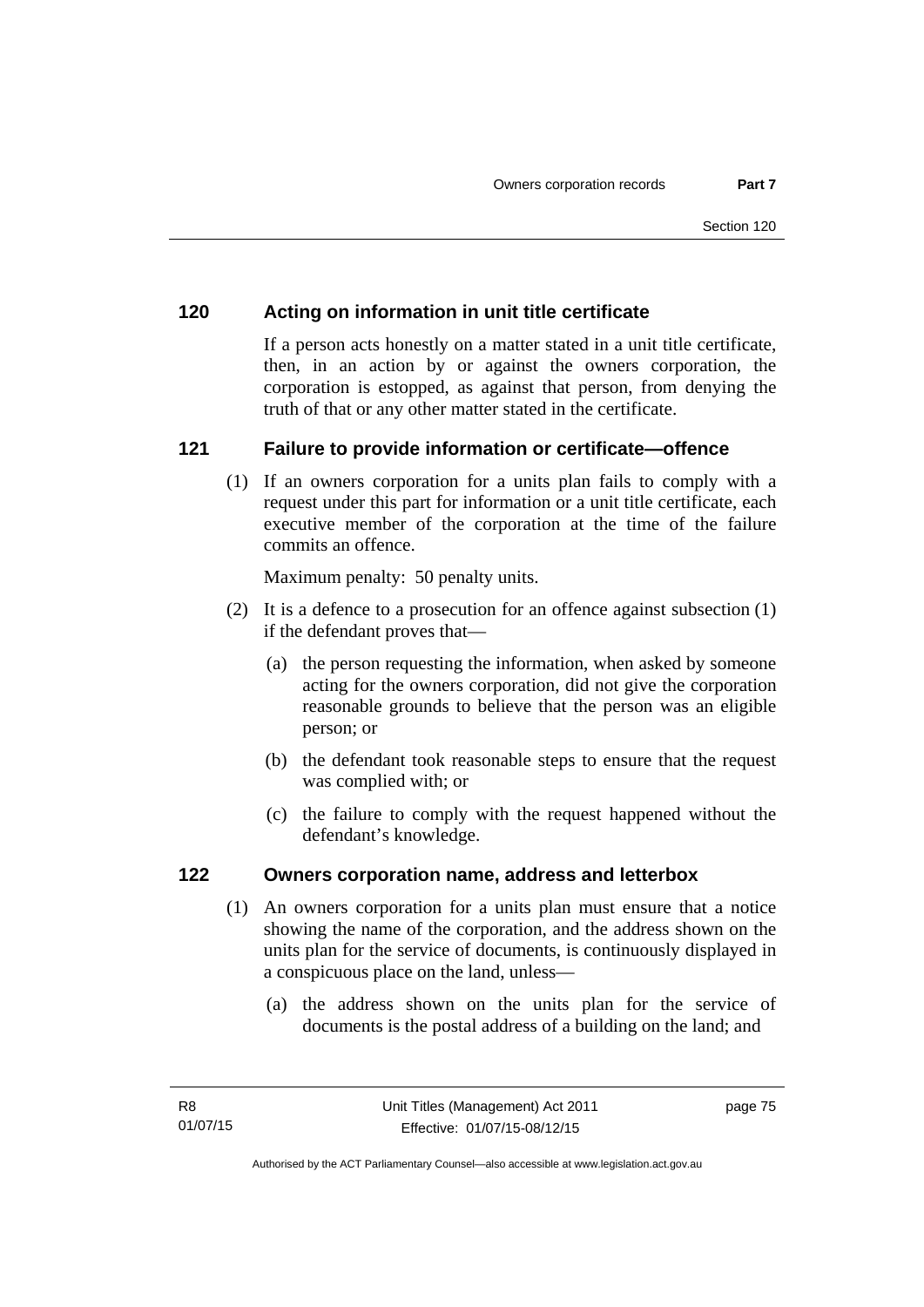(b) the corporation provides a letterbox on the land under subsection (2).

Maximum penalty: 1 penalty unit.

 (2) If the address shown on the units plan for the service of documents is the postal address of a building on a land, the owners corporation must ensure that a letterbox suitable for postal delivery, showing the name of the corporation in clear and legible characters, is continuously available in a conspicuous and accessible place on the land.

Maximum penalty: 1 penalty unit.

 (3) If an owners corporation changes its address for service of documents, it must lodge notice of the change with the registrar-general in a form approved by the registrar-general under the *[Land Titles Act 1925](http://www.legislation.act.gov.au/a/1925-1)*.

Maximum penalty: 5 penalty units.

#### **123 Service of documents on owners corporation**

For this Act and the *[Unit Titles Act 2001](http://www.legislation.act.gov.au/a/2001-16)* (including an application for a court order under either Act) a document may be served on an owners corporation by—

- (a) if the address for service is the postal address of a building on the land—placing it in the letterbox mentioned in section 122 (2); or
- (b) serving it in another way approved by the corporation by ordinary resolution.
- *Note* The methods of service provided for in this section are in addition to methods of service provided for in the [Legislation Act](http://www.legislation.act.gov.au/a/2001-14), pt 19.5.

Authorised by the ACT Parliamentary Counsel—also accessible at www.legislation.act.gov.au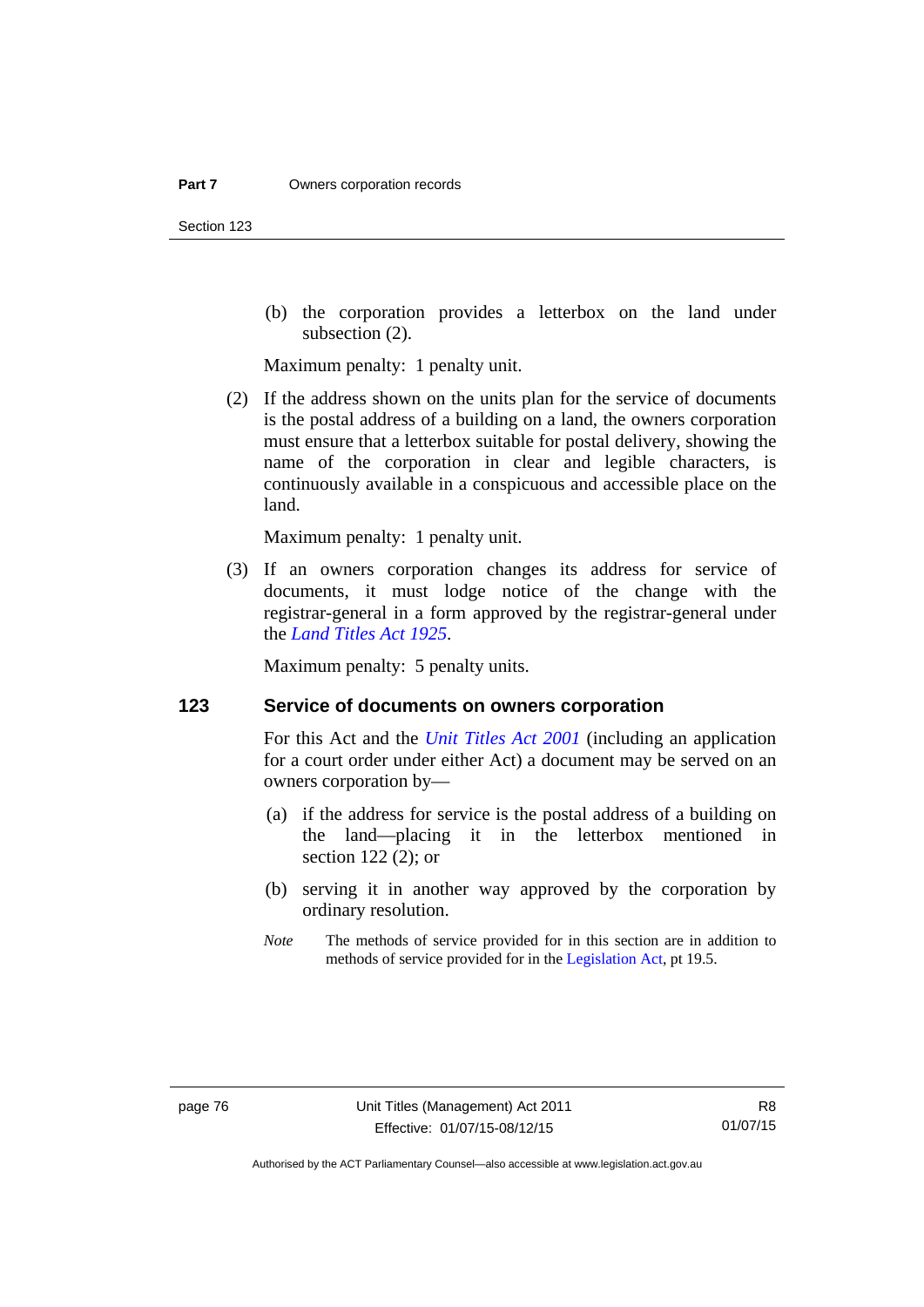### **124 Service of documents on members, interested people and occupiers**

- (1) For this Act and the *[Unit Titles Act 2001](http://www.legislation.act.gov.au/a/2001-16)* (including an application for a court order under either Act) a document may be served on a unit owner or anyone else with an interest in a unit or the common property on a units plan by—
	- (a) sending it by prepaid post as a letter to the relevant address for correspondence recorded on the corporate register; or
	- (b) if the latest address for correspondence recorded in the corporate register is the postal address of a building or unit on the land—placing it in a letterbox for mail addressed to the building or unit; or
	- (c) serving it in another way directed by the person to be served.
	- *Note* The methods of service provided for in this section are in addition to methods of service provided for in the [Legislation Act](http://www.legislation.act.gov.au/a/2001-14), pt 19.5.
- (2) If a unit is owned by 2 or more part-owners, and a document is required or permitted to be served on the owner, service of the document under this section on the part-owners' representative is sufficient.
- (3) If an owner of a unit is a company, and a document is required or permitted to be served on the company, service of the document under this section on the company's representative is sufficient.
- (4) If a mortgagee voting notice is current for a unit, and a document is required or permitted to be served on the mortgagee, service of the document under this section on the mortgagee's representative is sufficient.
- (5) If a unit has an occupier who is not an owner of the unit, and a document is required or permitted to be served on the occupier, the document may be served on the occupier—
	- (a) by putting it in a letterbox for mail addressed to the unit; or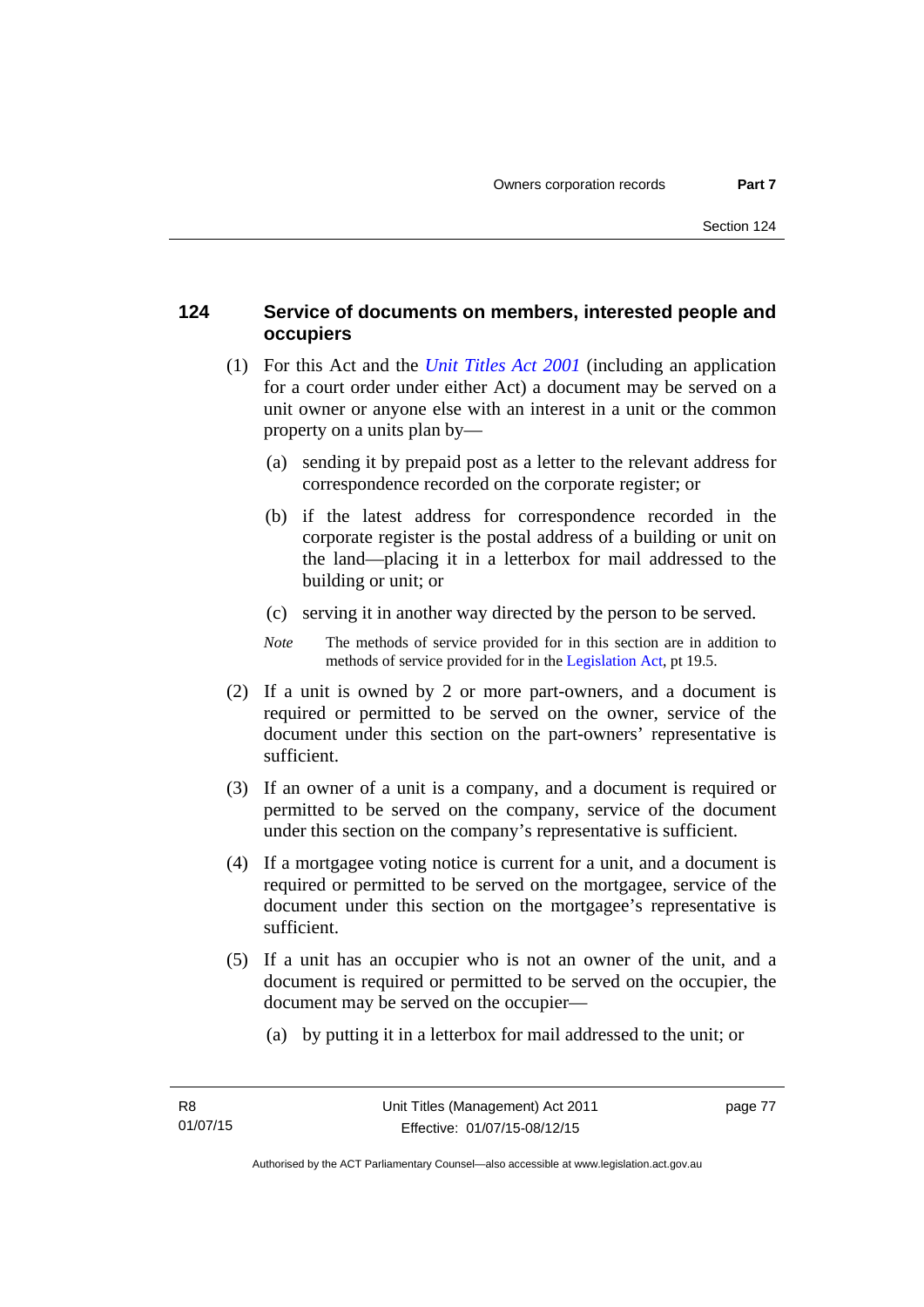#### **Part 7 Owners corporation records**

Section 124

- (b) by giving it personally to the occupier; or
- (c) by serving it in another way directed by the occupier.

page 78 Unit Titles (Management) Act 2011 Effective: 01/07/15-08/12/15

R8 01/07/15

Authorised by the ACT Parliamentary Counsel—also accessible at www.legislation.act.gov.au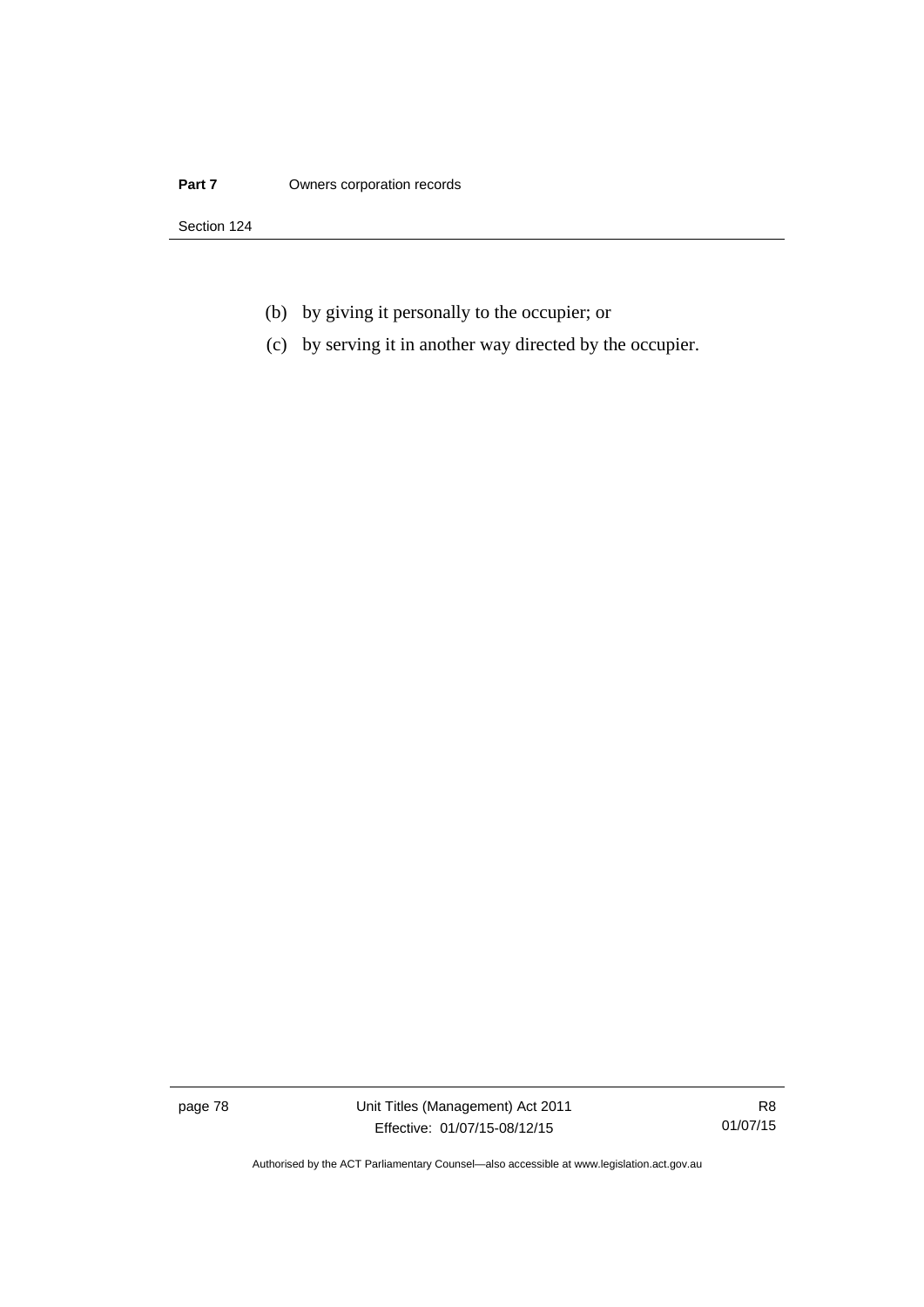# **Part 8 Dispute resolution**

#### **125 Disputes involving the owners corporation—generally**

- (1) This section applies to a dispute relating to an owners corporation for a units plan between the corporation and any 1 of the following:
	- (a) an owner or occupier of a unit in the units plan;
	- (b) the manager (if any) for the owners corporation;
	- (c) a service contractor for the owners corporation;
	- (d) an executive member.
- (2) A party to the dispute may apply to the ACAT for an order in relation to the other party if the application relates to the dispute.

### **126 Disputes involving the owners corporation—particular matters**

- (1) This section applies to the following disputes between the people mentioned in relation to the dispute:
	- (a) a dispute relating to keeping an animal or allowing an animal to be kept in a unit between—
		- (i) the owners corporation; and
		- (ii) an owner or occupier of a unit;
	- (b) a dispute relating to the return by a former manager of owners corporation property between—
		- (i) the owners corporation; and
		- (ii) the former manager.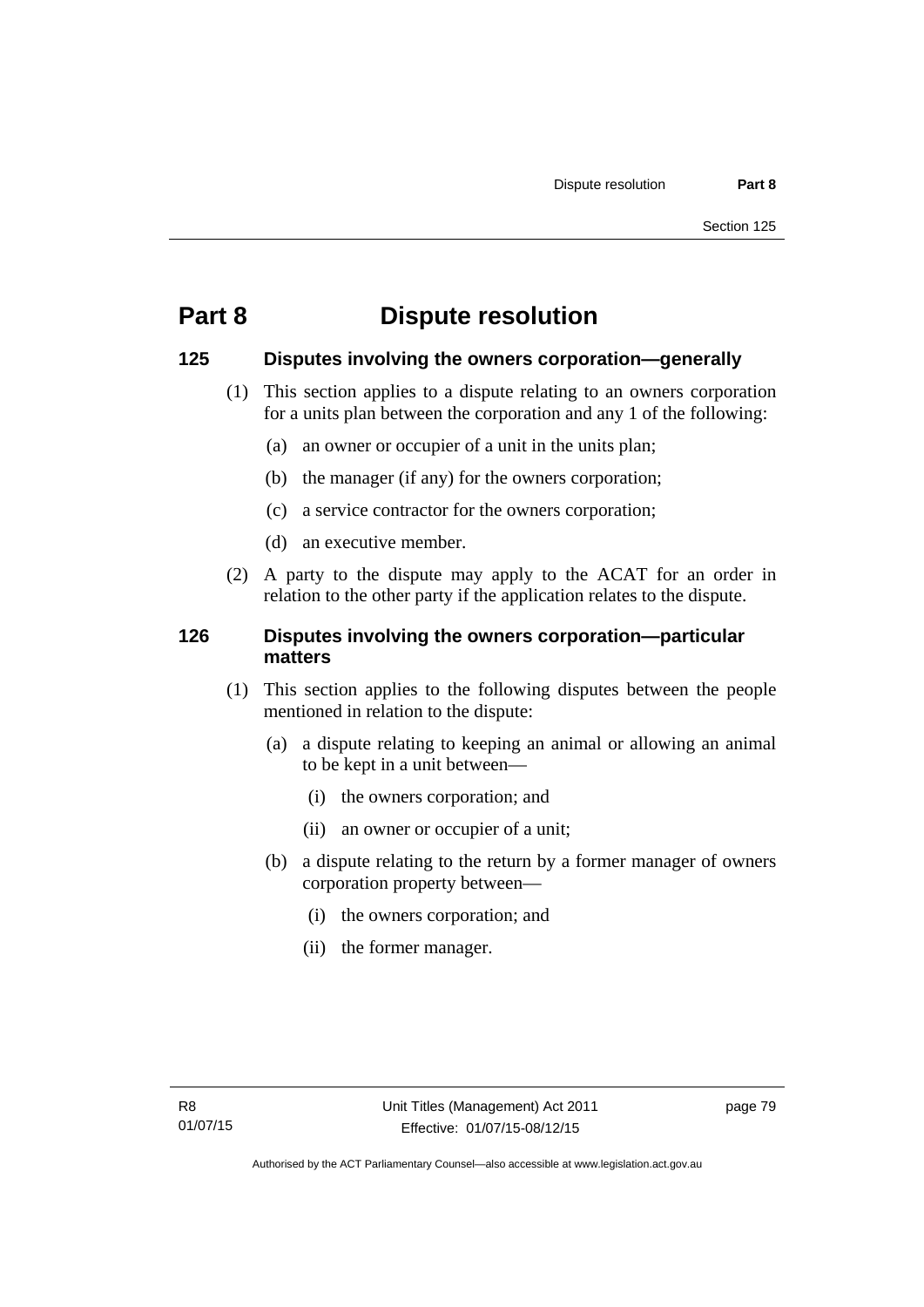- (2) A party to the dispute may apply to the ACAT for an order in relation to the other party if the application relates to the dispute.
- (3) To avoid doubt, only a party mentioned in this section in relation to a particular dispute may apply to the ACAT in relation to the dispute.

#### **Example**

Tony is in dispute with his neighbour, Fabian, about the pets Fabian keeps in his unit. The owners corporation is also in dispute with Fabian about the pets. Only the owners corporation can apply to the ACAT for an order against Fabian in relation to the dispute.

- *Note* An example is part of the Act, is not exhaustive and may extend, but does not limit, the meaning of the provision in which it appears (see [Legislation Act,](http://www.legislation.act.gov.au/a/2001-14) s 126 and s 132).
- (4) In this section:

*former manager* means a person who was the manager for the owners corporation.

#### **127 Disputes involving the executive committee**

- (1) This section applies to a dispute relating to an owners corporation for a units plan between the executive committee of the corporation and an executive member.
- (2) A party to the dispute may apply to the ACAT for an order in relation to the other party if the application relates to the dispute.

#### **128 Disputes between unit owners**

- (1) This section applies to a dispute relating to an owners corporation for a units plan between 2 or more unit owners.
- (2) A party to the dispute may apply to the ACAT for an order in relation to the other party if the application relates to the dispute.

Authorised by the ACT Parliamentary Counsel—also accessible at www.legislation.act.gov.au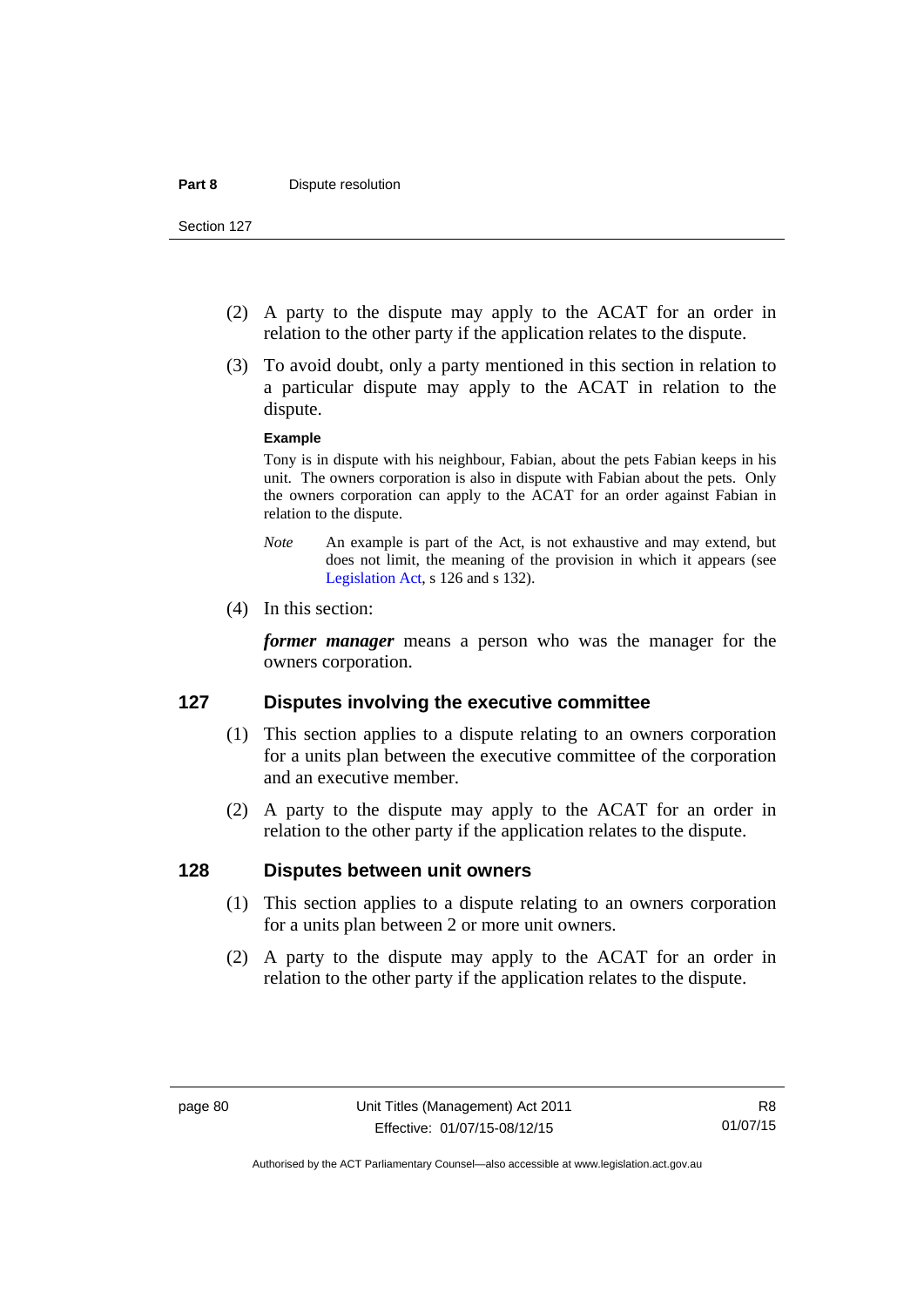#### **129 Kinds of ACAT orders**

- (1) The ACAT may make the following orders:
	- (a) an order requiring a party to do, or refrain from doing, a stated thing;
	- (b) an order requiring a party to exercise a function under this Act;
	- (c) an order requiring an owners corporation to do a stated thing that is ancillary to a function of the corporation under this Act;
	- (d) an order requiring a person to pay to the Territory or someone else an amount of not more than \$1 000;
	- (e) a declaration—
		- (i) that a general meeting or executive committee meeting is void for irregularity; or
		- (ii) that a resolution of a general meeting or executive committee meeting is void for irregularity; or
		- (iii) that a rule of the owners corporation is invalid for irregularity;
	- (f) an order repealing or amending a resolution of a general meeting or executive committee based on a merits review of the resolution by the ACAT;
	- (g) an order giving effect to an unsuccessful motion for a resolution of a general meeting (either as originally proposed or as amended by the ACAT) if the ACAT is satisfied after a merits review of the motion that opposition to the motion was unreasonable;
	- (h) an order requiring stated accounts of an owners corporation to be audited, whether by a stated person or a person of a stated kind;
	- (i) an order allowing an applicant to examine records of the owners corporation;

page 81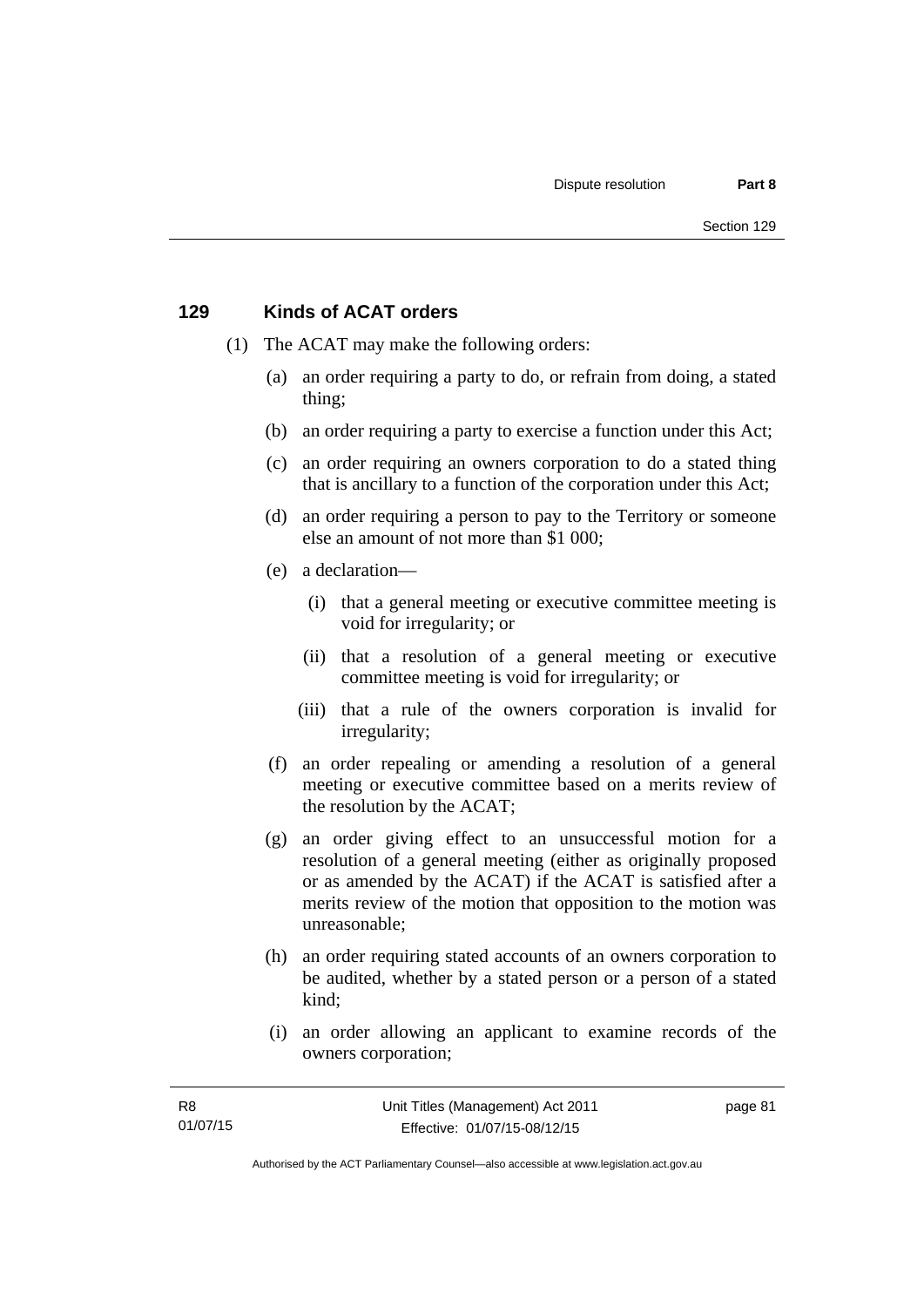#### **Part 8 Dispute resolution**

Section 129

- (j) an order requiring an owners corporation to make or repeal a rule and register a copy of the resolution making or repealing the rule;
- (k) an order appointing an administrator to exercise all or stated functions of the owners corporation, the executive committee or an office-holder in the committee;
- (l) if the dispute relates to a matter mentioned in section 126 (1) (a)—an order to remove the animal from the unit if—
	- (i) a condition requiring the owners corporation's consent to keeping the animal is not complied with; or
	- (ii) the animal is causing a nuisance.
- (2) The ACAT may make any other order it considers reasonably necessary or convenient to resolve a dispute under this part.
- (3) This section does not limit the orders the ACAT may make in relation to a dispute under this part.

Authorised by the ACT Parliamentary Counsel—also accessible at www.legislation.act.gov.au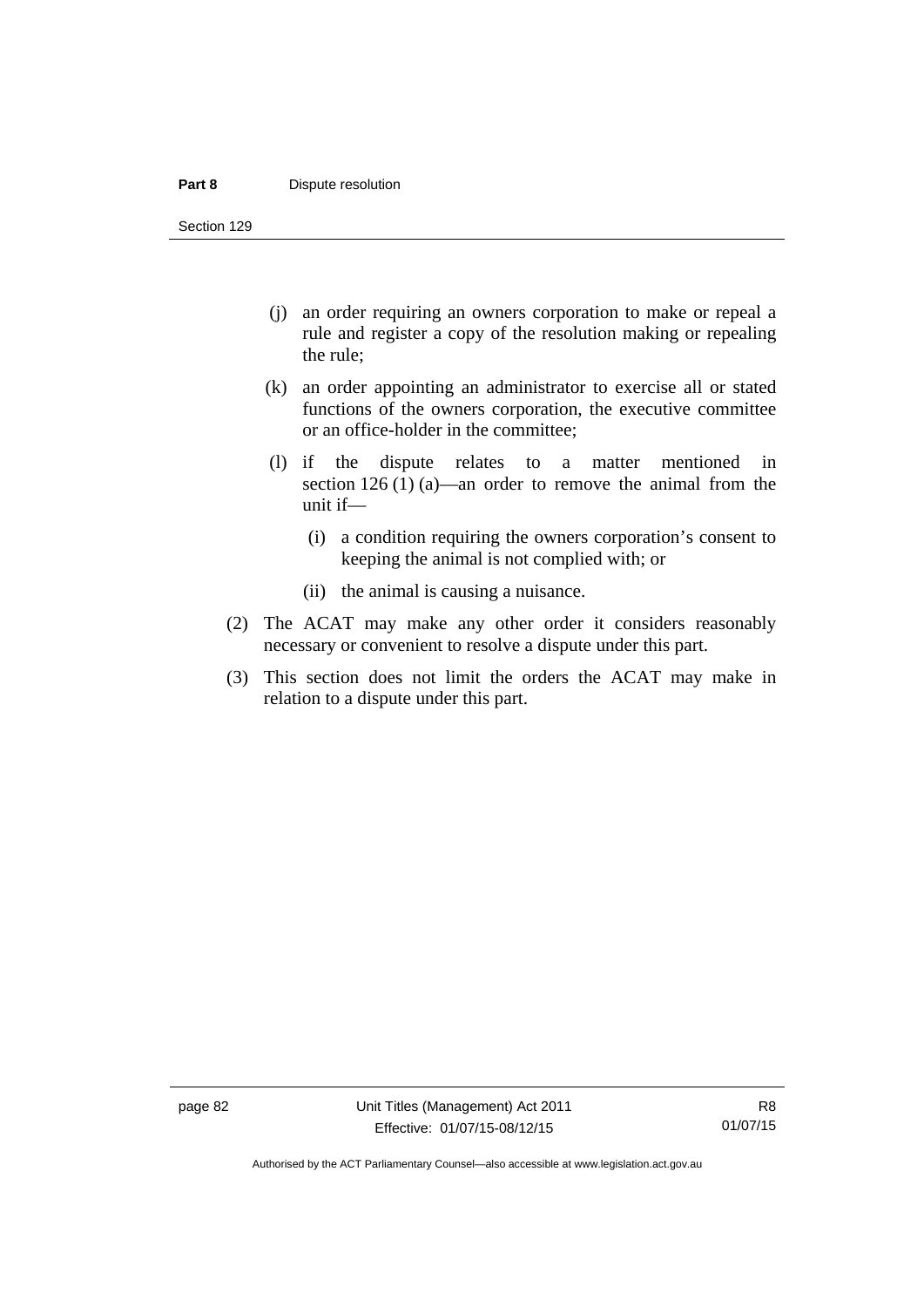# **Part 9 Protection of financiers for service contracts**

### **130 Meaning of** *financed service contract* **and** *financier***—pt 9**

In this part:

*financed service contract* means a service contract financed by a financier under section 131.

*financier*—see section 131.

#### **131 Who is a** *financier* **for a service contract?**

- (1) A person is a *financier* for a service contract if—
	- (a) the person—
		- (i) is a financial institution; or
		- (ii) in the ordinary course of the person's business, supplies, or might reasonably be expected to supply, finance for business acquisitions, using charges over contracts for security; or
		- (iii) if the contract exists immediately before the commencement of this part—at the time the finance was supplied for a business acquisition using a charge over the contract for security, was a person mentioned in subparagraph (ii); and
	- (b) a service contractor for the contract and the person give written notice signed by each of them to the owners corporation that the person is a financier for the contract.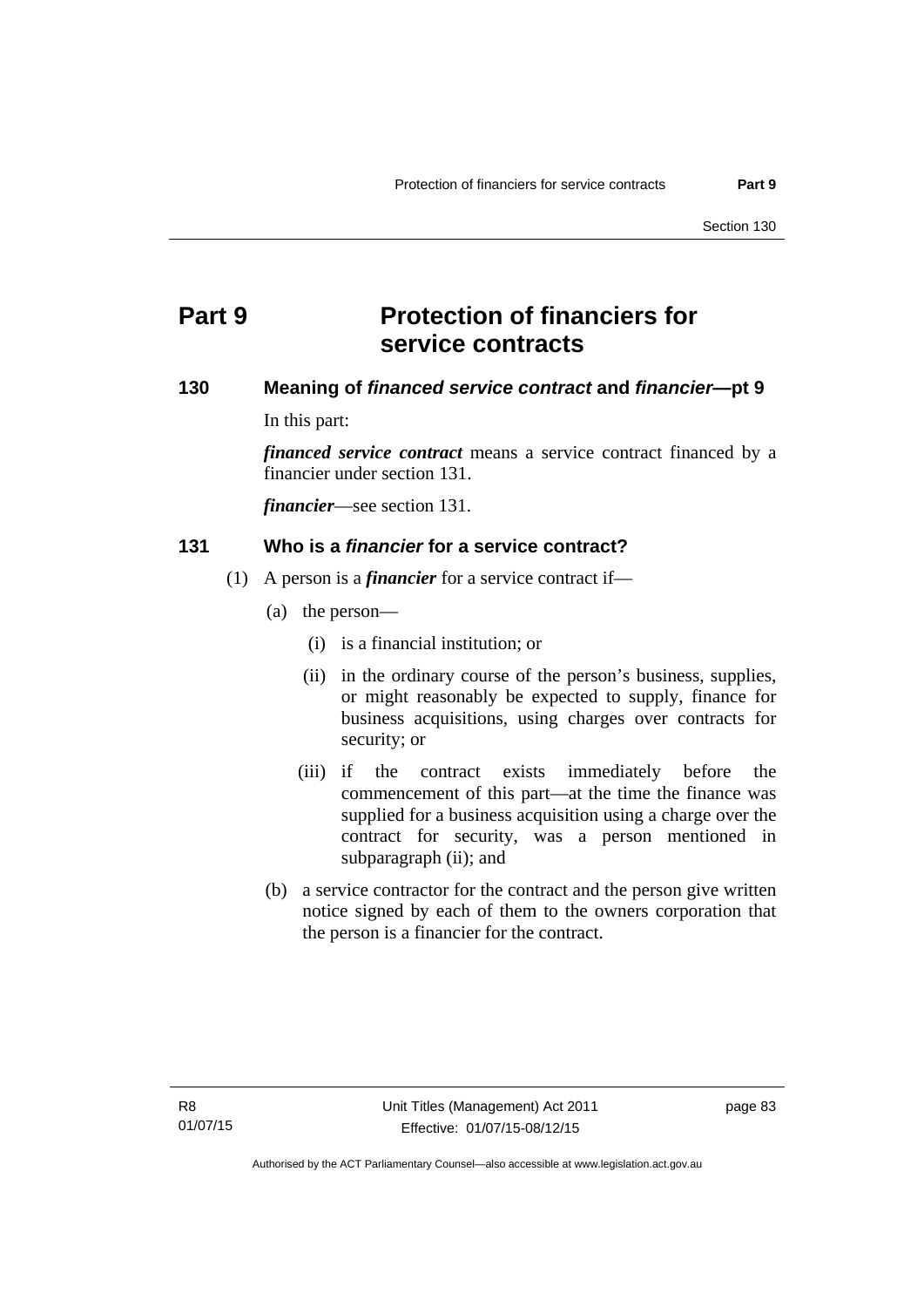- (2) A person stops being a financier for a service contract if the person gives the owners corporation written notice withdrawing the notice given under subsection (1).
- (3) A notice under subsection (2) may be given without the service contractor's agreement.

#### **132 Financed service contract—notice of change**

The owners corporation for a units plan must give the financier for a financed service contract written notice of—

- (a) any change made to the contract by the corporation and the service contractor; or
- (b) any arrangement entered into by the corporation and the service contractor that affects the contract.

#### **133 Financed service contract—limitation on ending**

- (1) The owners corporation for a units plan may end a financed service contract only if—
	- (a) the corporation gives the financier written notice that the corporation has the right to end the contract; and
	- (b) when the notice is given to the financier, the corporation has the right to end the contract; and
	- (c) the corporation gives the notice to the financier not less than 21 days before the day the contract is ended.
- (2) However, the owners corporation may not end the financed service contract if, under an arrangement between the financier and the service contractor, the financier has given the corporation notice under section 134.
- (3) Subsection (2) does not stop the owners corporation ending a service contract for something done or not done after the financier started to act under the contract.

R8 01/07/15

Authorised by the ACT Parliamentary Counsel—also accessible at www.legislation.act.gov.au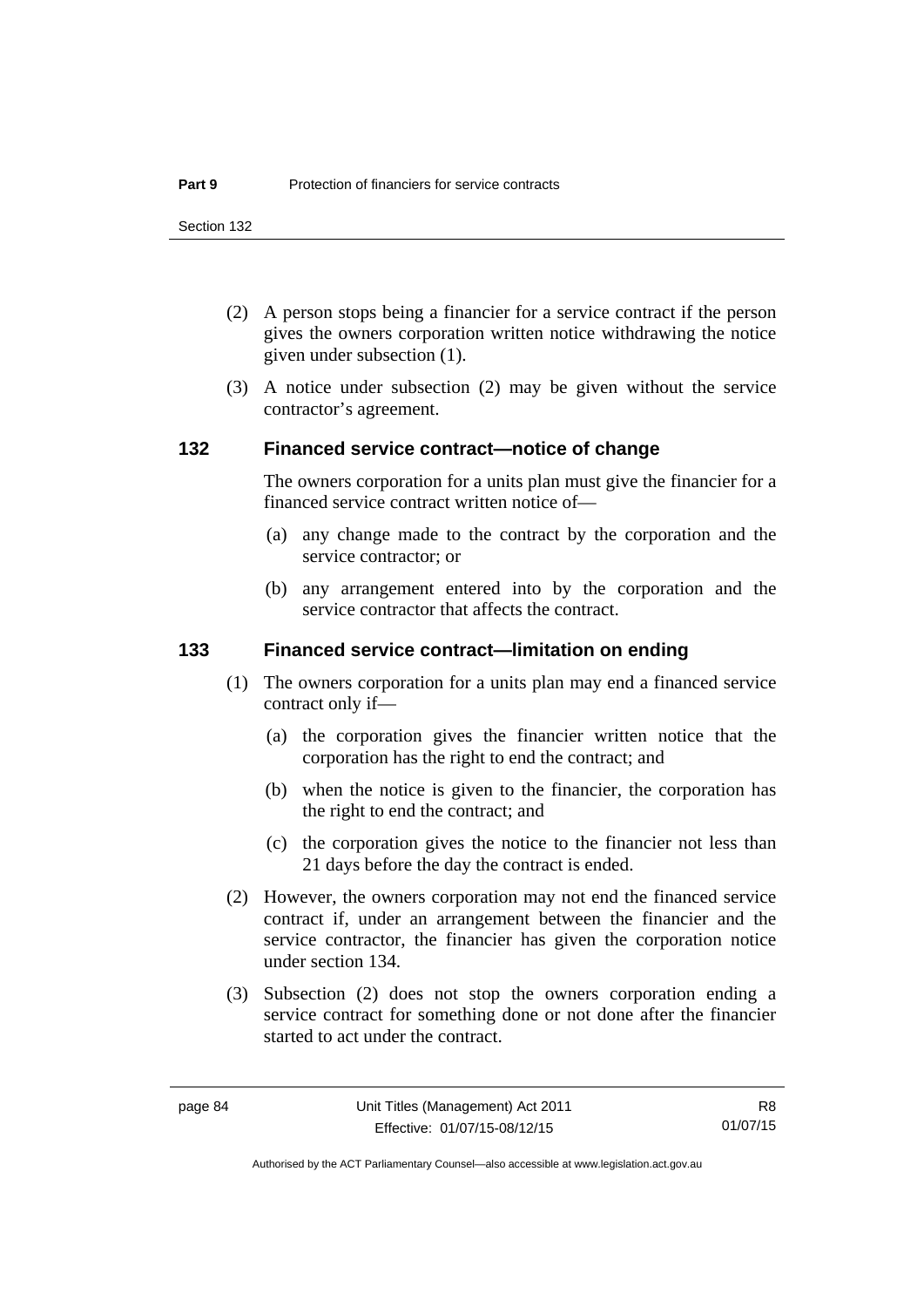(4) This section does not stop a financed service contract ending by agreement between the owners corporation, service contractor and financier.

#### **134 Financed service contract—person authorised to act for financier**

- (1) The financier for a financed service contract may take the following action:
	- (a) act under the contract in place of the contractor;
	- (b) appoint a receiver, or a receiver and manager, for the contract.
- (2) However, the financier may only take action under subsection (1) if—
	- (a) the financier has given written notice to the owners corporation of the financier's intention to take the action; and
	- (b) at the time the notice is given to the owners corporation, the corporation—
		- (i) has not given the financier notice under section 133 (1) (c); or
		- (ii) has given and withdrawn the notice to the financier.
- (3) The financier may authorise a person to act for the financier for subsection  $(1)$   $(a)$  if—
	- (a) the person is not the service contractor or an associate of the contractor; and
	- (b) the owners corporation approves the person.
- (4) In deciding whether to approve a person under subsection (3), the owners corporation—
	- (a) must act reasonably in the circumstances and decide as soon as practicable; and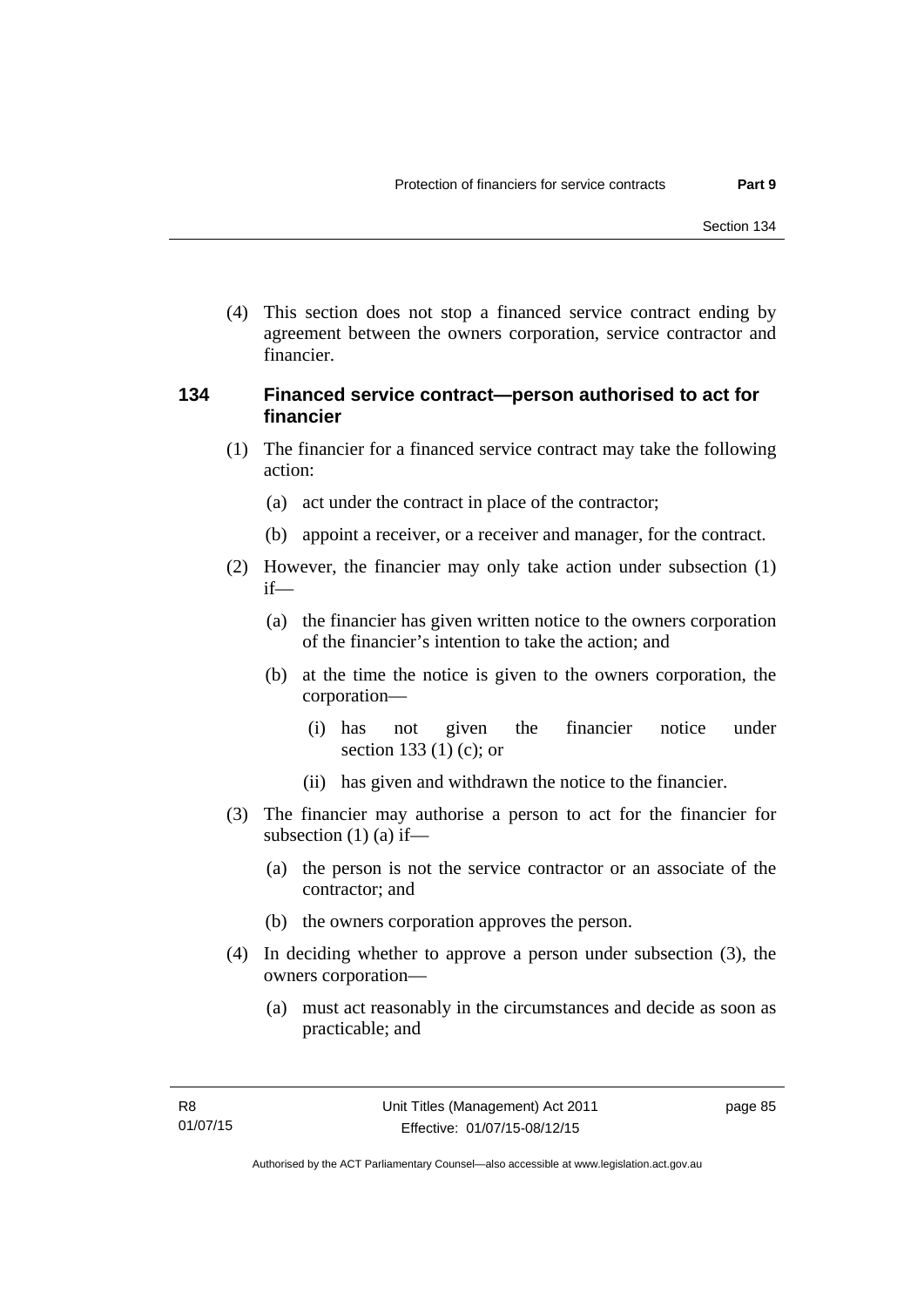- (b) may only consider—
	- (i) the person's character; and
	- (ii) the person's competence, qualifications and experience.
- (5) However, the owners corporation must not—
	- (a) unreasonably withhold the person's approval; or
	- (b) require or receive a fee or other consideration for approving the person, other than reimbursement of legal or administrative expenses reasonably incurred by the corporation for the approval.

#### **135 Financed service contract—agreement between owners corporation and financier prohibited**

- (1) A financier for a financed service contract must not enter into an agreement or other arrangement with the owners corporation under the contract for a matter relating to—
	- (a) the financier's role for the contract; or
	- (b) arrangements between the financier and service contractor under which the financier is acting, or may act, under the contract in the contractor's place; or
	- (c) the operation of this part in relation to the contract.
- (2) An agreement or arrangement to which this section applies is void to the extent it contravenes this section.

Authorised by the ACT Parliamentary Counsel—also accessible at www.legislation.act.gov.au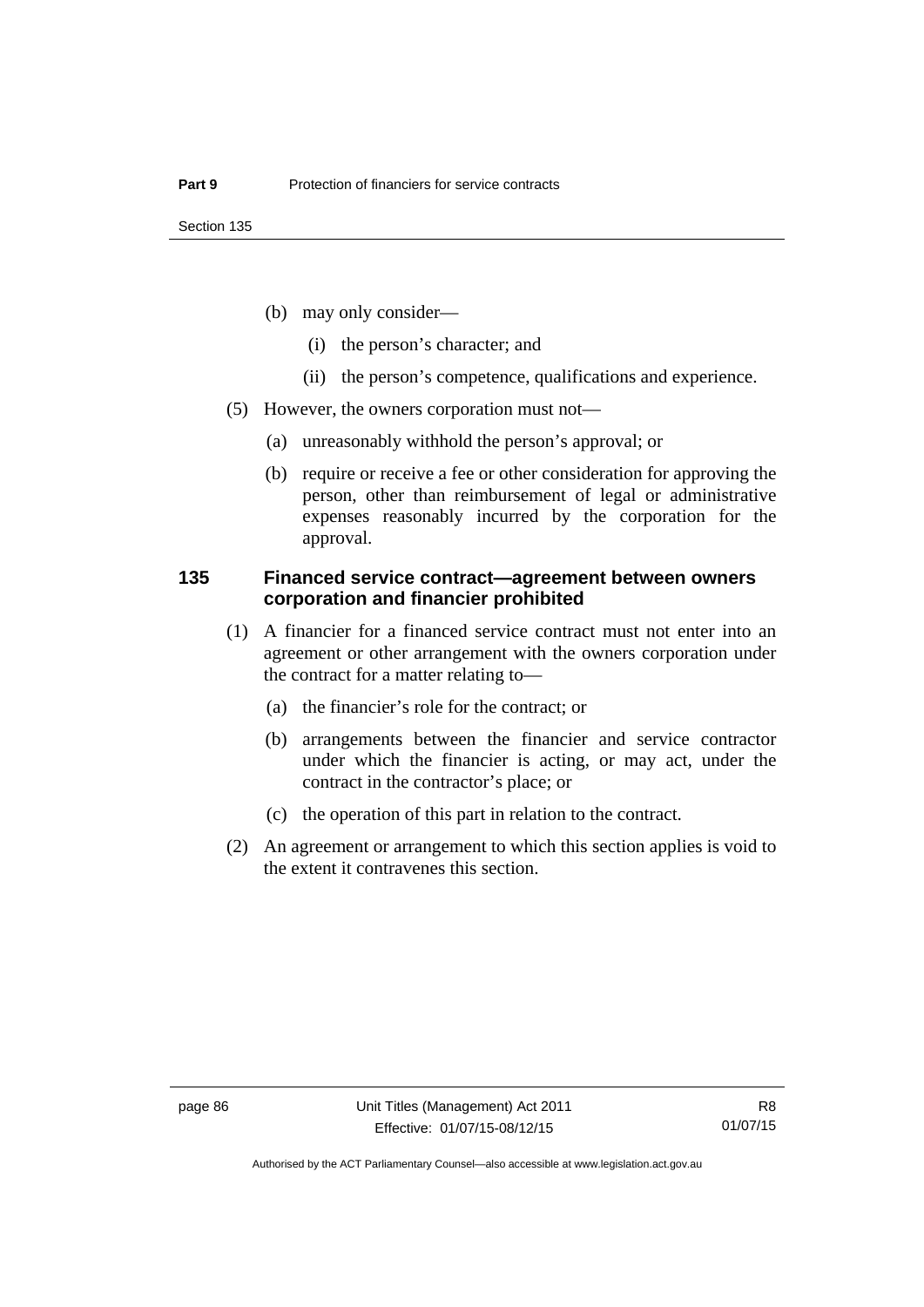# **Part 10 Administrators**

### **Division 10.1 Interested parties**

### **136 Who may apply for an administration order?**

Any of the following people (an *interested party*) may apply to the ACAT for an order under division 10.2 (an *administration order*) in relation to the administration of an owners corporation:

- (a) the corporation;
- (b) a creditor of the corporation;
- (c) a unit owner, or anyone else with an interest in a unit, or the common property, that is recorded in the corporate register;
- (d) the director-general, on behalf of the Territory.

### **137 ACAT appearances and service of applications**

- (1) An interested party has a right to appear on an application by another interested party for an administration order.
- (2) The applicant must serve a copy of the application on every other interested party, except the creditors (or the other creditors) of the owners corporation and the director-general.
	- *Note* The applicant may serve the application on an interested person at the person's address for correspondence shown on the corporate register. Other forms of service are also permitted. See s 124.
- (3) The owners corporation must serve all its creditors with a copy of the application—
	- (a) if the owners corporation is the applicant—after making the application; or
	- (b) in any other case—on being served with a copy of the application.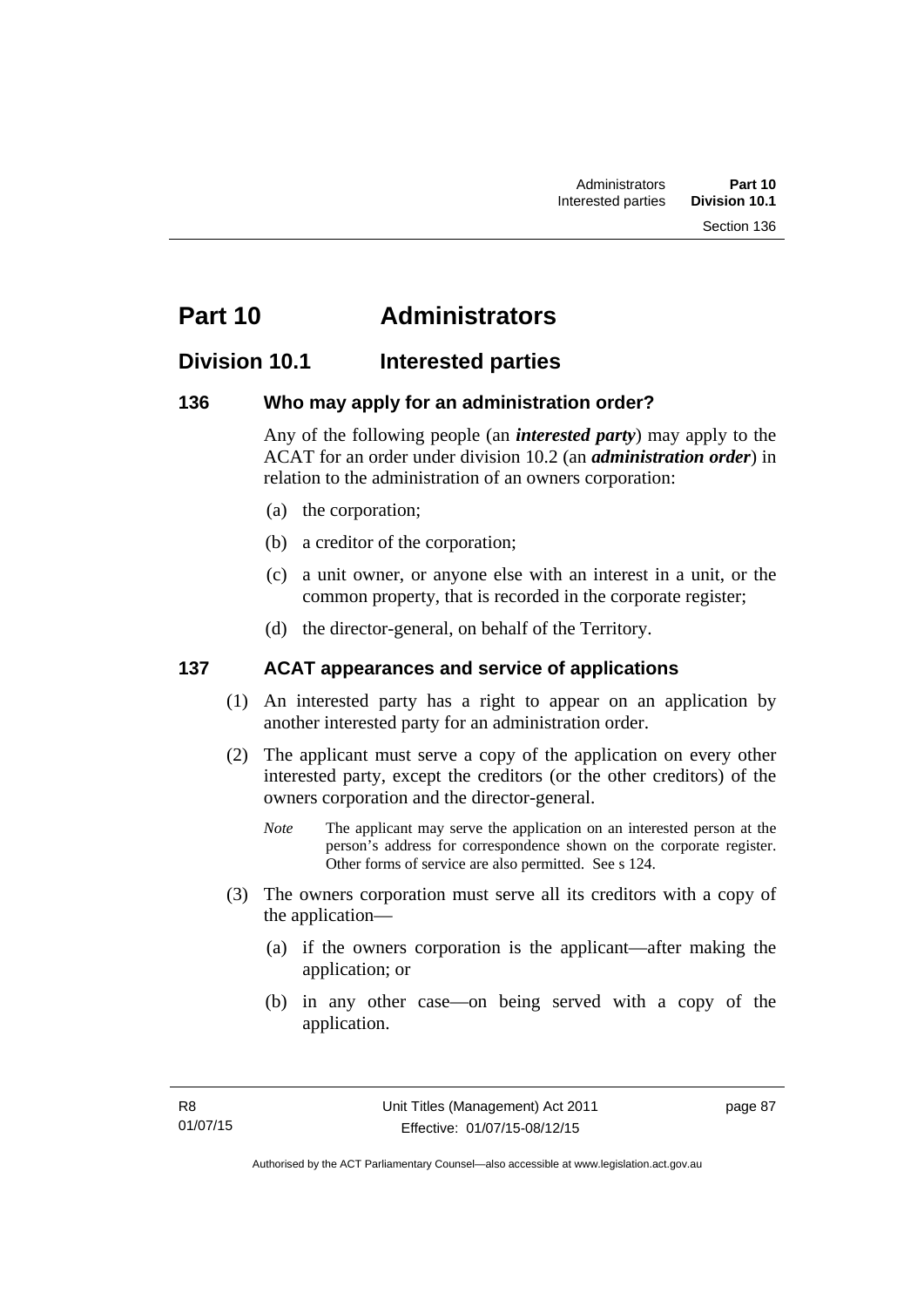- (4) An interested party may be represented by a lawyer or someone else.
- (5) The registrar of the ACAT must give a copy of an application to the director-general, unless the director-general is the applicant.

### **Division 10.2 Appointment, removal and functions**

### **138 Appointment of administrator**

- (1) On an application by an interested party, the ACAT may, by order, appoint the person named in the application to be administrator of the owners corporation on the terms about remuneration and anything else it considers appropriate.
	- *Note* For the making of appointments (including acting appointments), see the [Legislation Act,](http://www.legislation.act.gov.au/a/2001-14) pt 19.3.
- (2) The ACAT may make an order appointing an administrator only if satisfied that the administrator consents to the order.
- (3) In an order appointing an administrator, the ACAT may give any directions it considers appropriate for giving notice of the order to the administrator, the registrar-general and the owners corporation.
- (4) The remuneration of an administrator of an owners corporation and the expenses incurred in the exercise of the administrator's functions under this Act are taken to be expenditure incurred by the corporation.

### **139 Removal or replacement of administrator**

- (1) On an application by an interested party, the ACAT may, by order, remove or replace an administrator.
- (2) In an order removing or replacing an administrator, the ACAT may give any directions it considers appropriate for giving notice of the order to the registrar-general and the owners corporation.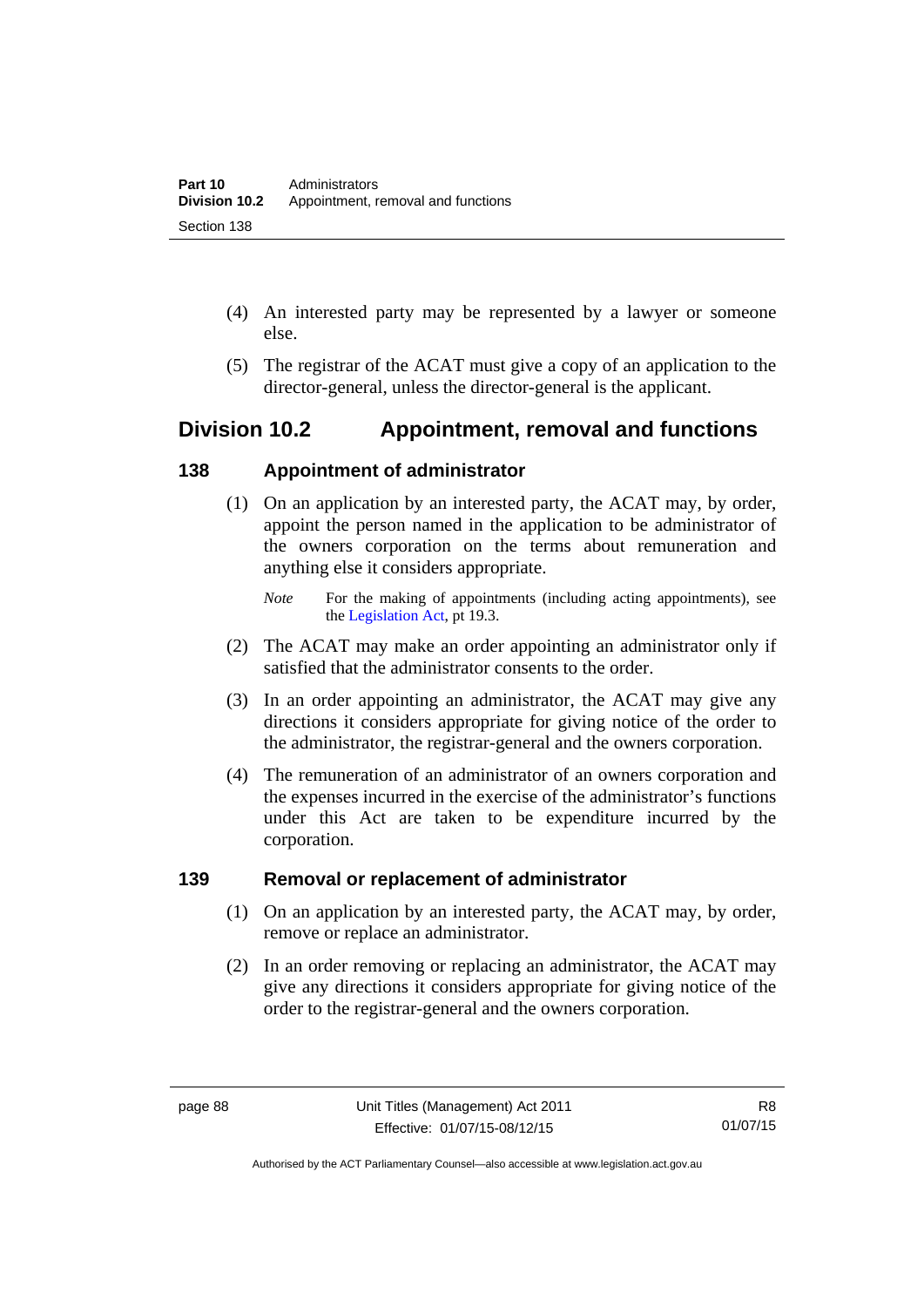#### **140 Functions of administrator**

- (1) The administrator of an owners corporation has all the functions of the corporation to the exclusion of the corporation and its executive committee.
- (2) However, an order of the ACAT under subsection (3) is required for an administrator to do anything that is required by this Act to be authorised by an unopposed or unanimous resolution.
- (3) On application by an interested party, the ACAT may make any order it considers appropriate about the exercise of the administrator's functions, including, for example, an order mentioned in subsection (2).
	- *Note* An example is part of the Act, is not exhaustive and may extend, but does not limit, the meaning of the provision in which it appears (see [Legislation Act,](http://www.legislation.act.gov.au/a/2001-14) s 126 and s 132).

#### **141 Delegation by administrator**

The administrator of an owners corporation may delegate the administrator's functions to anyone else.

*Note* A function that has been delegated by the administrator may, despite the delegation, be exercised by the administrator (see [Legislation Act,](http://www.legislation.act.gov.au/a/2001-14) s 240). For the making of delegations and the exercise of delegated functions generally, see the [Legislation Act,](http://www.legislation.act.gov.au/a/2001-14) pt 19.4.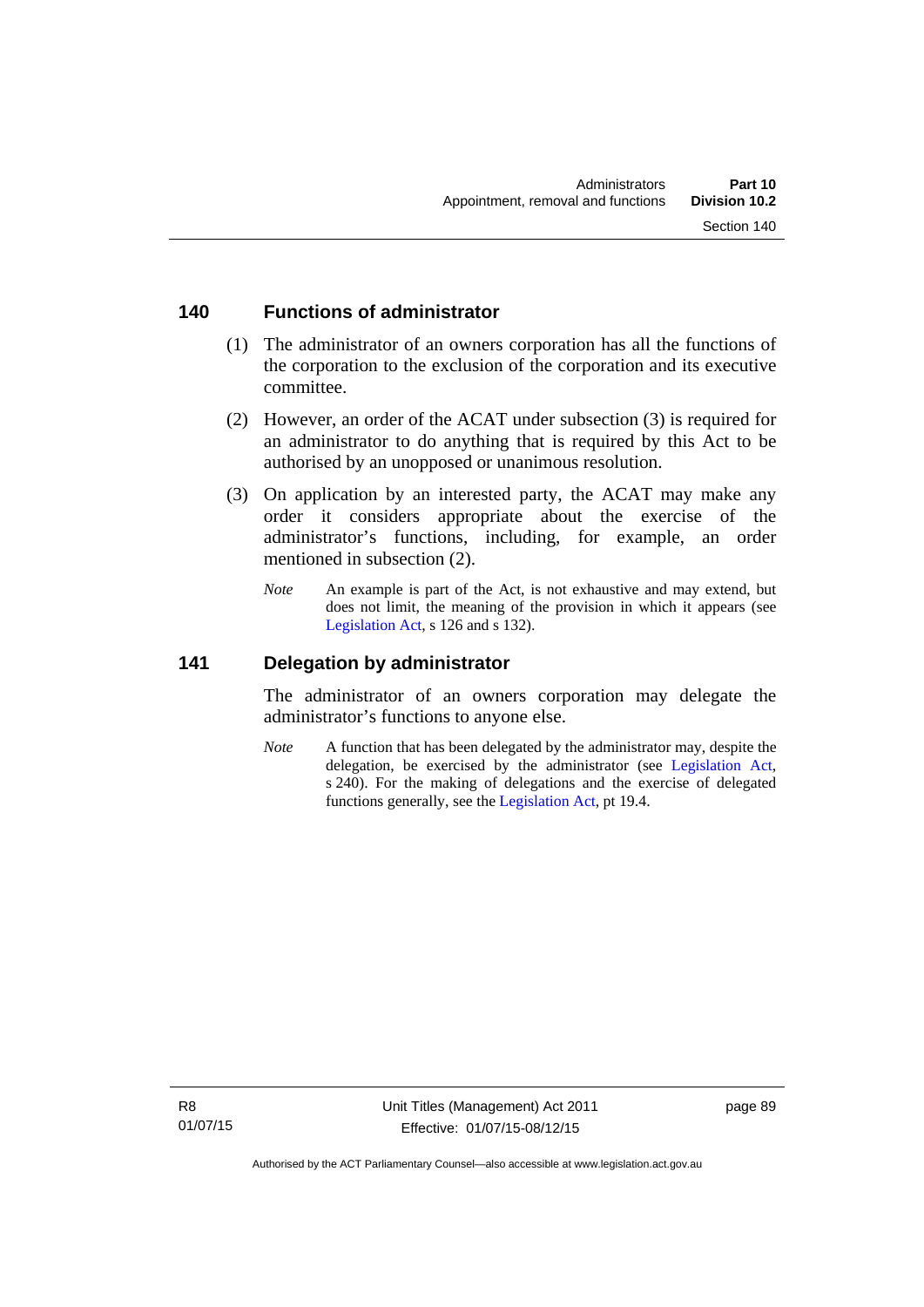**Part 11** Miscellaneous<br>**Division 11.1** Mortgage insur **Mortgage insurance** Section 142

# **Part 11 Miscellaneous**

### **Division 11.1 Mortgage insurance**

### **142 Mortgage insurance of unit**

If the interest of a unit owner is subject to a mortgage, the owner may take out 1 or more policies of insurance (a *mortgage insurance policy*) for indemnity against liability under the mortgage arising out of damage to, or destruction of, the unit.

### **143 Payment under mortgage insurance policies**

- (1) If a mortgage insurance policy is in force for a unit, the insurer is liable to pay to a mortgagee whose interest is noted on the policy the least of the following amounts:
	- (a) the amount insured as stated in the policy;
	- (b) the amount of the loss;
	- (c) the amount sufficient, at the date of the loss, to discharge the mortgage noted on the policy.
- (2) If the interests of 2 or more mortgagees are noted on the policy, subsection (1) applies to the mortgagees in their order of registered priority.

#### **144 Transfer of mortgagee's interest to insurer**

- (1) Payment by the insurer to a mortgagee under section 143 does not entitle the unit owner to a discharge of the mortgage.
- (2) On payment by the insurer to a mortgagee under section 143—
	- (a) if the amount paid equals the amount necessary to discharge the mortgage—the insurer is entitled to obtain from the mortgagee a transfer of the mortgage; or

Authorised by the ACT Parliamentary Counsel—also accessible at www.legislation.act.gov.au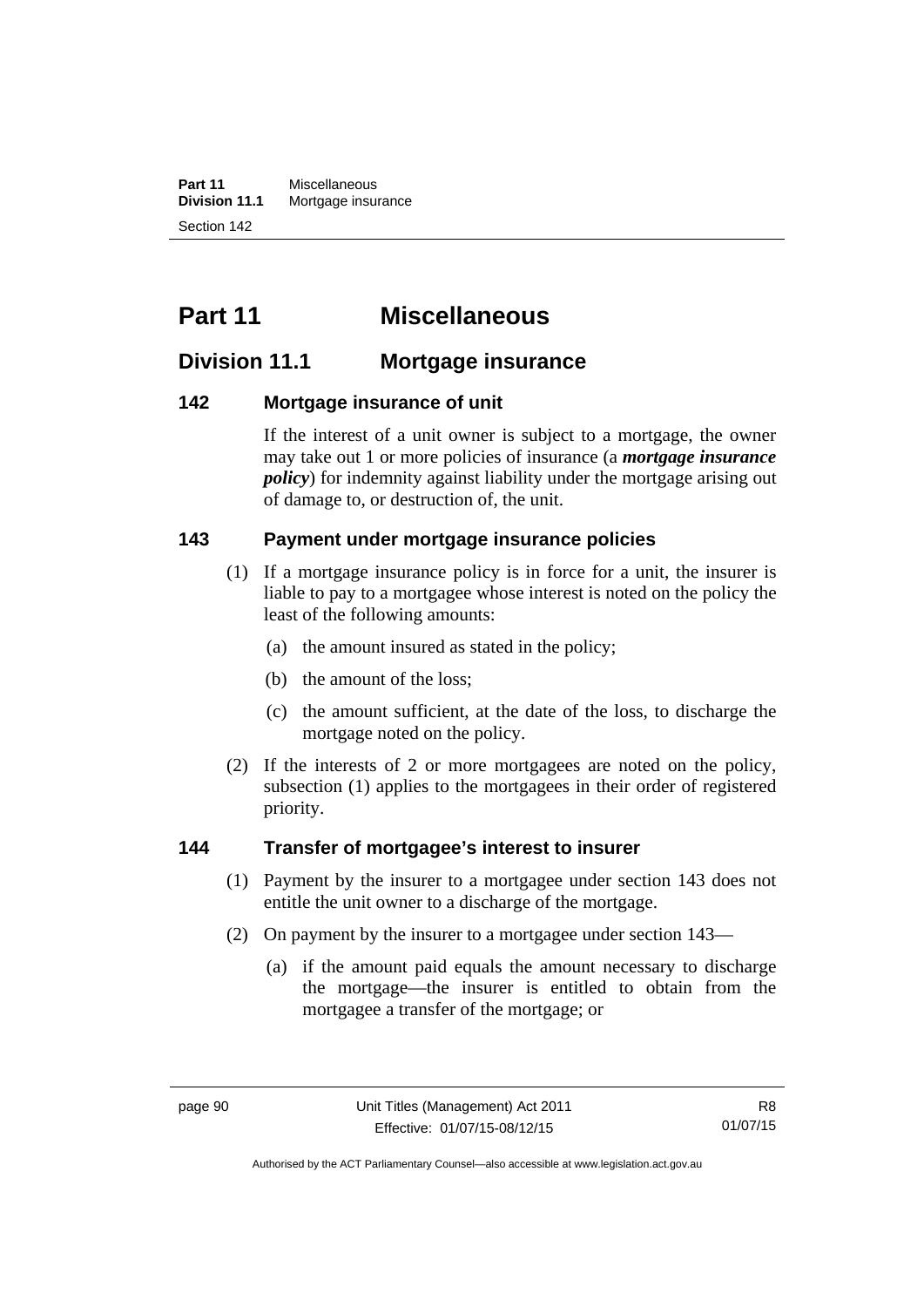(b) if the amount paid is less than the amount necessary to discharge the mortgage—the insurer is entitled to obtain from the mortgagee a transfer of an undivided share of the mortgagee's interest in the mortgage that bears to that interest the same proportion as the amount paid bears to the amount that was owing under the mortgage immediately before the payment.

### **Division 11.2 Miscellaneous**

### **145 Determination of fees**

- (1) The Minister may determine fees for this Act (other than fees that this Act provides are to be fixed by an owners corporation).
	- *Note* The [Legislation Act](http://www.legislation.act.gov.au/a/2001-14) contains provisions about the making of determinations and regulations relating to fees (see pt 6.3)
- (2) A determination is a disallowable instrument.
	- *Note* A disallowable instrument must be notified, and presented to the Legislative Assembly, under the [Legislation Act.](http://www.legislation.act.gov.au/a/2001-14)

### **146 Approved forms**

- (1) The Minister may approve forms for this Act.
- (2) If the Minister approves a form for a particular purpose, the approved form must be used for that purpose.

*Note* For other provisions about forms, see the [Legislation Act,](http://www.legislation.act.gov.au/a/2001-14) s 255.

(3) An approved form is a notifiable instrument.

*Note* A notifiable instrument must be notified under the [Legislation Act](http://www.legislation.act.gov.au/a/2001-14).

### **147 Regulation-making power**

(1) The Executive may make regulations for this Act.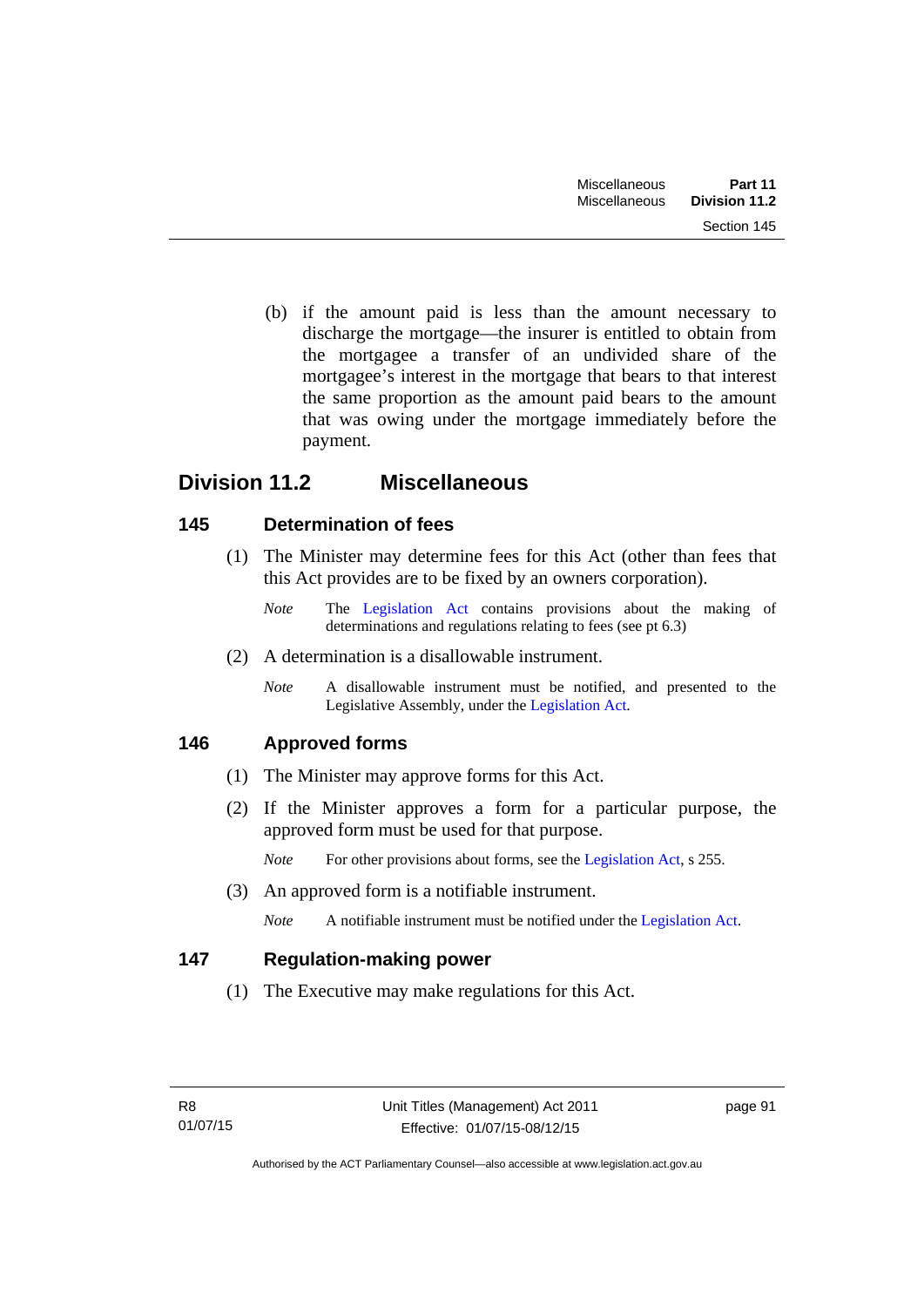- (2) A regulation may create offences and fix maximum penalties of not more than 60 penalty units for the offences.
	- *Note* A regulation must be notified, and presented to the Legislative Assembly, under the [Legislation Act](http://www.legislation.act.gov.au/a/2001-14).

page 92 Unit Titles (Management) Act 2011 Effective: 01/07/15-08/12/15

R8 01/07/15

Authorised by the ACT Parliamentary Counsel—also accessible at www.legislation.act.gov.au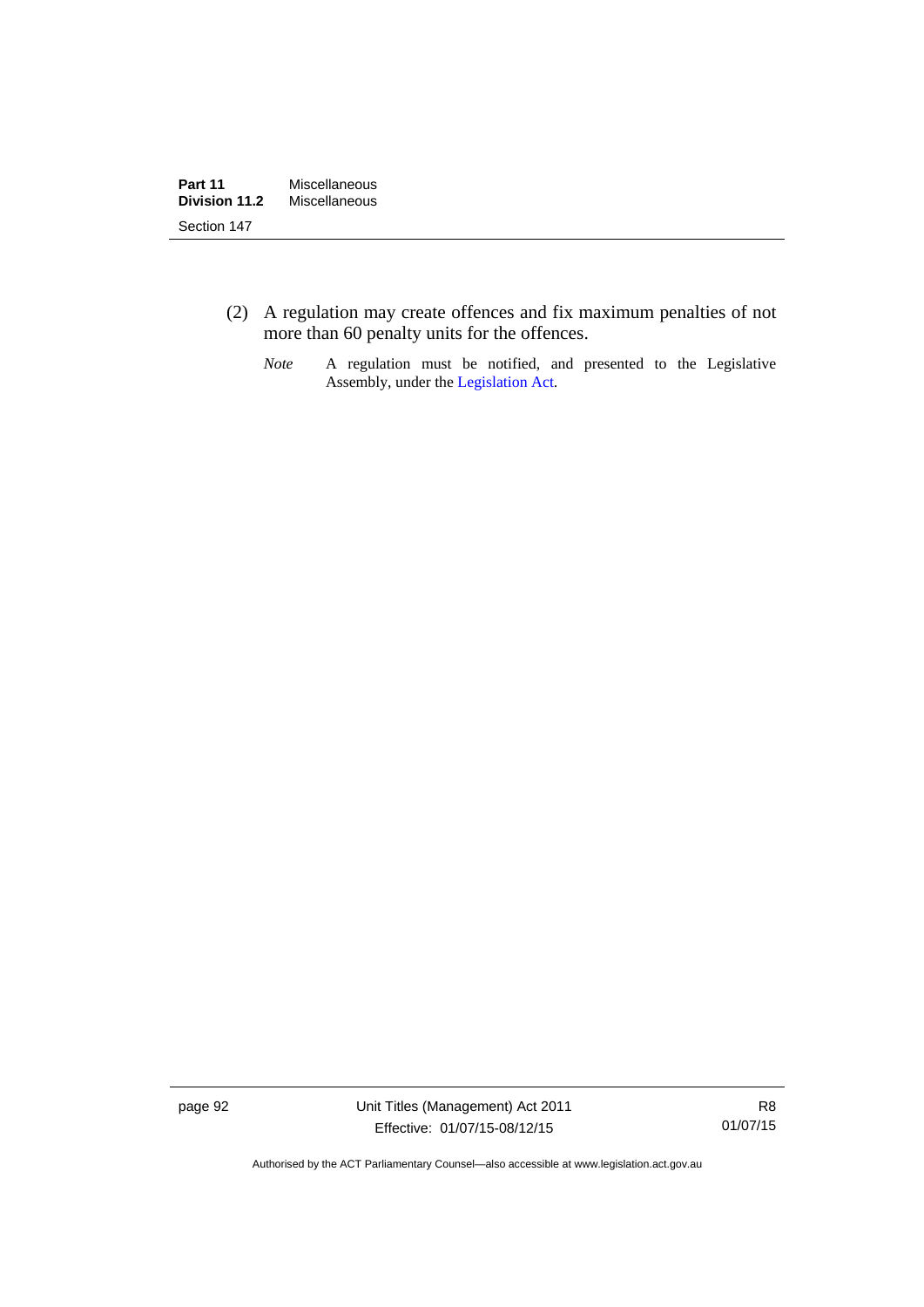# **Schedule 1 Codes of conduct**

(see s 46 and s 56)

# **Part 1.1 Executive committees—code of conduct**

### **1 Understanding of Act and code**

An executive member must have—

- (a) a commitment to acquiring an understanding of the Act, as relevant to the member's role on the executive committee; and
- (b) a good understanding of this code.

### **2 Honesty and fairness**

An executive member must act honestly and fairly in exercising the member's functions as an executive member.

### **3 Care and diligence**

An executive member must exercise reasonable care and diligence in exercising the member's functions as an executive member.

### **4 Acting in owners corporation's best interests**

An executive member must act in the best interests of the owners corporation in exercising the member's functions as an executive member, unless it is unlawful to do so.

### **5 Complying with Act and code**

An executive member must take reasonable steps to ensure that the member complies with the Act, including this code, when exercising the member's functions as an executive member.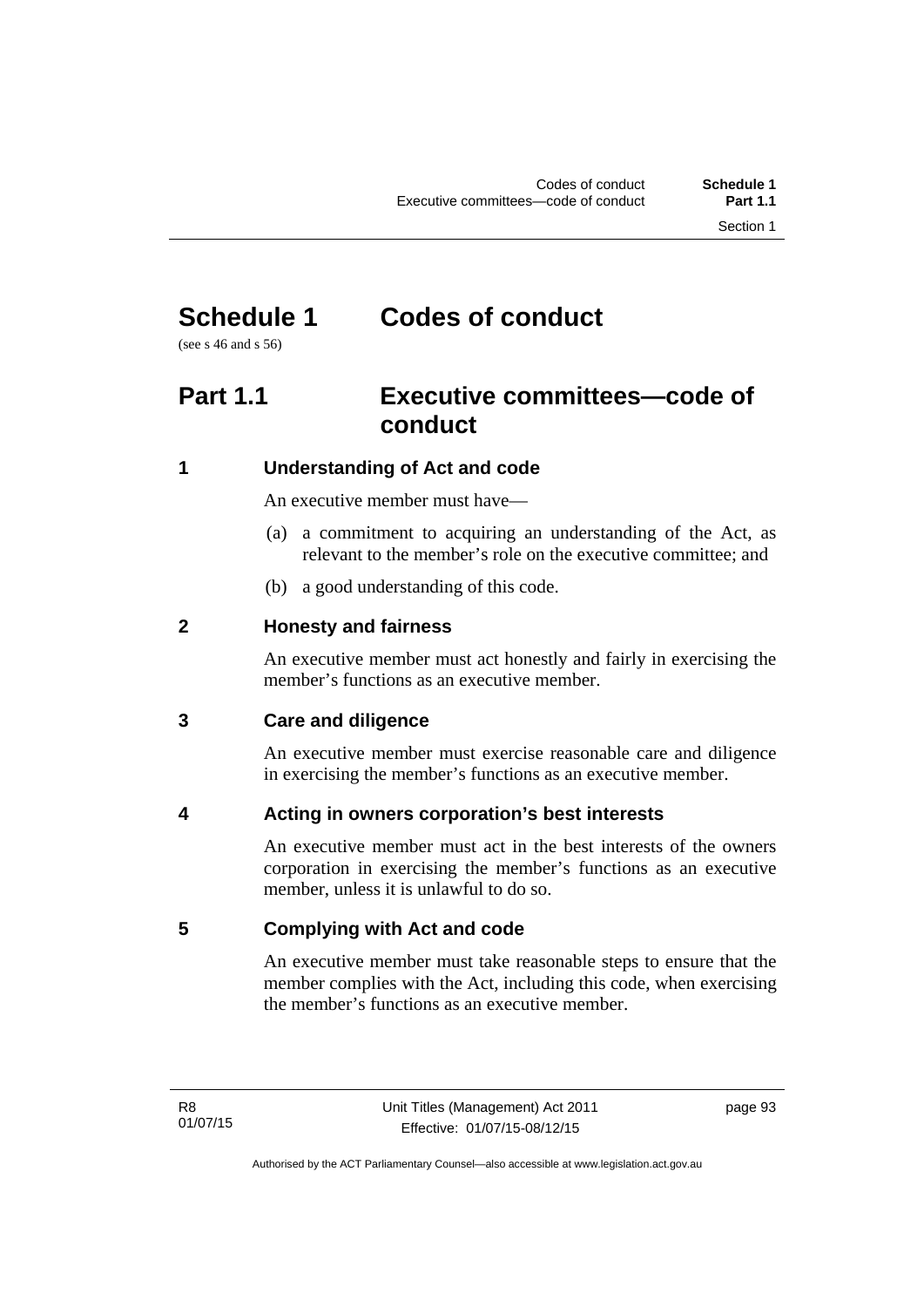### **6 Nuisance**

An executive member must not—

- (a) cause a nuisance on the land; and
- (b) otherwise behave in a way that unreasonably affects a person's lawful use or enjoyment of a unit or the common property.

### **7 Unconscionable conduct**

An executive member must not engage in unconscionable conduct in exercising the member's functions as an executive member.

#### **Examples**

- 1 improperly using the executive member's position on the executive committee to gain, directly or indirectly, an advantage personally or for someone else
- 2 exerting undue influence on, or using unfair tactics against, the owner of a unit in the units plan
- *Note* An example is part of the Act, is not exhaustive and may extend, but does not limit, the meaning of the provision in which it appears (see [Legislation Act,](http://www.legislation.act.gov.au/a/2001-14) s 126 and s 132).

#### **8 Conflict of interest**

An executive member must disclose to the executive committee any conflict of interest the member may have in a matter before the committee.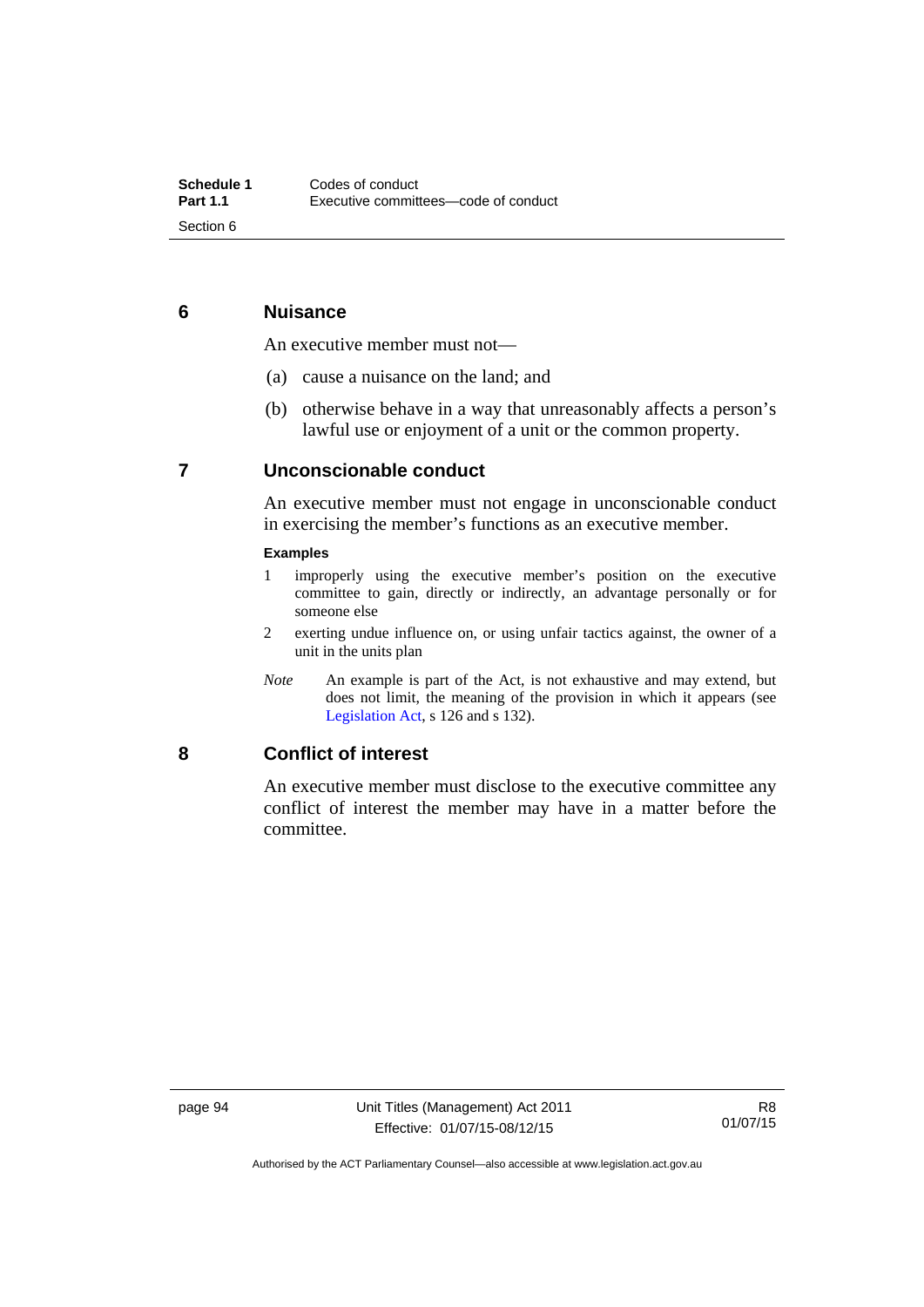# **Part 1.2 Managers—code of conduct**

### **1 Knowledge of Act and code**

A manager must have a good working knowledge and understanding of the Act, including this code, as relevant to the manager's functions.

### **2 Honesty, fairness and professionalism**

- (1) A manager must act honestly, fairly and professionally in exercising the manager's functions.
- (2) A manager must not try to unfairly influence the outcome of an election for the owners corporation executive committee.

### **3 Skill, care and diligence**

A manager must exercise reasonable skill, care and diligence in exercising the manager's functions.

### **4 Acting in owners corporation's best interests**

A manager must act in the best interests of the owners corporation unless it is unlawful to do so.

### **5 Keeping owners corporation informed of developments**

A manager must keep the owners corporation informed of any significant development or issue about an activity carried out for the owners corporation.

### **6 Ensuring employees comply with Act and code**

A manager must take reasonable steps to ensure that the manager's employees comply with the Act, including this code, when exercising the manager's functions.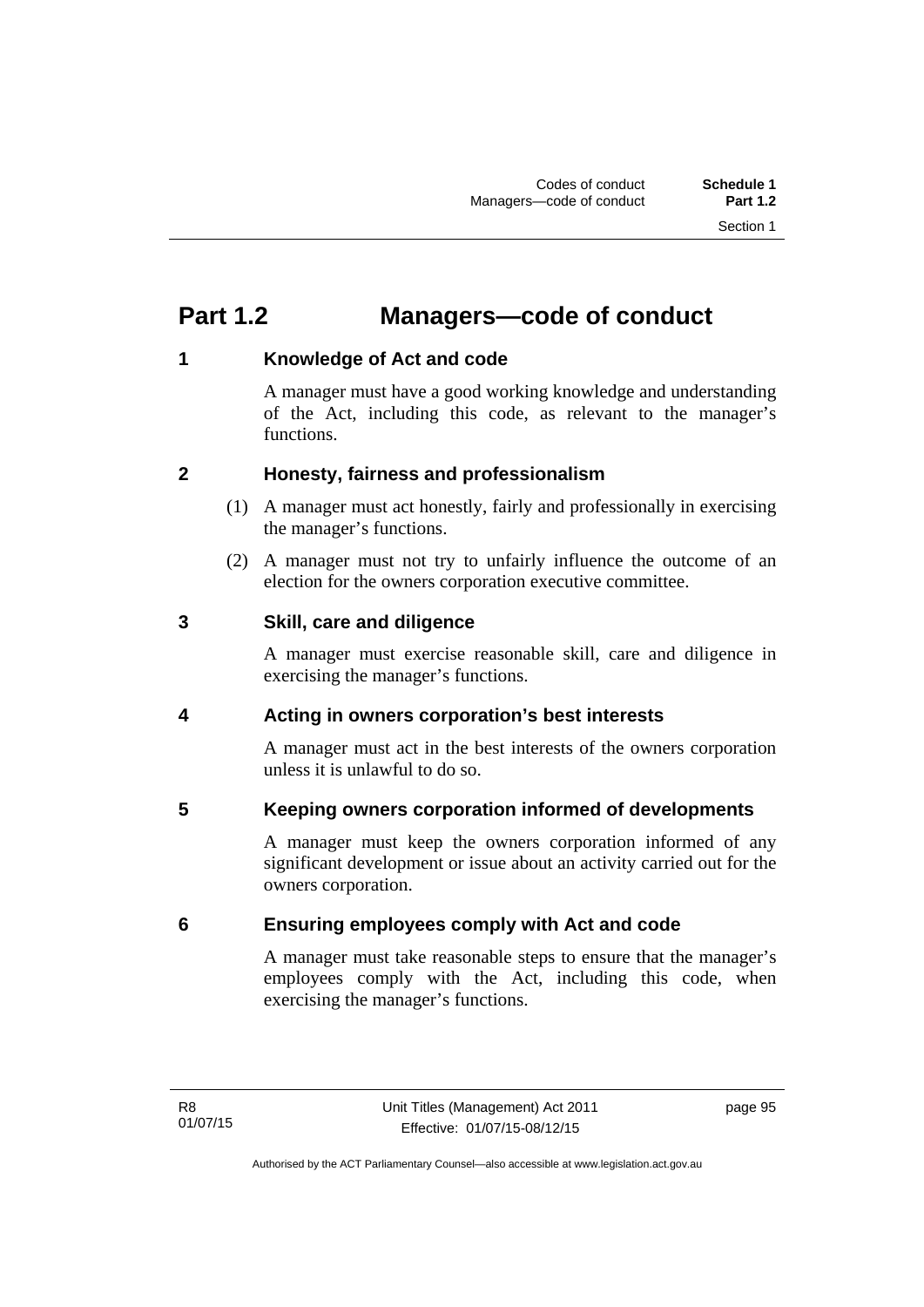### **7 Fraudulent or misleading conduct**

A manager must not engage in fraudulent or misleading conduct in exercising the manager's functions.

#### **8 Unconscionable conduct**

A manager must not engage in unconscionable conduct in carrying out the manager's functions.

#### **Examples**

- 1 taking unfair advantage of the manager's superior knowledge relative to the owners corporation
- 2 requiring the owners corporation to comply with conditions that are unlawful or not reasonably necessary
- 3 improperly using the executive member's position on the executive committee to gain, directly or indirectly, an advantage personally or for someone else
- 4 exerting undue influence on, or using unfair tactics against, the owners corporation or the owner of a unit in the units plan
- *Note* An example is part of the Act, is not exhaustive and may extend, but does not limit, the meaning of the provision in which it appears (see [Legislation Act,](http://www.legislation.act.gov.au/a/2001-14) s 126 and s 132).

#### **9 Conflict of duty or interest**

A manager for an owners corporation (the *first corporation*) must not accept an engagement for another owners corporation if accepting the engagement may place the manager's duty to, or the interests of, the first corporation in conflict with the manager's duty to, or the interests of, the other owners corporation.

#### **10 Goods and services to be supplied at competitive prices**

A manager must take reasonable steps to ensure the goods and services the manager gets for, or supplies to, the owners corporation are obtained or supplied at competitive prices.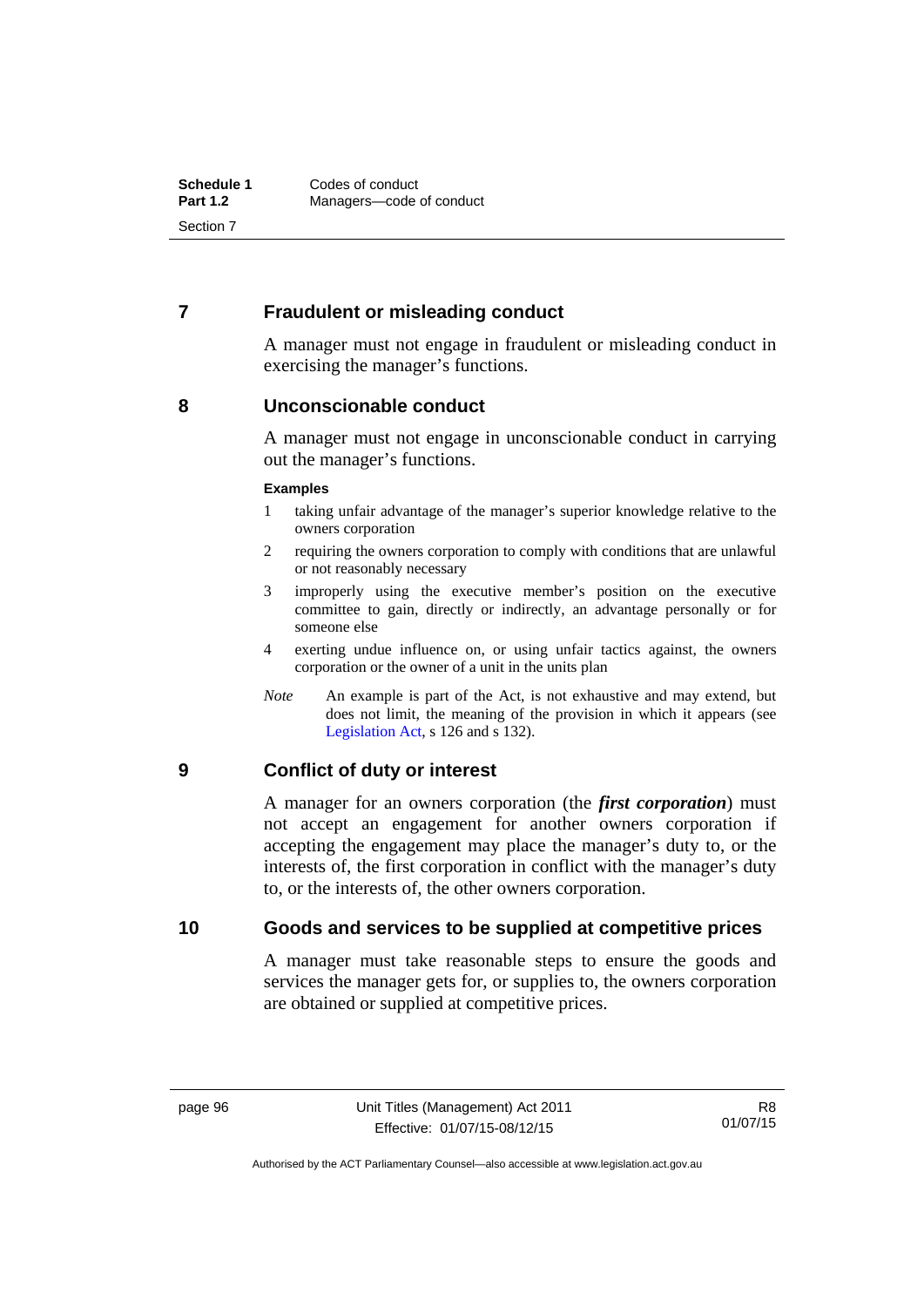## **11 Manager to demonstrate keeping of particular records**

If an owners corporation or its executive committee asks the manager, in writing, to show that the manager has kept the owners corporation's records as required under the Act, the manager must comply with the request within a reasonable time.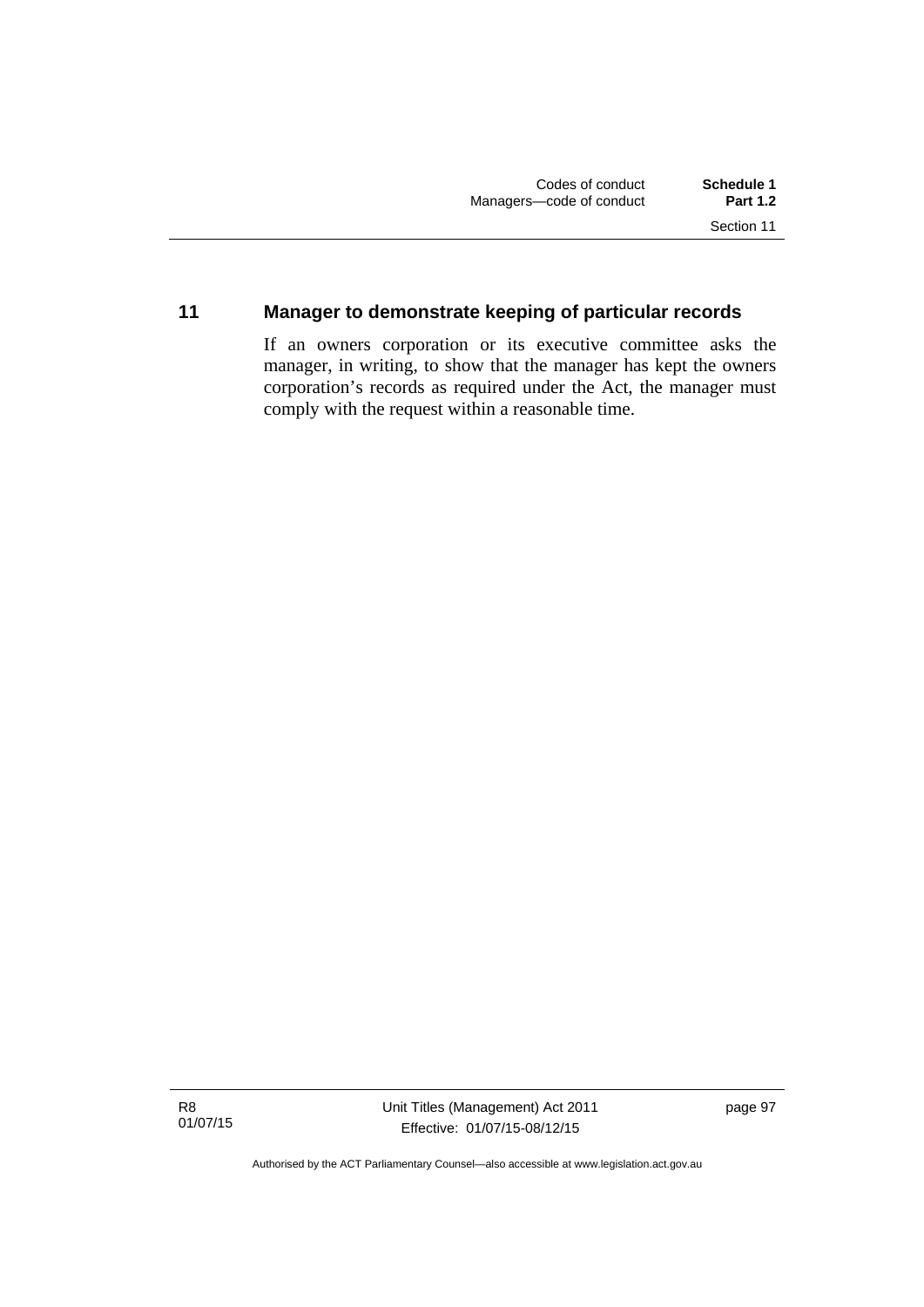# **Schedule 2 Executive committees**

(see s 36 and s 37)

*Note* The executive committee exercises the functions of the owners corporation (see s 35 (1)).

> Who are the members of the executive committee and how many members there must be depends on whether the owners corporation has had its first annual general meeting and how many members of the owners corporation there are (see s 38 and s 39).

> The executive committee must elect a chairperson, secretary and treasurer (see s 40). The functions of those office-holders are set out in ss 41 to 43.

The executive committee may—

- be helped in the exercise of its functions by a person employed or engaged under s 45; and
- delegate its functions to 1 or more executive members (see s 44 (1) or a manager (see s 58 (2)).

An executive committee member is protected from civil liability in relation to the exercise of the member's functions if the member acts honestly and without recklessness (see s 47).

## **Part 2.1 What the executive committee must, may and cannot do**

#### **2.1 Executive committee must keep minutes, and records and accounts**

- (1) The executive committee of an owners corporation must—
	- (a) keep minutes of its proceedings; and
	- (b) keep minutes of proceedings at general meetings of the corporation; and

Authorised by the ACT Parliamentary Counsel—also accessible at www.legislation.act.gov.au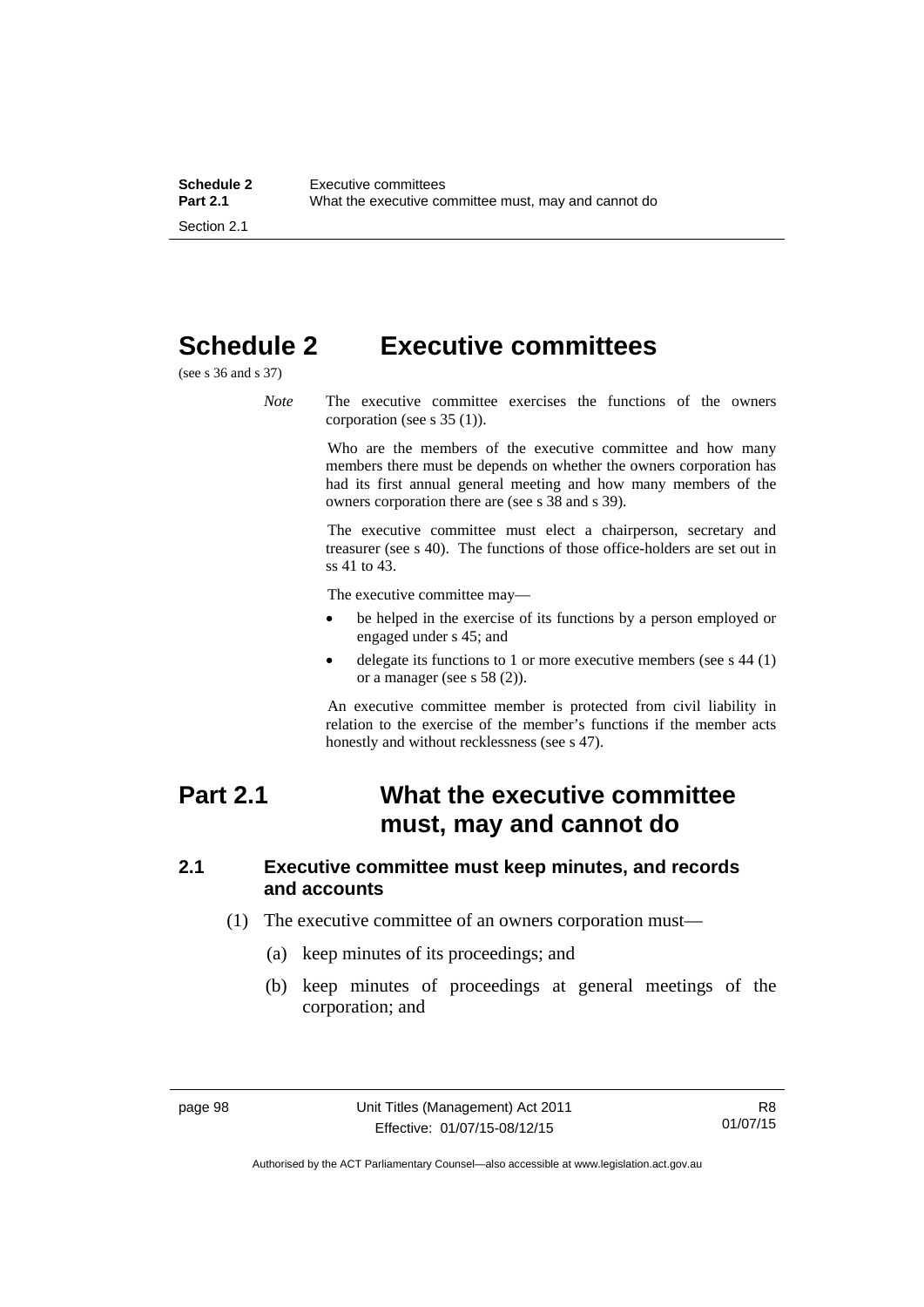- (c) include in the minutes of proceedings at general meetings a record of every resolution of the corporation (including, for special, unopposed and unanimous resolutions, details of the kind of resolution); and
- (d) keep a copy of any court order given to the owners corporation; and
- (e) keep any authorisation by the planning and land authority given to the owners corporation; and
- (f) keep proper records and books of account in relation to—
	- (i) the corporation's assets and liabilities (including all amounts owing to and by the corporation); and
	- (ii) all amounts received and paid by the corporation.
- *Note* If minutes or other records kept by the executive committee contain personal information, the executive committee must comply with the Australian Privacy Principles under the *[Privacy Act 1988](http://www.comlaw.gov.au/Current/C2004A03712)* (Cwlth) in relation to that information.
- (2) The executive committee must keep the documents, records and books for at least 5 years.
- (3) The executive committee may keep the minutes, records or books of account in an electronic form.
- (4) If an owners corporation fails to comply with this section, each executive member of the corporation at the time of the failure commits an offence.
- (5) It is a defence to a prosecution for an offence against this section if the defendant proves that—
	- (a) the defendant took reasonable steps to ensure that the section was complied with; or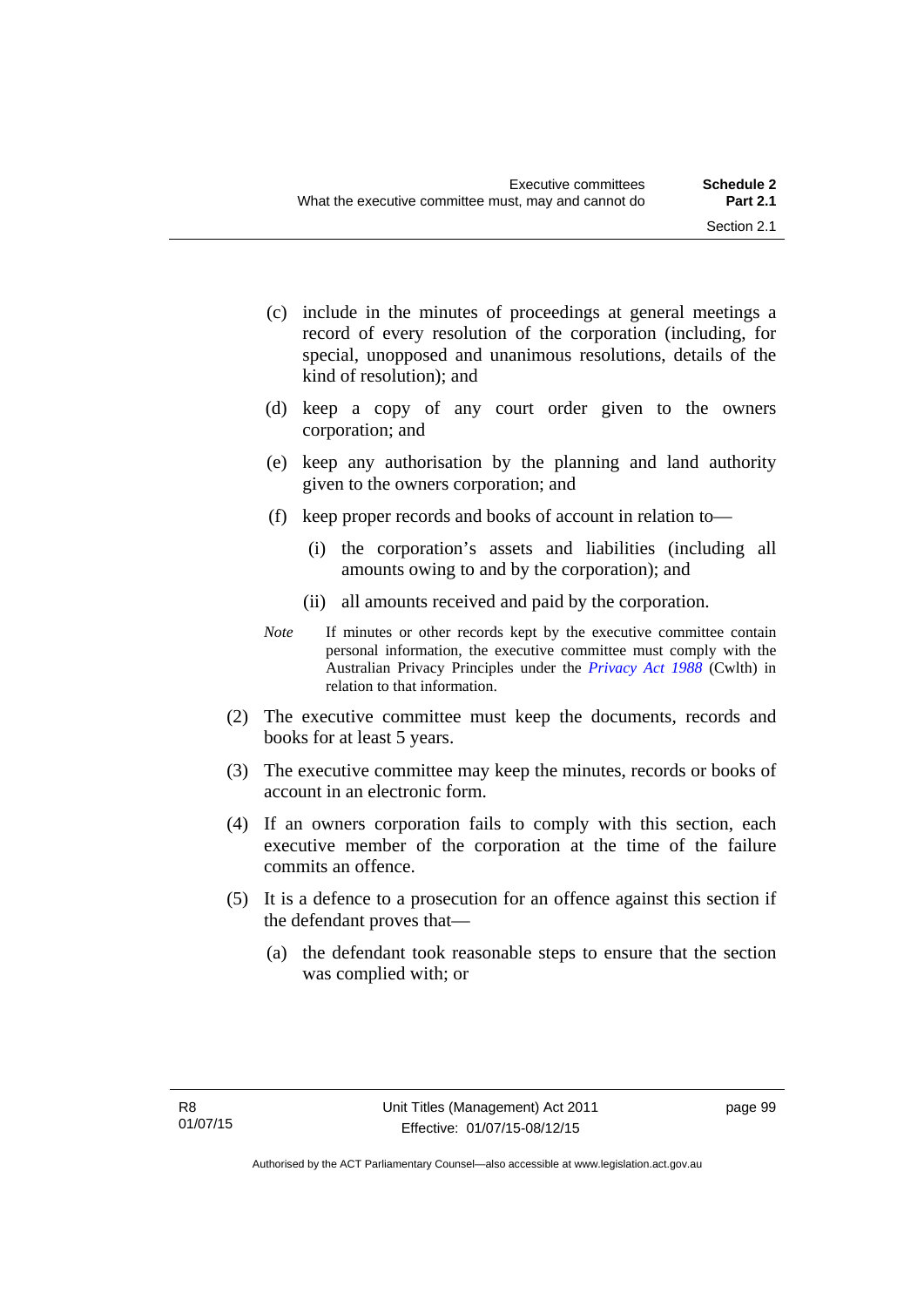(b) the failure to comply happened without the defendant's knowledge.

Maximum penalty: 20 penalty units.

#### **2.2 Executive committee must present financial statements at annual general meeting**

- (1) At each annual general meeting of an owners corporation, the executive committee must present to the corporation annual financial statements in relation to the matters mentioned in section 2.1 (1) (f).
- (2) Annual financial statements must cover the period from the end of the period for which the last statements were prepared (or, for the first annual general meeting, since the registration of the units plan), to a stated day (the *stated day*) before the annual general meeting at which they are to be presented.
- (3) The annual financial statements must be presented to the annual general meeting within 3 months from the stated day.
- (4) If an owners corporation fails to comply with this section, each executive member of the corporation at the time of the failure commits an offence.

Maximum penalty: 20 penalty units.

- (5) It is a defence to a prosecution for an offence against this section if the defendant proves that—
	- (a) the defendant took reasonable steps to ensure that the section was complied with; or
	- (b) the failure to comply happened without the defendant's knowledge.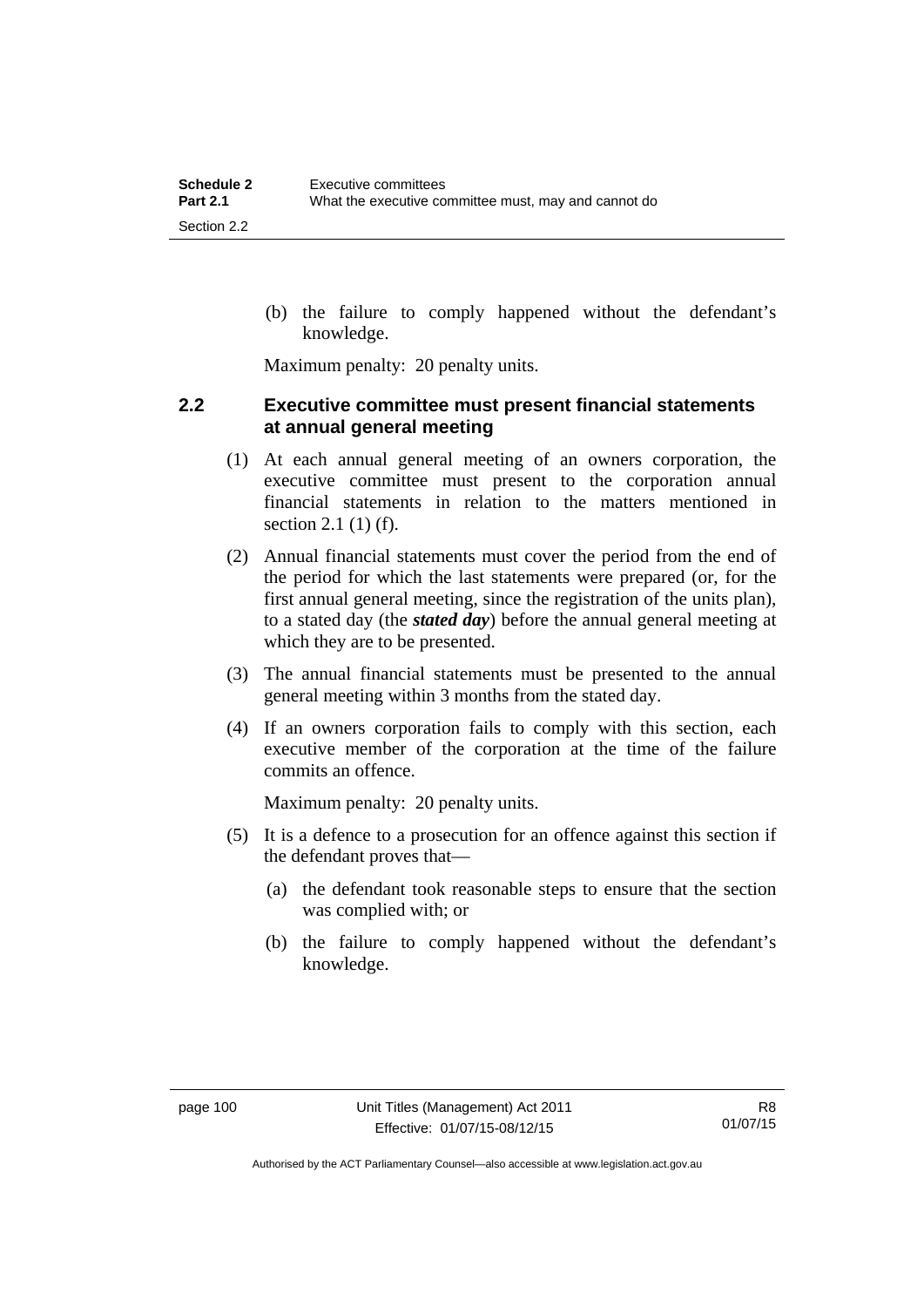## **2.3 Executive committee must present insurance details at annual general meeting**

- (1) At each annual general meeting of an owners corporation, the executive committee must give to the corporation the following details about each insurance policy held by the corporation under this Act that is current at the time of the meeting:
	- (a) the name of the insurer;
	- (b) the amount of cover under the policy;
	- (c) for a building insurance policy—details of any recent valuation of the insured buildings;
	- (d) a summary of the type of cover under the policy;

#### **Examples**

public liability insurance, building insurance, personal property insurance

*Note* An example is part of the Act, is not exhaustive and may extend, but does not limit, the meaning of the provision in which it appears (see [Legislation Act,](http://www.legislation.act.gov.au/a/2001-14) s 126 and s 132).

- (e) the amount of the premium;
- (f) the amount of any excess payable on the happening of an event for which the insurance gives cover;
- (g) the date the cover expires;
- (h) the amount and type of any financial or other benefit given, or to be given, by the insurer, for the insurance being taken out, to any person.

**Example—financial or other benefit**  commissions, discounts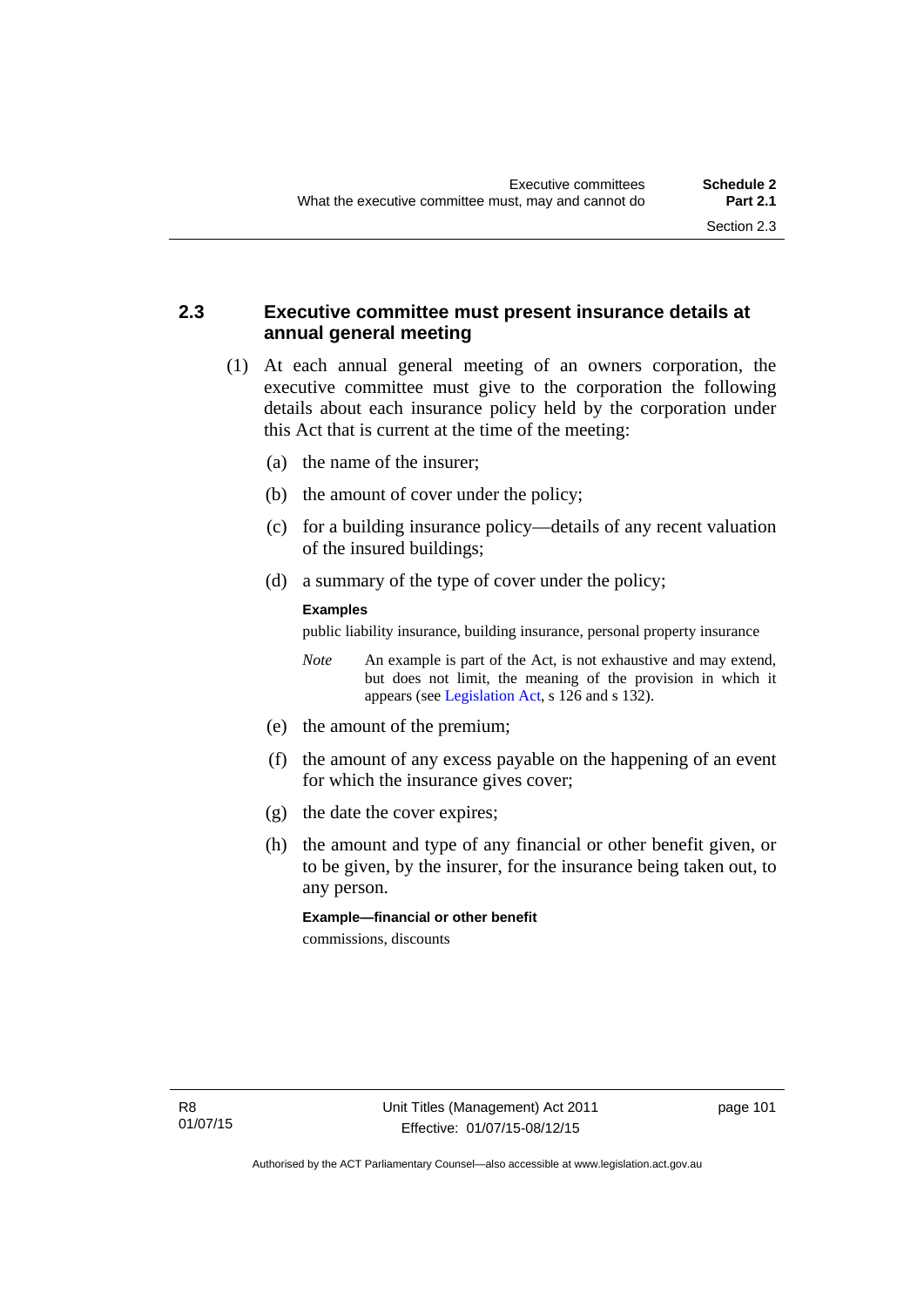(2) If an owners corporation fails to comply with this section, each executive member of the corporation at the time of the failure commits an offence.

Maximum penalty: 20 penalty units.

- (3) It is a defence to a prosecution for an offence against this section if the defendant proves that—
	- (a) the defendant took reasonable steps to ensure that the section was complied with; or
	- (b) the failure to comply happened without the defendant's knowledge.

#### **2.4 Approving use of common property**

The executive committee of an owners corporation may approve an application by a member of the corporation to use the common property if—

- (a) the use applied for is minor; and
- (b) the use will not unreasonably interfere with the reasonable use and enjoyment of the common property by other members of the corporation.

#### **Example—minor use**

installation of airconditioner or awning on unit that extends over common property

*Note* An example is part of the Act, is not exhaustive and may extend, but does not limit, the meaning of the provision in which it appears (see [Legislation Act,](http://www.legislation.act.gov.au/a/2001-14) s 126 and s 132).

#### **2.5 Decisions about taking legal action**

- (1) This section applies if the executive committee proposes to take legal action.
- (2) The executive committee of an owners corporation must not take legal action on behalf of the owners corporation unless—

R8 01/07/15

Authorised by the ACT Parliamentary Counsel—also accessible at www.legislation.act.gov.au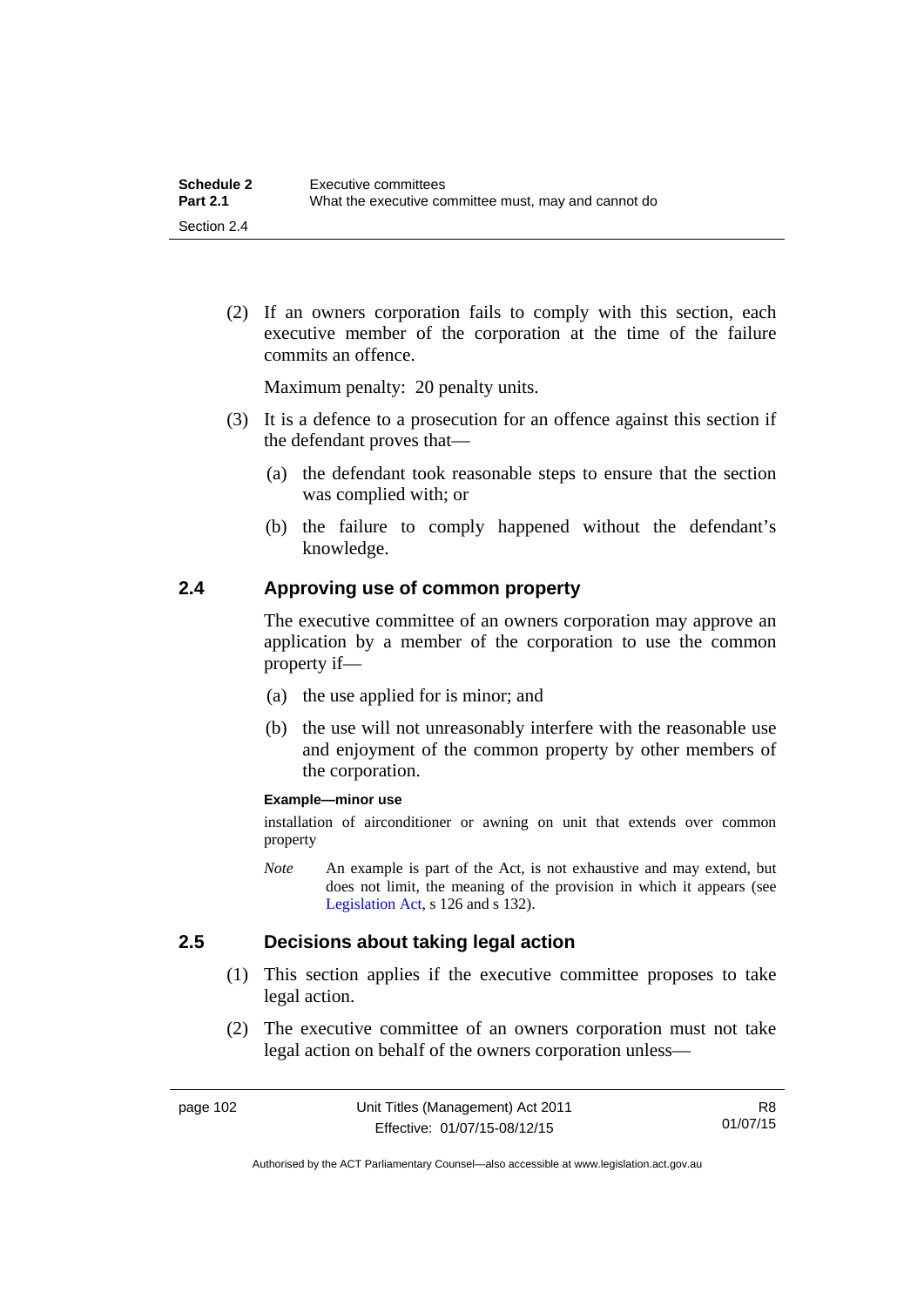- (a) the legal action relates to the payment of a contribution under the Act by a member of the corporation to the corporation; or
- (b) the costs of taking the legal action are reasonably estimated by the corporation's legal representative to be not more than the amount prescribed by regulation; or
- (c) the corporation approves taking the legal action by ordinary resolution.
- *Note* Section 2.6 allows urgent legal action to be taken.
- (3) For this section, the executive committee of an owners corporation *takes legal action* if the committee—
	- (a) begins a proceeding; or
	- (b) begins to defend a proceeding; or
	- (c) continues, or continues to defend, a proceeding.
- (4) In this section:

*costs*, of taking legal action, means the legal costs and disbursements incurred by the owners corporation for its legal representation for the legal action.

## **2.6 Taking urgent legal action**

- (1) This section applies if—
	- (a) the executive committee of an owners corporation is satisfied on reasonable grounds that it is necessary to take legal action urgently on behalf of the corporation; and
	- (b) the executive committee cannot reasonably get the corporation's approval before taking the legal action.
- (2) The executive committee may take the legal action.
- (3) However, the executive committee must—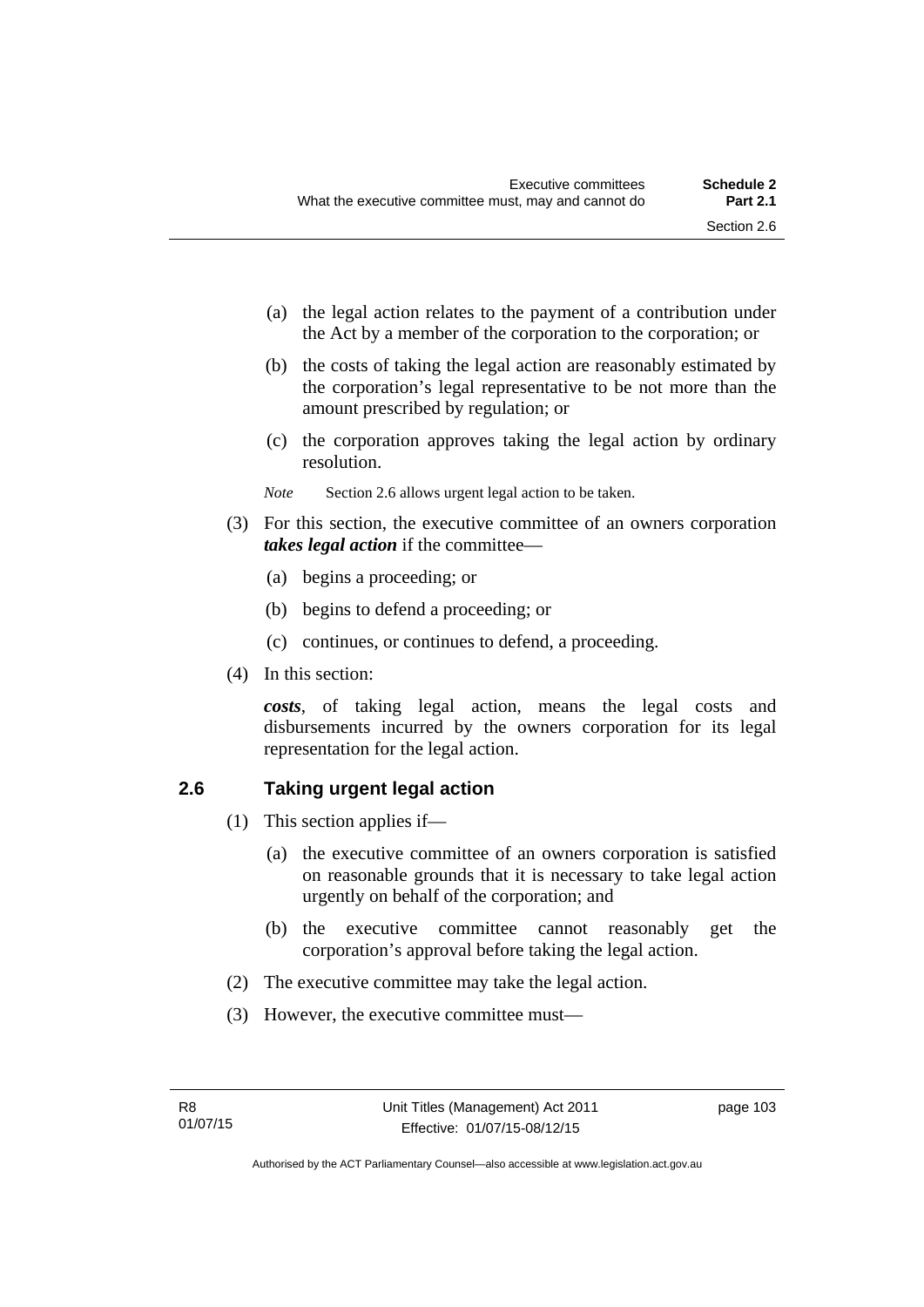| <b>Schedule 2</b> | Executive committees                                 |
|-------------------|------------------------------------------------------|
| <b>Part 2.1</b>   | What the executive committee must, may and cannot do |
| Section 2.7       |                                                      |

- (a) seek the approval of the owners corporation as soon as practicable after beginning the legal action; and
- (b) if the owners corporation does not approve taking the legal action, the executive committee must discontinue the proceeding or withdraw the defence.
- (4) For this section, the executive committee of an owners corporation *takes legal action* if the committee—
	- (a) begins a proceeding; or
	- (b) begins to defend a proceeding.

## **2.7 Decisions about staged development**

- (1) This section applies to a meeting of an executive committee of an owners corporation for a staged development if the development has not been completed.
- (2) The executive committee must not decide a matter about the uncompleted stages of the development.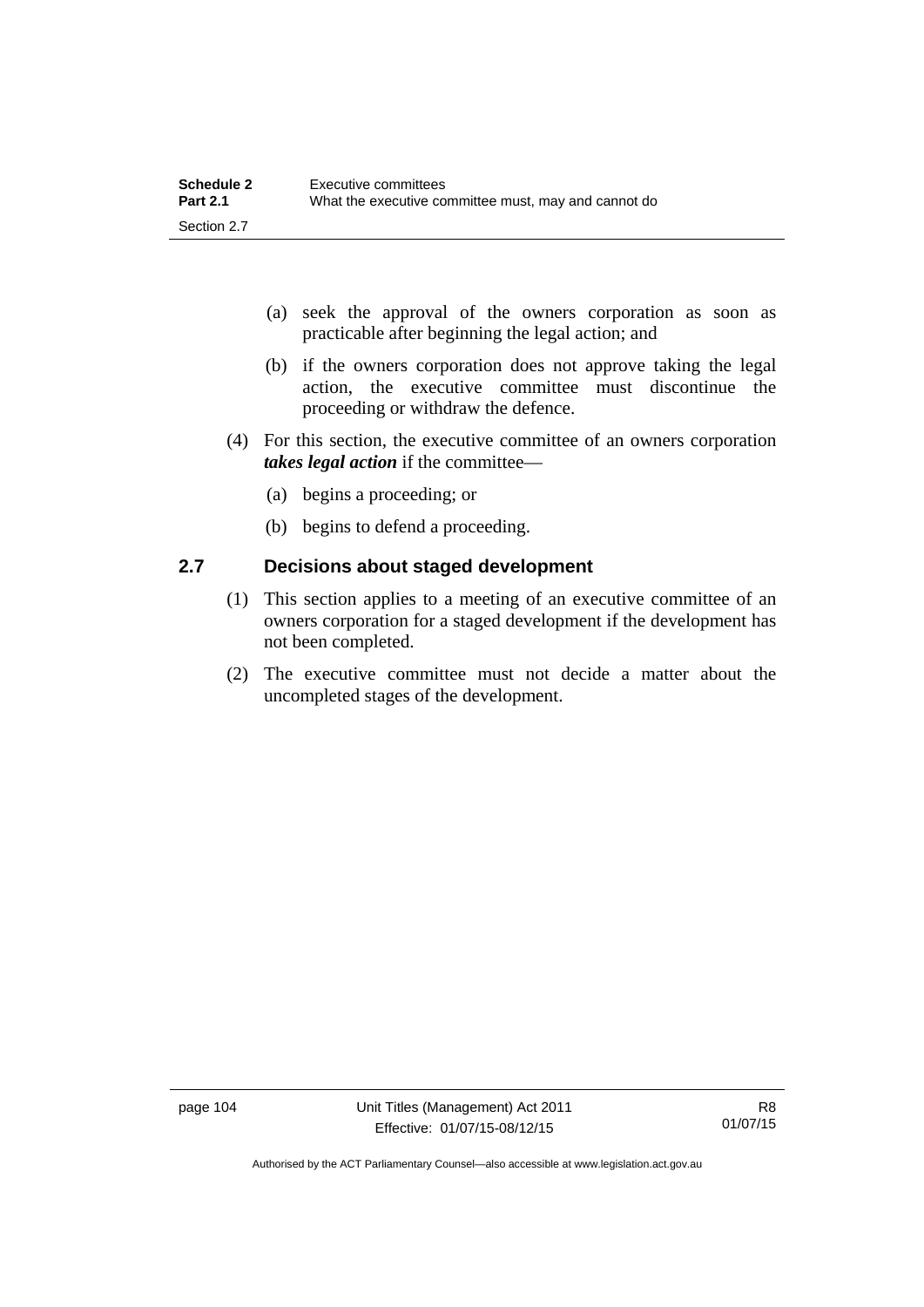## **Part 2.2 Executive committee—meetings and procedures**

### **2.8 Meetings of executive committee**

- (1) An executive committee may meet for the conduct of business when it decides, and may adjourn and otherwise regulate its meetings as it considers appropriate.
- (2) An executive member may call a meeting of the committee by giving to each other executive member not less than 7 days written notice stating the business that the member proposes to bring before the meeting and the time and place of the meeting.

## **2.9 Quorum of executive committee**

- (1) Business may be transacted at a meeting of an executive committee only if a quorum is present at the relevant time.
- (2) A quorum is worked out as follows:
	- (a) if the total number of executive members is an odd number—

 $\overline{2}$ total number of executive members  $+1$ 

(b) if the total number of executive members is an even number—

$$
\left(\frac{\text{total number of executive members}}{2}\right) + 1
$$

## **2.10 Voting of executive committee**

- (1) At meetings of an executive committee, all matters must be decided by a majority of the votes of the executive members present and voting.
- (2) If an executive committee has only 2 members, all matters must be decided by unanimous vote.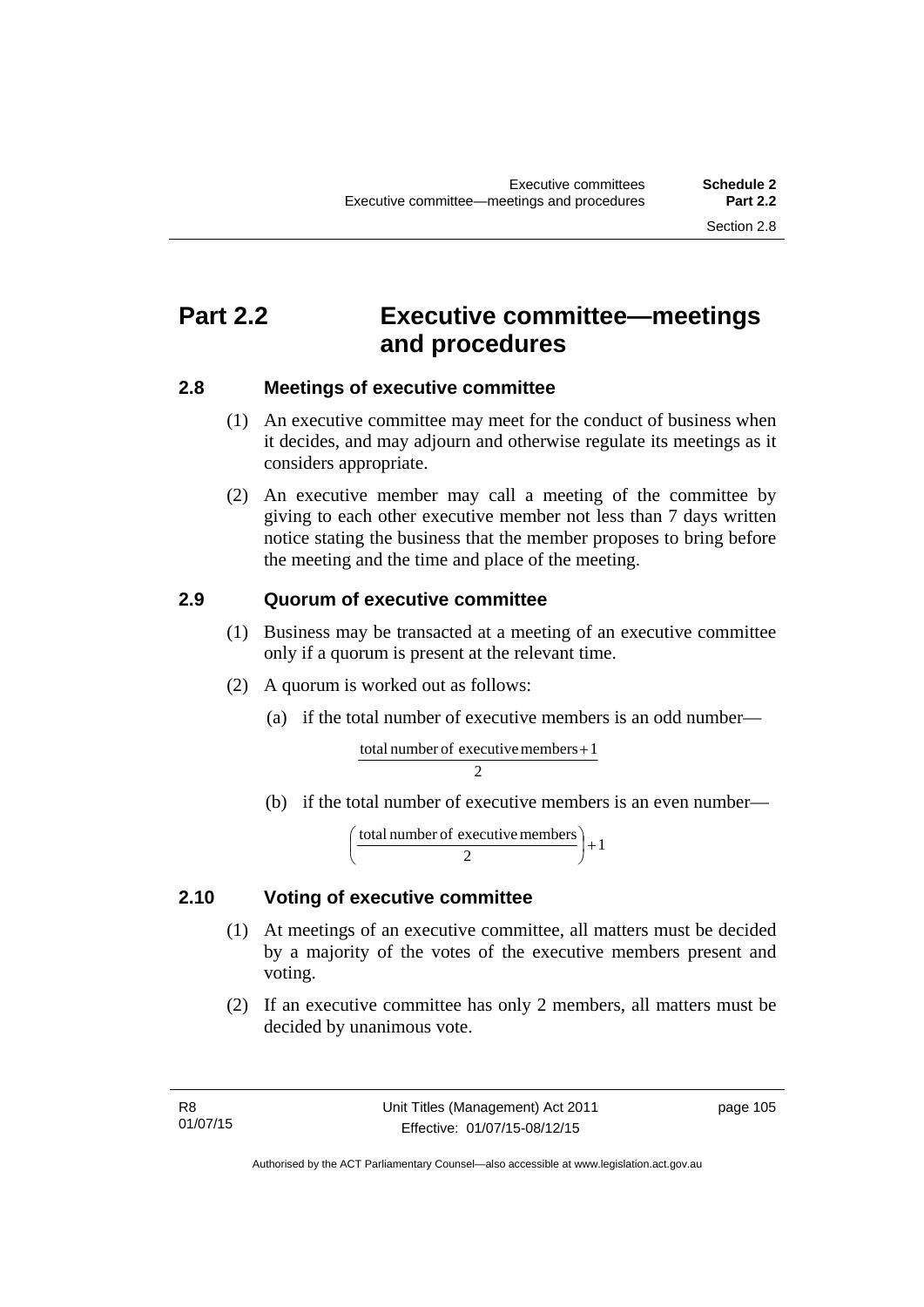## **2.11 Chairperson—meetings**

- (1) At a meeting of the executive committee, the chairperson may leave the chair during the meeting for any reason.
- (2) If the chairperson leaves the chair during a meeting, the executive members present must elect another executive member present to chair the meeting.
- (3) At a meeting of the executive committee, the chairperson—
	- (a) may vote as an executive member; and
	- (b) if the votes on a matter are equal—may exercise a 2nd (casting) vote, unless there are only 2 executive members.
	- *Note* If there are only 2 executive members, all matters must be decided by unanimous vote (see s 2.10 (2)).

page 106 Unit Titles (Management) Act 2011 Effective: 01/07/15-08/12/15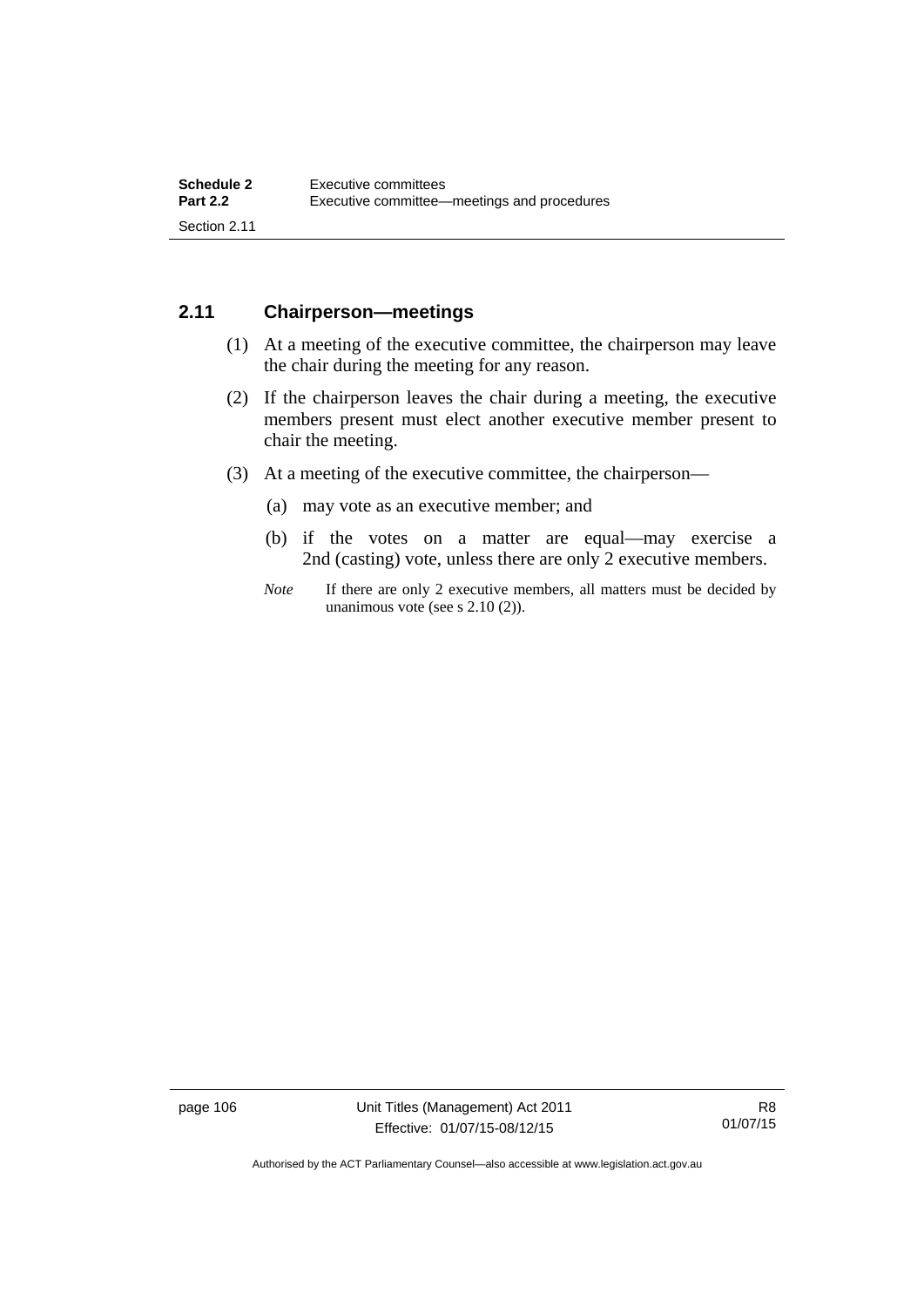# **Schedule 3 General meetings**

(see s 17)

*Note* The owners corporation of a units plan is responsible for managing the units plan. In managing the units plan the owners corporation is required to, or may, make various decisions under this Act. The members of the owners corporation make those decisions at general meetings. The following provisions set out how general meetings (including annual general meetings) must be conducted and how decisions are made at those meetings.

# **Part 3.1 General meetings**

## **3.1 Conduct of general meetings**

An owners corporation for a units plan may hold, adjourn and otherwise regulate general meetings as it considers appropriate, subject to this schedule.

## **3.2 Annual general meetings**

- (1) An owners corporation for a units plan must hold an annual general meeting each financial year.
- (2) Except for the first annual general meeting, an annual general meeting must be held within 15 months after the last annual general meeting.

## **3.3 First annual general meeting**

(1) The first annual general meeting of an owners corporation for a units plan must be held within 3 months after the registration of the units plan.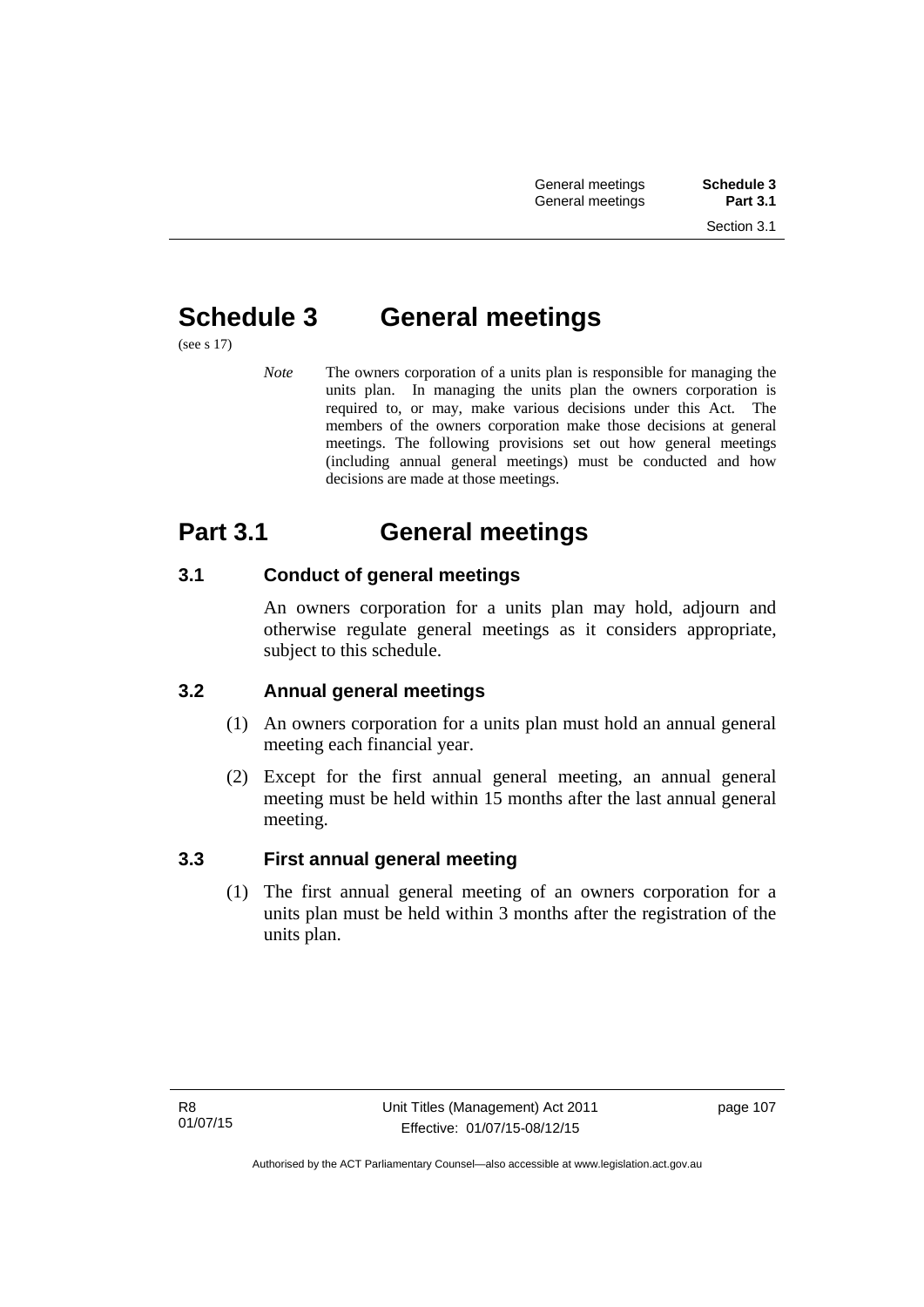| Schedule 3      | General meetings |
|-----------------|------------------|
| <b>Part 3.1</b> | General meetings |
| Section 3.4     |                  |

 (2) The first annual general meeting of an owners corporation may be called by the executive committee of the corporation or by a member of the corporation.

### **3.4 First annual general meeting—developer to deliver records**

At the first annual general meeting of an owners corporation for a units plan, the developer must give the following records to the corporation:

- (a) the statutory books and records of the corporation, up to the date of the meeting;
- (b) any insurance policy issued in the name of the corporation;
- (c) any plans, specifications, diagrams or drawings that relate to the design or service of the units or common property of the units plan;
- (d) a copy of any contract entered into by the corporation that relate to the common property of the units plan;
- (e) any warranty that relates to the common property of the units plan;
- (f) the corporation's seal;
- (g) any other document that relates to the units or common property of the units plan.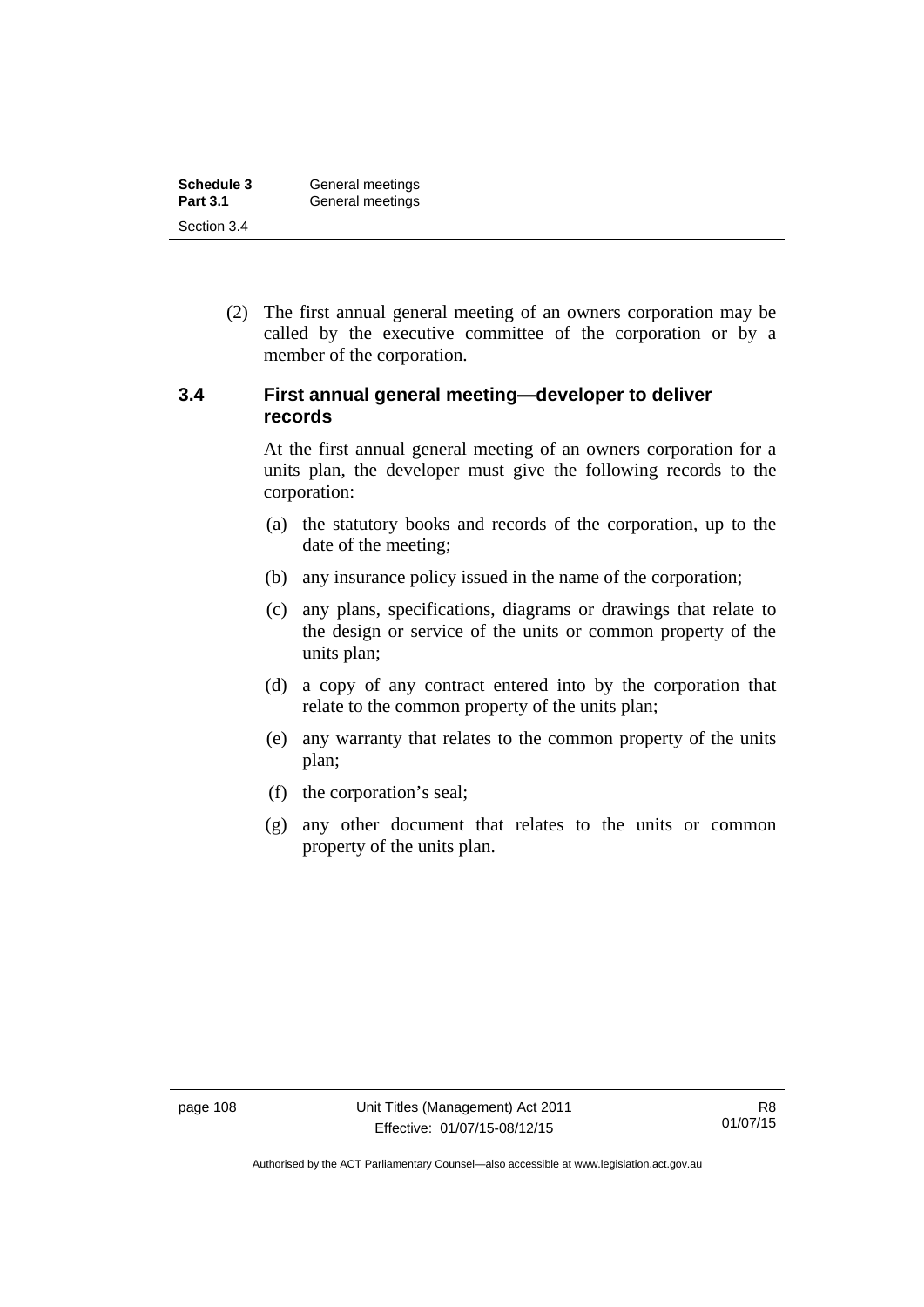#### **3.5 General meetings other than annual general meetings**

- (1) The executive committee of an owners corporation may call a general meeting, by notice under section 3.6, whenever it considers appropriate.
- (2) Subsection (3) applies if the executive committee of an owners corporation receives a written request (a *meeting request*), stating the matters to be considered at the meeting, from people who are entitled to vote on all motions for units whose combined unit entitlement is at least  $\frac{1}{4}$  of the total unit entitlement in the units plan.
- (3) The executive committee must hold a general meeting, by notice under section 3.6, within 28 days after the day it receives the meeting request.

## **3.6 Notice of general meetings**

- (1) The executive committee of an owners corporation must give notice of a general meeting to—
	- (a) each member of the corporation; and
	- (b) each mortgagee's representative (if any).
- (2) The executive committee must give notice of the general meeting—
	- (a) so that the notice would reasonably be expected to be received at least 14 days before the date fixed for the meeting; or
	- (b) if a motion is to be moved that requires an unopposed or unanimous resolution—so that the notice would reasonably be expected to be received at least 21 days before the date fixed for the meeting.

#### **3.7 Requirements for notice of general meetings**

(1) A notice of a general meeting for an owners corporation must state—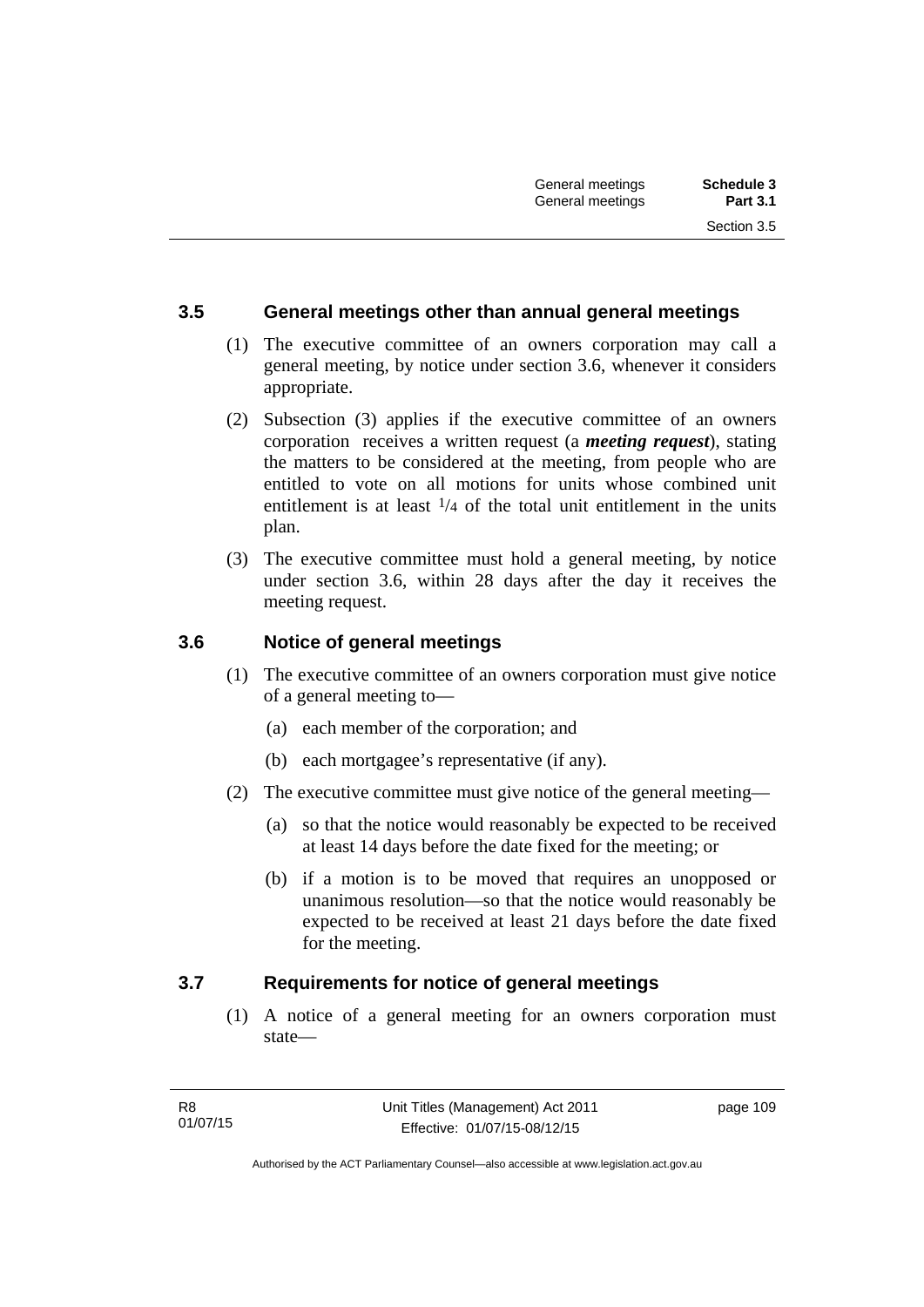| Schedule 3      | General meetings |
|-----------------|------------------|
| <b>Part 3.1</b> | General meetings |
| Section 3.8     |                  |

- (a) the time, date and place fixed for the meeting; and
- (b) whether the person notified is entitled to vote on all (or any) motions at the meeting, and if not, why not; and
	- *Note* Section 3.20 explains who is entitled to vote on which kinds of motion. For example, if an amount is owing to the corporation in relation to a particular unit at the time of the general meeting, no vote may be cast by the unit owner (or anyone else) for that unit on any motion requiring an ordinary or special resolution.
- (c) for a member who is not entitled to vote on any motion because a mortgagee voting notice has been given—details of the notice, including the full name and address for correspondence of the mortgagee's representative; and
- (d) if a motion is to be moved that requires an unopposed or unanimous resolution—the text of the motion and the kind of resolution.
- (2) For a notice of a general meeting given to a person entitled to vote on any motion, the notice must include—
	- (a) a proxy form approved by the executive committee; and
	- (b) an absentee voting paper for the motion in a form approved by the executive committee.
- (3) For a notice of an annual general meeting, the notice must include a copy of the following:
	- (a) the annual financial statements of the corporation to be presented at the meeting;
	- (b) the general fund budget.

#### **3.8 Defective notice of meetings**

(1) The proceedings at a general meeting are not invalid only because a person did not receive proper notice of the meeting.

Authorised by the ACT Parliamentary Counsel—also accessible at www.legislation.act.gov.au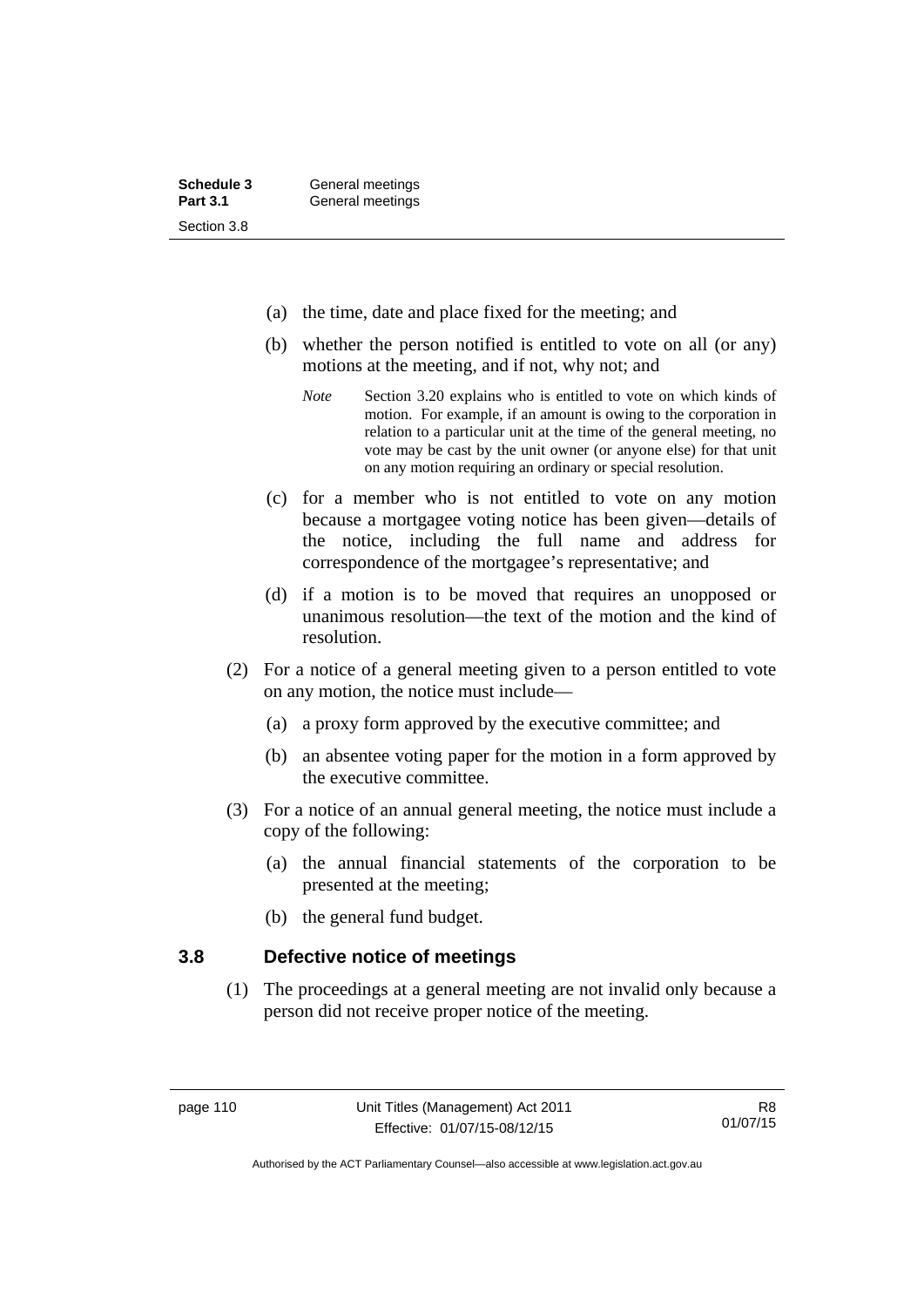- (2) However, if a person did not receive notice of the meeting in accordance with section 3.6 (2), the person may make a request for the adjournment of the meeting by written notice to the executive committee before the day or time fixed for the start of the meeting.
- (3) A request by a person under subsection (2) may be made by someone else on the person's behalf.
- (4) If the executive committee receives a request for adjournment under subsection (2), the committee must give the request to the chairperson of the meeting immediately after the chairperson is elected.
- (5) The chairperson may adjourn the meeting to a time, date and place to be decided (by ordinary resolution) by the people present and entitled to vote on all motions at the meeting if the chairperson considers on reasonable grounds that—
	- (a) notice of the meeting in accordance with section 3.6 (2) was not given to the person by or for whom the request was made; and
	- (b) in the circumstances it would be unfair to allow the meeting to go ahead at present.

### **3.9 Quorum at a general meeting—owners corporation with 3 or more members**

- (1) A motion may be considered at a general meeting of an owners corporation with 3 or more members only if there is present—
	- (a) a quorum (a *standard quorum*) made up by people entitled to vote (on the motion) in relation to not less than  $\frac{1}{2}$  the total number of units; or
	- (b) a quorum (a *reduced quorum*) made up under subsection (2).
- (2) If a standard quorum is not present within ½ an hour after the motion arises for consideration, a reduced quorum for the motion and any subsequent motion considered at the meeting is made up by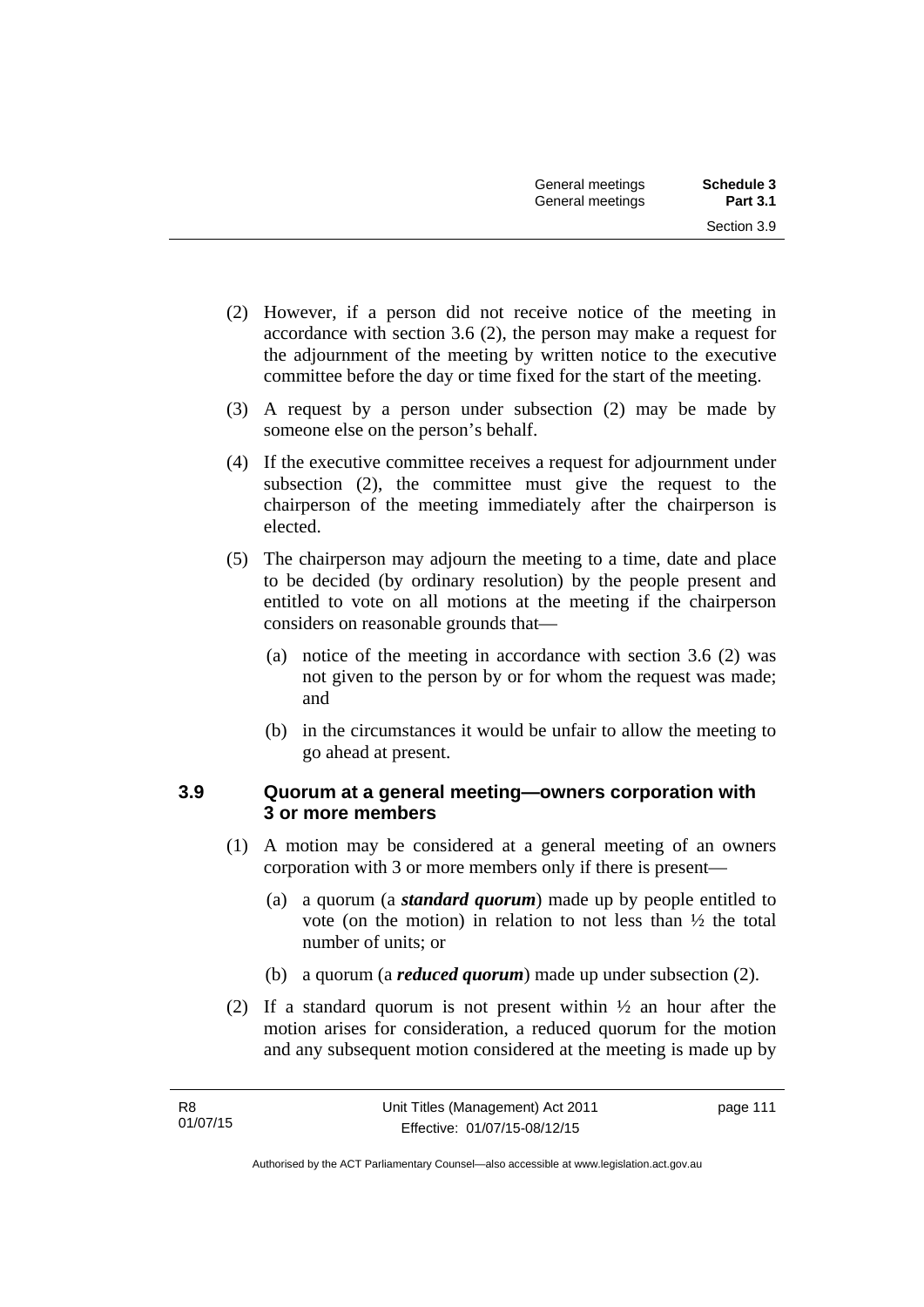| Schedule 3      | General meetings |
|-----------------|------------------|
| <b>Part 3.1</b> | General meetings |
| Section 3.9     |                  |

2 or more people present at the meeting who are entitled to vote on the motion.

- (3) If a reduced quorum is not present ½ an hour after the motion arises for consideration, the meeting is adjourned to the same day in the next week at the same place and time.
- (4) If a reduced quorum is present for the consideration of any motion and the motion is voted on, section 3.10 (Notice of reduced quorum decisions and adjournments) applies to the decision on the motion.
- (5) If a reduced quorum is present for the consideration of any motion and the motion is not voted on, the meeting may decide to adjourn to the same day in the next week at the same place and time to consider the motion (and any others remaining to be considered).
- (6) If a general meeting is adjourned under this section (including paragraph (c)) and a standard quorum is not present within  $\frac{1}{2}$  an hour after a motion arises for consideration at the adjourned meeting—
	- (a) a reduced quorum is made up by the people who are then present and entitled to vote on the motion and any subsequent motion considered at the adjourned meeting; and
	- (b) if a reduced quorum is present for the consideration of any motion at the adjourned meeting, and the motion is voted on the decision on the motion must be notified under section 3.10; and
	- (c) if the motion (or any other) is not voted on at the adjourned meeting—the adjourned meeting may resolve to adjourn again to the same day in the next week at the same place and time to consider the resolution (and any others remaining to be considered at the meeting).

Authorised by the ACT Parliamentary Counsel—also accessible at www.legislation.act.gov.au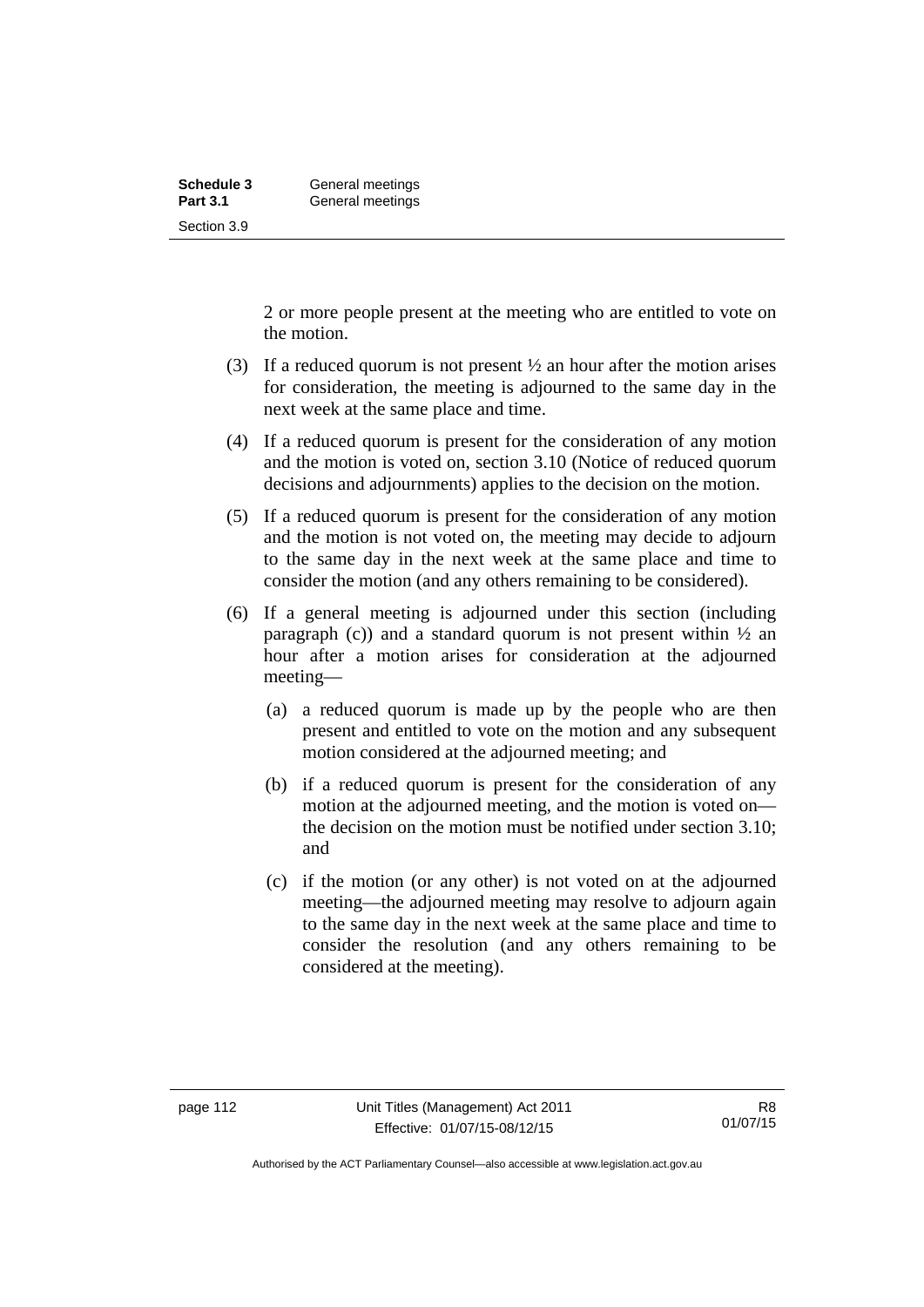## **3.10 Notice of reduced quorum decisions and adjournments**

 (1) If a decision (a *reduced quorum decision*) is made on a motion while a reduced quorum was present for the consideration of the motion, within 7 days after the meeting the owners corporation must give each person mentioned in section 3.6 (1) (Notice of general meetings) written notice of the reduced quorum decision.

*Note* If a form is approved under s 146 for a notice, the form must be used.

 (2) Within 4 days after a general meeting is adjourned under section 3.9, the owners corporation must give each person mentioned in section 3.6 (1) a written notice of the date, place and time to which the meeting is adjourned.

#### **3.11 Reduced quorum decisions—effect**

- (1) A reduced quorum decision takes effect 28 days after the decision was made, subject to this section.
- (2) Subsection (1) does not apply if the owners corporation fails to give notice of the reduced quorum decision under section 3.10 (1).
- (3) A reduced quorum decision is disallowed if, within 28 days after the decision was made, the owners corporation is given a petition requiring that the decision be disallowed signed by a majority of people entitled to vote on the relevant motion at the time of signing (whether or not they were present or entitled to vote on the motion at the general meeting at which the decision was made).
- (4) If, within 28 days after a reduced quorum decision is made, a motion is passed confirming the reduced quorum decision while a standard quorum is present at a general meeting for consideration of the confirmation motion, the reduced quorum decision takes effect on confirmation, whether or not a petition under subsection (3) is at any time given to the owners corporation.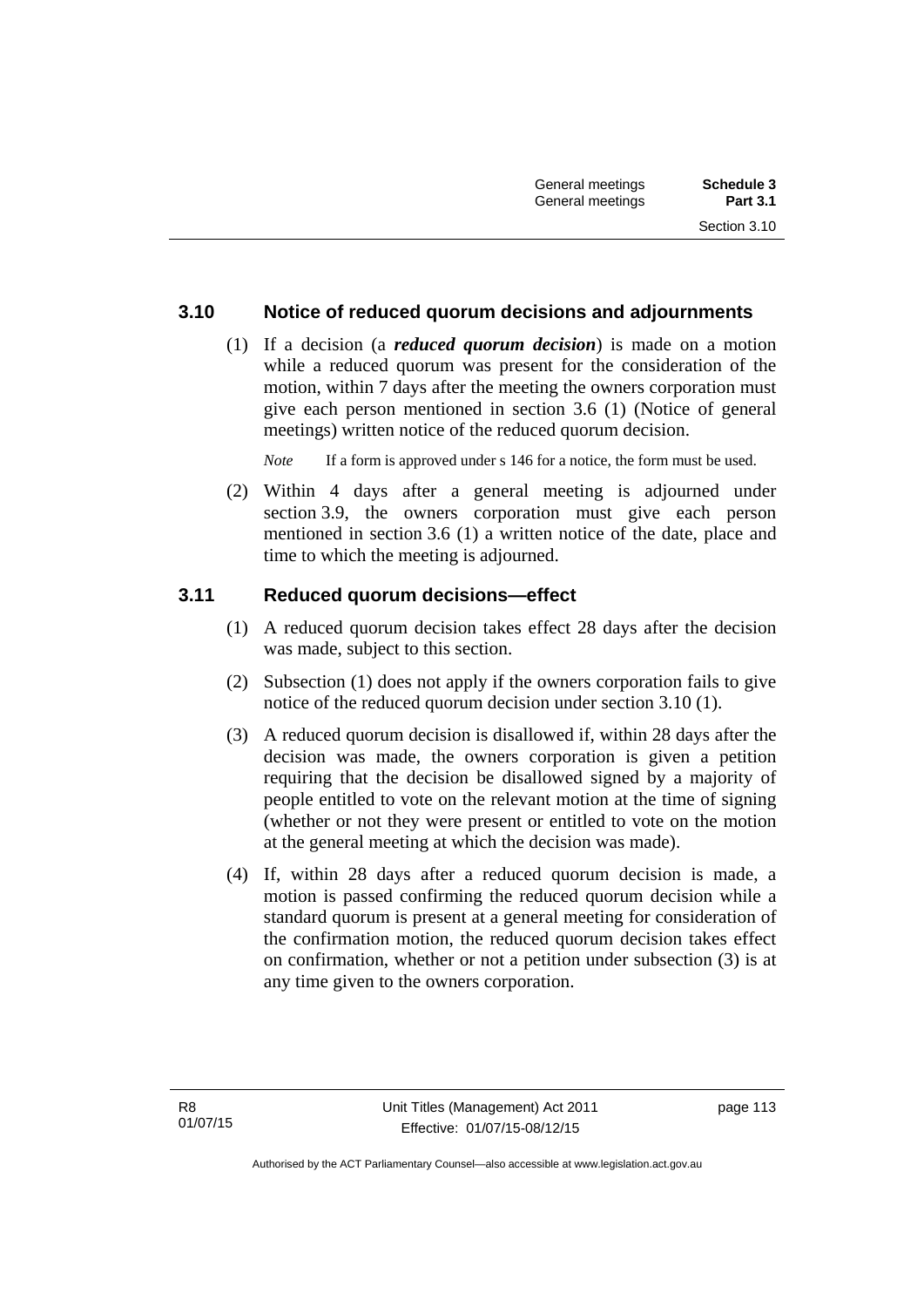| Schedule 3      | General meetings |
|-----------------|------------------|
| <b>Part 3.1</b> | General meetings |
| Section 3.12    |                  |

 (5) This section does not prevent a reduced quorum decision from being revoked at a general meeting, whether a standard quorum or reduced quorum is present while the revocation motion is being considered.

### **3.12 Quorum at a general meeting—owners corporation with 2 members**

- (1) A motion may only be considered at a general meeting of an owners corporation with 2 members if a quorum constituted by all people entitled to vote on the motion is present.
- (2) If a quorum is not present within  $\frac{1}{2}$  an hour after the motion arises for consideration, the meeting is adjourned to the same day in the next week at the same place and time.

### **3.13 Chairperson at a general meeting**

- (1) The chairperson of a general meeting is the chairperson of the executive committee, unless that person—
	- (a) is not present at the meeting; or
	- (b) does not wish to be chairperson of the meeting.
- (2) If the executive committee's chairperson is not present at the general meeting, at the beginning of the meeting, the people present and entitled to vote may elect someone else who is present and entitled to vote as chairperson for the meeting.
- (3) The chairperson for the meeting may leave the chair during the meeting for any reason.
- (4) If the chairperson leaves the chair during the meeting, the people present and entitled to vote must elect another person present and entitled to vote as chairperson.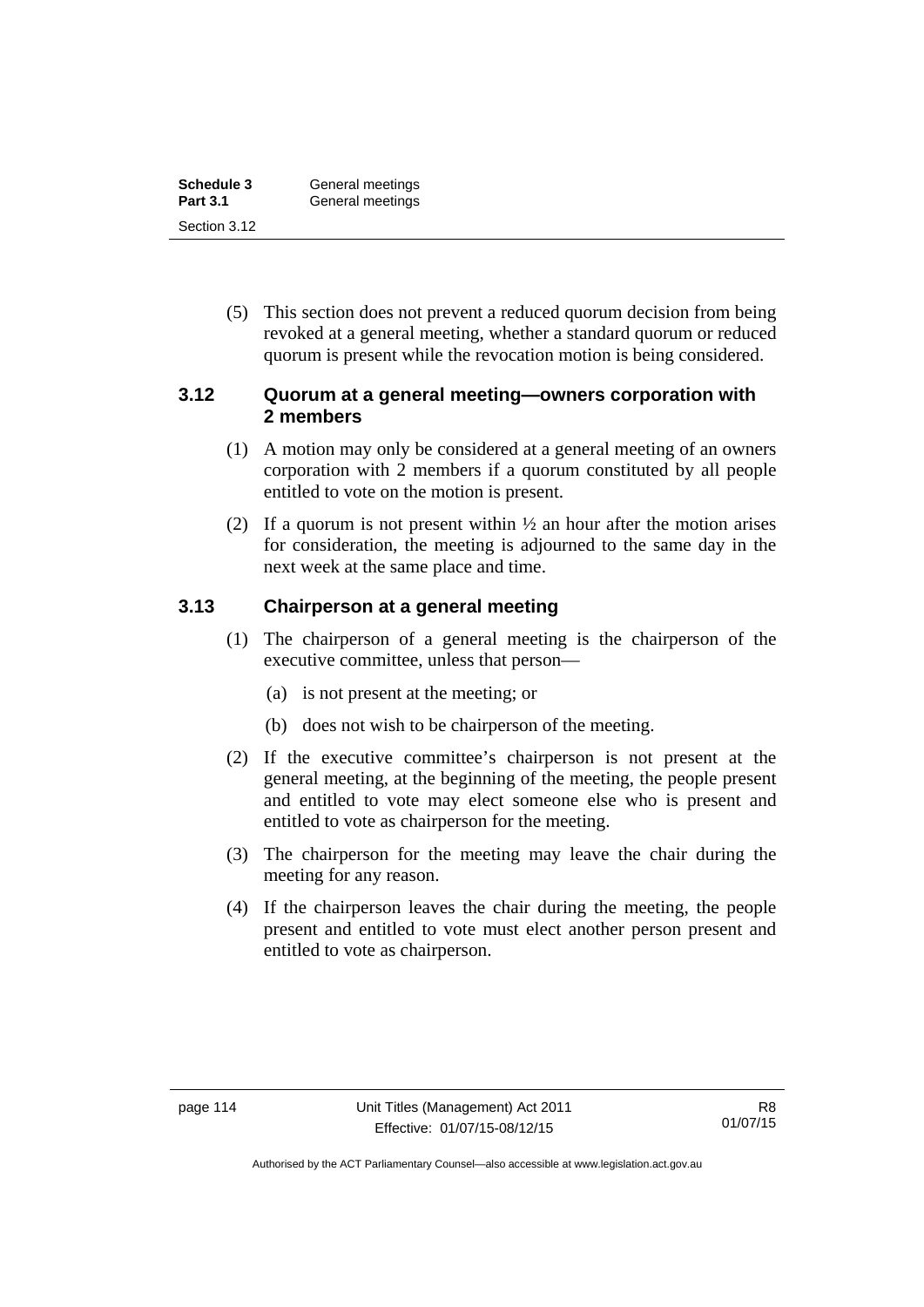## **Part 3.2 Resolutions at general meetings**

### **3.14 Decision-making at general meetings**

- (1) Decisions at general meetings must be made by ordinary resolution, unless this Act requires otherwise.
- (2) If, at a general meeting, an owners corporation makes a resolution of a particular kind (that is, an ordinary, special, unopposed or unanimous resolution), a resolution of the same kind at a general meeting is required to amend or revoke the earlier resolution, unless this Act requires otherwise.

## **3.15 Ordinary resolutions**

- (1) For an owners corporation with more than 2 members, the requirement for passing an ordinary resolution at a general meeting is that—
	- (a) unless a poll is taken—the number of votes cast in favour of the resolution is greater than the number of votes cast against it; or
	- (b) on a poll—the voting value of votes cast in favour of the resolution is greater than the voting value of the votes cast against it.
- (2) For an owners corporation with 1 or 2 members, the requirements for passing an ordinary resolution at a general meeting are that—
	- (a) no votes are cast against the resolution; and
	- (b) at least 1 vote is cast in favour of the resolution.

*Notes for s (2)—owners corporations with 1 or 2 members* 

- 1 If the owners corporation has 2 members, both must be present to make up a quorum for consideration of the resolution (see s 3.12), unless either is not entitled to vote on the resolution (see s 3.20).
- 2 An abstention for any unit does not in itself prevent an ordinary resolution from being passed, if at least 1 vote is cast in favour of the resolution.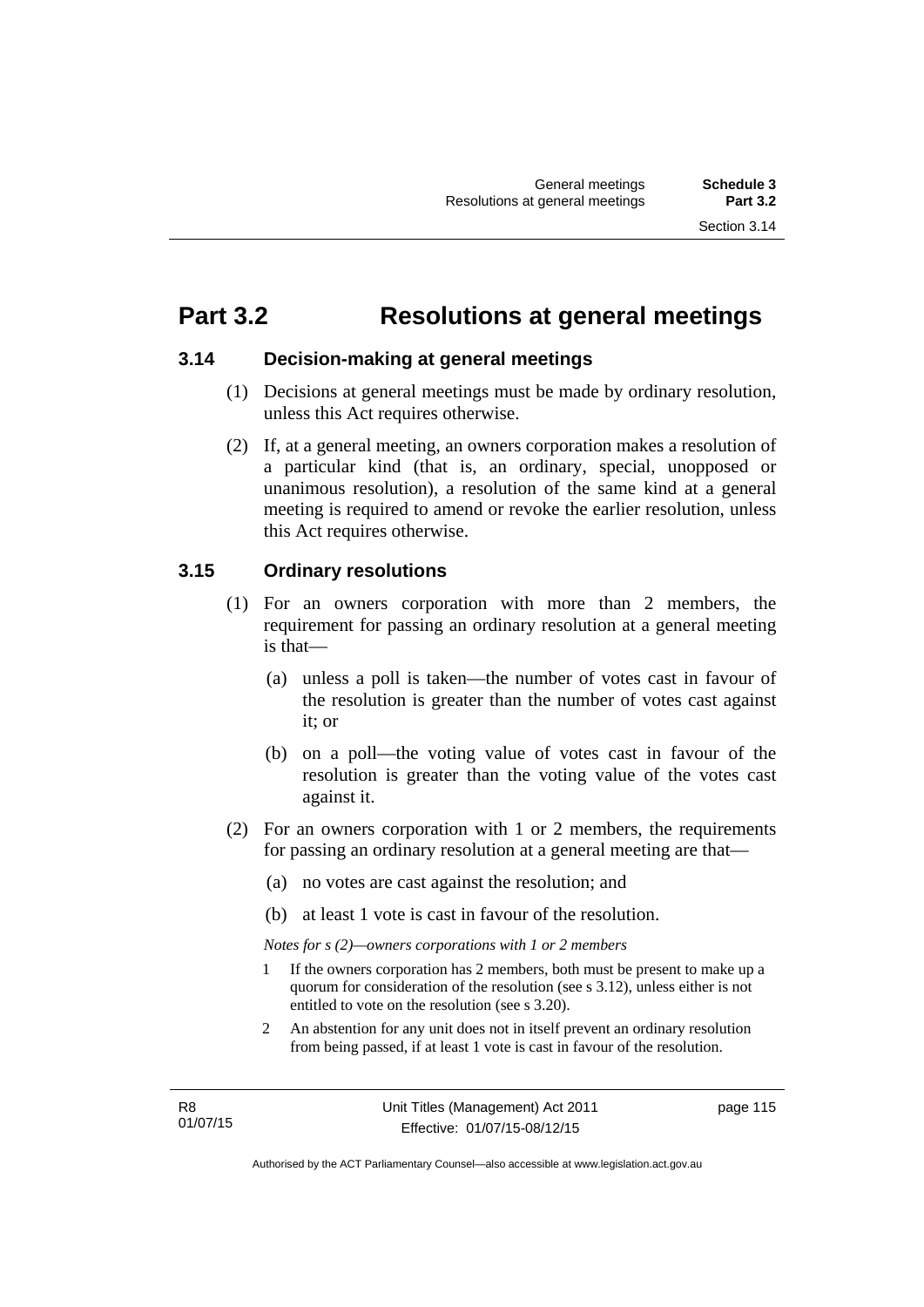3 A vote may be cast for a unit on an ordinary resolution even if an amount owing to the owners corporation remains unpaid (see s 3.20 (3)).

### **3.16 Special resolutions**

- (1) For an owners corporation with more than 2 members, the requirements for passing a special resolution at a general meeting are that—
	- (a) unless a poll is taken—
		- (i) the number of votes cast in favour of the resolution is greater than the number of votes cast against it; and
		- (ii) the votes cast against the resolution number less than  $\frac{1}{3}$ of the total number of votes that can be cast on the resolution by people present at the meeting (including proxy votes); or
	- (b) on a poll—
		- (i) the voting value of votes cast in favour of the resolution is greater than the voting value of the votes cast against it; and
		- (ii) the voting value of votes cast against the resolution is less than  $\frac{1}{3}$  of the voting value of the total number of votes that can be cast on the resolution by people present at the meeting (including proxy votes).
- (2) For an owners corporation with 1 or 2 members, the requirements for passing a special resolution at a general meeting are that—
	- (a) no votes are cast against the resolution; and
	- (b) at least 1 vote is cast in favour of the resolution.

*Notes for s (2)—owners corporations with 1 or 2 members* 

1 If the owners corporation has 2 members, both must be present to make up a quorum for consideration of the resolution (see s 3.12), unless either is not entitled to vote on the resolution (see s 3.20).

Authorised by the ACT Parliamentary Counsel—also accessible at www.legislation.act.gov.au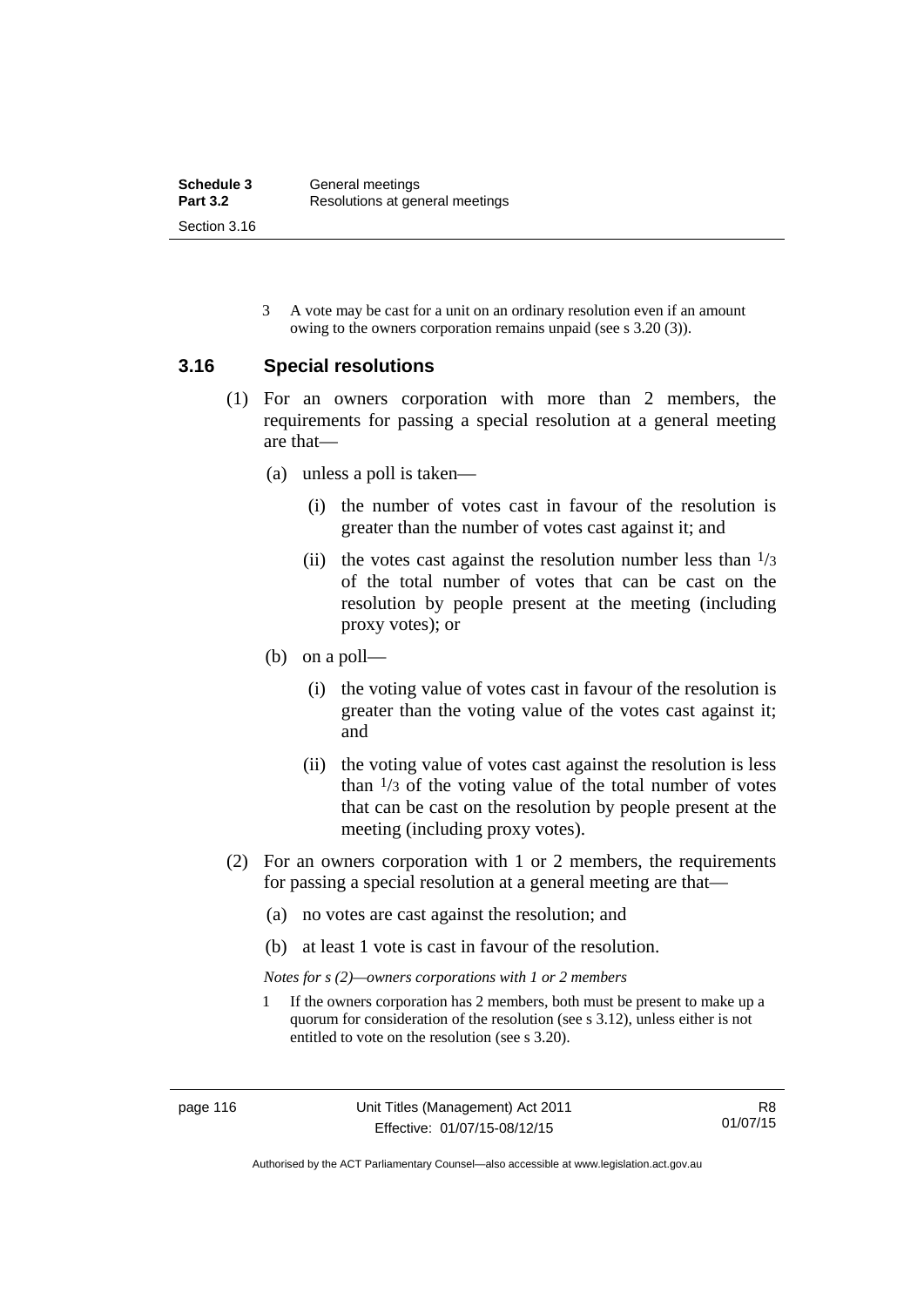- 2 An abstention for any unit does not in itself prevent a special resolution from being passed, if at least 1 vote is cast in favour of the resolution.
- 3 A vote may be cast for a unit on a special resolution even if an amount owing to the owners corporation remains unpaid (see s 3.20 (3)).

#### **3.17 Unopposed resolutions**

The requirements for passing an unopposed resolution at a general meeting are that—

- (a) no votes are cast against the resolution; and
- (b) at least 1 vote is cast in favour of the resolution.
	- *Note 1* An abstention for any unit does not in itself prevent an unopposed resolution from being passed, if at least 1 vote is cast in favour of the resolution.
	- *Note* 2 If the owners corporation has 2 members, both must be present to make up a quorum for consideration of the resolution (see s 3.12), unless either is not entitled to vote on the resolution (see s 3.20).

## **3.18 Unanimous resolutions**

- (1) For an owners corporation with more than 2 members, the requirements for passing a unanimous resolution at a general meeting are that—
	- (a) each person entitled to vote on the resolution—
		- (i) is present at the meeting; or
		- (ii) has given another person present at the meeting a proxy permitting the person to vote on the resolution; or
		- (iii) has cast an absentee vote on the resolution; and
	- (b) no votes are cast against the resolution; and
	- (c) at least 1 vote is cast in favour of the resolution.
- (2) For an owners corporation with 1 or 2 members, the requirements for passing a unanimous resolution at a general meeting are that—

page 117

Authorised by the ACT Parliamentary Counsel—also accessible at www.legislation.act.gov.au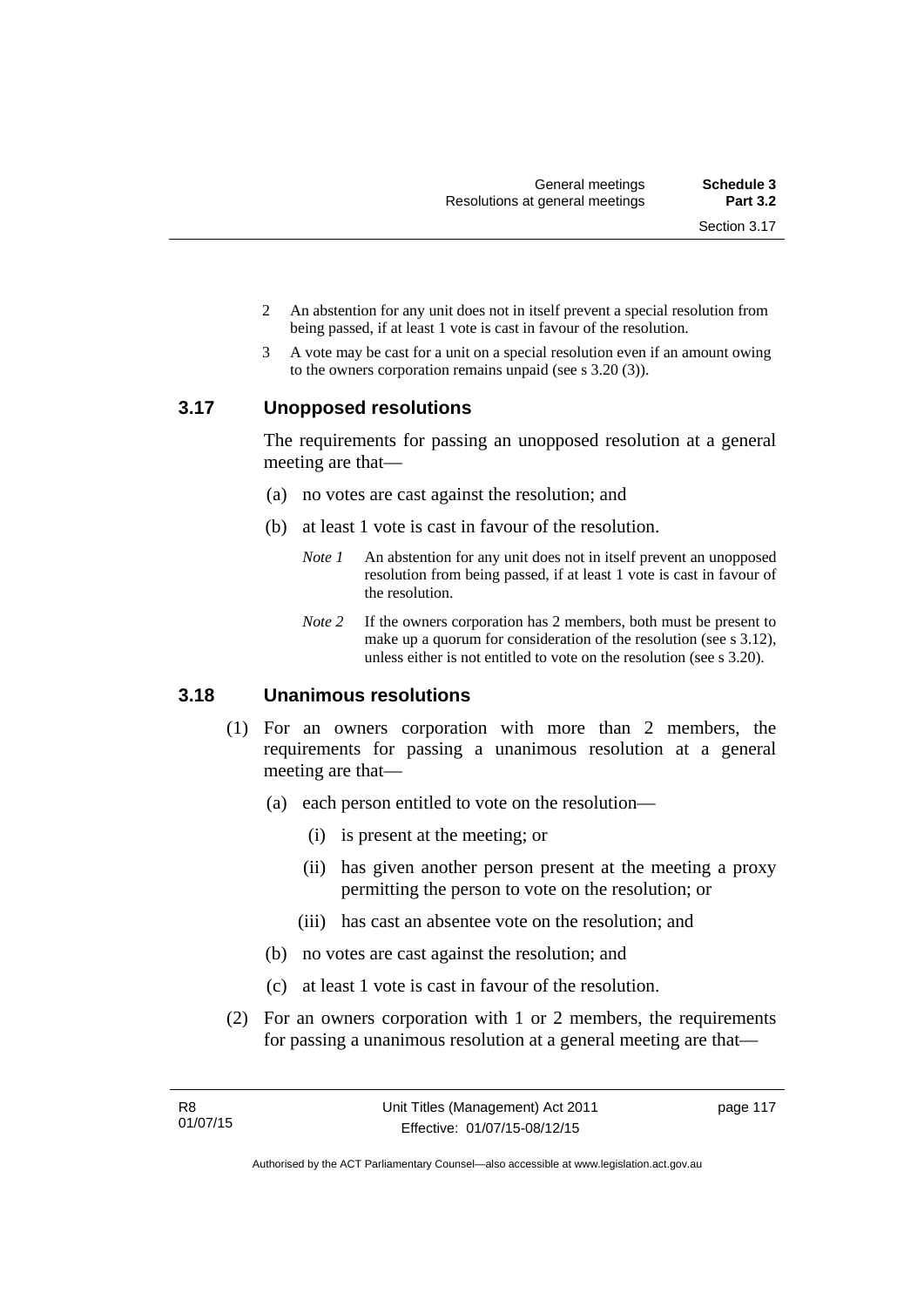- (a) no votes are cast against the resolution; and
- (b) at least 1 vote is cast in favour of the resolution.
- *Note 1* An abstention for any unit does not in itself prevent a unanimous resolution from being passed, if at least 1 vote is cast in favour of the resolution.
- *Note* 2 If the owners corporation has 2 members, both must be present to make up a quorum for consideration of the resolution (see s 3.12), unless either is not entitled to vote on the resolution (see s 3.20).

#### **3.19 Evidence of resolutions of owners corporation**

Evidence of the following facts about a resolution of an owners corporation may be given by a certificate sealed with the corporation's seal:

- (a) the fact that at a general meeting held on a stated date a resolution in the terms set out in the certificate was passed;
- (b) the fact that the resolution was an ordinary, special, unopposed or unanimous resolution.

page 118 Unit Titles (Management) Act 2011 Effective: 01/07/15-08/12/15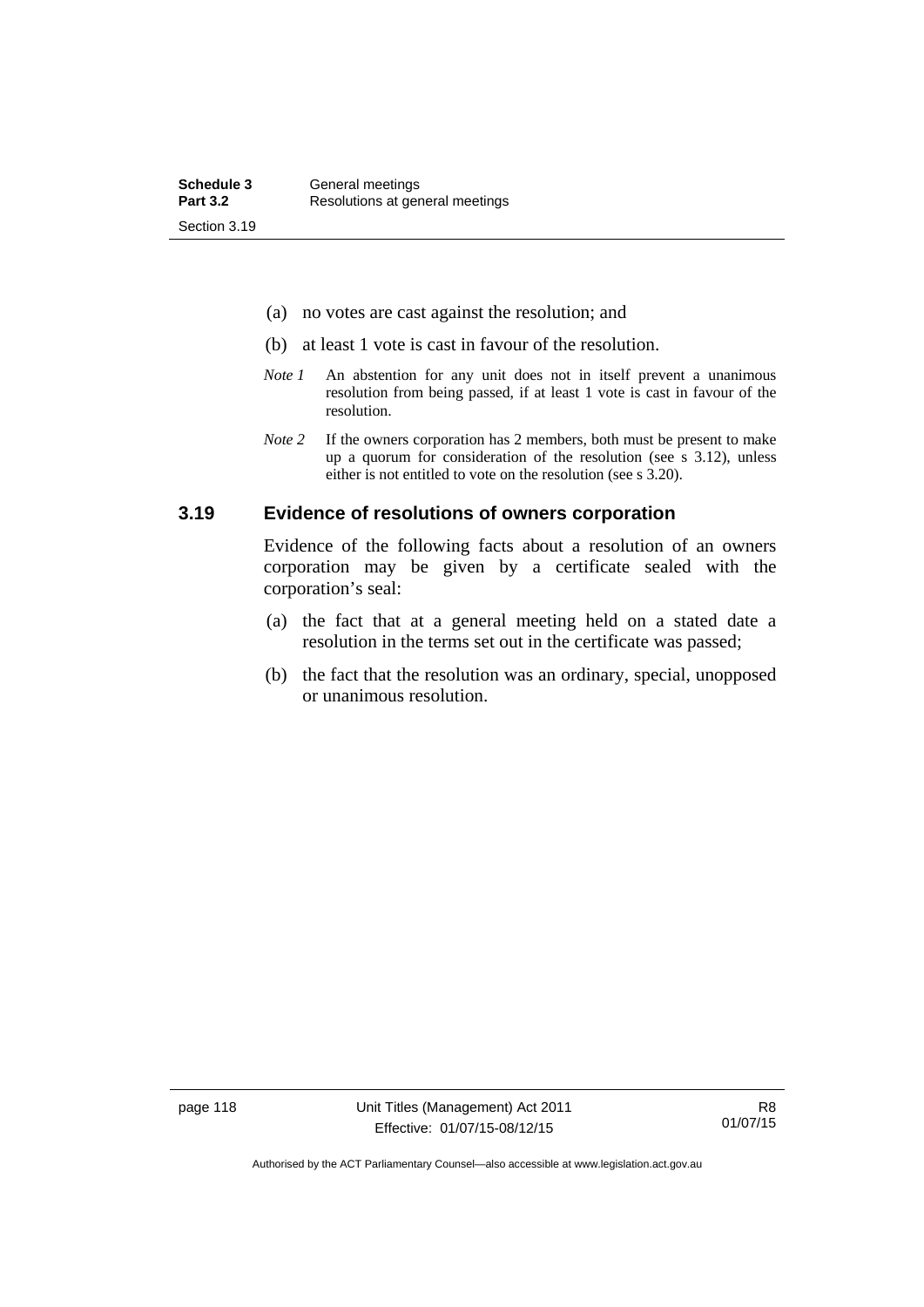## **Part 3.3 Voting at general meetings**

## **3.20 Who is entitled to vote?**

- (1) The people entitled to vote on a motion at a general meeting of an owners corporation are as follows:
	- (a) for a unit owned by a single individual—the unit owner;
	- (b) for a unit owned by a single company—the company's representative;
	- (c) for a unit owned by 2 or more part-owners—the part-owners' representative.
- (2) However, if a unit is subject to a mortgage and a mortgagee voting notice is in force for the unit, the person entitled to vote for the unit is the mortgagee's representative rather than the relevant person mentioned in subsection (1).
- (3) If the owners corporation has 3 or more members, a person is only entitled to vote for a unit on a motion requiring an ordinary or special resolution if all amounts payable to the owners corporation for the unit have been paid.
- (4) In addition, a person is not entitled to vote on a motion at a general meeting if an ACAT order requires the person to not vote on the motion or at the meeting.

## **3.21 General meeting—decisions about staged development**

- (1) This section applies to a motion at a general meeting of an owners corporation for a staged development if the development has not been completed.
- (2) The people entitled to vote on the motion are as follows:
	- (a) if the motion is only about an uncompleted stage of the development—the people entitled to vote under section 3.20 in relation to units in the uncompleted stages of the development;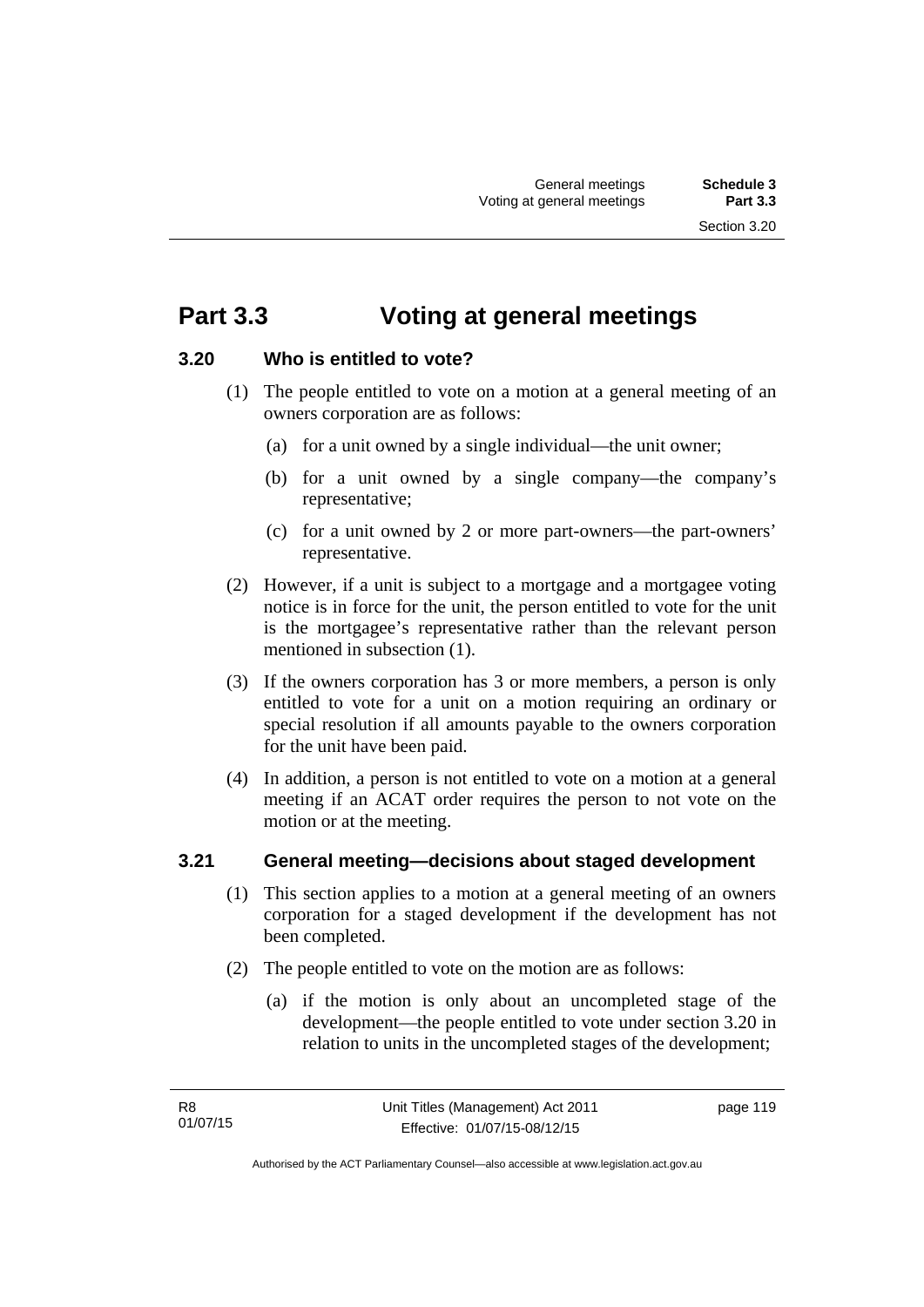| Schedule 3      | General meetings           |
|-----------------|----------------------------|
| <b>Part 3.3</b> | Voting at general meetings |
| Section 3.22    |                            |

- (b) if the motion is only about a completed stage of the development—the people entitled to vote under section 3.20 in relation to units in the completed stages of the development;
- (c) in any other case—the people entitled to vote under section 3.20.

#### **3.22 One vote—1 unit**

A single vote is exercisable for each unit at a general meeting.

## **3.23 Voting by mortgagees**

- (1) If the interest of a unit owner is subject to a mortgage, the mortgagee may give the owners corporation written notice (a *mortgagee voting notice*) that—
	- (a) the unit is subject to the mortgage; and
	- (b) the mortgagee proposes to exercise the voting right given under section 3.20 (2); and
	- (c) an individual named in the notice (the mortgagee's *representative*) is authorised to vote at general meetings for the unit on behalf of the mortgagee, instead of the person otherwise entitled to vote for the unit.
- (2) The mortgagee voting notice must state the full name and address for correspondence of the mortgagee's representative.
- (3) If a unit is owned by 2 or more part-owners, and the interest of 1 of the owners who has more than a  $\frac{1}{2}$  share in the unit is subject to a mortgage, the mortgagee may give a mortgagee voting notice under this section.
- (4) If the interest of a unit owner is subject to 2 or more mortgages, this section applies only to the mortgagee whose mortgage has priority.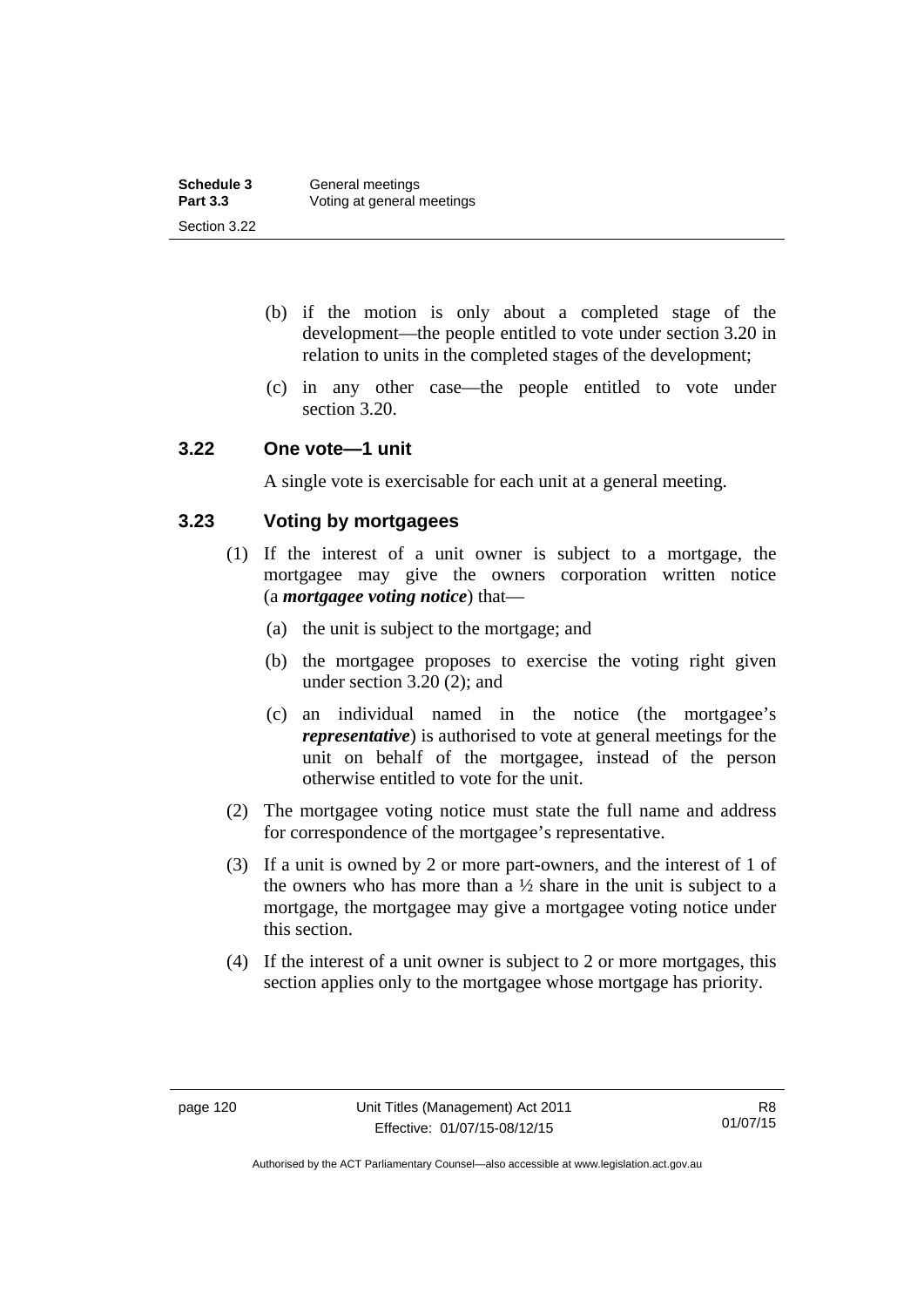#### **3.24 Mortgagee voting notice—amendment and revocation**

- (1) The mortgagee may change the mortgagee's representative by written notice to the owners corporation.
- (2) The notice of change of representative must—
	- (a) include the full name and an address for correspondence of the new representative; and
	- (b) be signed by the mortgagee.
- (3) The mortgagee's representative may change the address for correspondence by written notice to the owners corporation of the change.
- (4) The notice of change of address must be signed by the representative.
- (5) A mortgagee voting notice—
	- (a) is revoked when the mortgagee gives written notice of revocation to the owners corporation; or
	- (b) is taken to be revoked when the mortgage is discharged.
- (6) A mortgagee who has given a mortgagee voting notice to an owners corporation commits an offence if, without reasonable excuse, the mortgagee fails to give written notice to the corporation of the discharge of the mortgage within 14 days after the discharge.

Maximum penalty: 5 penalty units.

#### **3.25 Evidence of mortgagee's entitlement to vote**

Evidence of any of the following facts may be given by a certificate sealed with the owners corporation's seal:

 (a) the fact that the authorisation of a named mortgagee's representative to vote for a stated unit was in force on a stated date;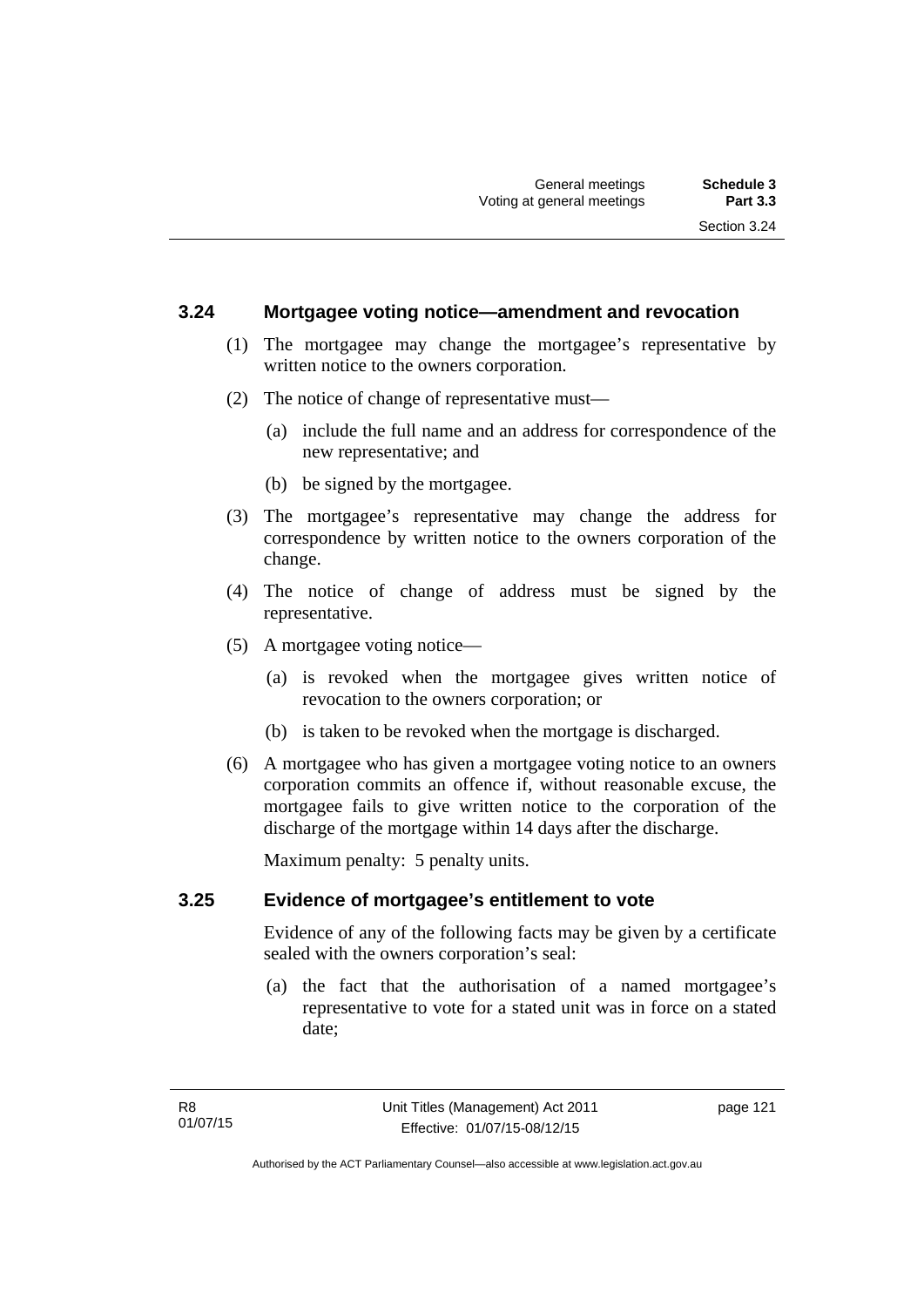| Schedule 3      | General meetings           |
|-----------------|----------------------------|
| <b>Part 3.3</b> | Voting at general meetings |
| Section 3.26    |                            |

- (b) the fact that a stated address for correspondence for a mortgagee's representative was the latest address for correspondence for the representative notified to the corporation on a stated date;
- (c) the fact that notice of the revocation of a mortgagee voting notice was given to the owners corporation by a named mortgagee on a stated date;
- (d) the fact that notice of the discharge of a mortgage was given to the owners corporation on a stated date.

### **3.26 Proxy votes**

- (1) Votes at a general meeting may be cast by proxy (whether or not a poll is demanded).
- (2) The appointment of a proxy must be in the form approved by the executive committee.
	- *Note* A proxy form must accompany the notice of general meeting (see s 3.7 (2) (a)).
- (3) A person entitled to vote at a general meeting of an owners corporation must not—
	- (a) appoint a proxy for more than 1 year after the day the appointment is made; or
	- (b) appoint a person as a proxy if the person is—
		- (i) the manager; or
		- (ii) a service contractor.

### **3.27 Proxy votes—limit on developer**

(1) This section applies to a developer of a units plan who is appointed as the proxy under a contract for the sale of a unit in the units plan.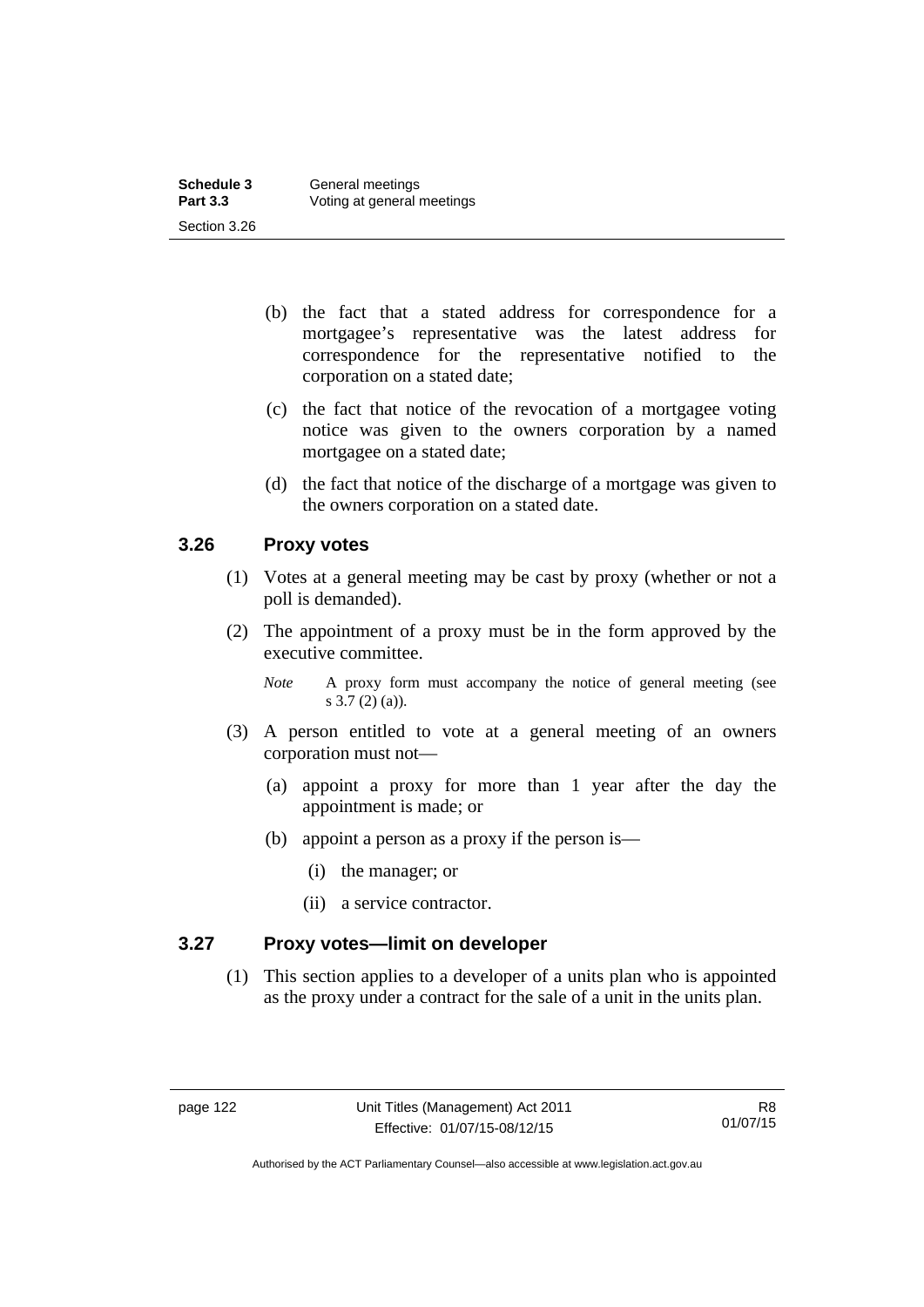- (2) The developer must not exercise 3 or more proxy votes in a vote on a matter at a general meeting of the owners corporation for the units plan unless—
	- (a) each contract for the sale of a unit in the units plan contains a proxy disclosure statement; and
	- (b) the use of each proxy vote is consistent with the statement; and
	- (c) the matter being voted on relates to development (the *development matter*) rather than the ordinary operation of the owners corporation.
- (3) If the developer exercises a proxy vote in contravention of this section, the proxy vote is void.
- (4) For this section, a *proxy disclosure statement* is a statement that includes the following:
	- (a) if a person is appointed as a proxy—the name of the person;
	- (b) if the proxy is appointed by naming the occupant of a position—the name of the position;
	- (c) the length of time of the appointment;
	- (d) a sufficient description of the development matter for the buyer of a unit to easily identify the matter.

#### **3.28 Value of votes**

- (1) Every vote at a general meeting is of equal value, unless a poll is taken.
- (2) On a poll, the value of each vote (the *voting value*) is the value that is proportional to the unit entitlement of the unit for which it is exercised.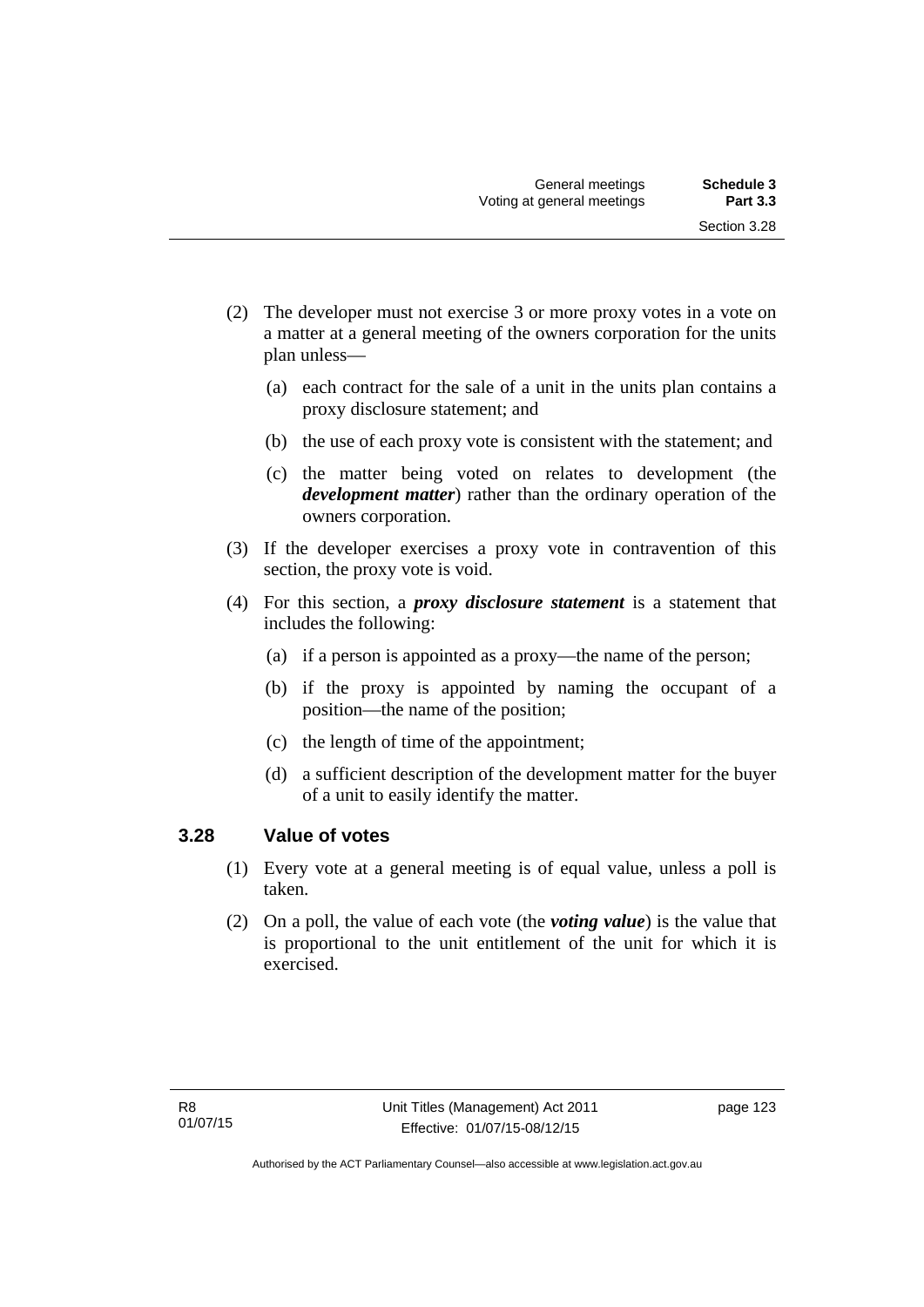#### **3.29 Polls**

- (1) A poll may be demanded on an ordinary or special resolution at a general meeting by anyone present and entitled to vote at the meeting.
- (2) A demand for a poll may be withdrawn.
- (3) A poll may be taken in any way the chairperson considers appropriate.
- (4) The result of a poll—
	- (a) must be declared at the meeting by the chairperson as soon as it is worked out; and
	- (b) decides whether or not the resolution for which the poll was demanded has been carried.

#### **3.30 Voting by chairperson**

At a general meeting, the chairperson may (whether or not a poll is demanded)—

- (a) exercise a deliberative vote as a member; and
- (b) if there is an equality of votes—also exercise a casting vote, unless the owners corporation has only 2 members.

#### **3.31 Absentee votes**

- (1) A person entitled to vote on a motion may cast an absentee vote on the motion by recording the vote on an absentee voting paper and giving it to the owners corporation before the meeting begins.
	- *Note* An absentee voting form must accompany the notice of general meeting (see s 3.7 (2) (b)).
- (2) The absentee voting paper must be in the form approved by the executive committee.
- (3) An absentee vote under this section is a valid vote.

Authorised by the ACT Parliamentary Counsel—also accessible at www.legislation.act.gov.au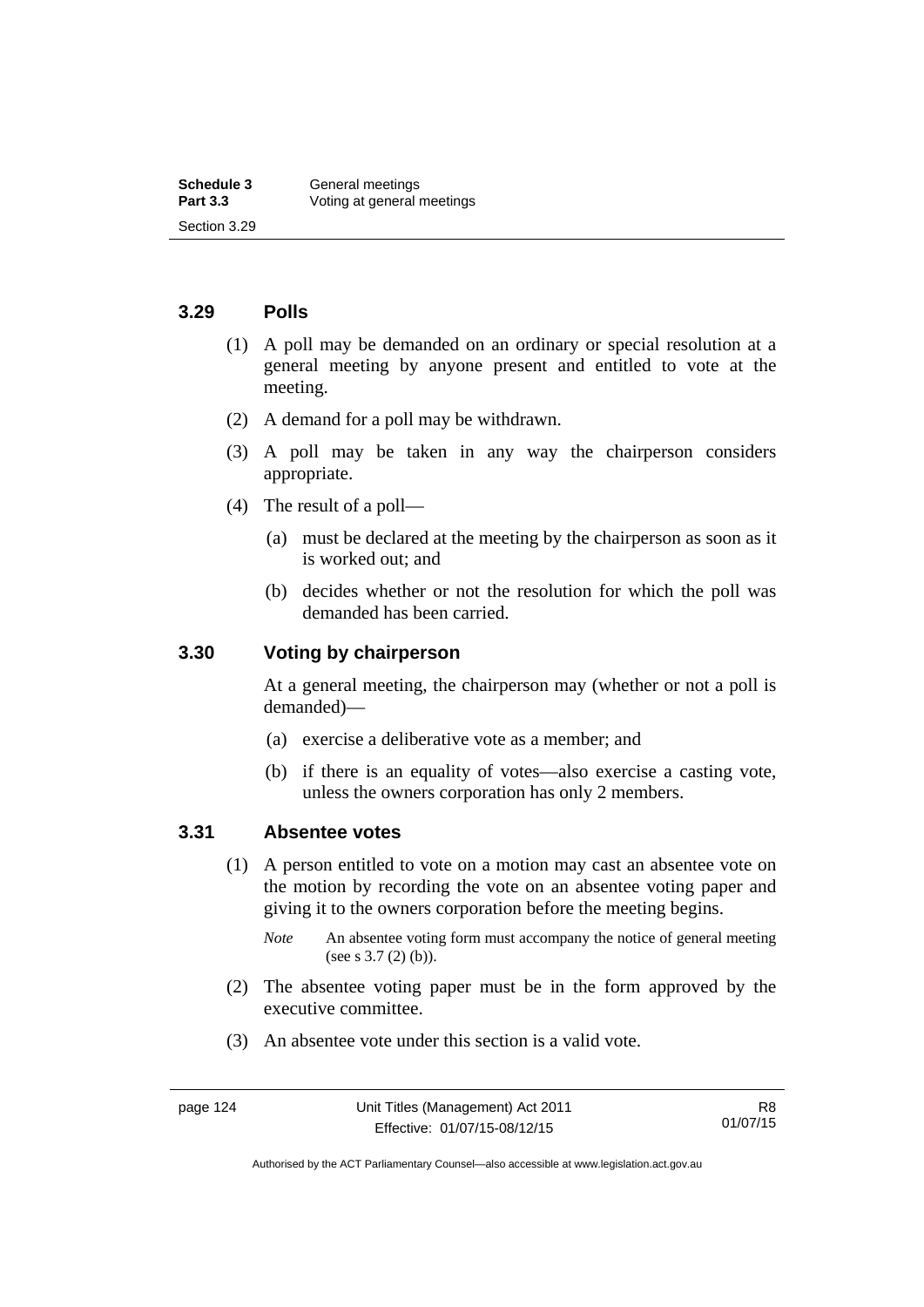(4) A person who casts an absentee vote under this section is taken to be present at the general meeting at which the motion is moved (except for the purposes of making up a quorum) and to have voted on the resolution.

### **3.32 People under 18 or under other legal disabilities**

- (1) The right of a person to vote at a general meeting must not be exercised by the person if—
	- (a) the person is under 18 years old; or
	- (b) the person is under any other legal disability preventing the person from dealing with his or her property.
- (2) The right to vote of an incapacitated person (under subsection (1)) may be exercised—
	- (a) if the person is under 18 years old—by the person's parent or guardian; or
	- (b) if the person is under any other legal disability—by a person for the time being authorised by law to control the person's property.

## **3.33 Declaration by chairperson of result of voting**

- (1) A declaration by the chairperson of the meeting that a motion has been passed is conclusive evidence of the fact without proof of the number or proportion of votes recorded against or in favour of the motion.
- (2) Subsection (1) does not apply if—
	- (a) a poll is demanded; or
	- (b) a unanimous resolution is required.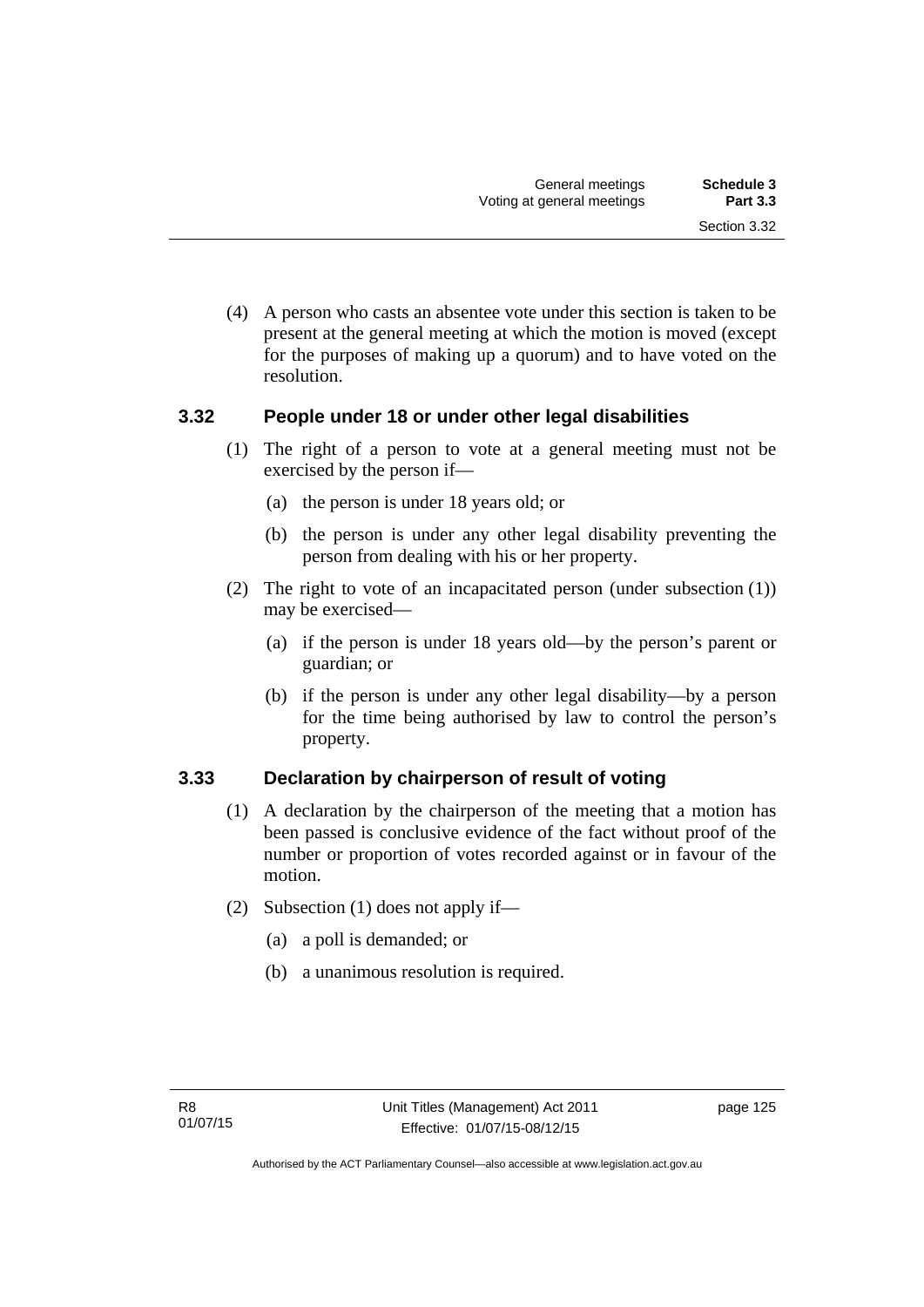#### **Schedule 4** Default rules

Rule 1

# **Schedule 4 Default rules**

(see s 106)

*Note* The owners corporation may amend the default rules under s 108.

**1 Definitions—default rules** 

(1) In these rules:

*executive committee representative* means a person authorised in writing by the executive committee under rule 10 (4).

*owner, occupier or user*, of a unit, includes an invitee or licensee of an owner, occupier or user of a unit.

 (2) A word or expression in the Act has the same meaning in these rules.

### **2 Payment of rates and taxes by unit owners**

A unit owner must pay all rates, taxes and any other amount payable for the unit.

## **3 Repairs and maintenance**

- (1) A unit owner must ensure that the unit is in a state of good repair.
- (2) A unit owner must carry out any work in relation to the unit, and do anything else in relation to the unit, that is required by a territory law.

## **4 Erections and alterations**

- (1) A unit owner may erect or alter any structure in or on the unit or the common property only—
	- (a) in accordance with the express permission of the owners corporation by unopposed resolution; and

Authorised by the ACT Parliamentary Counsel—also accessible at www.legislation.act.gov.au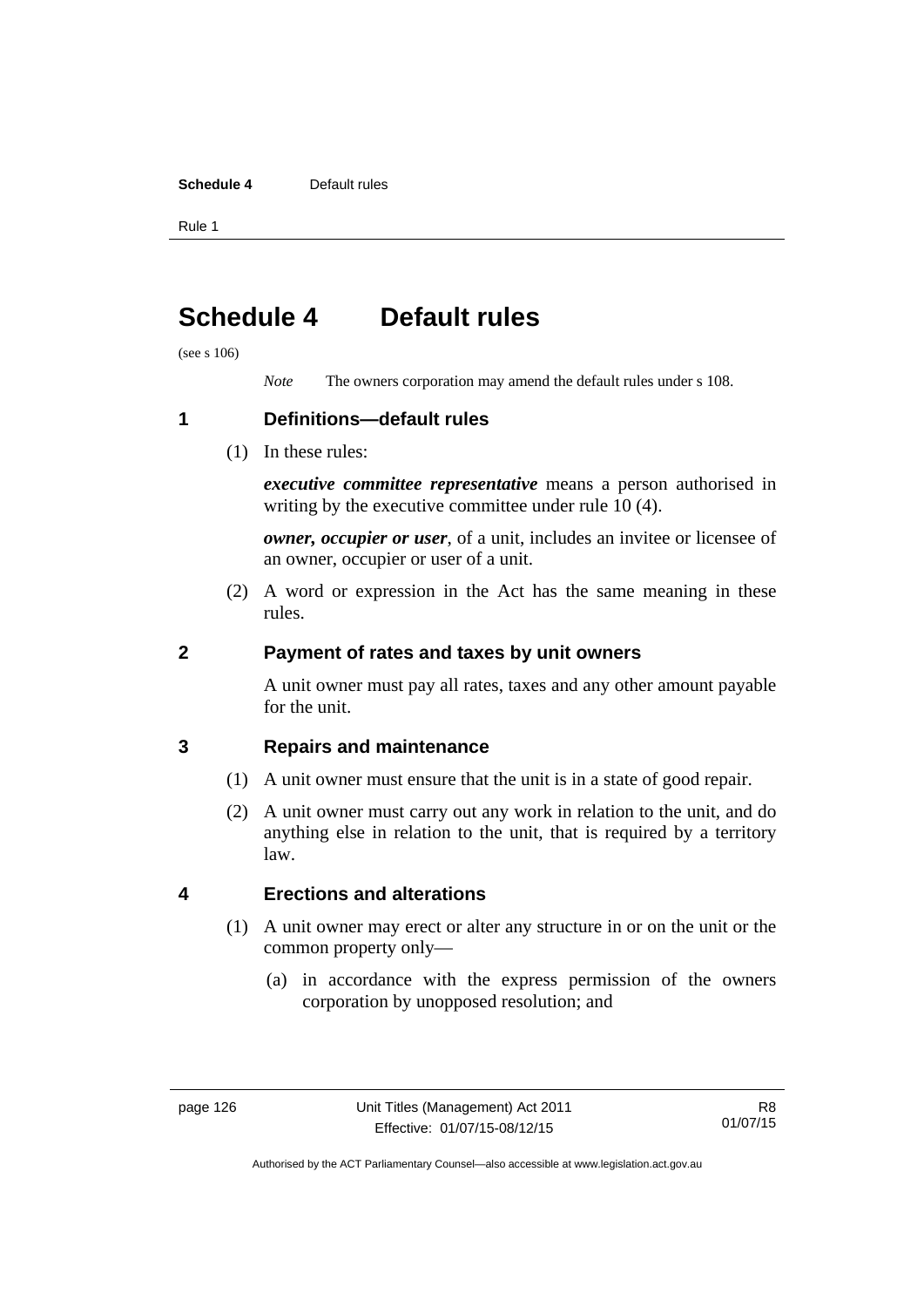- (b) in accordance with the requirements of any applicable territory law (for example, a law requiring development approval to be obtained for the erection or alteration).
	- *Note* An example is part of the Act, is not exhaustive and may extend, but does not limit, the meaning of the provision in which it appears (see [Legislation Act,](http://www.legislation.act.gov.au/a/2001-14) s 126 and s 132).
- (2) Permission may be given subject to conditions stated in the resolution.

### **5 Use of common property**

A unit owner must not use the common property, or permit it to be used, to interfere unreasonably with the use and enjoyment of the common property by an owner, occupier or user of another unit.

#### **6 Hazardous use of unit**

A unit owner must not use the unit, or permit it to be used, so as to cause a hazard to an owner, occupier or user of another unit.

### **7 Use of unit—nuisance or annoyance**

- (1) A unit owner must not use the unit, or permit it to be used, in a way that causes a nuisance or substantial annoyance to an owner, occupier or user of another unit.
- (2) This rule does not apply to a use of a unit if the executive committee has given an owner, occupier or user of the unit written permission for that use.
- (3) Permission may be given subject to stated conditions.
- (4) Permission may be withdrawn by special resolution of the owners corporation.

#### **8 Noise**

(1) A unit owner must not make, or permit to be made, such a noise within the unit as might (in the circumstances) be reasonably likely

page 127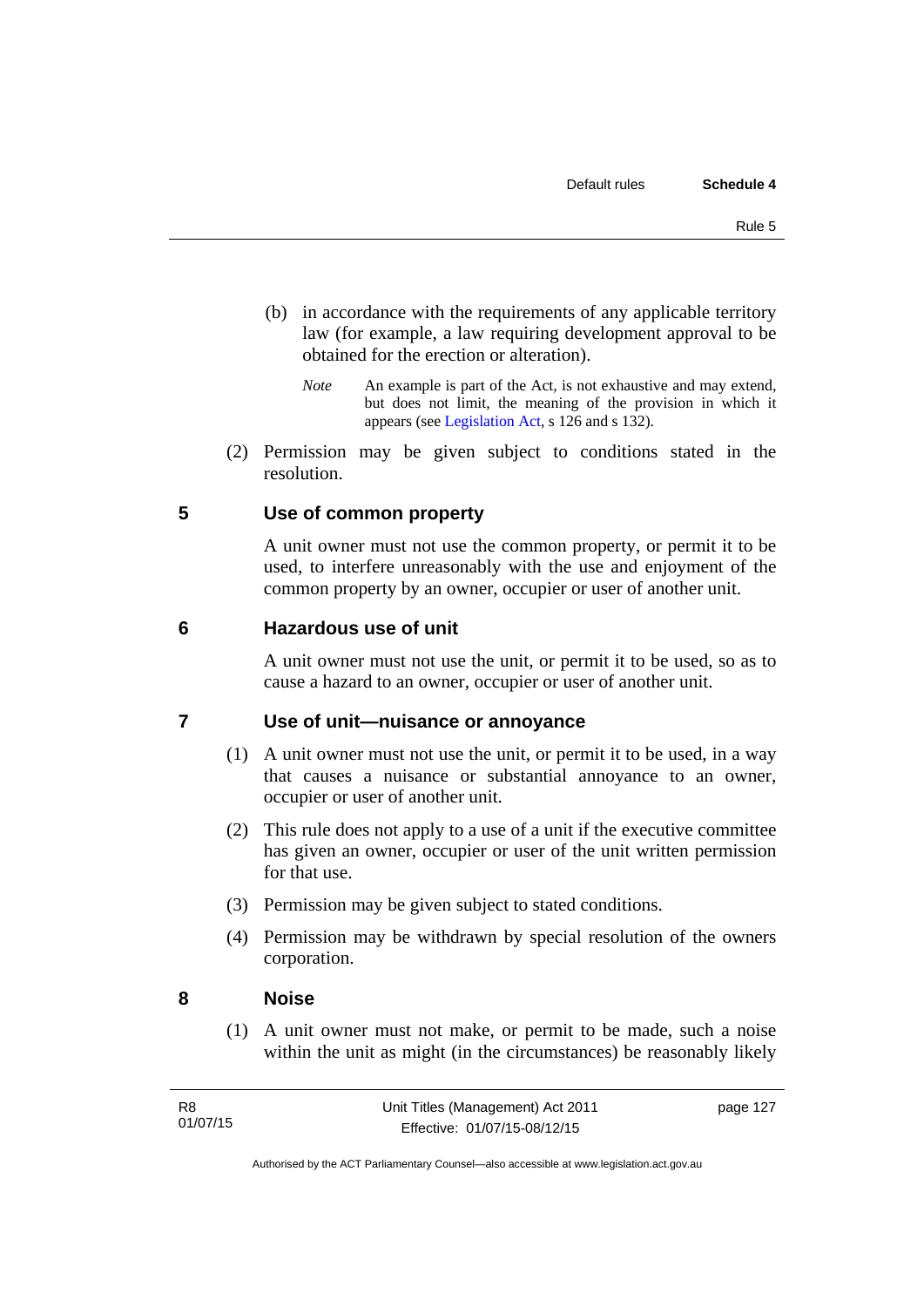#### **Schedule 4** Default rules

Rule 9

to cause substantial annoyance to an owner, occupier or user of another unit.

- (2) This rule does not apply to the making of a noise if the executive committee has given the person responsible for making the noise written permission to do so.
- (3) Permission may be given subject to stated conditions.
- (4) Permission may be withdrawn by special resolution of the owners corporation.

#### **9 Illegal use of unit**

A unit owner must not use the unit, or permit it to be used, to contravene a law in force in the ACT.

### **10 What may an executive committee representative do?**

- (1) An executive committee representative may do any of the following in relation to a unit at all reasonable times:
	- (a) if the committee has reasonable grounds for suspecting that there is a breach of the Act or these rules in relation to a unit inspect the unit to investigate the breach;
	- (b) carry out any maintenance required under the Act or these rules;
	- (c) do anything else the owners corporation is required to do under the Act or these rules.
- (2) An executive committee representative may enter a unit and remain in the unit for as long as is necessary to do something mentioned in subrule (1).
- (3) An executive committee representative is not authorised to do anything in relation to a unit mentioned in subrule (1) unless—

Authorised by the ACT Parliamentary Counsel—also accessible at www.legislation.act.gov.au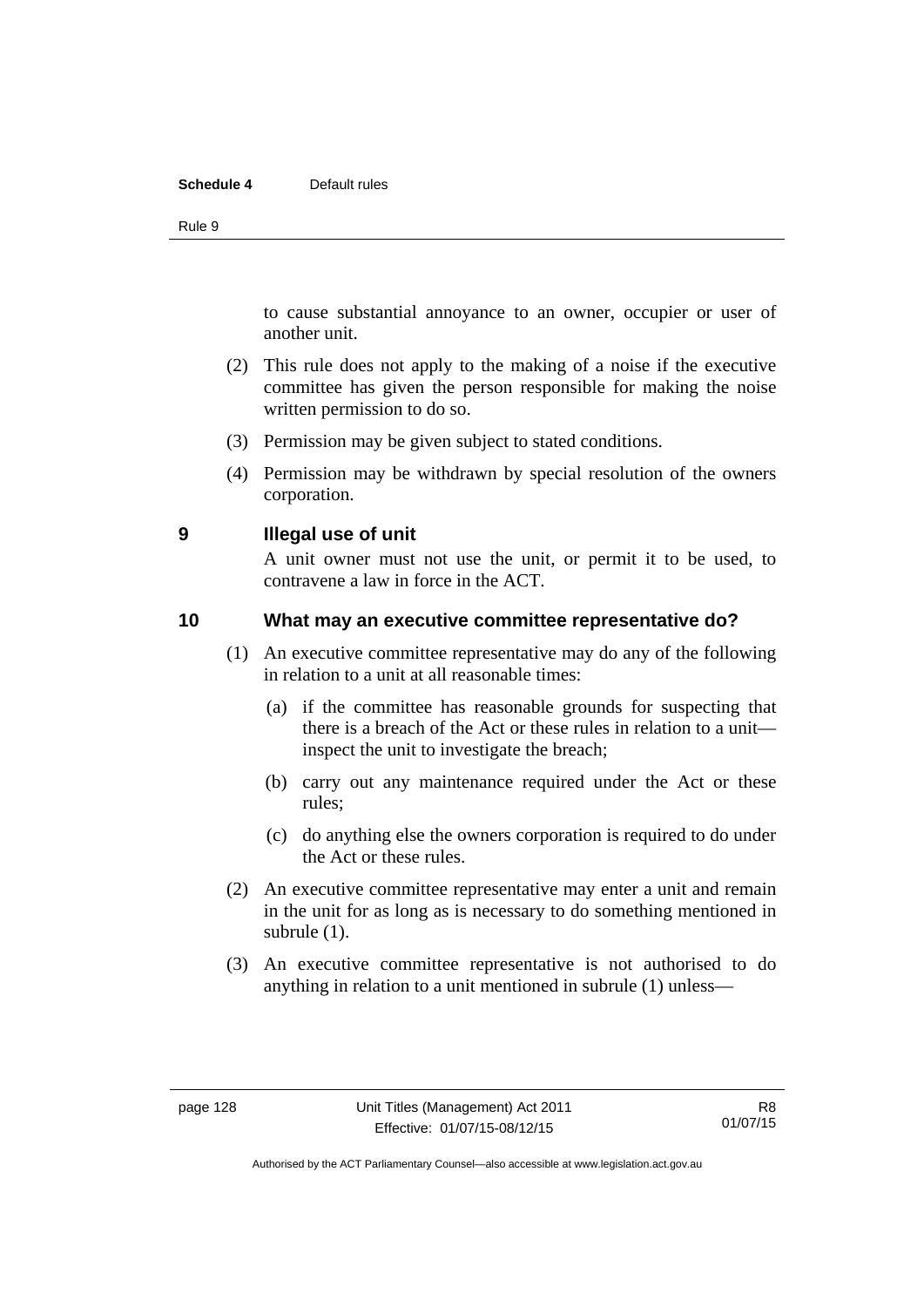- (a) the executive committee or the representative has given the owner, occupier or user of the unit reasonable notice of his or her intention to do the thing; or
- (b) in an emergency, it is essential that it be done without notice.
- (4) The executive committee may give a written authority to a person to represent the corporation under this rule.

### **11 Seal of owners corporation**

For the attaching of the seal of the owners corporation to a document to be effective—

- (a) the seal must be attached by decision of the executive committee; and
	- *Note* Executive committee decisions must be made by majority vote, or by unanimous vote if there are only 2 members of the committee (see sch 2, s 2.10).
- (b) the seal must be attached in the presence of 2 executive members; and
- (c) the executive members witnessing the attaching of the seal must sign the document as witnesses.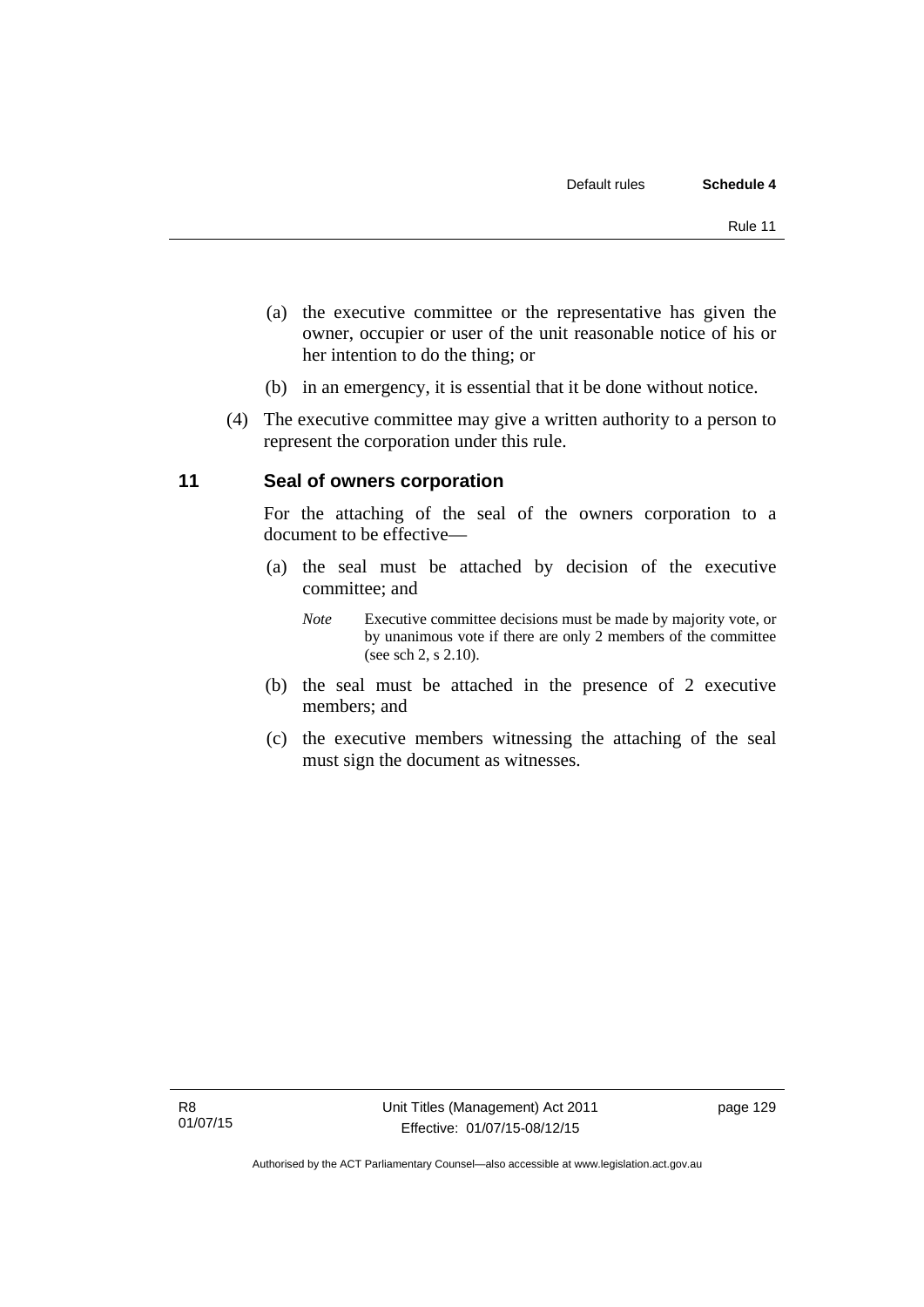## **Dictionary**

(see s 3)

- *Note 1* The [Legislation Act](http://www.legislation.act.gov.au/a/2001-14) contains definitions and other provisions relevant to this Act.
- *Note 2* For example, the [Legislation Act,](http://www.legislation.act.gov.au/a/2001-14) dict, pt 1, defines the following terms:
	- ACAT
	- appoint
	- bankrupt or personally insolvent
	- contravene
	- corporation
	- director-general
	- exercise
	- function
	- individual
	- planning and land authority.

*address for correspondence*, of a company, means the address of the company's office, as registered under the law under which the company is incorporated (if provided by the law).

*administration order*—see section 136 (Who may apply for an administration order?).

*administrative fund*, for division 5.2 (Administrative, special purpose and sinking funds)—see section 73.

*administrator*, of an owners corporation, means a person who is appointed as the administrator of the corporation under part 10 (Administrators).

*appoint* includes engage.

#### *building*—

- (a) for this Act generally—see the *[Unit Titles Act 2001](http://www.legislation.act.gov.au/a/2001-16)*, dictionary; and
- (b) for division 5.4 (Insurance)—see section 99.

R8 01/07/15

Authorised by the ACT Parliamentary Counsel—also accessible at www.legislation.act.gov.au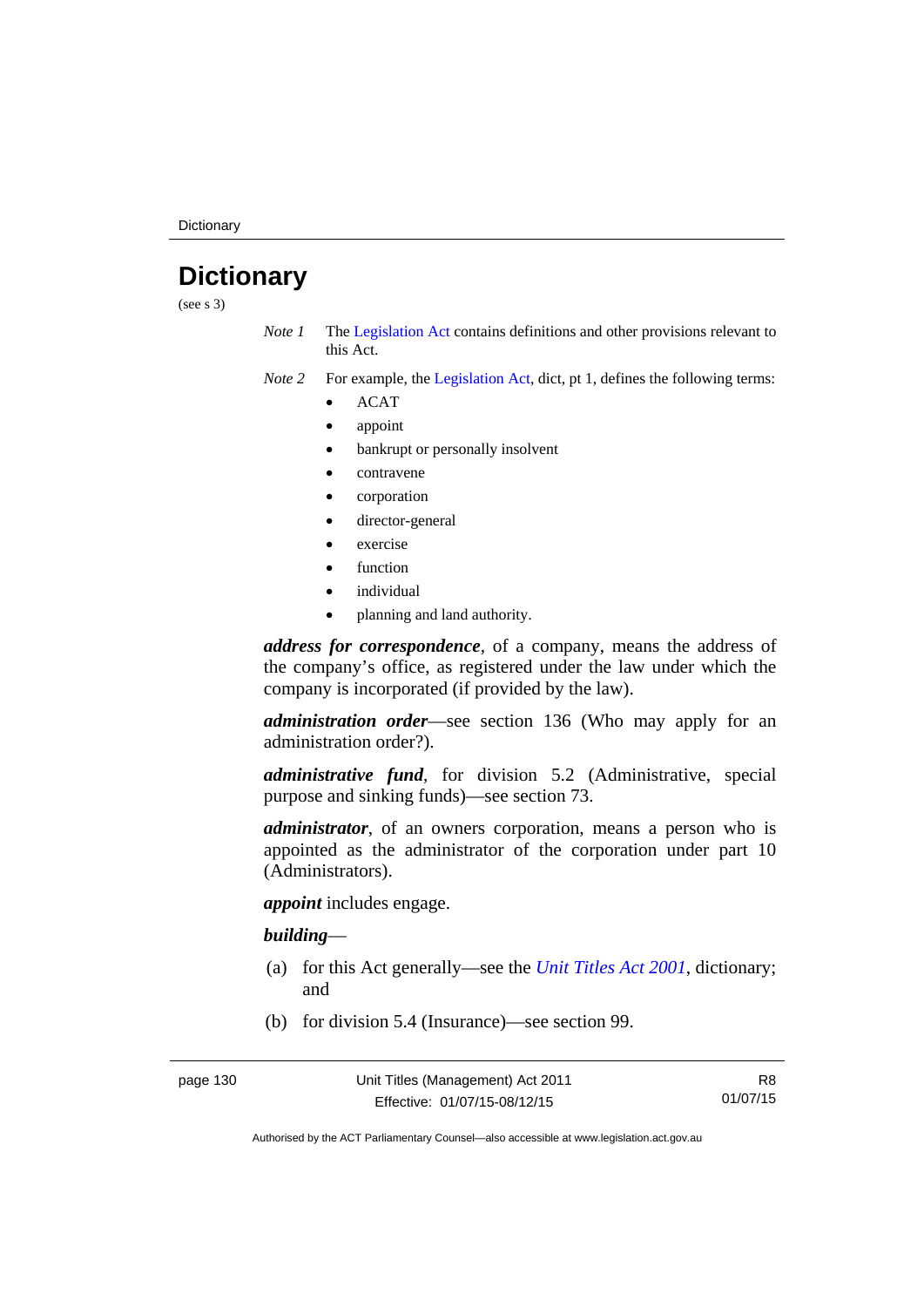*building and development provision*, in relation to a lease—see the *[Planning and Development Act 2007](http://www.legislation.act.gov.au/a/2007-24)*, section 234.

*class A unit*—see the *[Unit Titles Act 2001](http://www.legislation.act.gov.au/a/2001-16)*, section 10.

*class B unit*—see the *[Unit Titles Act 2001](http://www.legislation.act.gov.au/a/2001-16)*, section 11.

*common property*—see the *[Unit Titles Act 2001](http://www.legislation.act.gov.au/a/2001-16)*, section 13.

*communications officer*, for an owners corporation, means the owners corporation communications officer appointed by the owners corporation under section 66.

*company* means a corporation.

*Note Corporation*—see the [Legislation Act,](http://www.legislation.act.gov.au/a/2001-14) dictionary, pt 1.

*corporate register*—see section 113.

*court* includes the ACAT.

*declared land sublease*—see the *[Planning and Development](http://www.legislation.act.gov.au/a/2007-24)  [Act 2007](http://www.legislation.act.gov.au/a/2007-24)*, section 312C.

*default rules*—see section 106.

*developer*—see the *[Unit Titles Act 2001](http://www.legislation.act.gov.au/a/2001-16)*, section 17.

*developer control period*, for a units plan, means the period that—

- (a) starts on the day the owners corporation for the units plan is established; and
- (b) ends on the day people other than the developer hold  $\frac{1}{3}$  or more of the unit entitlements for the units plan.

*development*, of a unit or common property—see the *[Unit Titles](http://www.legislation.act.gov.au/a/2001-16)  [Act 2001](http://www.legislation.act.gov.au/a/2001-16)*, dictionary.

*eligible person*, for a unit or common property in relation to which access to information is required, means—

 (a) the owner, or another person with an interest in the unit, or in an easement over the common property; or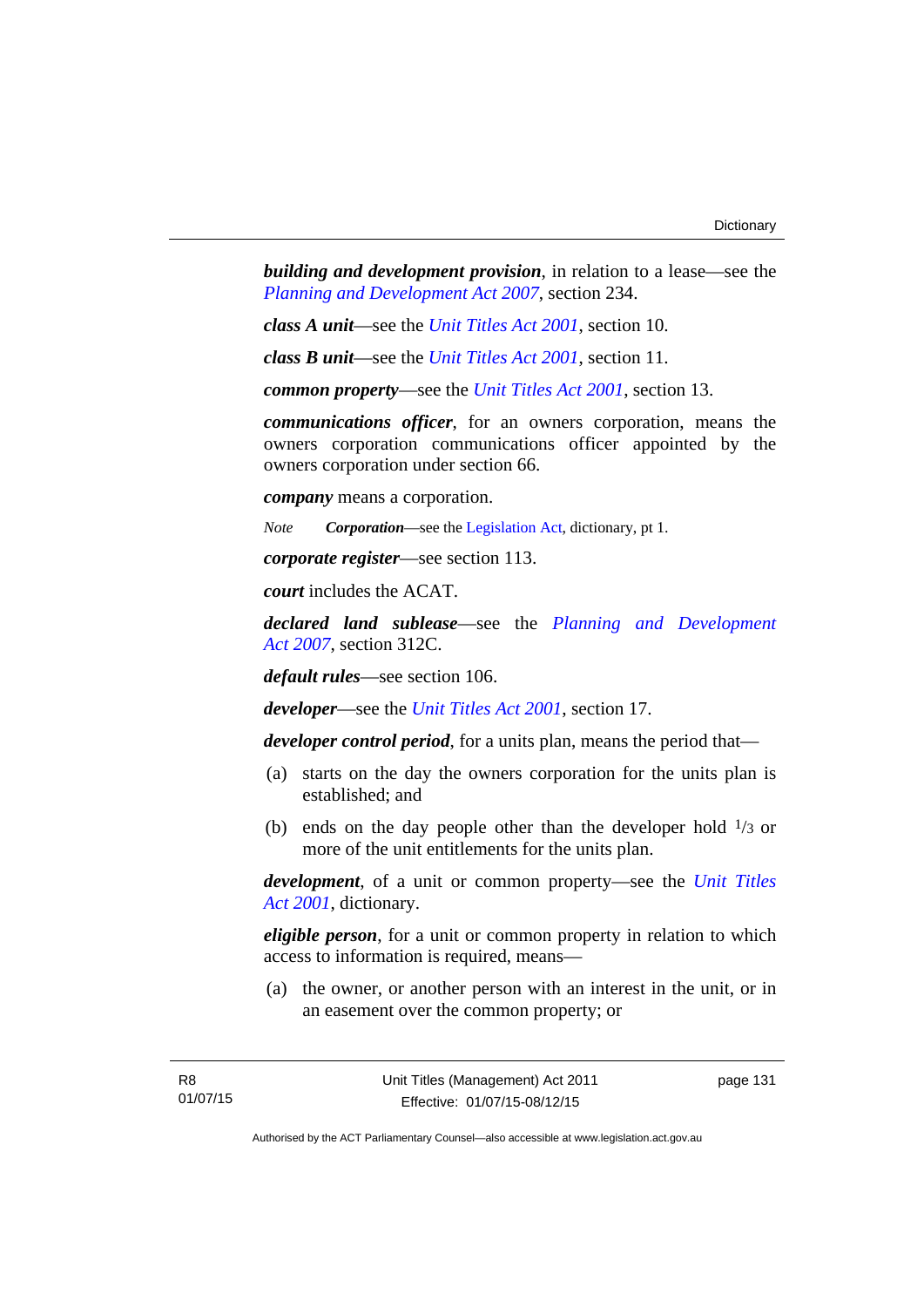- (b) for a unit that is owned, or part-owned, by a company—the representative of the company; or
- (c) anyone authorised in writing by a person mentioned in paragraph (a) or (b); or
- (d) if access to the information is necessary or desirable for the administration of this Act—the planning and land authority.

*entitled to vote*, in relation to a motion at a general meeting of an owners corporation, means a person who is entitled to vote on the motion under schedule 3, section 3.20.

*executive committee*, of an owners corporation, means the executive committee of the corporation established under section 34.

*executive committee representative*, for schedule 4 (Default rules)—see schedule 4, rule 1 (1).

*executive member* means a member of an executive committee.

*expected sinking fund expenditure*, for division 5.2 (Administrative, special purpose and sinking funds)—see section 83.

*financed service contract*, for part 9 (Protection of financiers for service contracts)—see section 130.

*financial year*, for an owners corporation, means—

- (a) a period of 12 months beginning on 1 July; or
- (b) any other period of 12 months decided by the owners corporation.

*financier*, for part 9 (Protection of financiers for service contracts)—see section 131.

*full name*, of a company, means the full name of the company together with the full name of its secretary or public officer (or an equivalent office-holder).

R8 01/07/15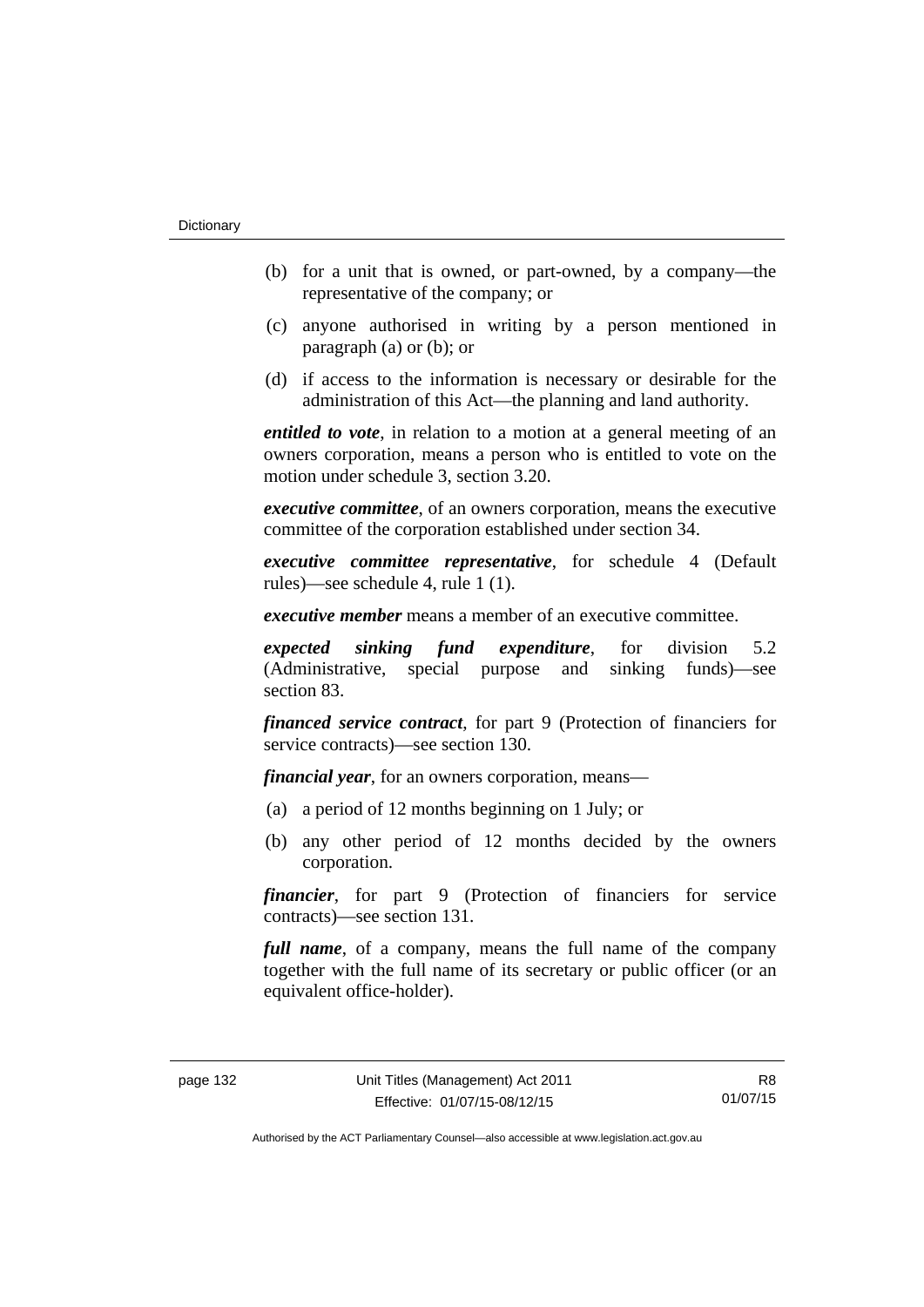*general fund*, of an owners corporation, for division 5.2 (Administrative, special purpose and sinking funds)—see section 72.

*general fund budget*, for division 5.2 (Administrative, special purpose and sinking funds)—see section 75 (1).

*general fund contribution*—see section 78 (1).

*install* includes build, place, connect or erect.

*interest*—see the *[Unit Titles Act 2001](http://www.legislation.act.gov.au/a/2001-16)*, dictionary.

*interested party*, for an administration order—see section 136 (Who may apply for an administration order?).

*land* means—

- (a) for this Act generally—the land subdivided by the units plan; and
- (b) for division 5.4 (Insurance)—see section 99.

*lease*, of a unit or common property—see the *[Unit Titles Act 2001](http://www.legislation.act.gov.au/a/2001-16)*, dictionary.

*lessee—*see the *[Unit Titles Act 2001](http://www.legislation.act.gov.au/a/2001-16)*, dictionary.

*maintenance*, of a building, a facility for a utility service or a utility conduit, means maintenance in good repair and working order, and includes—

- (a) repair; and
- (b) replacement; and
- (c) renewal; and
- (d) restoration.

*management contract*, for division 4.2 (Managers)—see section 49. *management services*, for division 4.2 (Managers)—see section 49. *manager*—see section 49.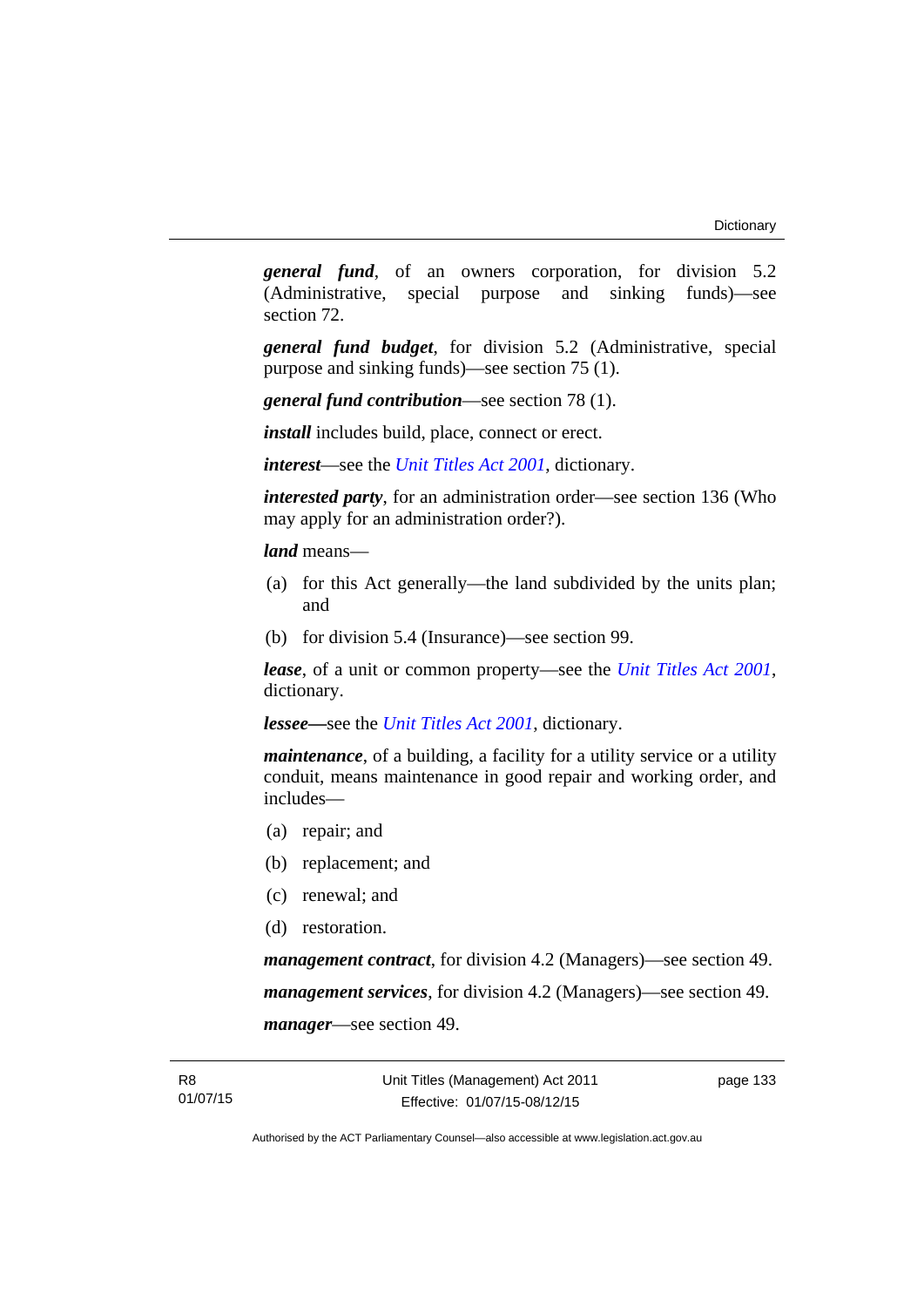*member*, of an owners corporation, are the members under section 10.

*mortgage* means a registered mortgage, or a registered encumbrance, within the meaning of the *[Land Titles Act 1925](http://www.legislation.act.gov.au/a/1925-1)*.

*mortgagee* means—

- (a) for a unit—the registered proprietor of a mortgage of the lease of the unit; or
- (b) in any other case—the registered proprietor of a mortgage.

*mortgagee voting notice*—see schedule 3, section 3.23 (Voting by mortgagees).

*mortgage insurance policy*—see section 142.

*ordinary resolution* means a resolution of a general meeting passed as required by schedule 3, section 3.15.

*owner* means—

- (a) for a unit—the registered proprietor of the lease of the unit and includes a part-owner; or
	- *Note* The term *unit owner* is also defined in the dictionary with the same meaning.
- (b) for common property—the owners corporation.

*owner, occupier or user*, of a unit, for schedule 4 (Default rules) see schedule 4, rule 1 (1).

*owners corporation*, for a units plan, means a corporation established under section 8.

*part-owner*, of a unit, means a person registered as a joint tenant or tenant in common in relation to the unit.

*Note* Joint proprietors of a unit must be registered as either joint tenants or tenants in common (see *Land Titles Act 192*5, s 54).

R8 01/07/15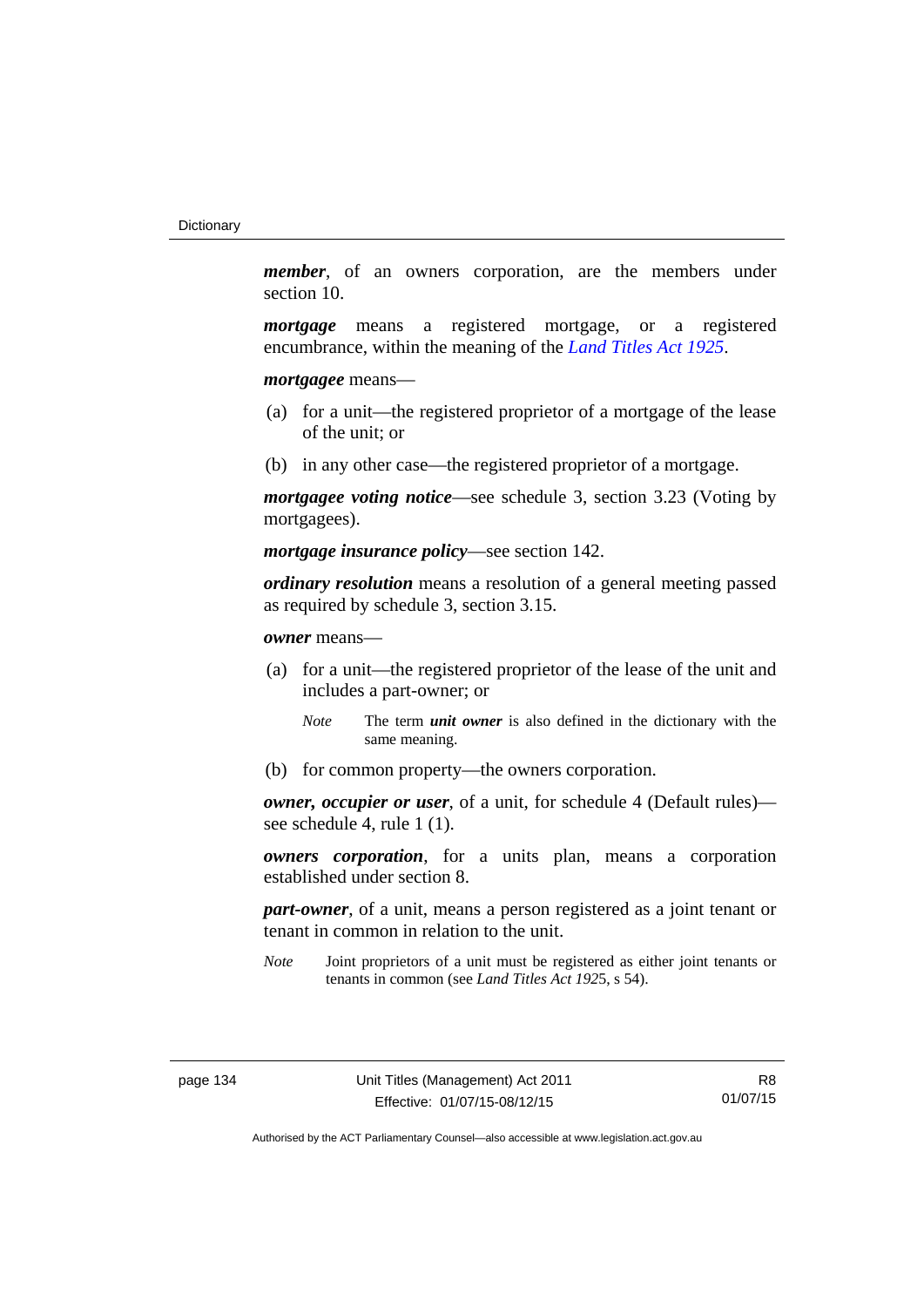*proportional share*, of a contribution payable for a unit, is the proportion of the total contributions payable for all units worked out as follows:

total unit entitlement total contributions  $\times$  unit entitlement of the unit or group of units

*proprietor*, of an interest in land—see the *[Unit Titles Act 2001](http://www.legislation.act.gov.au/a/2001-16)*, dictionary.

*reduced quorum*—see schedule 3, section 3.9 (Quorum at a general meeting—owners corporations with 3 or more members).

*reduced quorum decision*—see schedule 3, section 3.10 (Notice of reduced quorum decisions and adjournments).

*registered—*see the *[Unit Titles Act 2001](http://www.legislation.act.gov.au/a/2001-16)*, dictionary.

#### *representative*—

- (a) for the part-owners of a unit—see section 11 (Part-owners of units—authorisation of representatives); or
- (b) for a company that is the owner or a part-owner of a unit—see section 13 (Company-owned units—authorisation of representatives); or
- (c) for a mortgagee that has given a mortgagee voting notice to an owners corporation—see schedule 3, section 3.23 (Voting by mortgagees).

*rule*, for an owner corporation, means a rule of the corporation under section 106.

*rule infringement notice*—see section 109 (2).

*secretary*, for an owners corporation, means the secretary of the corporation elected under section 40.

*service contract*—see section 59.

*service contractor*—see section 59.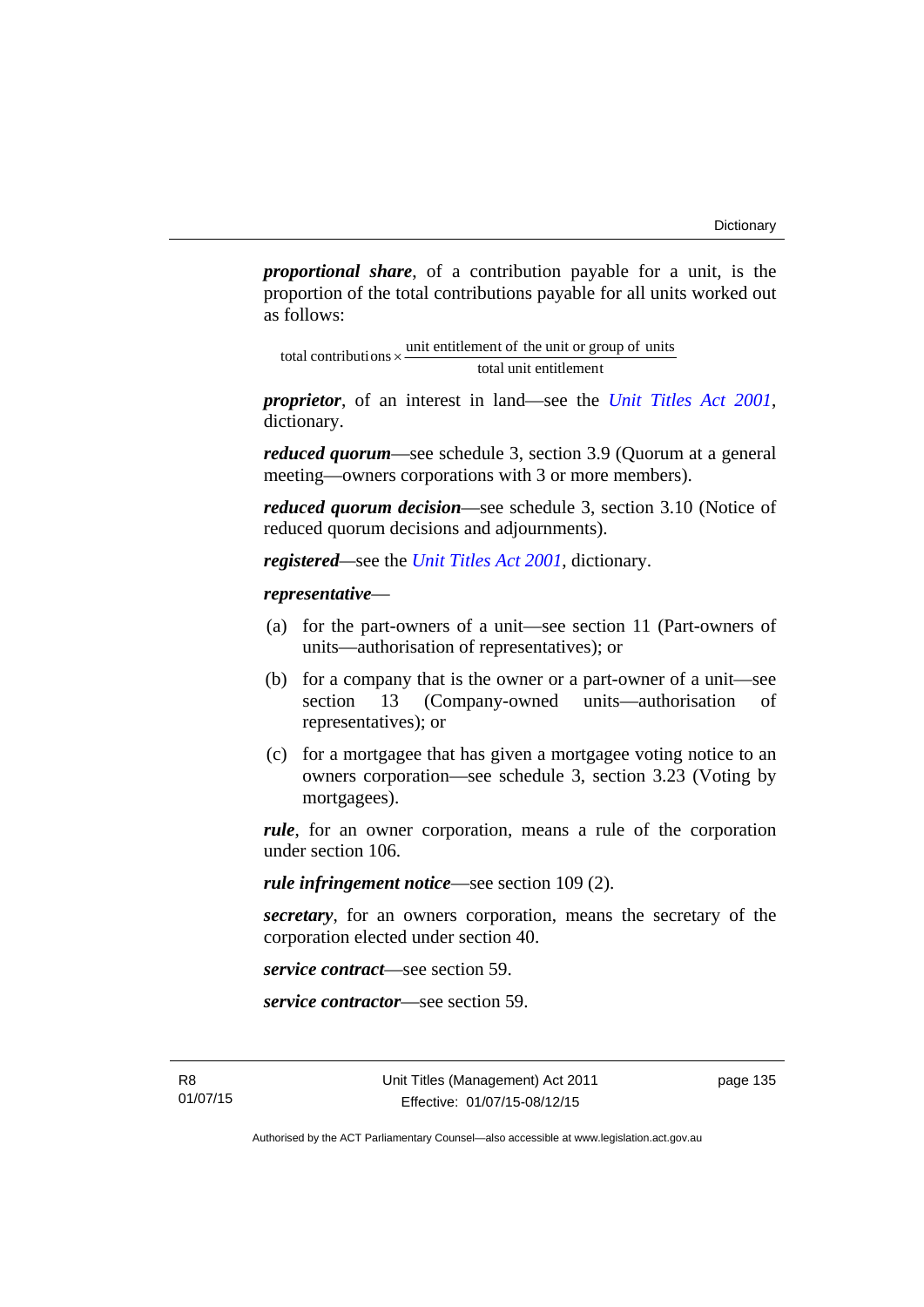*service contractor services*, for division 4.3 (Service contractors) see section 59.

*sinking fund*, for division 5.2 (Administrative, special purpose and sinking funds)—see section 81 (2).

*sinking fund contribution*—see section 89 (1).

*sinking fund plan*, for division 5.2 (Administrative, special purpose and sinking funds)—see section 82 (2).

*special purpose fund*, for division 5.2 (Administrative, special purpose and sinking funds)—see section 74 (1).

*special resolution* means a resolution of a general meeting passed as required by schedule 3, section 3.16.

*staged development*—see the *[Unit Titles Act 2001](http://www.legislation.act.gov.au/a/2001-16)*, section 17 (3) (Unit title applications—general requirements).

*standard quorum*—see schedule 3, section 3.9 (Quorum at a general meeting—owners corporations with 3 or more members).

*sustainability infrastructure*, installed in relation to a units plan—

- (a) means infrastructure and equipment that—
	- (i) improves the environmental sustainability of the units; or
	- (ii) reduces the environmental impact of the owners corporation and the unit owners; and
- (b) includes related utility service connections and equipment.

#### **Examples—par (a)**

solar panels, clothes lines, rainwater tanks

*Note* An example is part of the Act, is not exhaustive and may extend, but does not limit, the meaning of the provision in which it appears (see [Legislation Act,](http://www.legislation.act.gov.au/a/2001-14) s 126 and s 132).

*total general fund contribution*, for division 5.2 (Administrative, special purpose and sinking funds)—see section 75 (2) (a).

R8 01/07/15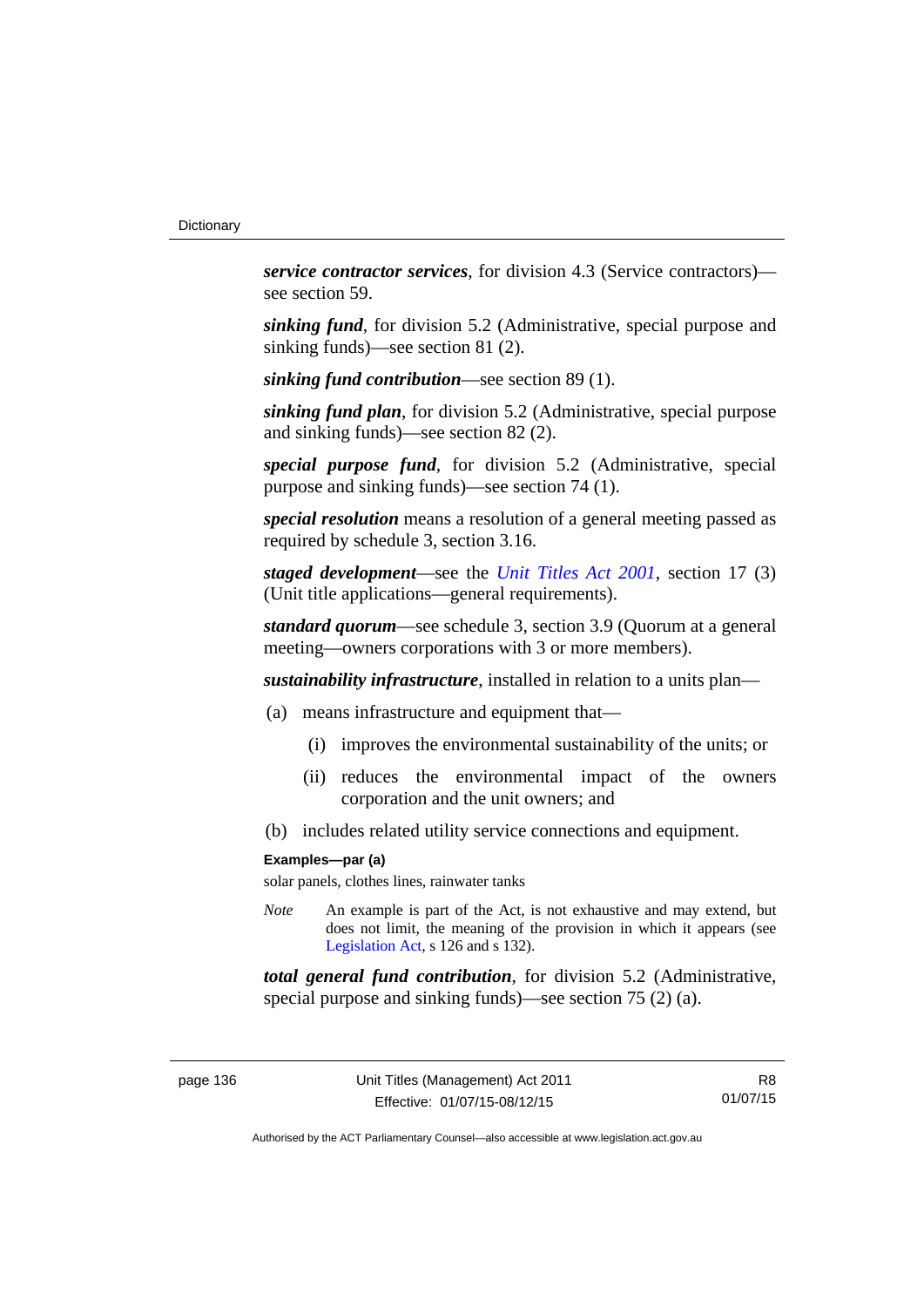*total sinking fund contribution*, for division 5.2 (Administrative, special purpose and sinking funds)—see section 82 (3) (b).

*treasurer*, for an owners corporation, means the treasurer of the corporation elected under section 40.

*unanimous resolution* means a resolution of a general meeting passed as required by schedule 3, section 3.18.

*unit*—see the *[Unit Titles Act 2001](http://www.legislation.act.gov.au/a/2001-16)*, section 9.

*unit entitlement*—see the *[Unit Titles Act 2001](http://www.legislation.act.gov.au/a/2001-16)*, section 8.

*unit owner* means the registered proprietor of the lease of the unit and includes a part-owner.

*Note* The term *owner* is also defined in the dictionary with the same meaning.

*units plan*—see the *[Unit Titles Act 2001](http://www.legislation.act.gov.au/a/2001-16)*, dictionary.

*unit subsidiary*—see the *[Unit Titles Act 2001](http://www.legislation.act.gov.au/a/2001-16)*, section 12.

*unit title certificate*—see section 119.

*unopposed resolution* means a resolution of a general meeting passed as required by schedule 3, section 3.17.

*utility conduit*—see the *[Unit Titles Act 2001](http://www.legislation.act.gov.au/a/2001-16)*, dictionary.

*utility infrastructure* means infrastructure and equipment necessary for, or related to, the provision of utility services.

*utility services*—see the *[Unit Titles Act 2001](http://www.legislation.act.gov.au/a/2001-16)*, dictionary.

*voting value—see schedule 3, section 3.28 (2) (Value of votes).*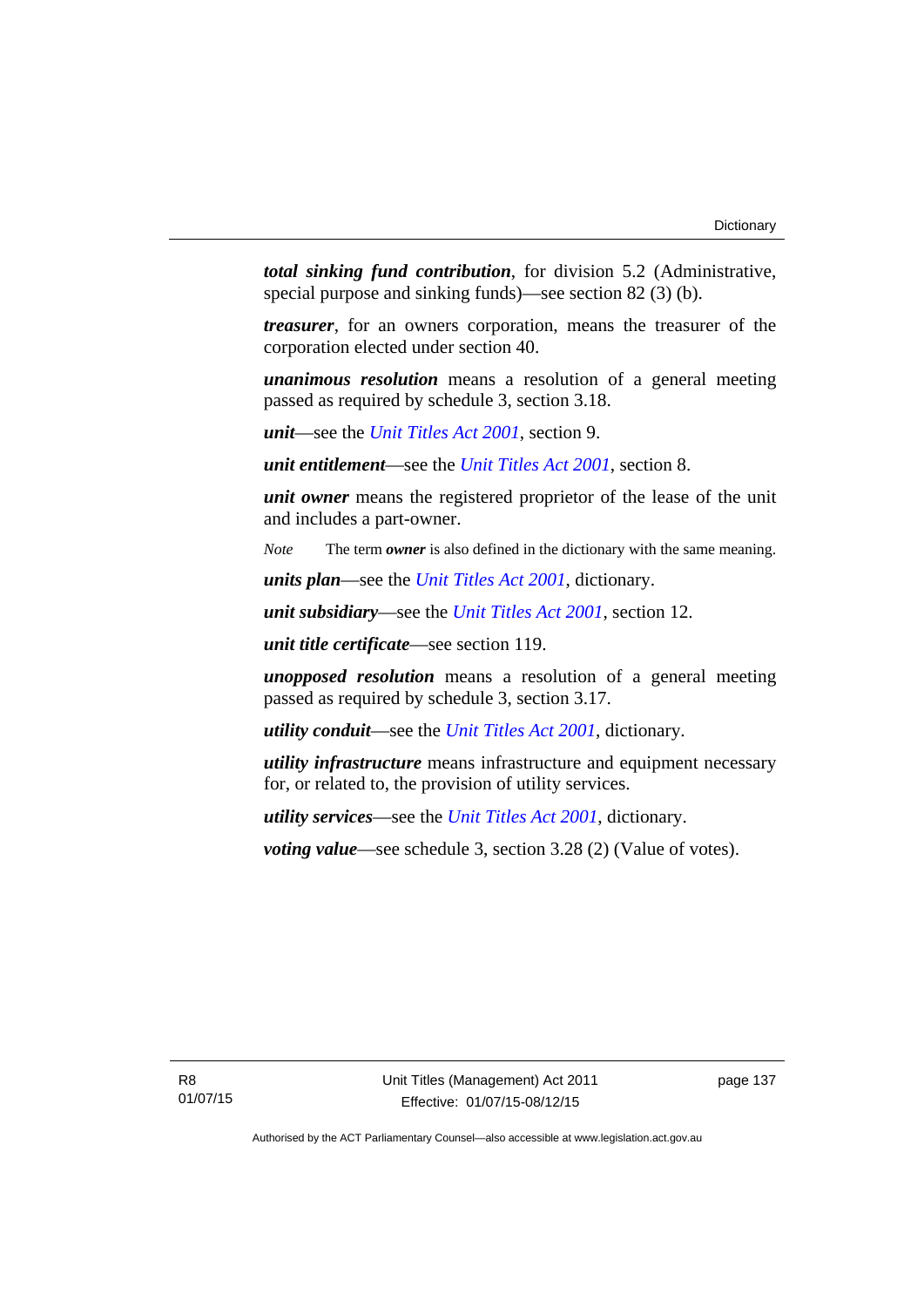1 About the endnotes

# **Endnotes**

# **1 About the endnotes**

Amending and modifying laws are annotated in the legislation history and the amendment history. Current modifications are not included in the republished law but are set out in the endnotes.

Not all editorial amendments made under the *[Legislation Act 2001](http://www.legislation.act.gov.au/a/2001-14)*, part 11.3 are annotated in the amendment history. Full details of any amendments can be obtained from the Parliamentary Counsel's Office.

Uncommenced amending laws are not included in the republished law. The details of these laws are underlined in the legislation history. Uncommenced expiries are underlined in the legislation history and amendment history.

If all the provisions of the law have been renumbered, a table of renumbered provisions gives details of previous and current numbering.

The endnotes also include a table of earlier republications.

| $A = Act$<br>$AF =$ Approved form<br>$am = amended$<br>$amdt = amendment$<br>$AR = Assembly resolution$<br>$ch = chapter$<br>$CN =$ Commencement notice<br>$def = definition$<br>$DI = Disallowable instrument$<br>$dict = dictionary$<br>$disallowed = disallowed by the Legislative$<br>Assembly<br>$div = division$<br>$exp = expires/expired$<br>$Gaz = qazette$<br>$hdg =$ heading<br>$IA = Interpretation Act 1967$<br>$ins = inserted/added$<br>$LA =$ Legislation Act 2001<br>$LR =$ legislation register | NI = Notifiable instrument<br>$o = order$<br>$om = omitted/repealed$<br>$ord = ordinance$<br>$orig = original$<br>par = paragraph/subparagraph<br>$pres = present$<br>$prev = previous$<br>$(\text{prev}) = \text{previously}$<br>$pt = part$<br>$r = rule/subrule$<br>$reloc = relocated$<br>$remum = renumbered$<br>$R[X]$ = Republication No<br>$RI = reissue$<br>$s = section/subsection$<br>$sch = schedule$<br>$sdiv = subdivision$<br>$SL = Subordinate$ law<br>$sub =$ substituted |
|-------------------------------------------------------------------------------------------------------------------------------------------------------------------------------------------------------------------------------------------------------------------------------------------------------------------------------------------------------------------------------------------------------------------------------------------------------------------------------------------------------------------|--------------------------------------------------------------------------------------------------------------------------------------------------------------------------------------------------------------------------------------------------------------------------------------------------------------------------------------------------------------------------------------------------------------------------------------------------------------------------------------------|
| $LRA =$ Legislation (Republication) Act 1996                                                                                                                                                                                                                                                                                                                                                                                                                                                                      |                                                                                                                                                                                                                                                                                                                                                                                                                                                                                            |
| $mod = modified/modification$                                                                                                                                                                                                                                                                                                                                                                                                                                                                                     | $underlining = whole or part not commenced$<br>or to be expired                                                                                                                                                                                                                                                                                                                                                                                                                            |

# **2 Abbreviation key**

page 138 Unit Titles (Management) Act 2011 Effective: 01/07/15-08/12/15

R8 01/07/15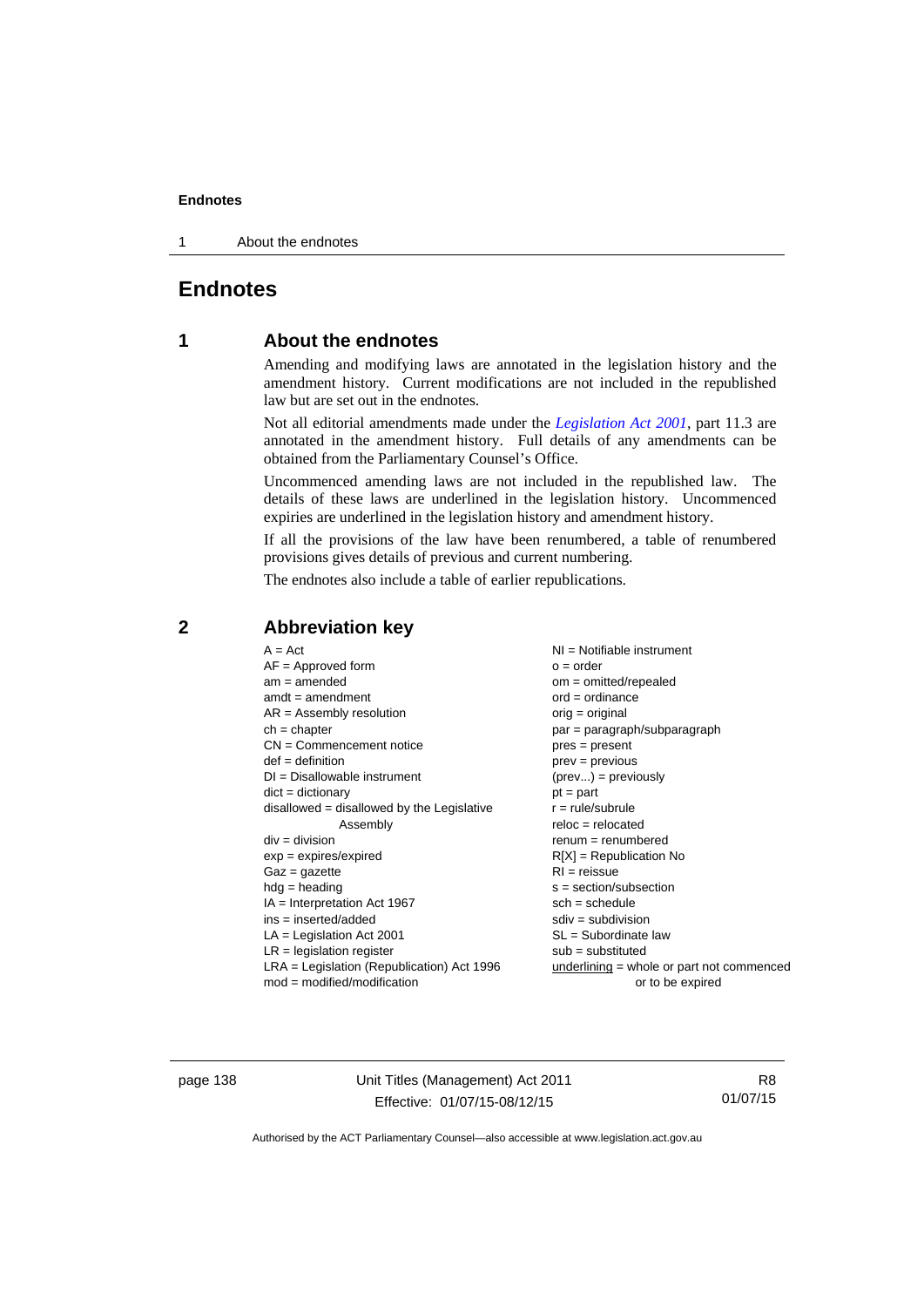## **3 Legislation history**

#### **Unit Titles (Management) Act 2011 A2011-41**

notified LR 3 November 2011

s 1, s 2 commenced 3 November 2011 (LA s 75 (1))

remainder commenced 30 March 2012 (s 2 and [CN2012-6](http://www.legislation.act.gov.au/cn/2012-6/default.asp))

as amended by

#### **[Statute Law Amendment Act 2012](http://www.legislation.act.gov.au/a/2012-21) A2012-21 sch 3 pt 3.51**

notified LR 22 May 2012 s 1, s 2 commenced 22 May 2012 (LA s 75 (1)) sch 3 pt 3.51 commenced 5 June 2012 (s 2 (1))

#### **[Justice and Community Safety Legislation Amendment Act 2012](http://www.legislation.act.gov.au/a/2012-13)**

#### **A2012-30 sch 1 pt 1.5**

notified LR 13 June 2012 s 1, s 2 commenced 13 June 2012 (LA s 75 (1)) sch 1 pt 1.5 commenced 14 June 2012 (s 2)

### **[Justice and Community Safety Legislation Amendment Act 2013](http://www.legislation.act.gov.au/a/2013-11)  [\(No 2\)](http://www.legislation.act.gov.au/a/2013-11) A2013-11 sch 1 pt 1.9**  notified LR 28 March 2013 s 1, s 2 commenced 28 March 2013 (LA s 75 (1))

sch 1 pt 1.9 commenced 4 April 2013 (s 2)

#### **[Justice and Community Safety Legislation Amendment Act 2014](http://www.legislation.act.gov.au/a/2014-49)  [\(No 2\)](http://www.legislation.act.gov.au/a/2014-49) A2014-49 sch 1 pt 1.23**

notified LR 10 November 2014

s 1, s 2 commenced 10 November 2014 (LA s 75 (1)) sch 1 pt 1.23 commenced 17 November 2014 (s 2)

## **[Planning and Development \(University of Canberra and Other](http://www.legislation.act.gov.au/a/2015-19)  [Leases\) Legislation Amendment Act 2015](http://www.legislation.act.gov.au/a/2015-19) A2015-19 pt 20**

notified LR 11 June 2015 s 1, s 2 commenced 11 June 2015 (LA s 75 (1)) pt 20 commenced 1 July 2015 (s 2 and [CN2015-9\)](http://www.legislation.act.gov.au/cn/2015-8/default.asp)

Unit Titles (Management) Act 2011 Effective: 01/07/15-08/12/15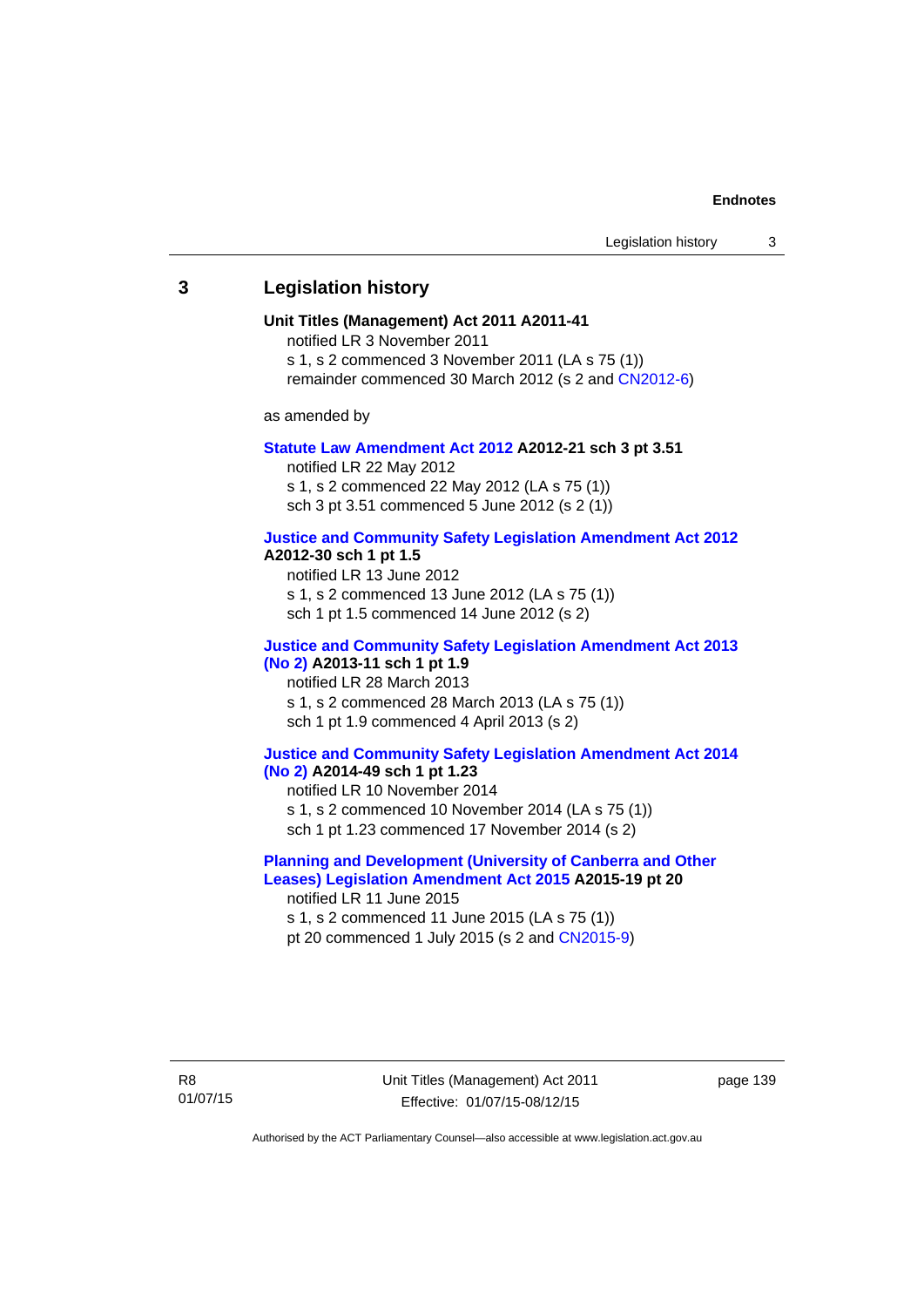4 Amendment history

# **4 Amendment history**

| Commencement<br>s <sub>2</sub><br>om LA s 89 (4)                                                                                            |
|---------------------------------------------------------------------------------------------------------------------------------------------|
| <b>Notes</b><br>s <sub>4</sub><br>$(2)$ , $(3)$ exp 30 March 2013 (s 4 $(3)$ )                                                              |
| <b>Owners corporation-establishment</b><br>s 8 hdg<br>bracketed note exp 30 March 2013 (s 4 (3))                                            |
| <b>Owners corporation-legal status</b><br>bracketed note exp 30 March 2013 (s 4 (3))<br>s 9 hdg<br>am A2012-21 amdt 3.198<br>S <sub>9</sub> |
| <b>Members of owners corporation</b><br>s 10 hdg<br>bracketed note exp 30 March 2013 (s 4 (3))                                              |
| Part-owners of units-authorisation of representatives<br>bracketed note exp 30 March 2013 (s 4 (3))<br>s 11 hdg                             |
| Part-owners of units-functions of representatives<br>bracketed note exp 30 March 2013 (s 4 (3))<br>s 12 hdg                                 |
| Company-owned units-authorisation of representatives<br>s 13 hdg<br>bracketed note exp 30 March 2013 (s 4 (3))                              |
| <b>Company-owned units-functions of representatives</b><br>bracketed note exp 30 March 2013 (s 4 (3))<br>s 14 hdg                           |
| <b>Evidence of representative status</b><br>s 15 hdg<br>bracketed note exp 30 March 2013 (s 4 (3))                                          |
| <b>Owners corporation-functions</b><br>s 16 hdg<br>bracketed note exp 30 March 2013 (s 4 (3))                                               |
| Exemptions for units plans with 4 or fewer units<br>s 18 hdg<br>bracketed note exp 30 March 2013 (s 4 (3))                                  |
| <b>Common property</b><br>bracketed note exp 30 March 2013 (s 4 (3))<br>s 19 hdg                                                            |
| Dealings with common property<br>s 20 hdg<br>bracketed note exp 30 March 2013 (s 4 (3))                                                     |
| Dealings in property generally<br>s 21 hdg<br>bracketed note exp 30 March 2013 (s 4 (3))                                                    |
| Special privileges relating to common property<br>bracketed note exp 30 March 2013 (s 4 (3))<br>s 22 hdg                                    |
| <b>Maintenance obligations</b><br>s 24 hdg<br>bracketed note exp 30 March 2013 (s 4 (3))                                                    |

page 140 Unit Titles (Management) Act 2011 Effective: 01/07/15-08/12/15

R8 01/07/15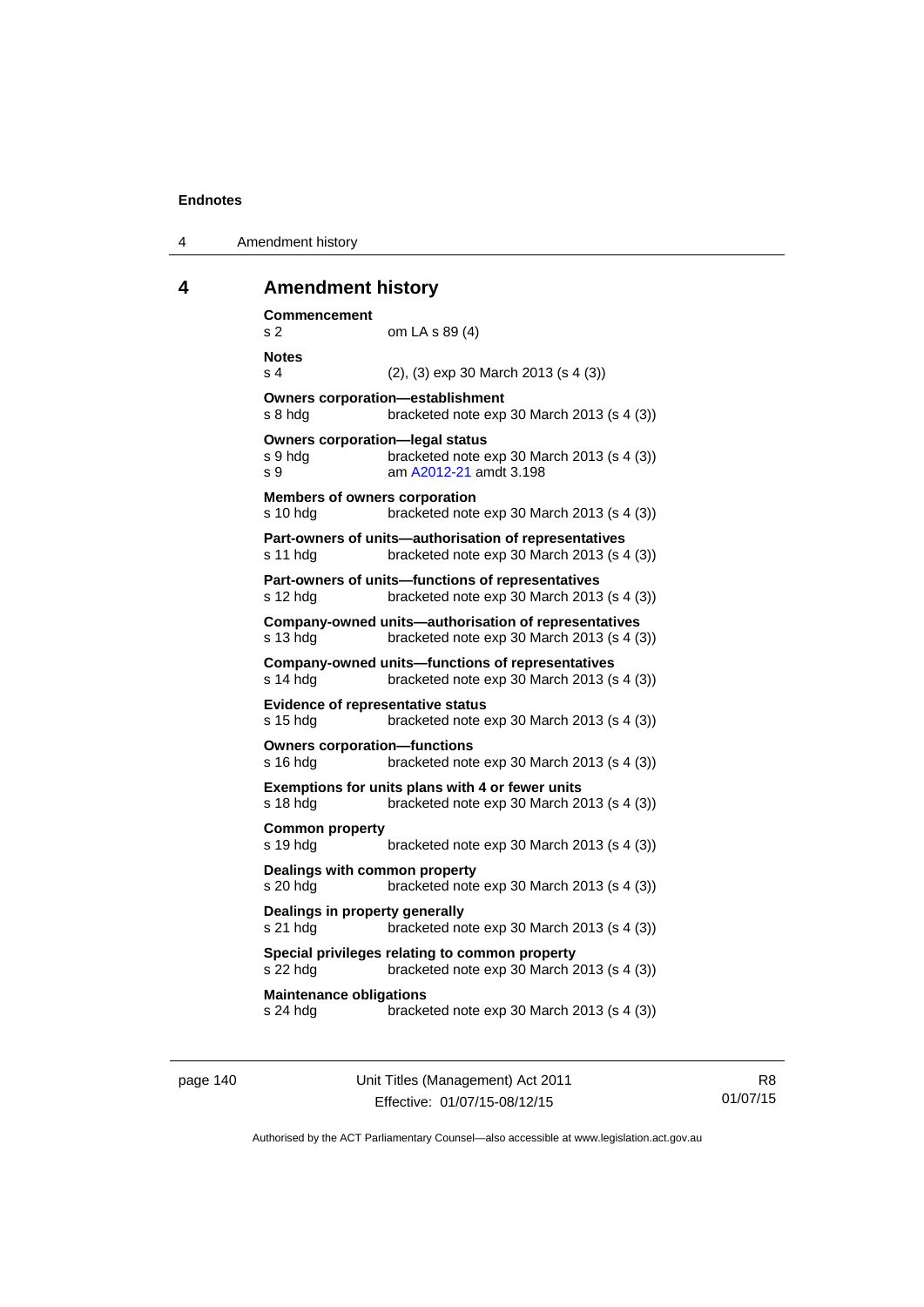| s 25 hdg                                          | Owners corporation may exempt itself from maintenance obligations<br>bracketed note exp 30 March 2013 (s 4 (3))      |
|---------------------------------------------------|----------------------------------------------------------------------------------------------------------------------|
| s 26 hda                                          | Other qualifications on owners corporation's maintenance obligations<br>bracketed note exp 30 March 2013 (s 4 (3))   |
| s 27 hdg                                          | Structural defects-owners corporation may represent members<br>bracketed note exp 30 March 2013 (s 4 (3))            |
| Owners corporation-entry to units<br>s 28 hdg     | bracketed note exp 30 March 2013 (s 4 (3))                                                                           |
| s 29 hdg                                          | Work on behalf of particular unit owners or occupiers<br>bracketed note exp 30 March 2013 (s 4 (3))                  |
| s 30 hda                                          | Recovery of costs-agreements under s 29<br>bracketed note exp 30 March 2013 (s 4 (3))                                |
| s 31 hda                                          | Recovery of expenditure resulting from member or unit occupier's fault<br>bracketed note exp 30 March 2013 (s 4 (3)) |
| s 32 hda                                          | Animals-owners corporation's consent<br>bracketed note exp 30 March 2013 (s 4 (3))                                   |
| s 33 hdg                                          | Restriction on owners corporation during developer control period<br>bracketed note exp 30 March 2013 (s 4 (3))      |
| s 34 hdg                                          | <b>Executive committee-establishment</b><br>bracketed note exp 30 March 2013 (s 4 (3))                               |
| <b>Executive committee-functions</b><br>s 35 hdg  | bracketed note exp 30 March 2013 (s 4 (3))                                                                           |
| s 38 hdg                                          | Executive committee-before the first annual general meeting<br>bracketed note exp 30 March 2013 (s 4 (3))            |
| s 39 hdg                                          | Executive committee-at and from the first annual general meeting<br>bracketed note exp 30 March 2013 (s 4 (3))       |
| s 40 hdg                                          | Executive committee-office-holders<br>bracketed note exp 30 March 2013 (s 4 (3))                                     |
| s 41 hda                                          | Executive committee-chairperson's functions<br>bracketed note exp 30 March 2013 (s 4 (3))                            |
| s 42 hdg                                          | Executive committee-secretary's functions<br>bracketed note exp 30 March 2013 (s 4 (3))                              |
| s 43 hda                                          | <b>Executive committee-treasurer's functions</b><br>bracketed note exp 30 March 2013 (s 4 (3))                       |
| <b>Executive committee-delegation</b><br>s 44 hdg | bracketed note exp 30 March 2013 (s 4 (3))                                                                           |
|                                                   |                                                                                                                      |

R8 01/07/15 Unit Titles (Management) Act 2011 Effective: 01/07/15-08/12/15

page 141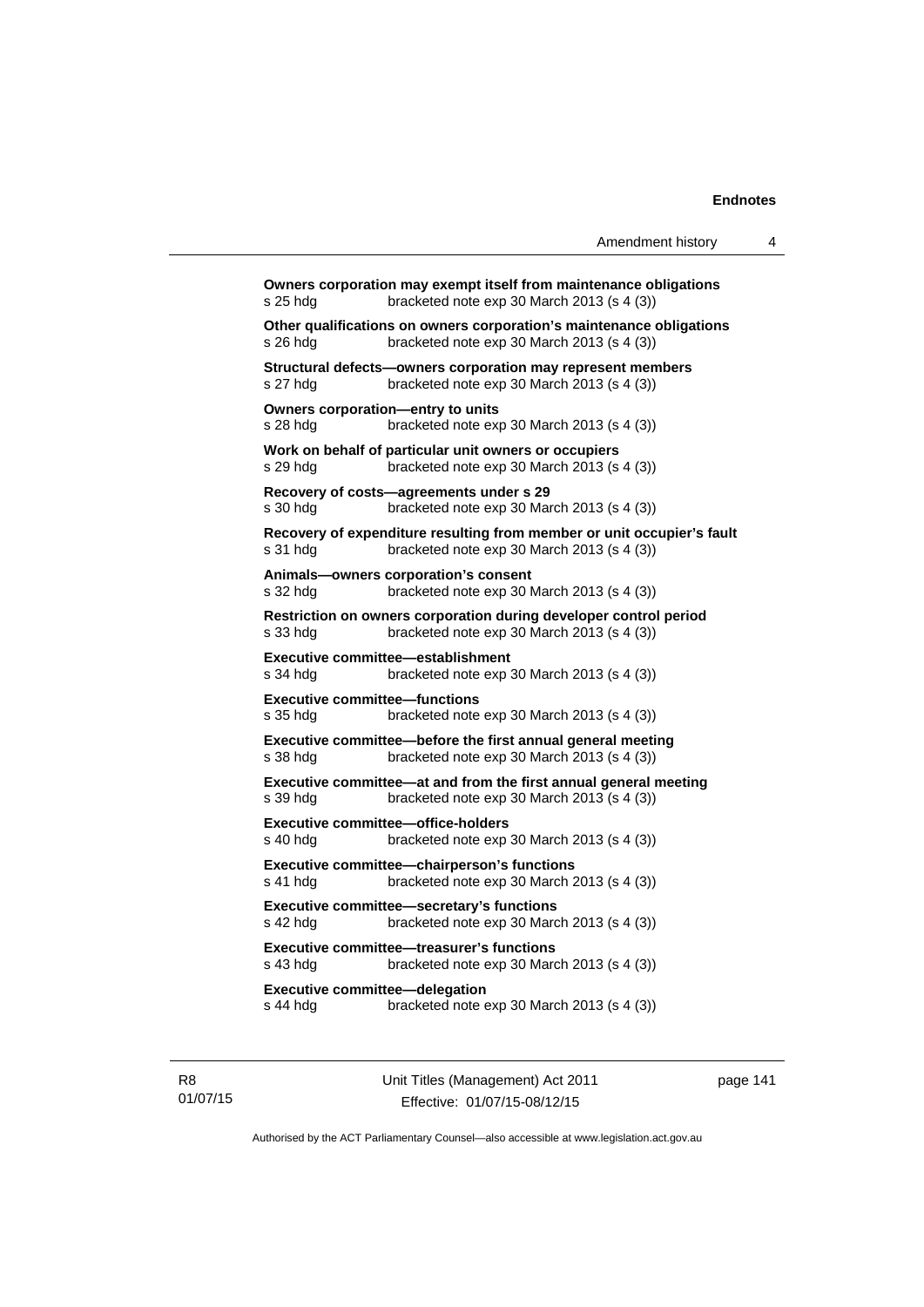| 4 | Amendment history |  |
|---|-------------------|--|
|---|-------------------|--|

```
Executive committee—contractors and employees 
s 45 hdg bracketed note exp 30 March 2013 (s 4 (3)) 
Executive committee—validity of acts 
s 48 hdg bracketed note exp 30 March 2013 (s 4 (3)) 
Manager—contract 
s 50 hdg bracketed note exp 30 March 2013 (s 4 (3)) 
Manager not to be contracted for longer than 3 years 
s 51 hdg bracketed note exp 30 March 2013 (s 4 (3)) 
Manager—functions 
s 52 hdg bracketed note exp 30 March 2013 (s 4 (3)) 
Manager—ending contract 
s 54 hdg bracketed note exp 30 March 2013 (s 4 (3)) 
Manager—remedial breaches 
s 55 hdg bracketed note exp 30 March 2013 (s 4 (3)) 
Manager—code of conduct 
s 56 hdg bracketed note exp 30 March 2013 (s 4 (3)) 
Manager—public liability insurance 
s 57 hdg bracketed note exp 30 March 2013 (s 4 (3)) 
Manager—delegated functions 
s 58 hdg bracketed note exp 30 March 2013 (s 4 (3)) 
Definitions—div 4.3 
s 59 hdg bracketed note exp 30 March 2013 (s 4 (3)) 
Service contractor—contract 
s 60 hdg bracketed note exp 30 March 2013 (s 4 (3)) 
Service contractor not to be contracted for longer than 25 years 
s 61 hdg bracketed note exp 30 March 2013 (s 4 (3)) 
Service contractor—functions 
s 62 hdg bracketed note exp 30 March 2013 (s 4 (3)) 
Service contractor—transfer 
s 63 hdg bracketed note exp 30 March 2013 (s 4 (3)) 
Service contractor—ending contract 
s 64 hdg bracketed note exp 30 March 2013 (s 4 (3)) 
Service contractor—remedial breaches 
s 65 hdg bracketed note exp 30 March 2013 (s 4 (3)) 
Communications officer—appointment 
s 66 hdg bracketed note exp 30 March 2013 (s 4 (3))
```
page 142 Unit Titles (Management) Act 2011 Effective: 01/07/15-08/12/15

R8 01/07/15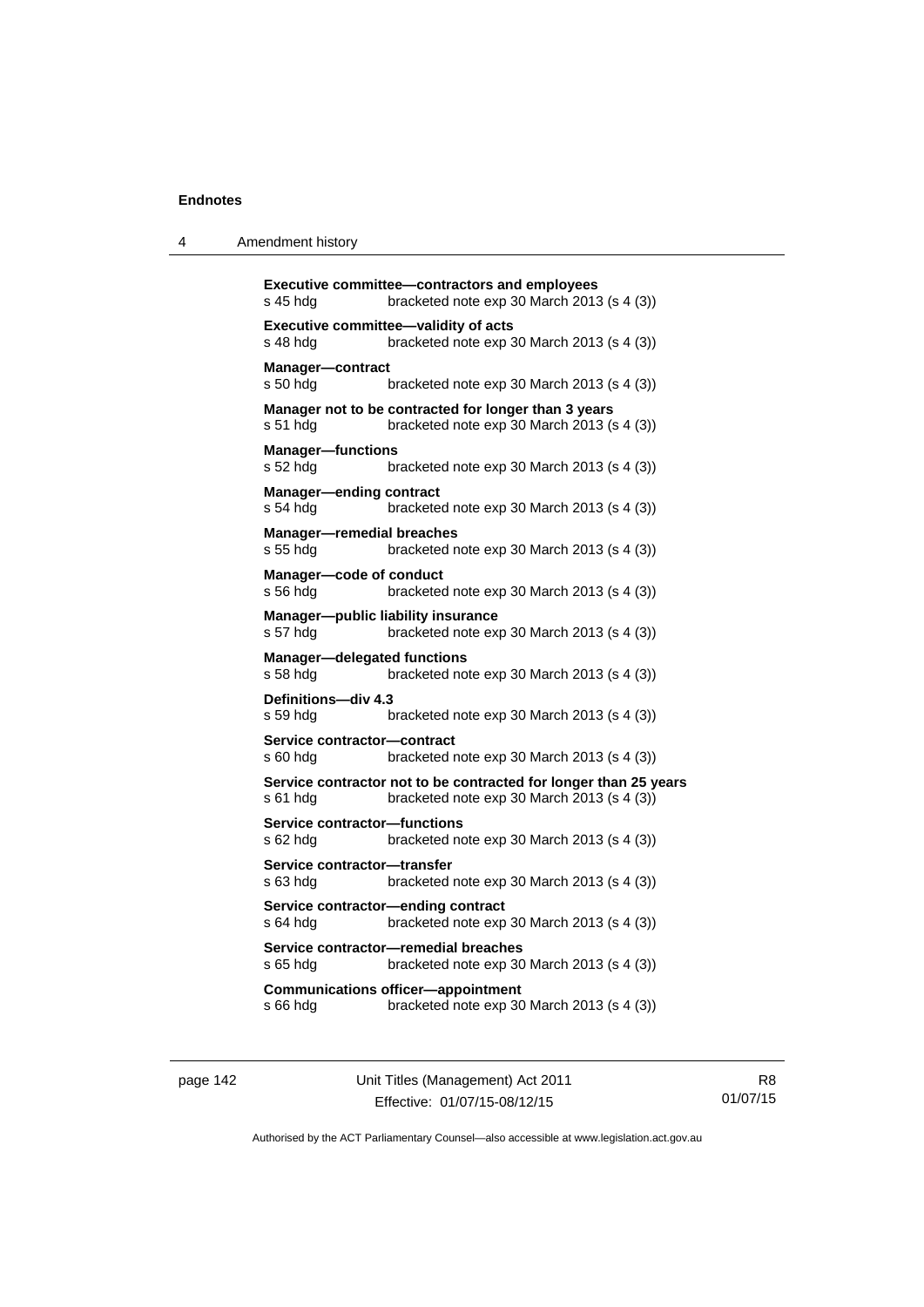| <b>Communications officer-function</b><br>s 67 hdg | bracketed note exp 30 March 2013 (s 4 (3))                                                                                                                      |
|----------------------------------------------------|-----------------------------------------------------------------------------------------------------------------------------------------------------------------|
| s 68 hda                                           | Owners corporation must have bank account<br>bracketed note exp 30 March 2013 (s 4 (3))                                                                         |
| <b>Owners corporation may invest</b><br>s 69 hdg   | bracketed note $exp 30$ March 2013 (s 4 (3))                                                                                                                    |
| <b>Owners corporation may borrow</b><br>s 70 hda   | bracketed note exp 30 March 2013 (s 4 (3))                                                                                                                      |
| s 71 hdg                                           | Owners corporation must not carry on business<br>bracketed note exp 30 March 2013 (s 4 (3))                                                                     |
| Definitions-div 5.2<br>s 72 hdg<br>s 72            | bracketed note exp 30 March 2013 (s 4 (3))<br>def total sinking fund amount om A2013-11 amdt 1.26<br>def total sinking fund contribution ins A2013-11 amdt 1.26 |
| <b>Administrative fund</b><br>s 73 hda             | bracketed note exp 30 March 2013 (s 4 (3))                                                                                                                      |
| Special purpose fund<br>s 74 hdg                   | bracketed note exp 30 March 2013 (s 4 (3))                                                                                                                      |
| General fund-budget<br>s 75 hdg                    | bracketed note exp 30 March 2013 (s 4 (3))                                                                                                                      |
| s 77 hda                                           | General fund—what can fund be used for?<br>bracketed note exp 30 March 2013 (s 4 (3))                                                                           |
| <b>General fund-contributions</b><br>s 78 hda      | bracketed note exp 30 March 2013 (s 4 (3))                                                                                                                      |
| s 79 hdg                                           | General fund-notice of contributions<br>bracketed note exp 30 March 2013 (s 4 (3))                                                                              |
| s 80 hdg                                           | General fund-when are contributions payable?<br>bracketed note exp 30 March 2013 (s 4 (3))                                                                      |
| <b>Sinking fund</b><br>s 81 hdg                    | bracketed note $exp 30$ March 2013 (s 4 (3))                                                                                                                    |
| Sinking fund plan<br>s 82 hda<br>s 82              | bracketed note exp 30 March 2013 (s 4 (3))<br>am A2012-30 amdt 1.25<br>(2) note 1 exp 30 March 2013 (s 165 (a))<br>am A2013-11 amdt 1.28                        |
| s 83 hda                                           | Sinking fund plan-meaning of expected sinking fund expenditure<br>bracketed note exp 30 March 2013 (s 4 (3))                                                    |

R8 01/07/15 Unit Titles (Management) Act 2011 Effective: 01/07/15-08/12/15

page 143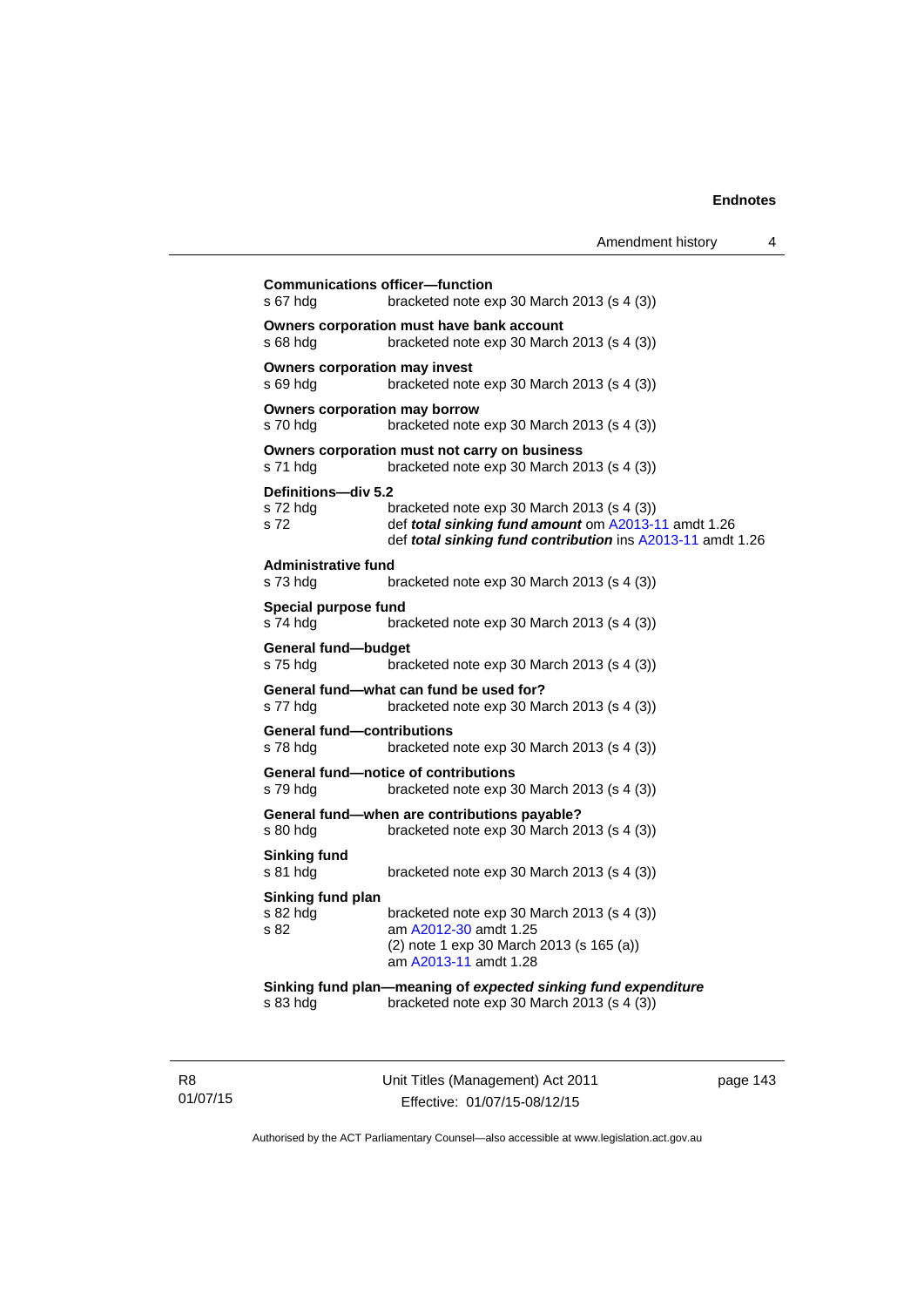4 Amendment history

| s 84                                                  | (1) (b) note exp 30 March 2013 (s 165 (b))                                                                  |
|-------------------------------------------------------|-------------------------------------------------------------------------------------------------------------|
| Sinking fund plan-review<br>s 85 hdg<br>s 85          | bracketed note exp 30 March 2013 (s 4 (3))<br>(b) note exp 30 March 2013 (s 165 (c))                        |
| Sinking fund plan-amendment<br>s 86                   | am A2012-30 amdt 1.26<br>sub A2013-11 amdt 1.29                                                             |
| s 87 hdg                                              | Sinking fund-what must be paid into the fund?<br>bracketed note exp 30 March 2013 (s 4 (3))                 |
| s 88                                                  | Sinking fund—what can fund be used for?<br>am A2013-11 amdt 1.30                                            |
| <b>Sinking fund-contributions</b><br>s 89 hdg<br>s 89 | bracketed note exp 30 March 2013 (s 4 (3))<br>am A2013-11 amdt 1.31, amdt 1.32                              |
| s 90 hdg<br>s 90                                      | Sinking fund-notice of contributions<br>bracketed note exp 30 March 2013 (s 4 (3))<br>am A2013-11 amdt 1.33 |
| s 91 hdg                                              | Sinking fund-when are contributions payable?<br>bracketed note exp 30 March 2013 (s 4 (3))                  |
| s 92 hdg                                              | General and sinking funds in staged developments<br>bracketed note exp 30 March 2013 (s 4 (3))              |
| Discounts-amounts owing<br>s 93 hdg                   | bracketed note $exp 30$ March 2013 (s 4 (3))                                                                |
| Interest-amounts owing<br>s 94 hdg                    | bracketed note exp 30 March 2013 (s 4 (3))                                                                  |
| <b>Recovery of amounts owing</b><br>s 95 hdg          | bracketed note $exp 30$ March 2013 (s 4 (3))                                                                |
| s 96 hdg                                              | Security for unpaid amounts-declaration of charge<br>bracketed note exp 30 March 2013 (s 4 (3))             |
| s 97 hdg                                              | Security for unpaid amounts-discharge<br>bracketed note $exp 30$ March 2013 (s 4 (3))                       |
| <b>Liability of part-owners</b><br>s 98 hda           | bracketed note $exp 30$ March 2013 (s 4 (3))                                                                |
| s 100 hdg                                             | <b>Building insurance by owners corporation</b><br>bracketed note exp 30 March 2013 (s 4 (3))               |
|                                                       |                                                                                                             |

page 144 Unit Titles (Management) Act 2011 Effective: 01/07/15-08/12/15

R8 01/07/15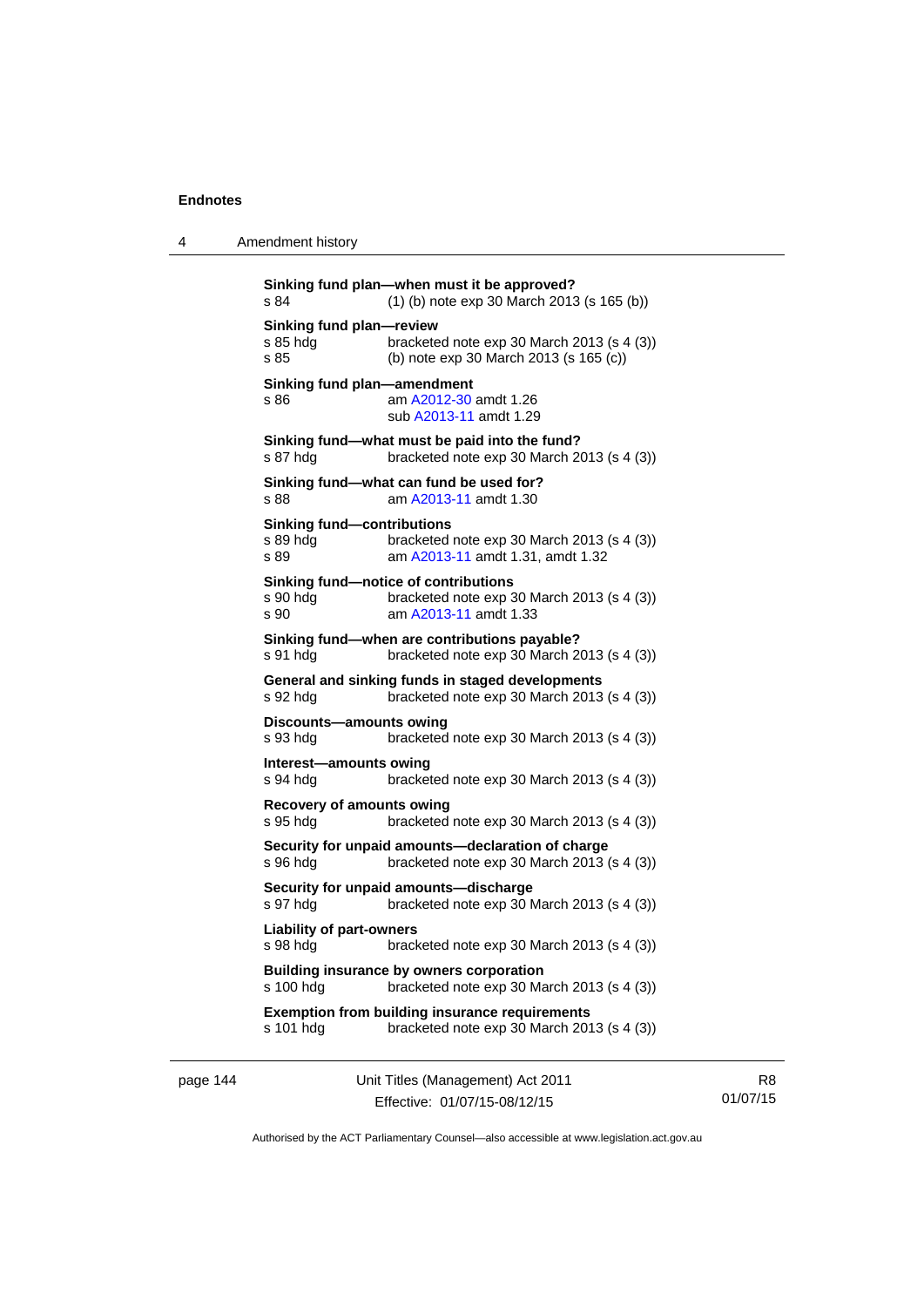| s 102 hdg                                              | Public liability insurance by owners corporation<br>bracketed note exp 30 March 2013 (s 4 (3))                                         |
|--------------------------------------------------------|----------------------------------------------------------------------------------------------------------------------------------------|
| s 103 hdg                                              | Application of insurance money by owners corporation<br>bracketed note $exp 30$ March 2013 (s 4 (3))                                   |
| s 104 hdg                                              | Additional insurance—owners corporation<br>bracketed note exp 30 March 2013 (s 4 (3))                                                  |
| Additional insurance-unit owners<br>s 105 hdg          | bracketed note exp 30 March 2013 (s 4 (3))                                                                                             |
| s 106 hda<br>s 106                                     | What are the rules of an owners corporation?<br>bracketed note exp 30 March 2013 (s 4 (3))<br>notes 2, 3 exp 30 March 2013 (s 165 (d)) |
| <b>Effect of rules</b><br>s 107 hdg                    | bracketed note $exp 30$ March 2013 (s 4 (3))                                                                                           |
| s 108 hdg                                              | Owners corporation may amend rules<br>bracketed note exp 30 March 2013 (s 4 (3))                                                       |
| s 109 hdg                                              | Breach of rules-rule infringement notice<br>bracketed note $exp 30$ March 2013 (s 4 (3))                                               |
| s 110 hdg                                              | Breach of rules-failure to comply with rule infringement notice<br>bracketed note exp 30 March 2013 (s 4 (3))                          |
| s 111 hdg                                              | Breach of rules-request for rule infringement notice<br>bracketed note exp 30 March 2013 (s 4 (3))                                     |
| <b>Application of Legislation Act</b><br>s 112 hdg     | bracketed note exp 30 March 2013 (s 4 (3))                                                                                             |
| Corporate register-establishment<br>s 113 hdg<br>s 113 | bracketed note exp 30 March 2013 (s 4 (3))<br>am A2014-49 amdt 1.49                                                                    |
| s 114 hda<br>s 114                                     | Corporate register-information to be included<br>bracketed note exp 30 March 2013 (s 4 (3))<br>am A2015-19 s 135                       |
| s 115 hdg<br>s 115                                     | Corporate register-provision of information<br>bracketed note exp 30 March 2013 (s 4 (3))<br>am A2015-19 s 136, s 137; ss renum R8 LA  |
| Corporate register-access<br>s 116 hdg<br>s 116        | bracketed note exp 30 March 2013 (s 4 (3))<br>am A2014-49 amdt 1.49                                                                    |
| s 117 hdg                                              | Names and addresses of executive members<br>bracketed note exp 30 March 2013 (s 4 (3))                                                 |
|                                                        |                                                                                                                                        |

R8 01/07/15 Unit Titles (Management) Act 2011 Effective: 01/07/15-08/12/15

page 145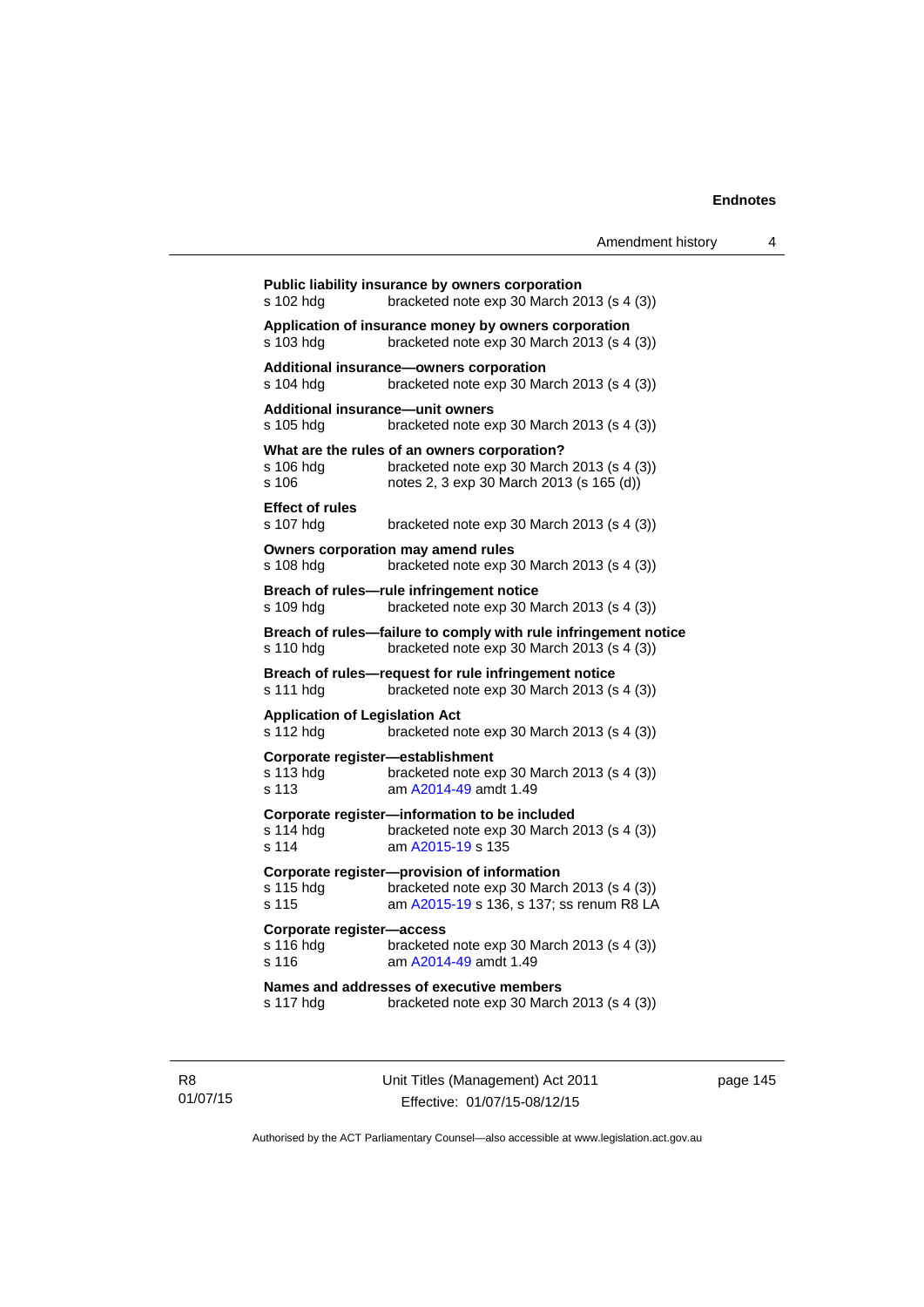| 4 | Amendment history |
|---|-------------------|
|---|-------------------|

| <b>Insurance information</b><br>s 118 hdg<br>bracketed note $exp 30$ March 2013 (s 4 (3))                                   |  |
|-----------------------------------------------------------------------------------------------------------------------------|--|
| Unit title certificate and access to owners corporation records<br>bracketed note exp 30 March 2013 (s 4 (3))<br>s 119 hdg  |  |
| Acting on information in unit title certificate<br>s 120 hdg<br>bracketed note exp 30 March 2013 (s 4 (3))                  |  |
| Failure to provide information or certificate-offence<br>s 121 hdg<br>bracketed note exp 30 March 2013 (s 4 (3))            |  |
| Owners corporation name, address and letterbox<br>bracketed note exp 30 March 2013 (s 4 (3))<br>s 122 hdg                   |  |
| Service of documents on owners corporation<br>bracketed note exp 30 March 2013 (s 4 (3))<br>s 123 hdg                       |  |
| Service of documents on members, interested people and occupiers<br>bracketed note exp 30 March 2013 (s 4 (3))<br>s 124 hdg |  |
| Disputes involving the owners corporation-generally<br>bracketed note exp 30 March 2013 (s 4 (3))<br>s 125 hdg              |  |
| Disputes involving the owners corporation-particular matters<br>bracketed note exp 30 March 2013 (s 4 (3))<br>s 126 hdg     |  |
| Disputes involving the executive committee<br>bracketed note exp 30 March 2013 (s 4 (3))<br>s 127 hdg                       |  |
| Disputes between unit owners<br>s 128 hdg<br>bracketed note $exp 30$ March 2013 (s 4 (3))                                   |  |
| Kinds of ACAT orders<br>s 129 hdg<br>bracketed note $exp 30$ March 2013 (s 4 (3))                                           |  |
| Meaning of financed service contract and financier-pt 9<br>s 130 hdg<br>bracketed note exp 30 March 2013 (s 4 (3))          |  |
| Who is a <i>financier</i> for a service contract?<br>s 131 hdg<br>bracketed note exp 30 March 2013 (s 4 (3))                |  |
| Financed service contract-notice of change<br>bracketed note exp 30 March 2013 (s 4 (3))<br>s 132 hdg                       |  |
| Financed service contract—limitation on ending<br>bracketed note exp 30 March 2013 (s 4 (3))<br>s 133 hdg                   |  |
| Financed service contract-person authorised to act for financier<br>bracketed note exp 30 March 2013 (s 4 (3))<br>s 134 hdg |  |
| Financed service contract-agreement between owners corporation and<br>financier prohibited                                  |  |
| s 135 hdg<br>bracketed note exp 30 March 2013 (s 4 (3))                                                                     |  |

page 146 Unit Titles (Management) Act 2011 Effective: 01/07/15-08/12/15

R8 01/07/15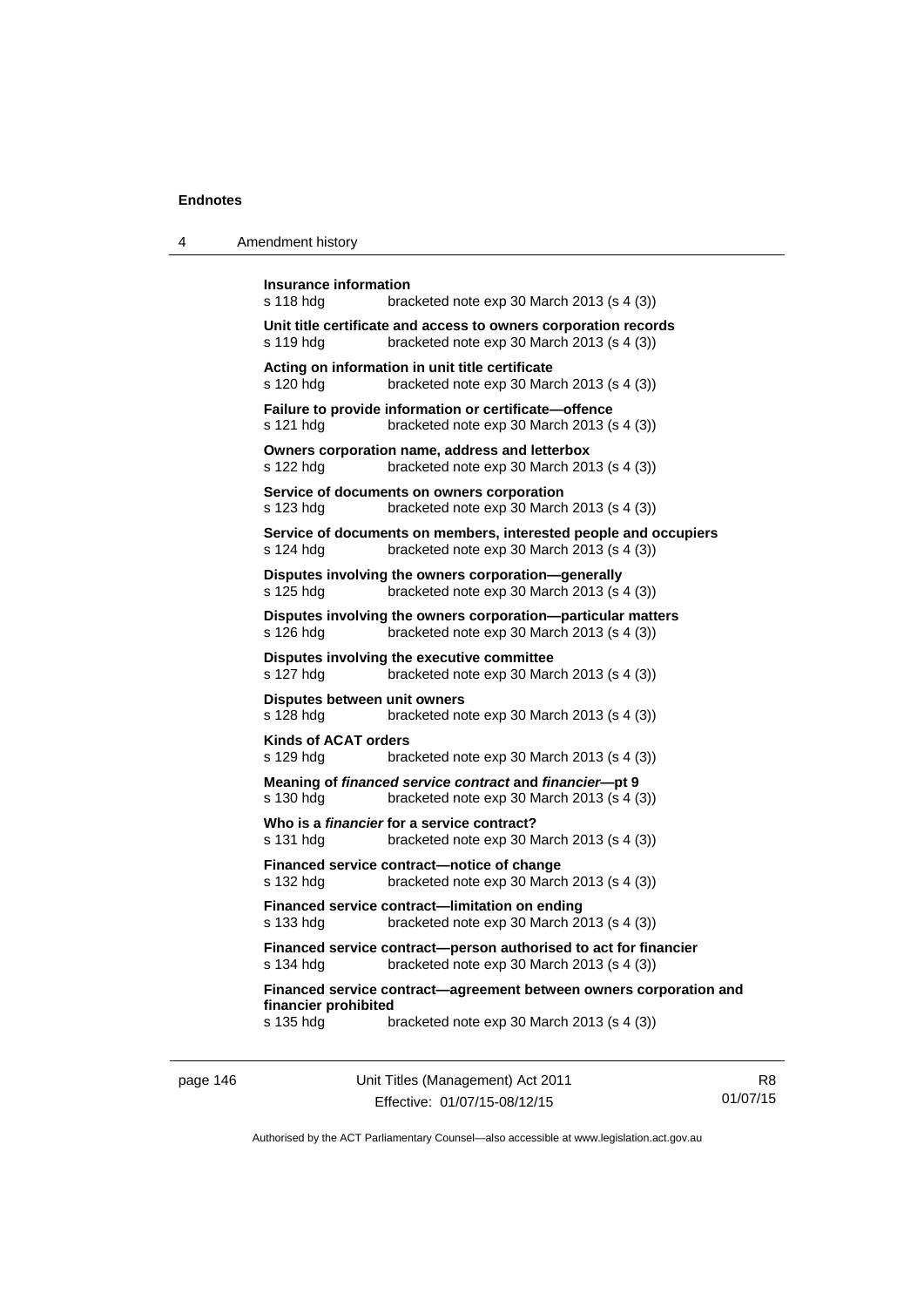| s 136 hdg                                      | Who may apply for an administration order?<br>bracketed note $exp 30$ March 2013 (s 4 (3))                                                                                                                                                                                                                                                                                                                    |
|------------------------------------------------|---------------------------------------------------------------------------------------------------------------------------------------------------------------------------------------------------------------------------------------------------------------------------------------------------------------------------------------------------------------------------------------------------------------|
| s 137 hdg                                      | <b>ACAT appearances and service of applications</b><br>bracketed note $exp 30$ March 2013 (s 4 (3))                                                                                                                                                                                                                                                                                                           |
| Appointment of administrator<br>s 138 hdg      | bracketed note exp 30 March 2013 (s 4 (3))                                                                                                                                                                                                                                                                                                                                                                    |
| s 139 hdg                                      | Removal or replacement of administrator<br>bracketed note $exp 30$ March 2013 (s 4 (3))                                                                                                                                                                                                                                                                                                                       |
| <b>Functions of administrator</b><br>s 140 hdg | bracketed note $exp 30$ March 2013 (s 4 (3))                                                                                                                                                                                                                                                                                                                                                                  |
| Delegation by administrator<br>s 141 hdg       | bracketed note $exp 30$ March 2013 (s 4 (3))                                                                                                                                                                                                                                                                                                                                                                  |
| Mortgage insurance of unit<br>s 142 hdg        | bracketed note $exp 30$ March 2013 (s 4 (3))                                                                                                                                                                                                                                                                                                                                                                  |
| s 143 hdg                                      | Payment under mortgage insurance policies<br>bracketed note exp 30 March 2013 (s 4 (3))                                                                                                                                                                                                                                                                                                                       |
| s 144 hdg                                      | Transfer of mortgagee's interest to insurer<br>bracketed note exp 30 March 2013 (s 4 (3))                                                                                                                                                                                                                                                                                                                     |
| <b>Determination of fees</b><br>s 145 hdg      | bracketed note $\exp 30$ March 2013 (s 4 (3))                                                                                                                                                                                                                                                                                                                                                                 |
| <b>Approved forms</b><br>s 146 hdg             | bracketed note $\exp 30$ March 2013 (s 4 (3))                                                                                                                                                                                                                                                                                                                                                                 |
| <b>Regulation-making power</b><br>s 147 hdg    | bracketed note exp 30 March 2013 (s 4 (3))                                                                                                                                                                                                                                                                                                                                                                    |
| Legislation amended-sch 5<br>s 148             | om LA s 89 (3)                                                                                                                                                                                                                                                                                                                                                                                                |
| Transitional<br>pt 12 hdg                      | exp 30 March 2013 (s 165 (LA s 88 declaration applies))                                                                                                                                                                                                                                                                                                                                                       |
|                                                |                                                                                                                                                                                                                                                                                                                                                                                                               |
| Definitions-pt 12<br>s 149                     | exp 30 March 2013 (s 165 (LA s 88 declaration applies))<br>def commencement day exp 30 March 2013 (s 165 (LA s 88<br>declaration applies))<br>def existing executive committee exp 30 March 2013 (s 165<br>(LA s 88 declaration applies))<br>def existing owners corporation exp 30 March 2013 (s 165<br>(LA s 88 declaration applies))<br>def UTA exp 30 March 2013 (s 165 (LA s 88 declaration<br>applies)) |
|                                                |                                                                                                                                                                                                                                                                                                                                                                                                               |

R8 01/07/15 Unit Titles (Management) Act 2011 Effective: 01/07/15-08/12/15

page 147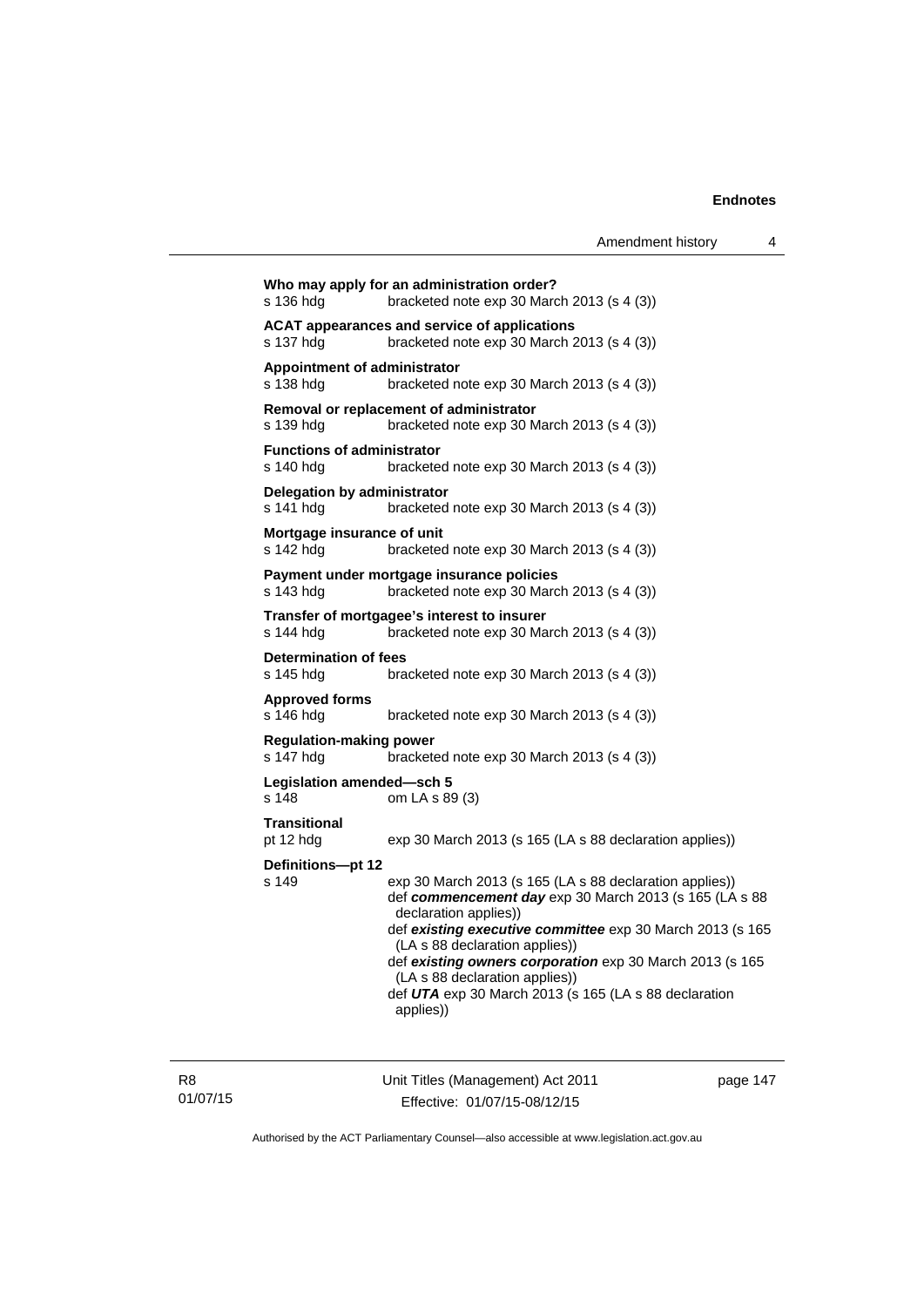| 4 | Amendment history |
|---|-------------------|
|---|-------------------|

| s 150                                     | <b>Existing corporations and executive committees</b><br>exp 30 March 2013 (s 165 (LA s 88 declaration applies))                       |
|-------------------------------------------|----------------------------------------------------------------------------------------------------------------------------------------|
| <b>Representatives</b><br>s 151           | exp 30 March 2013 (s 165 (LA s 88 declaration applies))                                                                                |
| <b>Managers</b><br>s 152                  | exp 30 March 2013 (s 165 (LA s 88 declaration applies))                                                                                |
| <b>Service contracts</b><br>s 153         | exp 30 March 2013 (s 165 (LA s 88 declaration applies))                                                                                |
| <b>Communication officers</b><br>s 154    | exp 30 March 2013 (s 165 (LA s 88 declaration applies))                                                                                |
| <b>Administrators</b><br>s 155            | exp 30 March 2013 (s 165 (LA s 88 declaration applies))                                                                                |
| s 156                                     | Agreements for work on behalf of unit owners or occupiers<br>exp 30 March 2013 (s 165 (LA s 88 declaration applies))                   |
| <b>Sinking fund plans</b><br>s 157        | exp 30 March 2013 (s 165 (LA s 88 declaration applies))                                                                                |
| corporation etc<br>s 158                  | Approvals, authorisations, consents, decisions of existing owners<br>exp 30 March 2013 (s 165 (LA s 88 declaration applies))           |
| s 159                                     | General meetings notified before commencement day<br>exp 30 March 2013 (s 165 (LA s 88 declaration applies))                           |
| Articles of pre-2001 corporation<br>s 160 | exp 30 March 2013 (s 165 (LA s 88 declaration applies))                                                                                |
| s 161                                     | Articles of owners corporation under UTA<br>exp 30 March 2013 (s 165 (LA s 88 declaration applies))                                    |
| <b>Transitional regulations</b><br>s 162  | exp 30 March 2013 (s 165)                                                                                                              |
| s 163                                     | Unit Titles (Management) Regulation 2011<br>exp 30 March 2012 (s 163 (5) (LA s 88 declaration applies))                                |
| s 164                                     | Transitional effect-Legislation Act, s 88<br>exp 30 March 2013 (s 165 (LA s 88 declaration applies))                                   |
| Expiry-pt 12 etc<br>s 165                 | exp 30 March 2013 (s 165 (LA s 88 declaration applies))                                                                                |
| sch 2, s 2.1 hdg<br>sch 2, s 2.1          | Executive committee must keep minutes, and records and accounts<br>bracketed note exp 30 March 2013 (s 4 (3))<br>am A2014-49 amdt 1.49 |

page 148 Unit Titles (Management) Act 2011 Effective: 01/07/15-08/12/15

R8 01/07/15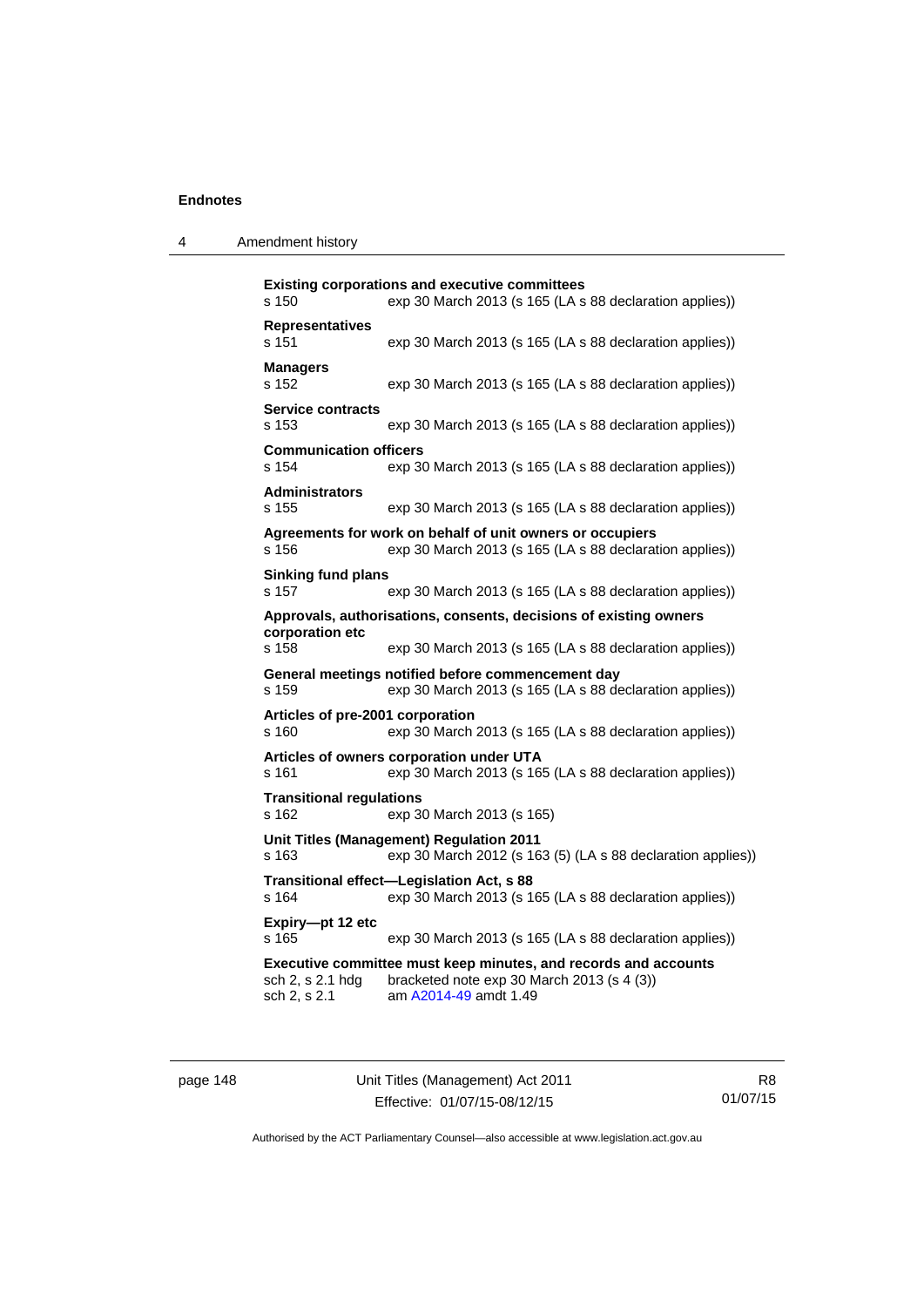| sch 2, s 2.2 hdg                                           | bracketed note $exp 30$ March 2013 (s 4 (3))                                                              |
|------------------------------------------------------------|-----------------------------------------------------------------------------------------------------------|
| sch 2, s 2.4 hdg                                           | Approving use of common property<br>bracketed note exp 30 March 2013 (s 4 (3))                            |
| sch 2, s 2.5 hdg                                           | Decisions about taking legal action<br>bracketed note $exp 30$ March 2013 (s 4 (3))                       |
| Taking urgent legal action<br>sch 2, s 2.6 hdg             | bracketed note $exp 30$ March 2013 (s 4 (3))                                                              |
| sch 2, s 2.7 hdg                                           | Decisions about staged development<br>bracketed note exp 30 March 2013 (s 4 (3))                          |
| <b>Meetings of executive committee</b><br>sch 2, s 2.8 hdg | bracketed note $exp 30$ March 2013 (s 4 (3))                                                              |
| Quorum of executive committee<br>sch 2, s 2.9 hdg          | bracketed note exp 30 March 2013 (s 4 (3))                                                                |
| Voting of executive committee<br>sch 2, s 2.10 hdg         | bracketed note $exp 30$ March 2013 (s 4 (3))                                                              |
| <b>Chairperson-meetings</b><br>sch 2, s 2.11 hdg           | bracketed note exp 30 March 2013 (s 4 (3))                                                                |
| Conduct of general meetings<br>sch 3, s 3.1 hdg            | bracketed note exp 30 March 2013 (s 4 (3))                                                                |
| Annual general meetings<br>sch 3, s 3.2 hdg                | bracketed note $exp 30$ March 2013 $(s 4 (3))$                                                            |
| First annual general meeting<br>sch 3, s 3.3 hdg           | bracketed note exp 30 March 2013 (s 4 (3))                                                                |
| sch 3, s 3.4 hdg                                           | First annual general meeting-developer to deliver records<br>bracketed note $exp 30$ March 2013 (s 4 (3)) |
| sch 3, s 3.5 hdg                                           | General meetings other than annual general meetings<br>bracketed note exp 30 March 2013 (s 4 (3))         |
| Notice of general meetings<br>sch 3, s 3.6 hdg             | bracketed note $exp 30$ March 2013 (s 4 (3))                                                              |
| sch 3, s 3.7 hdg                                           | Requirements for notice of general meetings<br>bracketed note exp 30 March 2013 (s 4 (3))                 |
| Defective notice of meetings<br>sch 3, s 3.8 hdg           | bracketed note exp 30 March 2013 (s 4 (3))                                                                |
|                                                            | Quorum at a general meeting-owners corporation with 3 or more members                                     |

R8 01/07/15 Unit Titles (Management) Act 2011 Effective: 01/07/15-08/12/15

page 149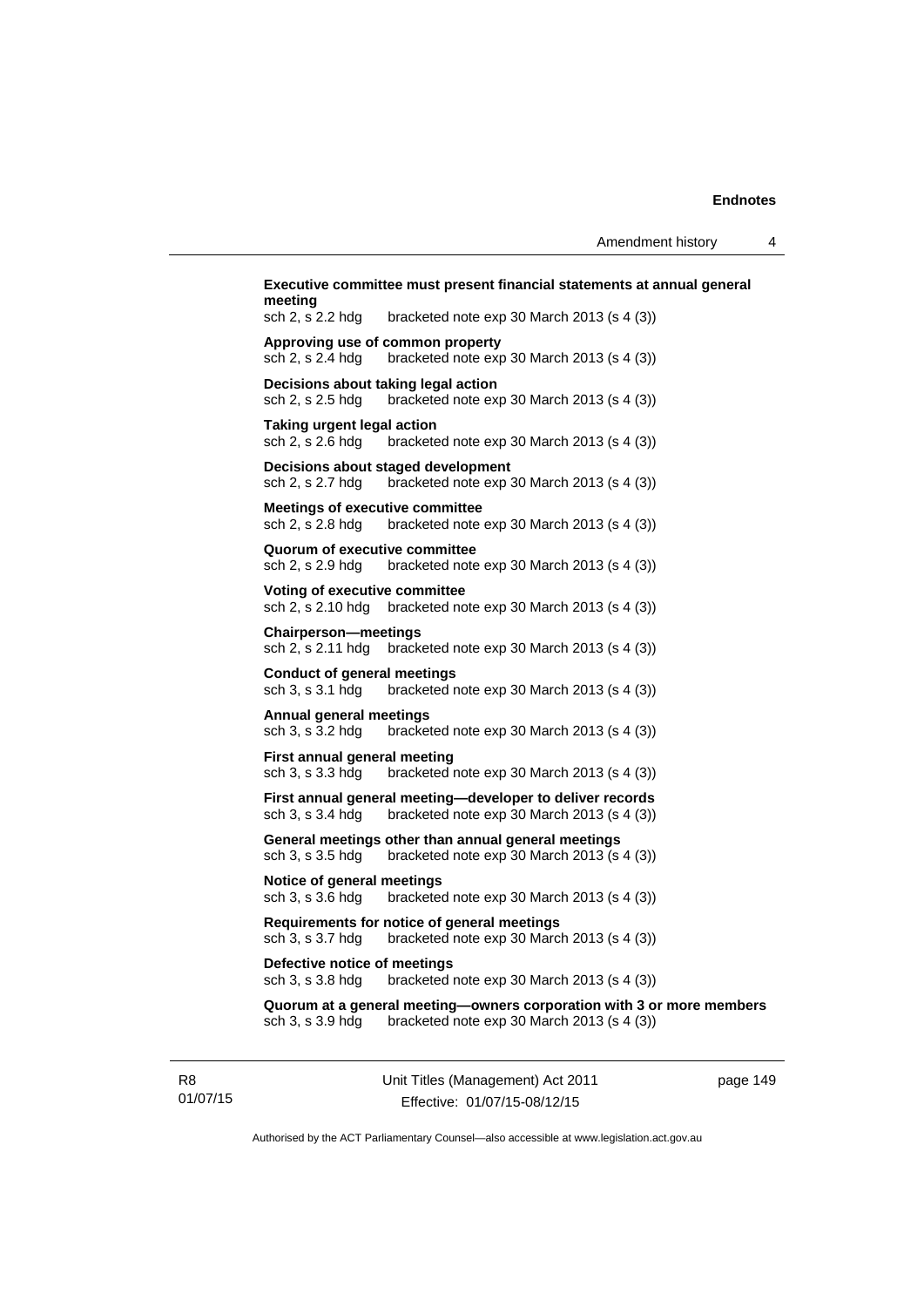| 4 | Amendment history                                                                                                                |
|---|----------------------------------------------------------------------------------------------------------------------------------|
|   | Notice of reduced quorum decisions and adjournments<br>sch 3, s 3.10 hdg<br>bracketed note $exp 30$ March 2013 (s 4 (3))         |
|   | Reduced quorum decisions—effect<br>sch 3, s 3.11 hdg<br>bracketed note exp 30 March 2013 (s 4 (3))                               |
|   | Quorum at a general meeting-owners corporation with 2 members<br>sch 3, s 3.12 hdg<br>bracketed note exp 30 March 2013 (s 4 (3)) |
|   | Chairperson at a general meeting<br>bracketed note exp 30 March 2013 (s 4 (3))<br>sch 3, s 3.13 hdg                              |
|   | Decision-making at general meetings<br>sch 3, s 3.14 hdg<br>bracketed note $exp 30$ March 2013 (s 4 (3))                         |
|   | <b>Ordinary resolutions</b><br>sch 3, s 3.15 hdg<br>bracketed note $exp 30$ March 2013 (s 4 (3))                                 |
|   | <b>Special resolutions</b><br>sch 3, s 3.16 hdg<br>bracketed note $\exp 30$ March 2013 (s 4 (3))                                 |
|   | Unopposed resolutions<br>sch 3, s 3.17 hdg<br>bracketed note $exp 30$ March 2013 (s 4 (3))                                       |
|   | Unanimous resolutions<br>sch 3, s 3.18 hdg<br>bracketed note $exp 30$ March 2013 (s 4 (3))                                       |
|   | Evidence of resolutions of owners corporation<br>bracketed note exp 30 March 2013 (s 4 (3))<br>sch 3, s 3.19 hdg                 |
|   | Who is entitled to vote?<br>sch 3, s 3.20 hdg<br>bracketed note $\exp 30$ March 2013 (s 4 (3))                                   |
|   | General meeting-<br>decisions about staged development<br>sch 3, s 3.21 hdg<br>bracketed note exp 30 March 2013 (s 4 (3))        |
|   | One vote-1 unit<br>sch 3, s 3.22 hdg<br>bracketed note $exp 30$ March 2013 $(s 4 (3))$                                           |
|   | Voting by mortgagees<br>sch 3, s 3.23 hdg<br>bracketed note exp 30 March 2013 (s 4 (3))                                          |
|   | Mortgagee voting notice—amendment and revocation<br>sch 3, s 3.24 hdg<br>bracketed note $exp 30$ March 2013 $(s 4 (3))$          |
|   | Evidence of mortgagee's entitlement to vote<br>sch 3, s 3.25 hdg<br>bracketed note exp 30 March 2013 (s 4 (3))                   |
|   | <b>Proxy votes</b><br>sch 3, s 3.26 hdg<br>bracketed note $exp 30$ March 2013 (s 4 (3))                                          |
|   | Proxy votes—limit on developer<br>sch 3, s 3.27 hdg<br>bracketed note exp 30 March 2013 (s 4 (3))                                |
|   |                                                                                                                                  |

page 150 Unit Titles (Management) Act 2011 Effective: 01/07/15-08/12/15

R8 01/07/15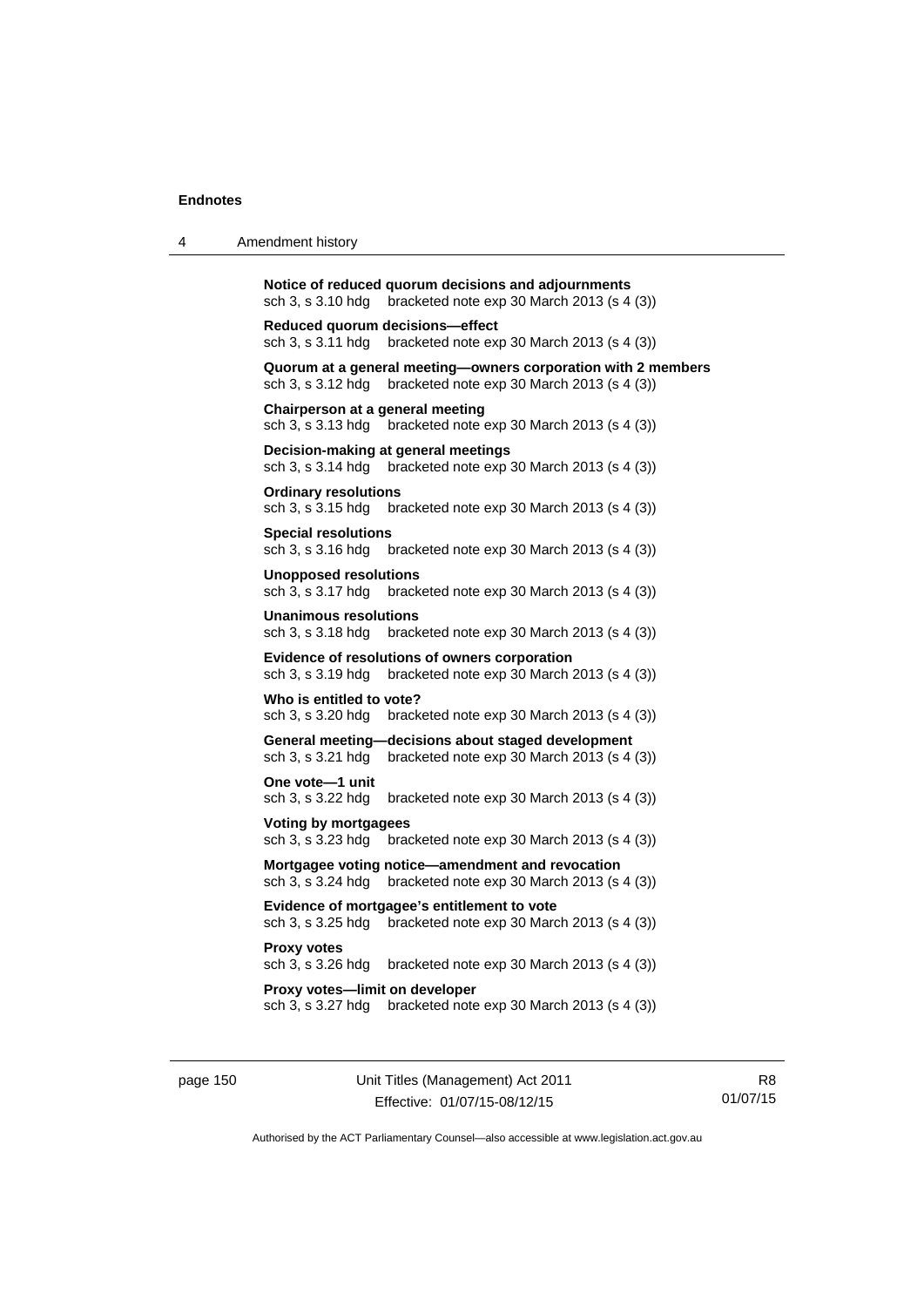|                                                                                                                | Value of votes<br>sch 3, s 3.28 hdg                 | bracketed note $exp 30$ March 2013 (s 4 (3))                                                                                                                                                                                                 |  |  |  |
|----------------------------------------------------------------------------------------------------------------|-----------------------------------------------------|----------------------------------------------------------------------------------------------------------------------------------------------------------------------------------------------------------------------------------------------|--|--|--|
|                                                                                                                | <b>Polls</b><br>sch 3, s 3.29 hdg                   | bracketed note $exp 30$ March 2013 (s 4 (3))                                                                                                                                                                                                 |  |  |  |
|                                                                                                                | Voting by chairperson                               | sch 3, s $3.30$ hdg bracketed note $\exp 30$ March 2013 (s 4 (3))                                                                                                                                                                            |  |  |  |
|                                                                                                                | Absentee votes                                      | sch 3, s $3.31$ hdg bracketed note $\exp 30$ March 2013 (s 4 (3))                                                                                                                                                                            |  |  |  |
|                                                                                                                |                                                     | People under 18 or under other legal disabilities<br>sch 3, s $3.32$ hdg bracketed note exp 30 March 2013 (s $4(3)$ )                                                                                                                        |  |  |  |
| Declaration by chairperson of result of voting<br>sch 3, s 3.33 hdg bracketed note exp 30 March 2013 (s 4 (3)) |                                                     |                                                                                                                                                                                                                                              |  |  |  |
|                                                                                                                | Default rules<br>sch 4 hdg                          | notes 2, 3 exp 30 March 2013 (s 165 (e))                                                                                                                                                                                                     |  |  |  |
|                                                                                                                | <b>Consequential amendments</b><br>sch <sub>5</sub> | om LA s 89 (3)                                                                                                                                                                                                                               |  |  |  |
|                                                                                                                | sch 6                                               | <b>New Unit Titles (Management) Regulation</b><br>omR1IA                                                                                                                                                                                     |  |  |  |
|                                                                                                                | <b>Dictionary</b><br>dict                           | am A2012-21 amdt 3.199<br>def company sub $A2012-21$ amdt 3.200<br>def declared land sublease ins A2015-19 s 138<br>def <b>total sinking fund amount</b> om A2013-11 amdt 1.34<br>def total sinking fund contribution ins A2013-11 amdt 1.35 |  |  |  |

R8 01/07/15 Unit Titles (Management) Act 2011 Effective: 01/07/15-08/12/15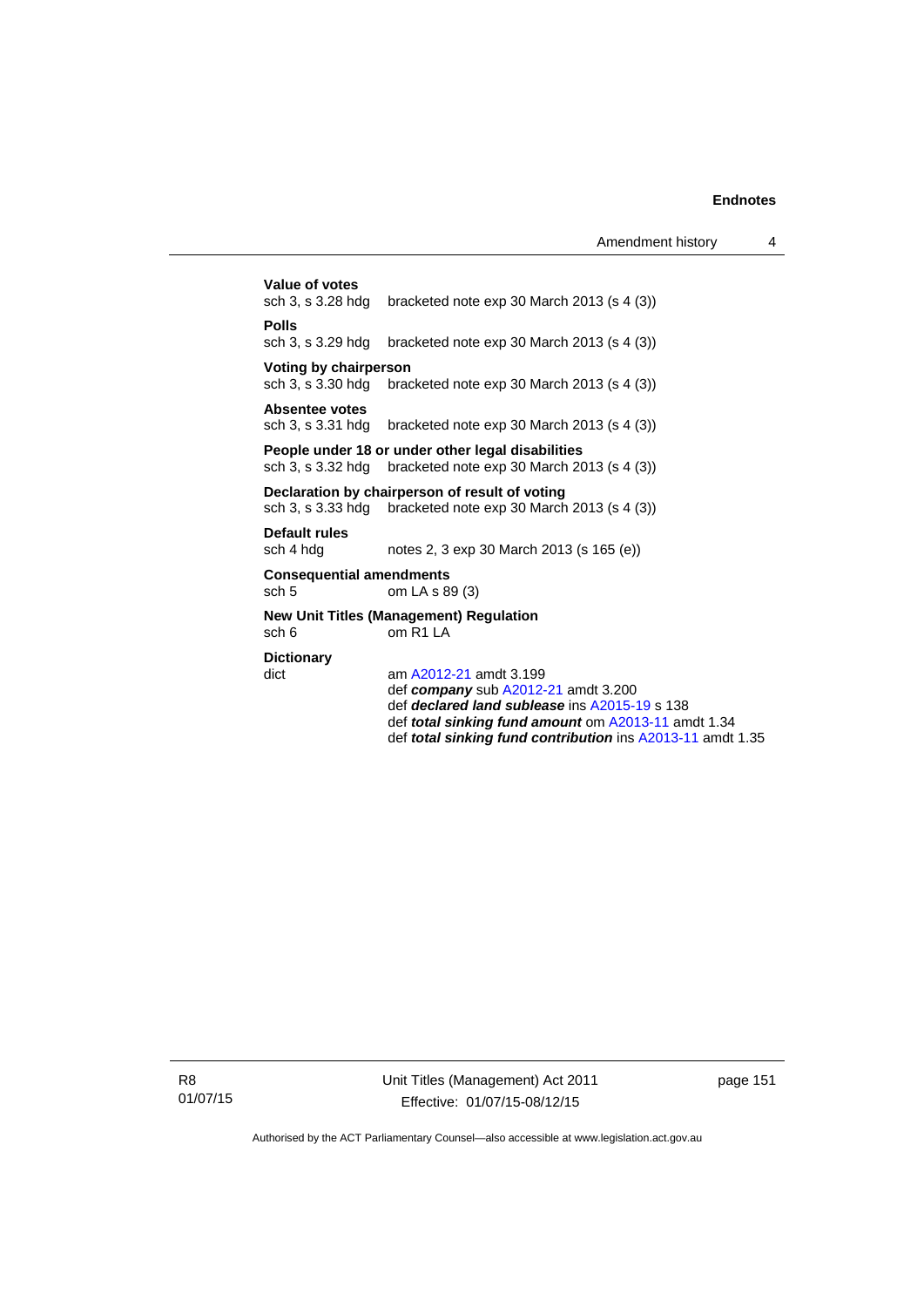5 Earlier republications

# **5 Earlier republications**

Some earlier republications were not numbered. The number in column 1 refers to the publication order.

Since 12 September 2001 every authorised republication has been published in electronic pdf format on the ACT legislation register. A selection of authorised republications have also been published in printed format. These republications are marked with an asterisk (\*) in column 1. Electronic and printed versions of an authorised republication are identical.

| <b>Republication</b><br>No and date | <b>Effective</b>            | Last<br>amendment<br>made by | <b>Republication</b><br>for                                                                                                               |
|-------------------------------------|-----------------------------|------------------------------|-------------------------------------------------------------------------------------------------------------------------------------------|
| R <sub>1</sub><br>30 Mar 2012       | 30 Mar 2012-<br>30 Mar 2012 | not amended                  | new Act                                                                                                                                   |
| R <sub>2</sub><br>31 Mar 2012       | 31 Mar 2012-<br>4 June 2012 | not amended                  | expiry of<br>transitional<br>provision (s 163)                                                                                            |
| R <sub>3</sub>                      | 5 June 2012-                | A2012-21                     | amendments by                                                                                                                             |
| 5 June 2012                         | 13 June 2012                |                              | A2012-21                                                                                                                                  |
| R4                                  | 14 June 2012-               | A2012-30                     | amendments by                                                                                                                             |
| 14 June 2012                        | 30 Mar 2013                 |                              | A2012-30                                                                                                                                  |
| R5<br>31 Mar 2013                   | 31 Mar 2013-<br>3 Apr 2013  | A2012-30                     | expiry of provisions<br>(s 4 (2), (3), pt 12<br>(ss 149-165),<br>certain notes in pt<br>5, pt 6, sch 4 and<br>bracketed heading<br>notes) |
| R <sub>6</sub>                      | 4 Apr 2013-                 | A2013-11                     | amendments by                                                                                                                             |
| 4 Apr 2013                          | 16 Nov 2014                 |                              | A2013-11                                                                                                                                  |
| R7                                  | 17 Nov 2014-                | A2014-49                     | amendments by                                                                                                                             |
| 17 Nov 2014                         | 30 June 2015                |                              | A2014-49                                                                                                                                  |

page 152 Unit Titles (Management) Act 2011 Effective: 01/07/15-08/12/15

R8 01/07/15